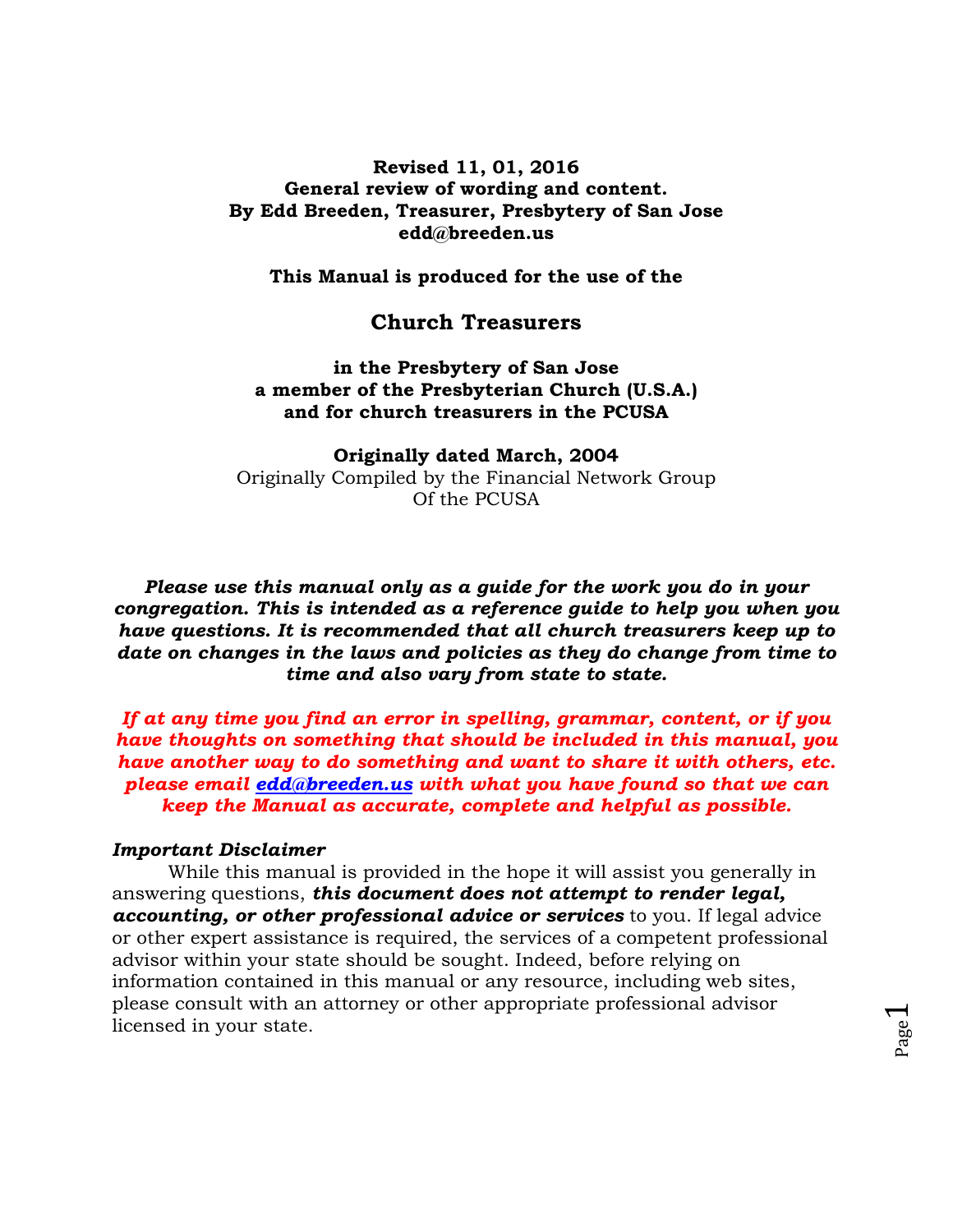### <span id="page-1-0"></span>**TABLE OF CONTENTS**

**Note: Any type in the form of [Table of Contents,](#page-1-0) i.e. Blue Color and Underlined, is a link to that location in the document. Press down on your control key (PC users, I don't know about Mac users) and click the underlined words and you will travel to that part of the document. On most pages of this document there is a link to travel back to the Table of Contents. Enjoy.** 

## **[Chapter 1](#page-4-0) Introduction**

[Church Finances](#page-4-1) [The Book of Order on Church Finances](#page-4-2) [Glossary of Terms used in this Manual](#page-5-0)

## **[Chapter 2](#page-7-0) Functions of a Church Treasurer**

[General Comments](#page-7-1) [Financial Reports](#page-8-0) [Resource Management](#page-8-1) [Governmental Reporting](#page-9-0) [Unrelated Business Income](#page-9-1) [Record Keeping](#page-10-0) [Fund Reporting](#page-10-1) [Accounting](#page-11-0) [Giving Records](#page-12-0) [Contribution Receipts/Statements](#page-12-1) [Taxes](#page-13-0) [Reconciliation of Checking Account](#page-14-0) GA [Statistical Report](#page-14-1) [Per Capita Apportionment](#page-14-2)

#### **[Chapter 3](#page-17-0) Internal Controls and Record Keeping**

[Financial Controls](#page-17-1) [An Internal Control Checklist](#page-17-2) [Other Organizational Controls](#page-18-0) [Keeping Records](#page-19-0) **[Bookkeeping](#page-20-0)** [Cash Receipts](#page-21-0) [Cash Disbursements](#page-22-0) [Where and When to Send Money for PC \(USA\)](#page-24-0) [Finance Committee](#page-24-1) [Financial Secretary](#page-25-0) **[Counters](#page-26-0)** [Leasing out the Church](#page-26-1) [Bookstores, Thrift Stores and Other Enterprises in the Church](#page-27-0)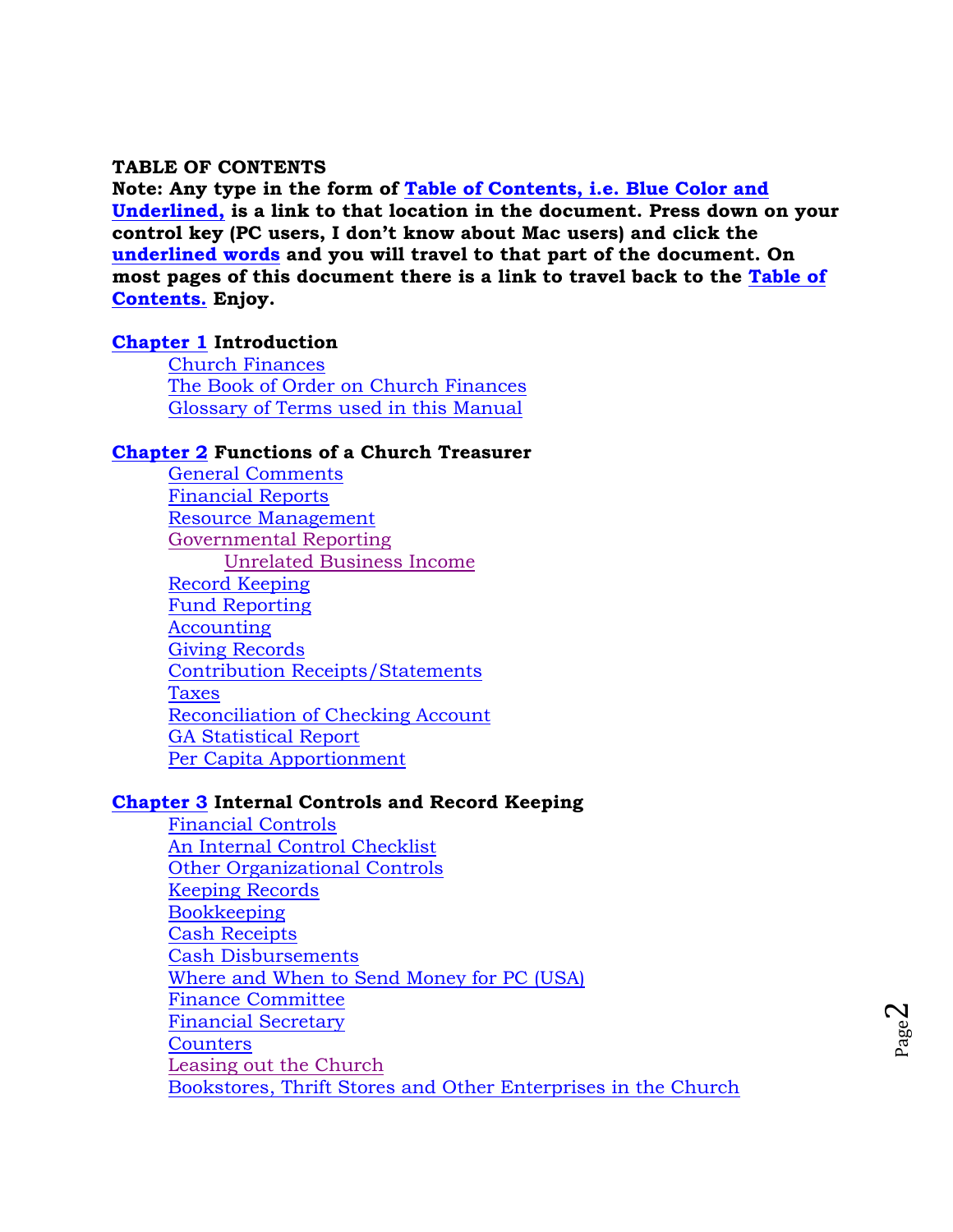### **[Chapter 4](#page-28-0) Investments and Endowment Funds**

Definitions [and Accounting Requirements](#page-28-1) [Restricted Funds](#page-28-2) [Unrestricted Funds](#page-29-0) How Can I Include the Church in My Will or Trust? [Investments and Endowment Funds](#page-29-1) [Investing the Church](#page-31-0)'s Money [Investment Policy](#page-32-0)

#### **[Chapter 5](#page-36-0) Audit or Financial Review**

[Financial Review](#page-36-1) [External Audit](#page-37-0) [Internal Review](#page-37-1) [Which to Choose?](#page-37-2) [Basic Work of the Review Committee](#page-38-0) [Review by Committee](#page-38-0)

## **[Chapter 6](#page-40-0) Insurance and Bonding**

[Book of Order Direction](#page-40-1) [Master Policies](#page-40-2) [Quote Requirements](#page-41-0) [Coverage Needed](#page-42-0) [Transportation Issues](#page-43-0) [Leasing Your Church Property](#page-43-1)

## **[Chapter 7](#page-44-0) Personnel**

[Handling Financial Info for Employees](#page-44-1) [Developing a Personnel Policy](#page-44-2) [Checklist for Hiring Employees](#page-45-0) [Termination](#page-46-0) [When Minister or Commissioned Lay Pastor is Hired](#page-46-1) [Minister's Compensation Package](#page-47-0) **[Salary](#page-48-0)** Housing [Allowance](#page-48-1) [Expenses](#page-49-0) [Fringe Benefits](#page-50-0) [Commissioned Lay Pastors](#page-52-0)

#### **[Chapter 8](#page-53-0) Stewardship and Budgeting**

[Stewardship Information](#page-53-1) [Developing a Budget](#page-53-2) [Steps for the Budget Process](#page-54-0) [The Narrative Budget](#page-55-0)

#### **[RESOURCES](#page-58-0)**

[General Resources](#page-58-1)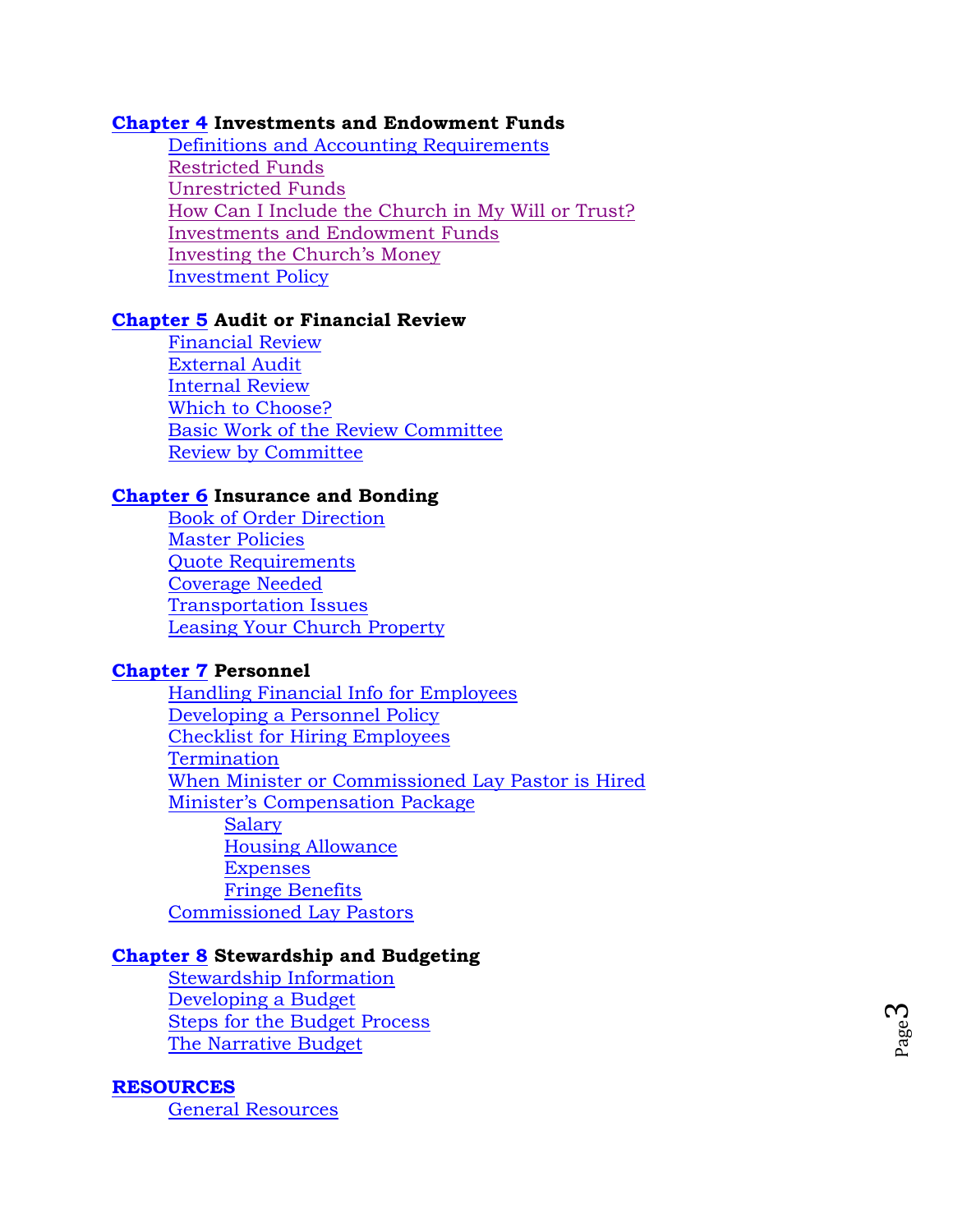[Insurance Carriers](#page-59-0) [Personnel Resources](#page-59-1) [Stewardship Resources](#page-59-2)

# **[APPENDIX](#page-61-0)**

Audits or Financial Reviews

[Annual Church Financial Reviews](#page-62-0) [Financial Review Committee Checklist](#page-64-0)

Job Descriptions

[Job Description, Treasurer](#page-65-0) [Job Description, Finance Committee](#page-67-0) [Job Description, Financial Secretary](#page-69-0)

# Policies

[Cash Disbursements Policy and Procedures](#page-71-0) (Sample) [Conflict of Interest Policy \(Sample\)](#page-72-0) [Counting Offerings Plan \(Sample\)](#page-76-0) [Electronic Funds Transfer/Credit Cards](#page-77-0) [Endowment and Gifts Plan](#page-78-0) [Endowment Fund Information Sheet](#page-83-0) [Include the Church in My Will or Trust?](#page-83-1) [Ethics Policy \(Sample\)](#page-84-0) [Fully Accountable Reimbursement Plan Policy](#page-85-0) (Sample) [Gift Acceptance Policy \(sample\)](#page-87-0) [Investment Policy \(Guidelines see Chapter 4\)](#page-32-0) [Investment Policy \(Sample\)](#page-90-0) [Suggested Records Retention](#page-92-0)

# Leasing Church Property

[Policy Statement for Leasing Church Property](#page-94-0) [Lease Agreement, Long Term Lease](#page-96-0) [Lease Agreement, Short Term Lease](#page-102-0) [Amendment for the Lease](#page-105-0)

# Mission Funding

[Mission Funding](#page-106-0) – [Shared Mission](#page-106-1) [Directed Mission](#page-106-2) [Extra Commitment Opportunities](#page-107-0) [Special Offerings](#page-107-1)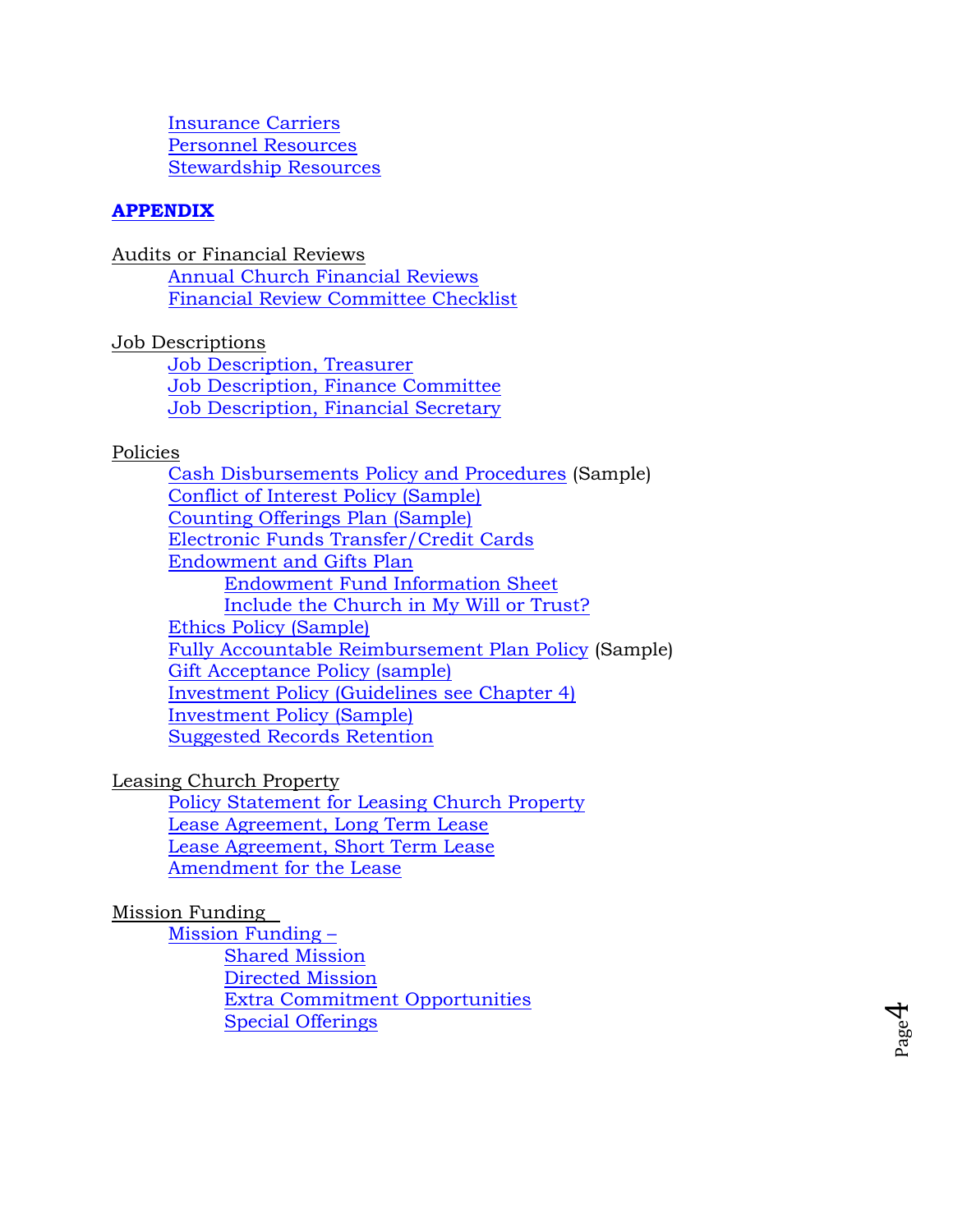## <span id="page-4-0"></span>**CHAPTER 1 INTRODUCTION**

#### <span id="page-4-1"></span>**Church Finances**

**[\(Return to Table of Contents\)](#page-1-0)**

This manual is for people in the congregation who are involved in the financial activity of the church; the treasurer, financial secretary, bookkeeper, finance committee and the session/trustees. Many functions of the church have financial implications: offerings, budgets, stewardship programs, personnel, insurance, taxes, investments, endowments, loans, and grants. This manual provides a general overview of these items as well as some suggested resources when further information is needed. It would be impossible with one publication to answer every question that you might have. HOWEVER, every attempt has been made to give you information that will be helpful and resources for more in depth information and legal opinion. PLEASE seek out these additional resources and USE them if you need further assistance. If you find that something is missing from this manual or you would like further clarification, please contact the author, Edd Breeden by email at [edd@breeden.us.](mailto:edd@breeden.us)

Each church has its own unique characteristics and this manual will give you a starting point from which you can adapt the information for your specific needs. Check with your Presbytery leaders for any information that specific to your location that needs to be used along with this manual. They may have specific forms or procedures that would be helpful to the church treasurer and or your local finance committee.

The resources and appendix of forms are current as of the writing of this manual (See date on front cover). Where possible the location of forms on the internet will be noted. Please seek out the most current form you might need from the appropriate Council or organization since many forms change often to reflect different needs or adjustments in laws and procedures.

Take a moment NOW to scroll through the list of [resources](#page-58-0) and the titles of the [appendix](#page-61-0) so that you will have an idea of what is available as you continue to read this manual.

# <span id="page-4-2"></span>**The Book of Order on Church Finances [\(Return to Table of Contents\)](#page-1-0)**

#### *The Book of Order (G-3.0113) states:*

#### *Finances*

*Each council shall prepare and adopt a budget to support the church's mission within its area. A full financial review of all financial books and*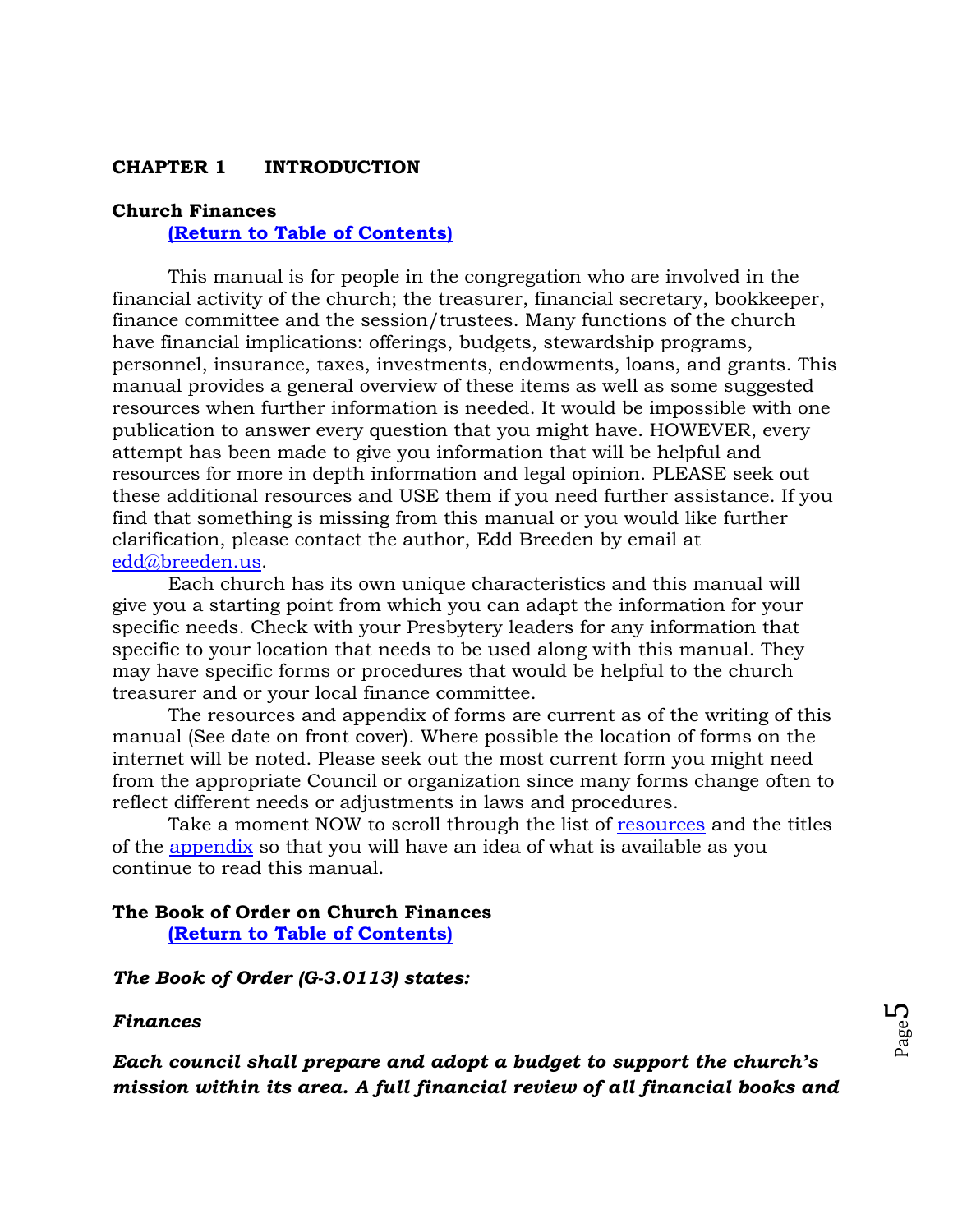*records shall be conducted every year by a public accountant or committee of members versed in accounting procedures. Reviewers should not be related to the treasurer(s). Terminology in this section is meant to provide general guidance and is not intended to require or not require specific audit procedures or practices as understood within the professional accounting community*

**And The** *Book of Order G-3.0205 states:* 

*Finances* 

*In addition to those responsibilities described in G-3.0113, the session shall prepare and adopt a budget and determine the distribution of the congregation's benevolences.* 

*It shall authorize offerings for Christian purposes and shall account for the proceeds of such offerings and their disbursement.* 

*It shall provide full information to the congregation concerning its decisions in such matters.* 

*The session shall elect a treasurer for such term as the session shall decide and shall supervise his or her work or delegate that supervision to a board of deacons or trustees. Those in charge of various congregational funds shall report at least annually to the session and more often as requested.* 

*Sessions may provide by rule for standard financial practices of the congregation, but shall in no case fail to observe the following procedures:* 

*a. All offerings shall be counted and recorded by at least two duly appointed persons, or by one fidelity bonded person;* 

*b. Financial books and records adequate to reflect all financial transactions shall be kept and shall be open to inspection by authorized church officers at reasonable times;* 

*c. Periodic, and in no case less than annual, reports of all financial activities shall be made to the session or entity vested with financial oversight.*

<span id="page-5-0"></span>**Glossary of Terms Used in this Document [\(Return to Table of Contents\)](#page-1-0)**

For the purposes of this document the following glossary of terms might be helpful.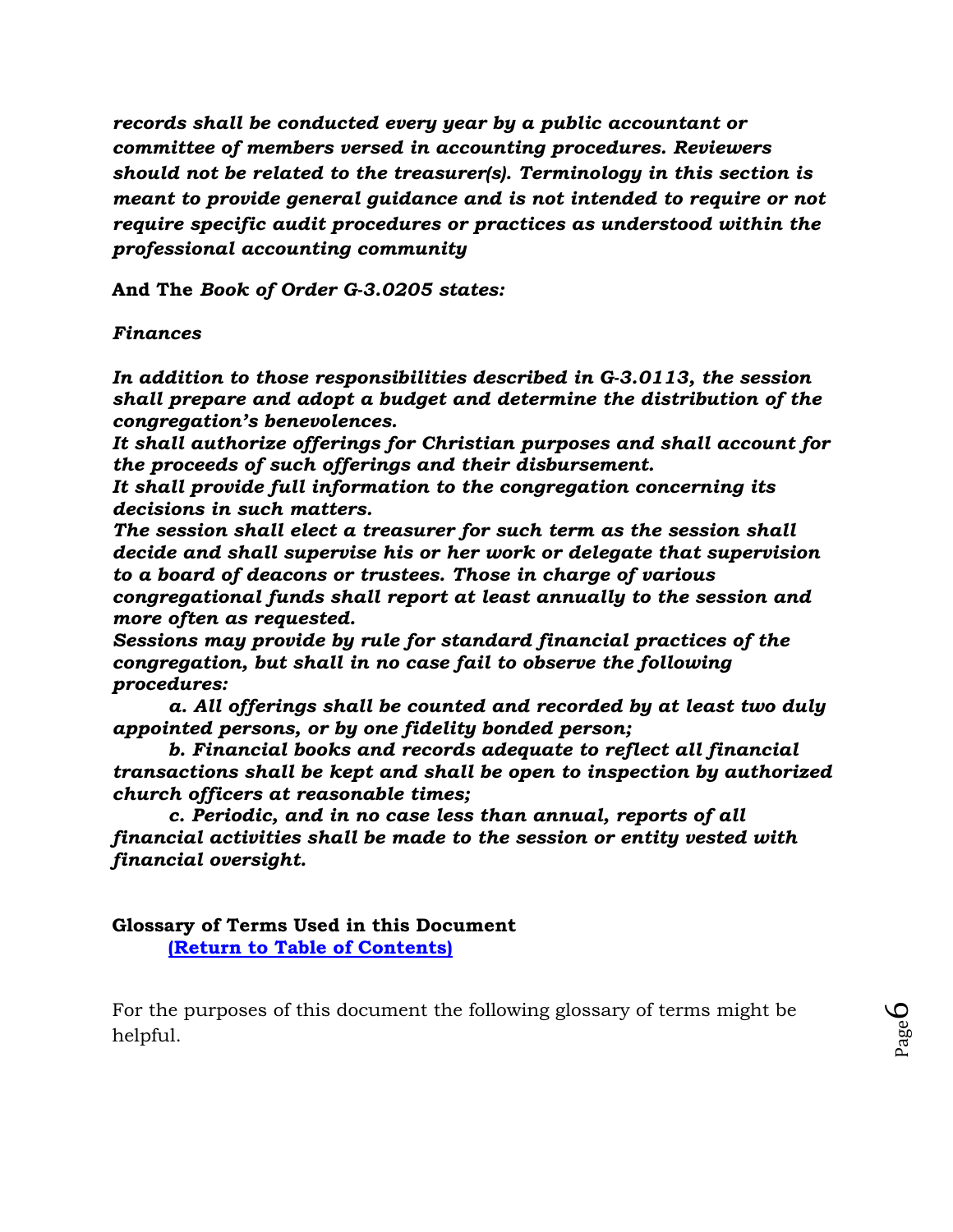Bookkeeper, the person who records transactions in the accounting software or books, writes checks, and files financial paperwork. Depending on the size of your church this position could be filled by more than one person.

Treasurer, the person who is elected by the Session to oversee the finances of the church. Typically, the treasurer will review the accounting, balance the checkbook, oversee the bookkeeper, and produce reports for the Finance Committee and Session to review. For more in depth information see [Chapter](#page-7-0)  [Two, Functions of a Church Treasurer.](#page-7-0)

Financial Secretary, the person who counts the money after the worship service or other collections, prepares the bank deposit, and reports deposit information to the bookkeeper and treasurer. Usually, but not always, the FS also keeps records of individual contributions and prepares statements to individual donors at least annually for tax purposes. Larger churches will divide this role up between numerous people; counters, depositors, record keepers and statement mailers. For more complete information, see [Financial Secretary.](#page-25-0)

Counters, the people who help the Financial Secretary count the money, prepare the bank deposit and report the deposit information to the bookkeeper and treasurer. For more information, see [Counters.](#page-26-0)

Finance Committee, the group who oversees all of the financial aspects of the church, often including opening and closing bank and investment accounts, and many of the functions of the Trustees related to property unless the church has a board of Trustees. For more complete information, see [Finance](#page-24-1)  [Committee.](#page-24-1)

Session/Trustees, the elected officers of the church who oversee the complete program of the church. In some churches there are two boards; the Session and the Trustees. The Finance Committee usually reports to the Session, i.e. the main Board of the Church but will also report to the Trustees if the church has such a board.

Presbytery, the association of churches usually in a geographical area. Some Presbyteries are non-geographical.

Council, the name now given to any governing body in the Presbyterian Church USA. This includes General Assembly, Synod, Presbytery and Church level boards.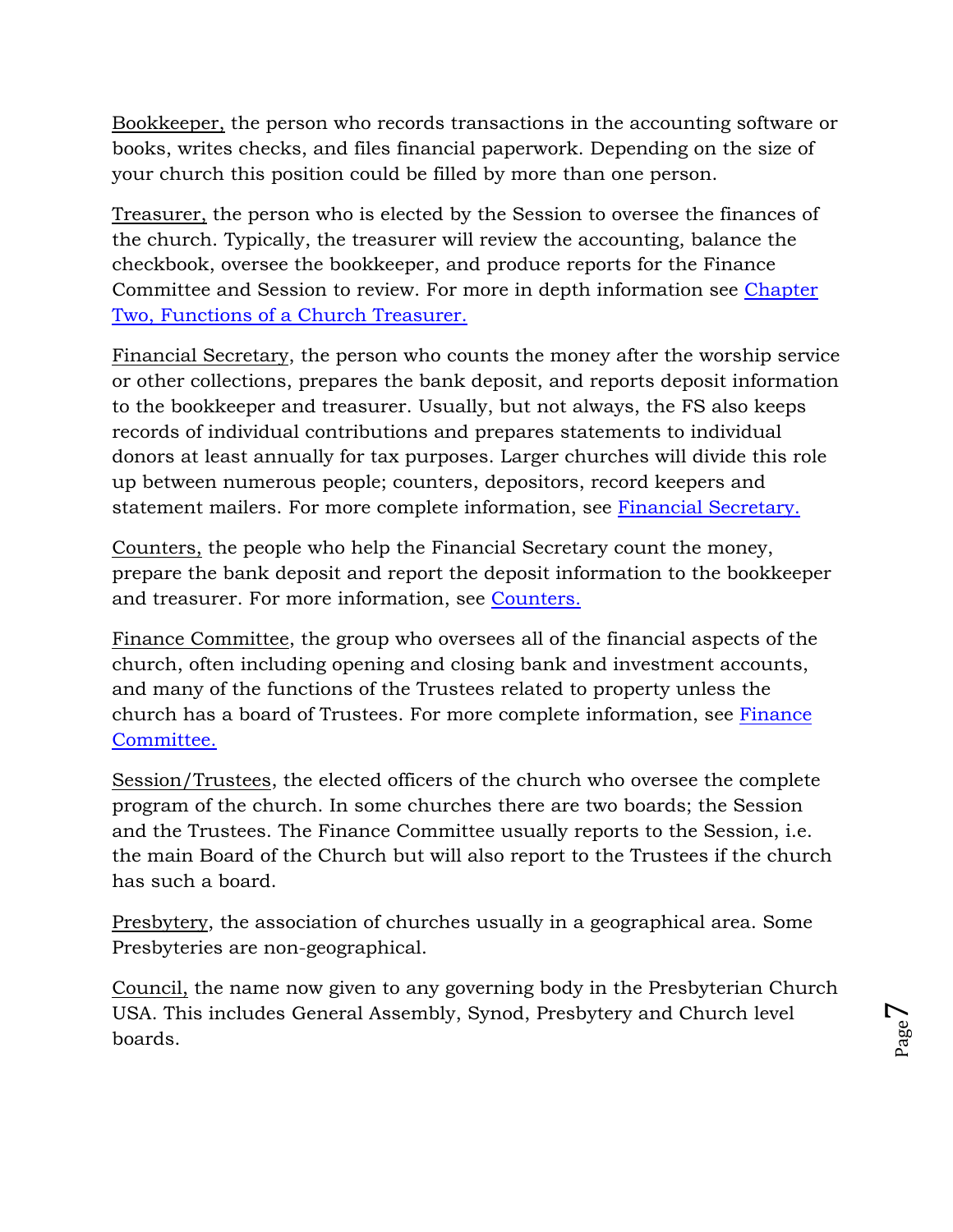# <span id="page-7-0"></span>**Chapter 2 Functions of A Church Treasurer**

# <span id="page-7-1"></span>**General Comments**

**[\(Return to Table of Contents\)](#page-1-0)**

As stated above in the quote from the *Book of Order G. 3.0205,* the church treasurer is elected by the session of the church for a term determined by the session. The work of the treasurer shall be supervised by the session or another board that the session delegates this responsibility to.

Practically speaking, the session-elected treasurer should be the central contact for all church finances. A typical list of responsibilities might include the following:

- 1. Overseeing the congregation's financial records, all bookkeeping, receipt and disbursement of funds, recording of individual giving, statements and billing.
- 2. Monthly reconcile the bank accounts as appropriate.
- 3. Preparing accurate financial reports for the session/trustees.
- 4. Being involved in [budgeting](#page-53-2) as directed by the session and finance committee.
- 5. Anticipate financial problems and report to finance committee and session.
- 6. Making sure that those in charge of various funds in the church report annually to the session.
- 7. Managing, safeguarding, and maintaining the congregation's financial resources and facilities.
- 8. Complying, as required, with governing councils of the Church (Presbytery, Synod, or General Assembly).
- 9. Providing regular federal governmental reporting as required.
- 10. Scheduling and overseeing the annual review or audit.
- 11. Overseeing that internal controls set by the session/trustees are being followed.

**NOTE:** It is important that the role of the treasurer be included in the by-laws of the church according to state law. In states where churches are permitted by law to form a corporation, the *Book of Order* directs that a church should be incorporated. It is the responsibility of the treasurer in consultation with the Clerk of Session to create or maintain a current corporation status for the church through updated filings and payment of required fees. (See [Resources](#page-58-0) for *Legal Resource Manual for Presbyterian Church (U.S.A.) Middle Governing Bodies and Churches: 2010.)*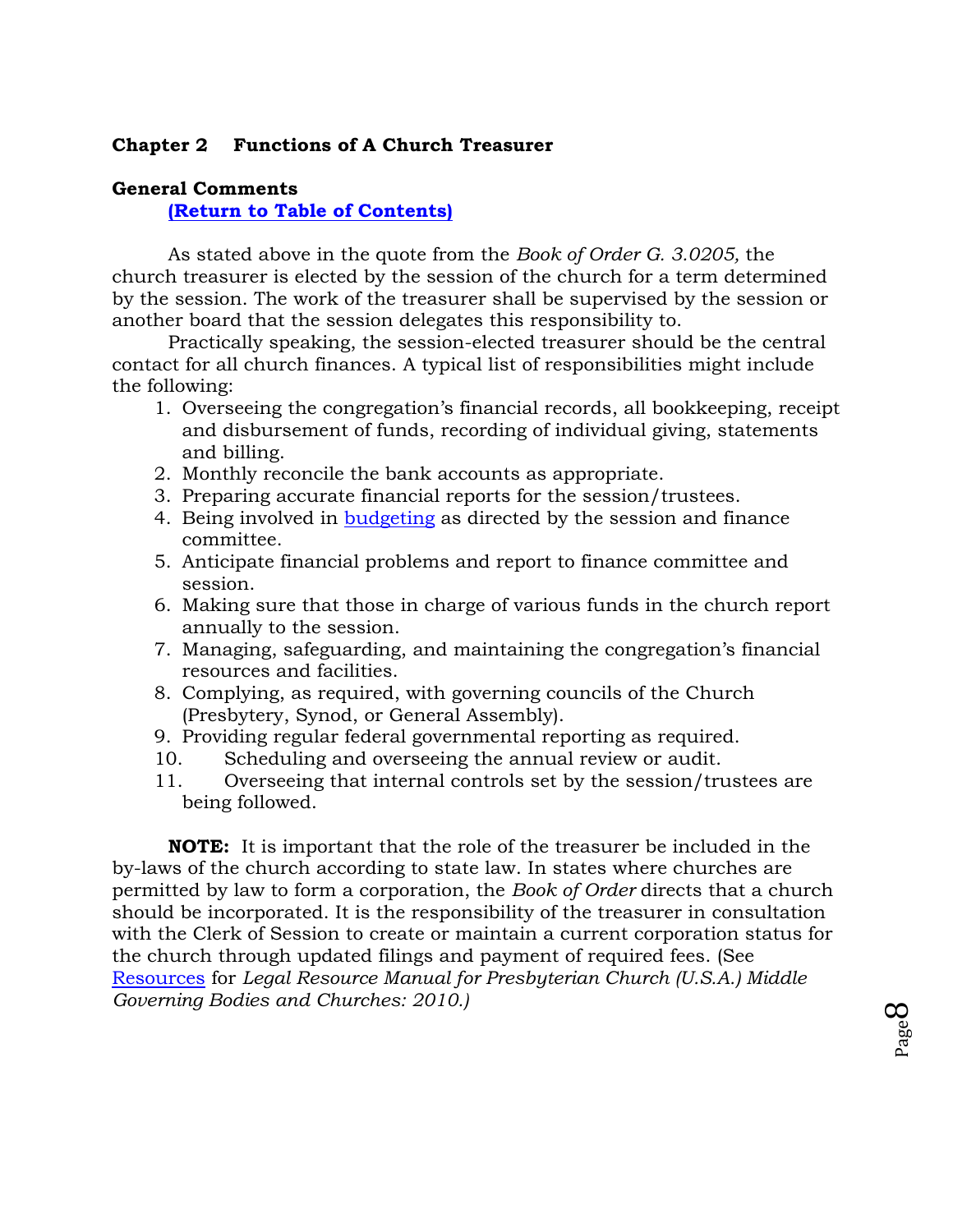## <span id="page-8-0"></span>**Financial Reports [\(Return to Table of Contents\)](#page-1-0)**

Record keeping is the responsibility of the treasurer. Financial statements presented to the membership must be understandable, concise, inclusive, comparative, and timely. Most churches use a form of computer software to keep track of their financial data and the software provides a variety of reports that can be printed out. These reports may or may not be appropriate for the congregation to read since members may have limited accounting knowledge. The use of a [Narrative Budget](#page-55-0) might serve as a better tool to communicate the costs of the program of the church to the congregation. Please choose the best report for the audience; i.e. hand out to the congregation the Narrative Budget but also have available a line item budget for those that might prefer seeing it in that form.

After the monthly bank reconciliations, the treasurer should prepare a report of the current financial condition of the church for review by the session as often as monthly in accordance with the by-laws or session request. Printing out a Profit and Loss Budget statement is usually the best report for the session to review monthly.

# <span id="page-8-1"></span>**Resource Management [\(Return to Table of Contents\)](#page-1-0)**

The assets of the congregation must be safeguarded and maintained. Any buildings of the church must be adequately insured and that insurance coverage should be reviewed at least annually.

Endowment funds must be invested; certificates of deposits, shares of stocks, and bonds which are not handled in an investment/brokerage house should be kept at a minimum under lock and key, preferably in a safe deposit box away from the church premises. Whatever the concerns of the congregation might be about brokerage houses and brokerage fees, the finance committee should strongly consider having investment monies kept in an account rather than in certificate form under lock and key.

The treasurer has the responsibility to safeguard any keys, account numbers, passwords, etc. and to be certain that only authorized persons have access to funds. At least one other authorized person than the treasurer should know the location of necessary keys, account numbers, passwords, etc. As often as the treasurer sees fit, or whenever the treasurer is replaced with another person, the passwords and keys ought to be changed.

The treasurer also has oversight to make sure the offerings and other contributions are appropriately protected, counted, recorded and deposited.

If at any time offerings exceed spending, the treasurer has the responsibility to see that those funds are properly invested to secure maximum financial return.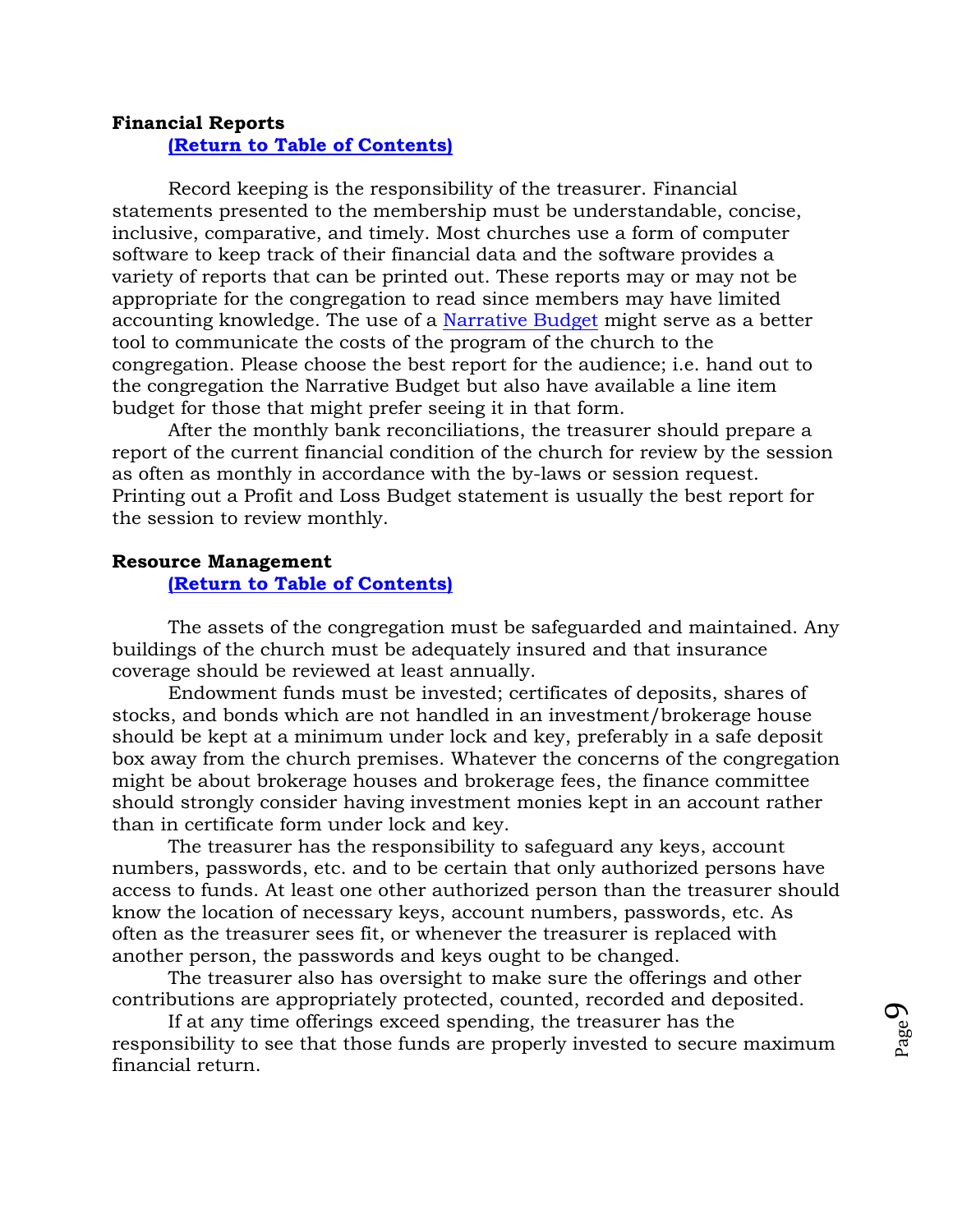# <span id="page-9-0"></span>**Governmental Reporting [\(Return to Table of Contents\)](#page-1-0)**

The treasurer is responsible to comply with community, state and federal regulations with respect to filing payroll tax reports such as the 940's, 941's, W-2's, W-3's, 1099's, etc. This includes the completion of Form 941 at least quarterly if not monthly or semi-weekly and payment of taxes withheld from payroll in the form of payroll tax deposits (Consult IRS Circular E for more information). State and local tax codes determine the method of payment and frequency and you should contact your local and state tax offices for the most current and accurate information on what you need to pay and when it might be due.

Most of the Federal and State forms for filing payroll related taxes can be found, filled out and filed online.

Since payroll tax can be confusing, the treasurer might seek to hire a payroll company, which can, for a fee, file all of your governmental paperwork for you. Since each state's regulations will differ, you might want to contact a Tax Professional in your community to help you in complying with governmental filings.

The treasurer is also responsible for any other IRS filings such as Form 990. Your church may or may not be required to file a Form 990 because of the exempt status of churches at the time of this update, however, the treasurer should be familiar with this form or have a tax preparer who is. Check to see if your church has any Unrelated Business Income which might trigger a need for you to file this form or at least the 990EZ or 990T.

<span id="page-9-1"></span>By definition, **Unrelated Business Income** is any income from a regularly conducted trade or business which is not substantially related to the purpose of the non-profit organization, in this case, the church. On the IRS website (irs.gov) they use the words, "does not contribute importantly to the exempt purpose of the non-profit organization. Many churches engage in activities to raise money and use the profits to supplement the church's budget. *UBI is not related to how you use the money, but how you acquire the money.* Three tests apply for churches to check whether their activity and its income is taxable as UBI.

- 1. The IRS defines income from a trade or business as income from the sale of goods or services.
- 2. They also say if this business is regularly conducted the income might fall in the category of UBI. Regularly conducted means a church engages in this activity with a frequency and continuity comparable to a for profit business.
- 3. The third test is whether the activity from which the profit comes is substantially related to the purpose of the church (organization).

If your church engages in regular income-producing activities that are not substantially related to worship and Christian Education the treasurer might learn more about Unrelated Business Income and talk with a Tax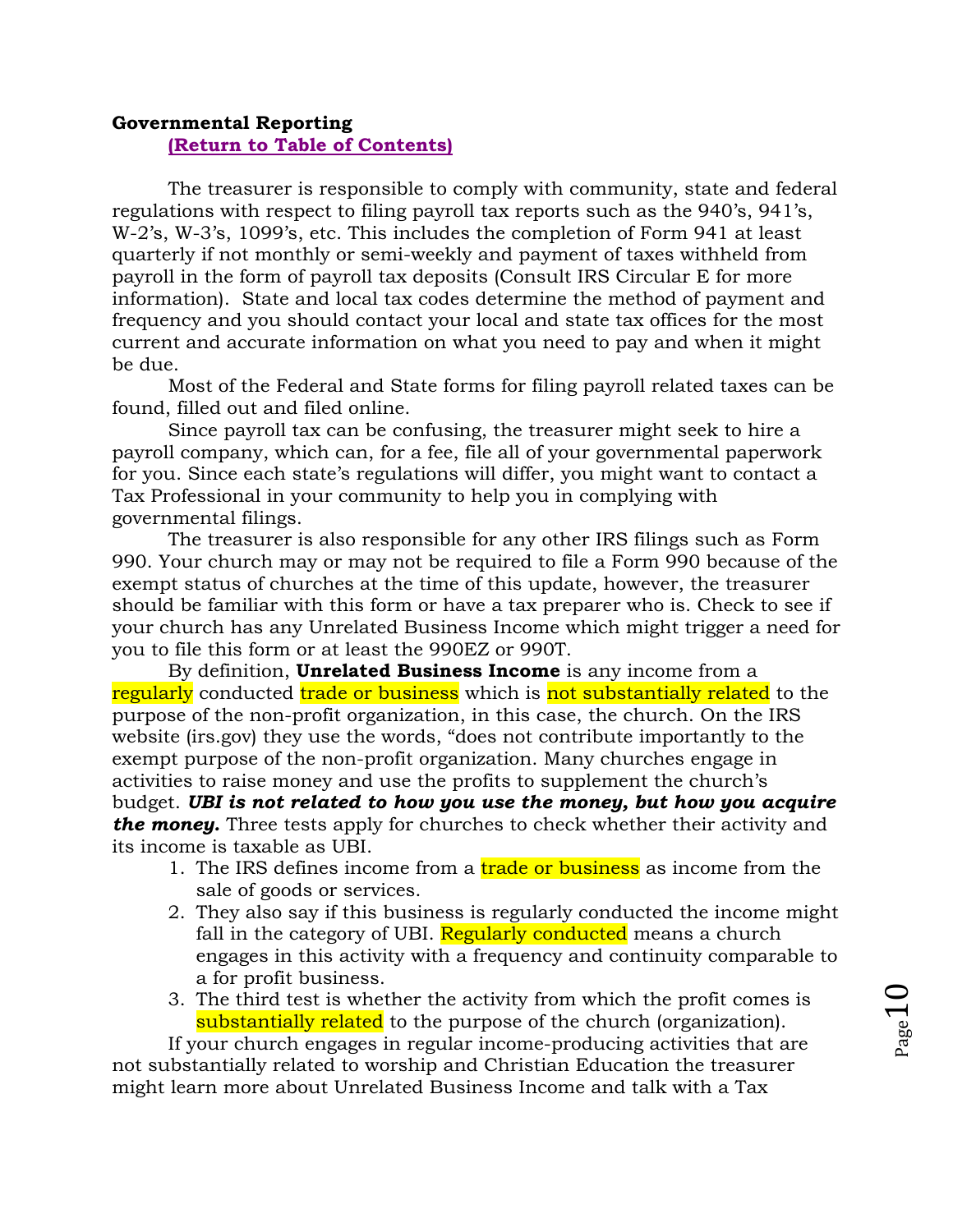Professional who can help with the understanding of filing a 990 long or short form with the IRS.

*Information is also available from Richard Hammar's,* Church and Clergy Tax Guide, revised annually (www.churchlawandtax.com) *or from Office of Legal/Risk Management Services of the General Assembly Council. (See [Resources](#page-58-0) for ordering information and phone numbers.)*

## <span id="page-10-0"></span>**Record Keeping**

### **[\(Return to Table of Contents\)](#page-1-0)**

With the arrival of the computer and accounting software most churches have left behind the double entry "books" and begun to include all of their accounting on the computer. In the past few years many of these alternatives have been reduced in price, and even eliminated the need for future upgrades by going to cloud based computing. The Treasurer should be familiar with these options and not be afraid of changing to something that will suit your congregation better.

In addition to records which can be kept in the computer the Treasurer should maintain a filing system that includes both current year bills and transactions and the supporting paperwork, but also includes the permanent records of building purchases, sales and upgrades, insurance policies, payroll records, bank accounts, equipment manuals, leases, auto registrations, etc. Some of these records can be disposed of after a number of years but others might need to be kept long term and in a safe deposit box. (For more information on how long to keep records you should refer to [Suggested Record](#page-92-0)  [Retention](#page-92-0) in the Appendix).

More thoughts on this topic are included in [Chapter 3](#page-17-0) Internal Controls and Record Keeping)

## <span id="page-10-1"></span>**Fund Reporting (some definitions)**

## **[\(Return to Table of Contents\)](#page-1-0)**

- 1. GENERAL (CURRENT, OPERATING) FUNDS are the funds which pay all operating bills, salaries, utilities, program costs etc. Most of the offerings received are classified as general (current, operating) funds.
- 2. RESTRICTED FUNDS are the gifts received for a specific item or program. Building funds are restricted funds into which all contributed building funds must be placed and from which all payments are disbursed. Check with your State and Local laws regarding solicitation and receiving of gifts to make sure you comply with the rules in your area. In most States, if you accept "restricted" gifts or solicit money for a particular item or program, it is a legal violation if you use the money or a part of the money for some other purpose even if the board votes to change the use. Be careful how you accept money and solicit for it. See [Gift](#page-87-0)  [Acceptance Policy](#page-87-0) for more information.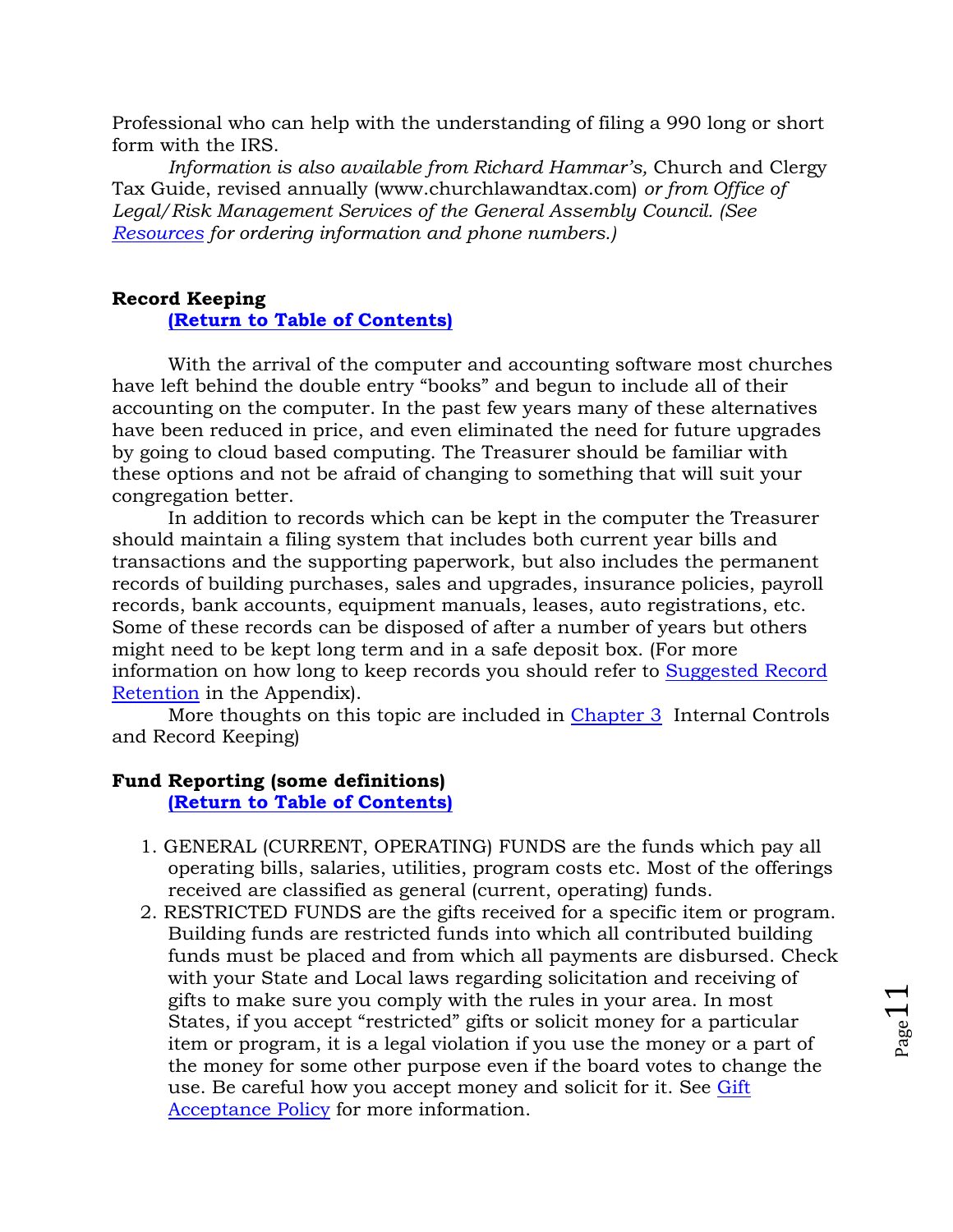3. GENERAL MISSION FUNDS (Budgeted) are those monies designated in the budget for the mission budgets of the Congregation, Presbytery, Synod, and General Assembly. This includes Presbyterian Basic Mission Support (Shared and Directed Giving), and support of local or ecumenical missions. If an amount is set in the church's annual budget for Basic Mission Support, these monies are to be sent in equal monthly or quarterly amounts to the proper governing body.

For Presbyterian mission the money should be sent to your *Receiving Site* which is usually your Presbytery or Synod. Your receiving site will provide Remittance Forms (with instructions) to the treasurer for Presbyterian giving. Please use these forms and the appropriate addresses so that the gifts your church remits will be properly recorded and disbursed.

- 4. NON BUDGETED MISSION FUNDS are those monies designated for Special Offerings, e.g. One Great Hour of Sharing, Christmas Joy, Peacemaking, Pentecost, and Extra Commitment Opportunities. These funds are usually received as separate offerings and not included in the regular budget. These funds should also be remitted to your *Receiving Site* within a month after the approved collection.
- 5. ENDOWMENT FUNDS refer to gifts received which have been so restricted that only the income generated from the principal can be used. As an example, the church could receive a \$25,000 bequest with the stipulation that the income be used to provide scholarships for members preparing for the ministry. When a gift is given to the church, the session always has the option of refusing the gift because the "designation" is too restrictive. Another option for the session is to work with the donor or donor's family to appropriately broaden the designation. Having and regularly publicizing a [Gift Acceptance Policy](#page-87-0) will help the session minimize the number of "designated" and "endowment" accounts. For more information on "endowment" and "restricted" accounts see Chapter 4, [Investments and Endowment Funds.](#page-28-0)

**NOTE:** Accurate accounting of separate funds is critical to your record-keeping. It is not necessary to have separate bank accounts; however, this might simplify the task. A treasurer should not borrow from one fund to bolster another without specific authorization of the session or finance committee.

# <span id="page-11-0"></span>**Accounting**

# **[\(Return to Table of Contents\)](#page-1-0)**

- Treasurers should receive and retain copies of the session minutes to ensure all action items relating to financial matters are met.
- The treasurer should present regular reports to a finance committee, the trustees, and/or ultimately the session.
- The treasurer should be prepared to attend any committee, trustee, and session meetings if invited, and be prepared to present at those meetings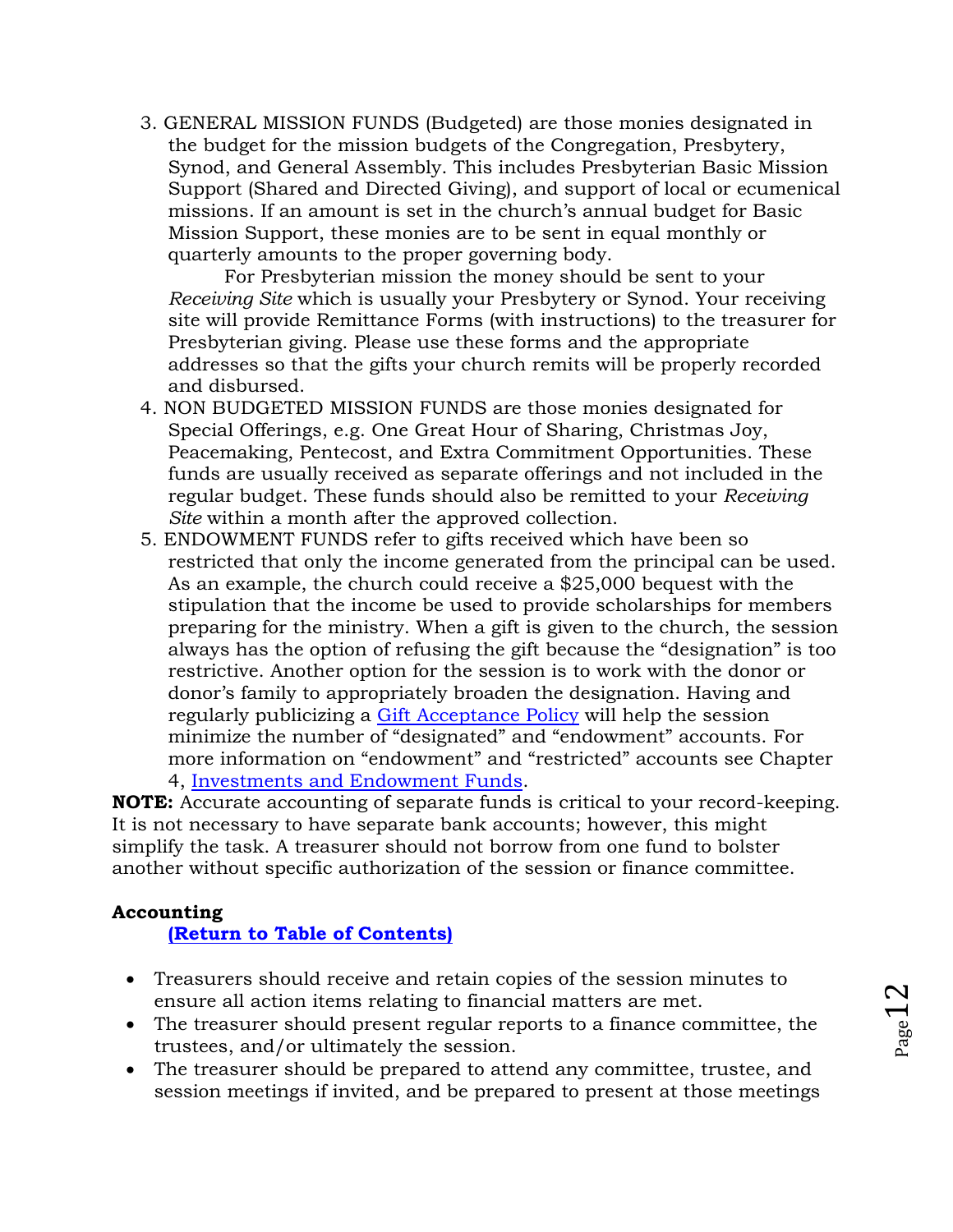figures and recommendations in regard to the budget and church finance matters that pertain to that committee or group.

- The treasurer assumes the responsibility for the expenditure of funds according to an approved budget and with proper authorization. Books of accounts, journals, and ledgers associated with the church's choice of accounting are maintained by the treasurer. Most of this comes built-in to modern accounting software programs as well as programs like QuickBooks and Quicken which can be appropriately used by smaller churches.
- The treasurer should oversee good audit/review procedures at all times.
- The treasurer should maintain the checkbooks. Signers for checks should be authorized by the session. It is recommended that all checks over a specific dollar amount set by the session be counter signed. However, most banks no longer seek to verify both signatures, check with your bank to make sure they do if you prefer to have two signers.
- The treasurer should be sure that at least one other authorized individual knows how to access all aspects of the financial information in case of an emergency need when the treasurer is out of town or unable to continue serving for some period of time.
- The treasurer should file all financial reports and see that a copy is kept on file in the church office.

# **Giving Records**

# <span id="page-12-0"></span>**[\(Return to Table of Contents\)](#page-1-0)**

The treasurer with the help of a financial secretary should maintain a complete record of member pledges and details of their contributions to the church and church programs. These records need to be kept in enough detail to give any donors adequate reporting for IRS tax purposes. The IRS requires the church to list the date of each gift, the amount of the gift, and the purpose for the gift, i.e. General Fund or some other Fund. Some churches give these statements to donors Quarterly. All donors should receive a year end summary of their giving, again listing each gift by date and amount. (See [Chapter](#page-17-0) 3 on Record Keeping for more detail.)

# <span id="page-12-1"></span>**Contribution Receipts/Statements (Quarterly and Annual Year End) [\(Return to Table of Contents\)](#page-1-0)**

The guidelines for receipts or statements issued by the Church to their contributors and acceptable to the IRS as verification of donation deductions are as follows:

 The receipt or statement should include the Name and address of the church and/or be on church letter head and be dated.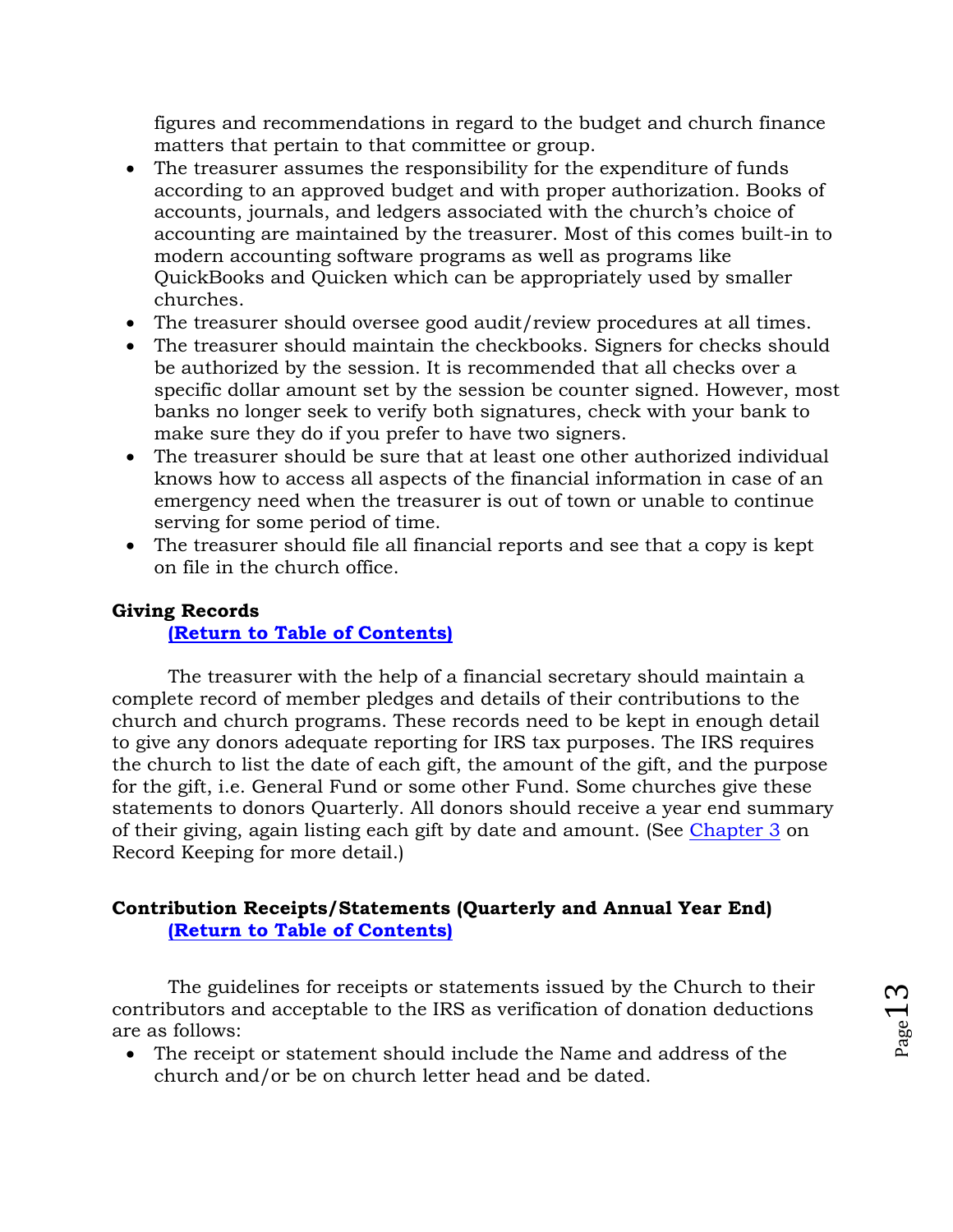- The receipt or statement must be contemporaneous, i.e. dated before the taxpayer files a return for the year of contribution. The annual statement sent to the contributor during the month of January fits "contemporaneous" and allows them to include the donations in their tax return preparation. (Many people file their taxes in the month of February)
- The receipt must include the date and the amount of each "Cash" Contribution given (cash includes, cash, check, credit card, online giving, PayPal and the like). This also includes In-Kind contributions when a member goes out and purchases something for the church and brings the receipt to the treasurer; this amount can be included in the cash contribution list as cash if the giver does not receive a reimbursement from the church for the expenditure.
- When a contribution is not "cash" but a donation of tangible property, a separate receipt should be given and must include the date of the contribution and the description of the property contributed without any value placed upon it by the church. Contributors of tangible property, like stocks, real estate, collectibles, etc. have the responsibility to prove to the IRS the value of the property at the time of the contribution. The church does not need the value of the gift and does not include this gift in the giver's statement or receipt of Cash Contributions. (The contributor might need to file IRS form 8283 with their tax return and might need an official appraisal to claim the gift. The value, the filing and the appraisal should all be done by the contributor at their expense and they should consult with their tax advisor on these matters.)
- The church should add to the receipt or statement the following wording:
	- o "Any goods and services you may have received in connection with this gift were solely intangible religious benefits."
	- o Or use: "Federal regulations require us, the church, to state that we have not provided you with any goods or services in exchange for this contribution. Please retain this document for your records. It is an important document necessary for any available federal income tax deduction for this contribution. We have provided you with only intangible religious benefits and, consistent with the tenets of our faith and practice, only incidental tangible benefits."
	- o If goods and services were supplied in connection with the gift, then the following would be appropriate, "In return for your contribution, you have received the following goods or services (then describe them) which were valued by us at (include a good-faith estimate of value). The value of the goods and services you received must be deducted from the value of your contribution to determine your charitable deduction."

# <span id="page-13-0"></span>**Taxes**

**[\(Return to Table of Contents\)](#page-1-0)**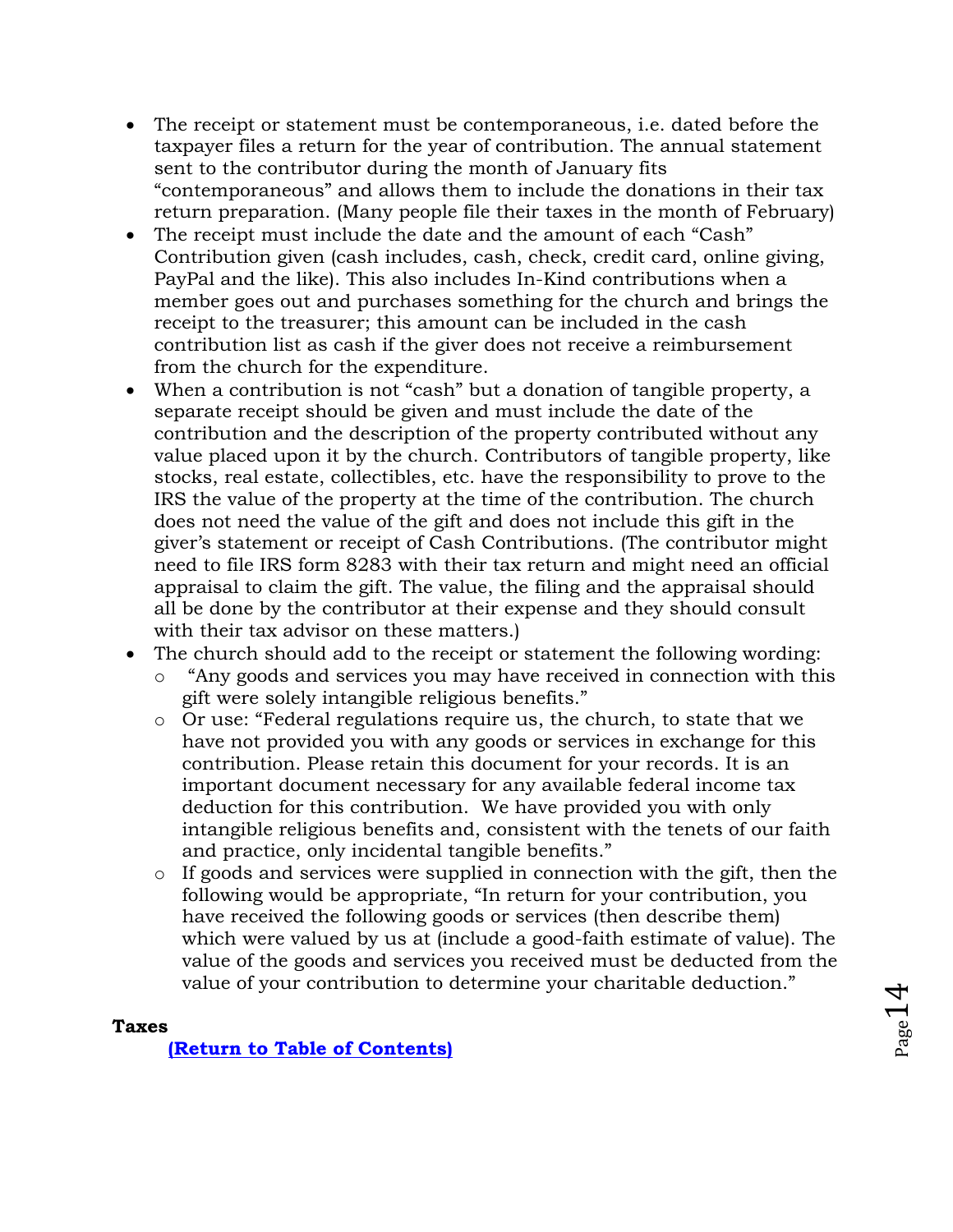The treasurer is responsible for completion of all tax forms and payment of taxes withheld from payroll, sales taxes charged on church "store" sales, or taxes related to any [Unrelated Business Income.](#page-9-1) This was addressed earlier, in this chapter under [Governmental Reporting.](#page-9-0) Most of the forms can be found, filled out, and filed online.

Form(s) 990, 990EZ and 990T may need to be filed for your church if you have Unrelated [Business Income.](#page-9-1) Consult a CPA or accountant for help with these forms. Information is also available from Richard Hammar's, *Church and Clergy Tax Guide, revised annually (www.churchlawandtax.com)* or from Office of Legal/Risk Management Services of the General Assembly Council. (See [Resources](#page-58-0) for ordering information and phone numbers.)

### <span id="page-14-0"></span>**Reconciliation of a Checking Account**

**[\(Return to Table of Contents\)](#page-1-0)**

It is desirable for a person who does not have authority to sign checks or make deposits to do the bank reconciliation. Since banks have different cycles you cannot always get your statement to run from the beginning of the month to the end. However, you should ask your bank if they can change your cycle so you can account more accurately for the end of the month.

Financial Software allows you to do your reconciliation easily on the computer. If you use financial software remember to regularly look for uncleared items so you can see if checks need to be voided or reissued. The printout at the time of reconciliation should offer you a list of un-cleared checks. You should make sure you do not have any un-cleared checks of more than three months old as you can assume people either have lost the check or decided not to cash it. Either way you would want to clear these items up regularly.

#### <span id="page-14-1"></span>**GA Statistical Report**

#### **[\(Return to Table of Contents\)](#page-1-0)**

Annually, the Clerk of Session is asked by the Clerk of Presbytery to fill out the Annual Statistical Report from the General Assembly. These reports can now be filled out online. The Clerk will need certain financial data to fill out this report and will most likely come to the treasurer for that data. Knowing ahead of time what is needed can make the treasurer's job a little easier.

The report is looking for ballpark figures for comparison purposes. This means you should round your numbers to the hundreds of dollars rather than listing dollars and cents. The categories requested might not be the same as your budget delineation; feel free to move your monies around a bit to fit the GA report, however, move things around in the same way each year for a more accurate report.

<span id="page-14-2"></span>**Per Capita Apportionments [\(Return to Table of Contents\)](#page-1-0)**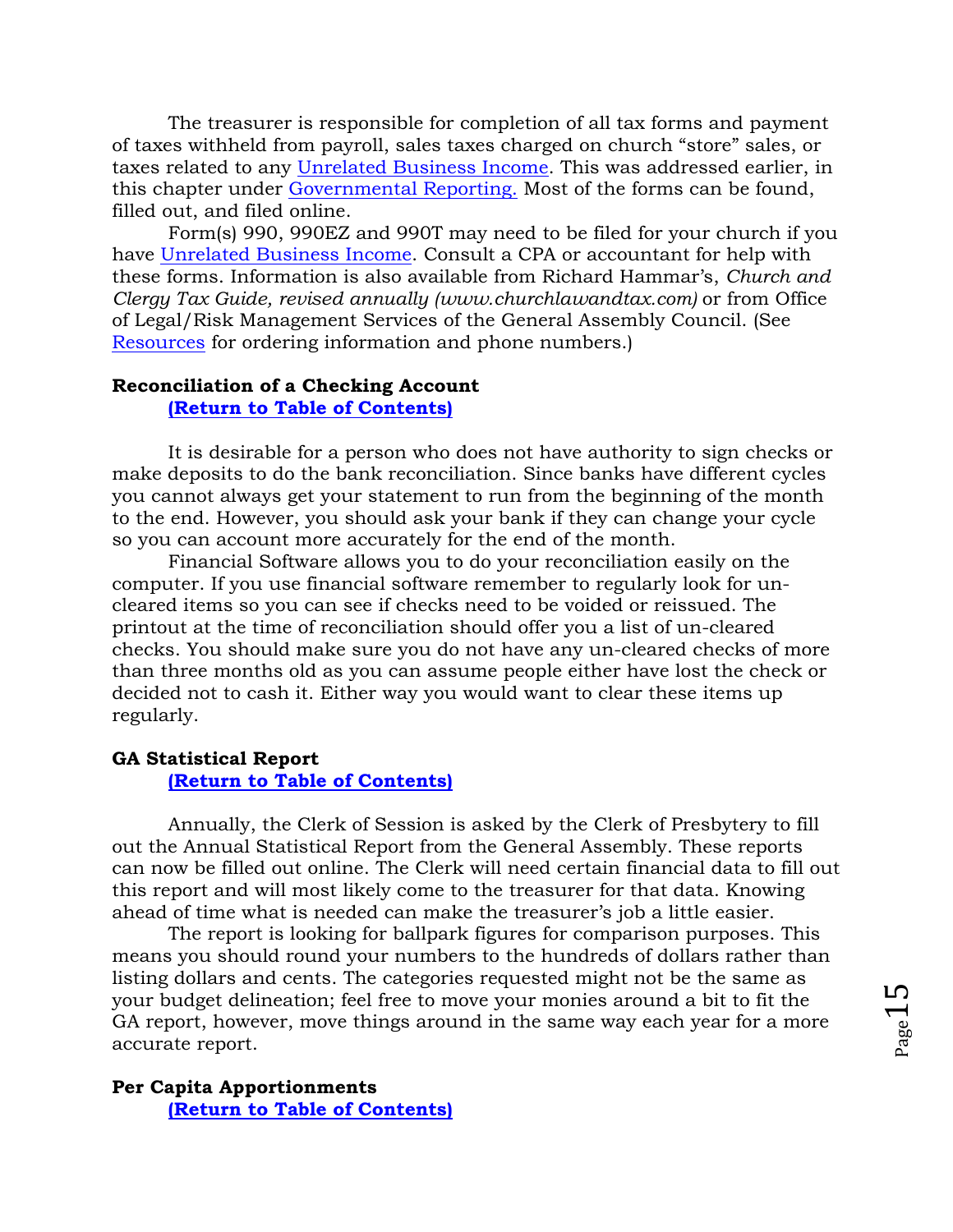*"Per capita* funding is how Presbyterians mutually share the costs of coming together to discern the Spirit's leading for the future." Opening line of the web page of the PC USA statement on per capita. [\(http://www.pcusa.org/percapita\)](http://www.pcusa.org/percapita/)

### *What is per capita?*

*The official definition:* "Per capita is an opportunity for all communicant members of the Presbyterian church through the governing bodies to participate equally, responsibly, and interdependently by sharing the cost of coordination and evaluation of mission; and of performing ecclesiastical, legislative, and judicial functions that identify a Reformed Church, while at the same time strengthening the sense of community among all Presbyterians" (GA *Minutes*, Part I, 1995).

*According to the Book of Order, G-3.0106, "Each council above the session shall prepare a budget for its operating expenses, including administrative personnel, and may fund it with a per capita apportionment among the particular congregations within its bounds. Presbyteries shall be responsible for raising their own funds, and for raising and timely transmission of per capita funds to their respective synods and to the General Assembly. Presbyteries may direct per capita apportionments to sessions within their bounds, but in no case shall the authority of the session to direct its benevolences be compromised."*

*In essence:* Per capita is a set amount of money (apportionment) per member that congregations pay to the Councils of the Presbyterian Church (U.S.A.); Presbytery, Synod and General Assembly. Every Presbyterian shares in the benefit of the PC (USA)'s system of government, so every Presbyterian is asked to share the expenses associated with coordinating and performing the functions of that system.

## *Who pays per capita, and how much?*

Congregations (through their sessions) pay an annual amount of money per church member — per capita apportionment — to their Presbyteries. The annual per capita amount is a combined request from a congregation's Presbytery, Synod, and the General Assembly — based on their respective budgets for the coming year. Presbytery's per capita rate depends on its geographical location and size, its mission needs, and the needs of the respective Synod. Some Presbyteries collect the per capita along with the Basic Mission Giving.

## *How is the per capita rate set?*

Each Council sets the per capita rate by dividing their total budget by their total membership. The membership number used is the last number reported to the GA in their annual report. This causes a time lag of at least one year because the budget it developed before the more current numbers are reported.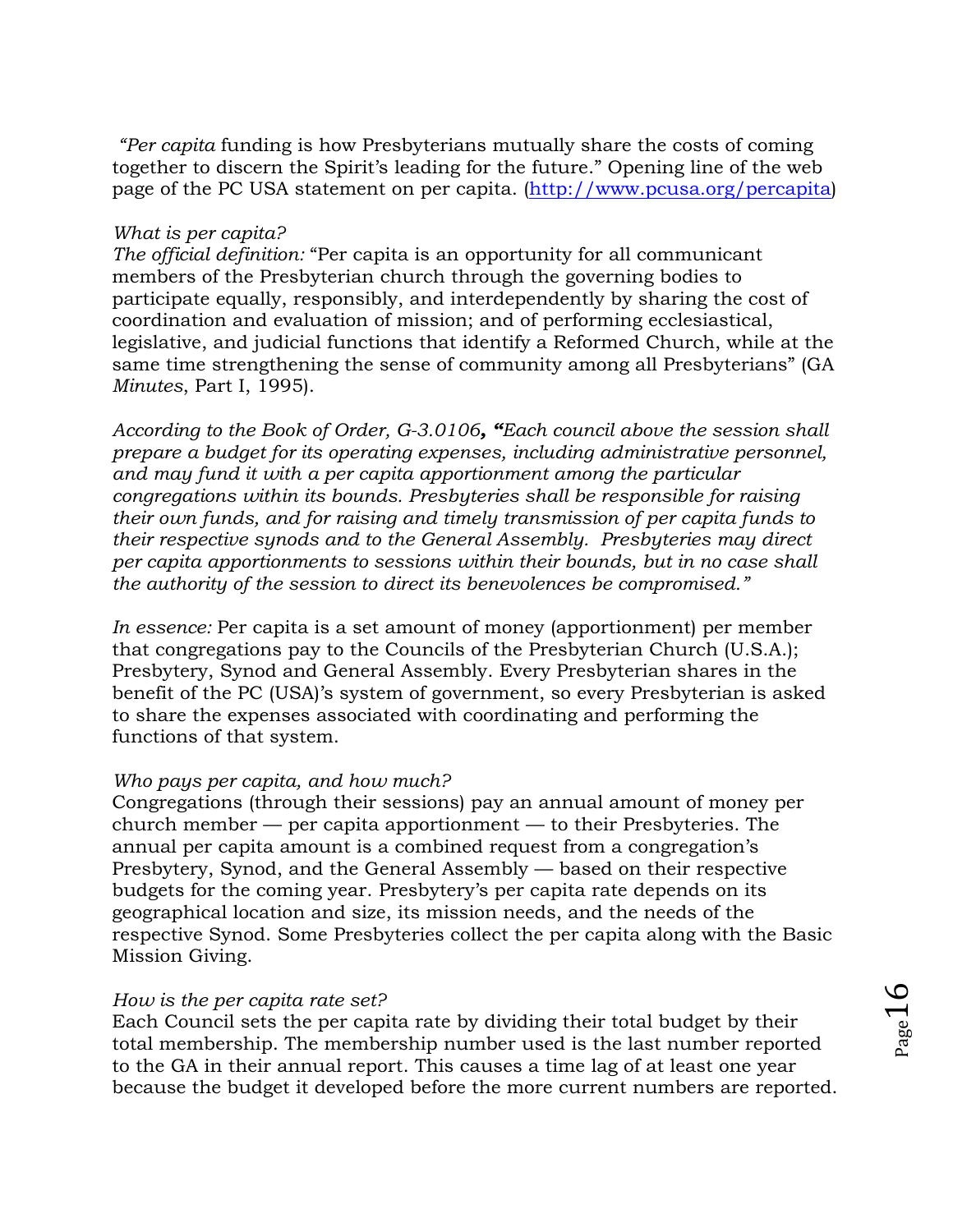Keep in mind, if your numbers are not up to date, you could be paying per capita on members you had years ago and no longer have today.

# *General Assembly Per Capita Budget*

The per capita budget of the General Assembly principally provides for the cost of holding GA meetings, expenses of the permanent and special committees of the General Assembly, the Office of the General Assembly (including the historical function and the office of ordination exams), General Assembly Council meetings, the council office and some staff, legal, and comparable expenses to our memberships in ecumenical bodies. Fair share costs of Shared Support Services relating to building operations and centralized accounting services are also included.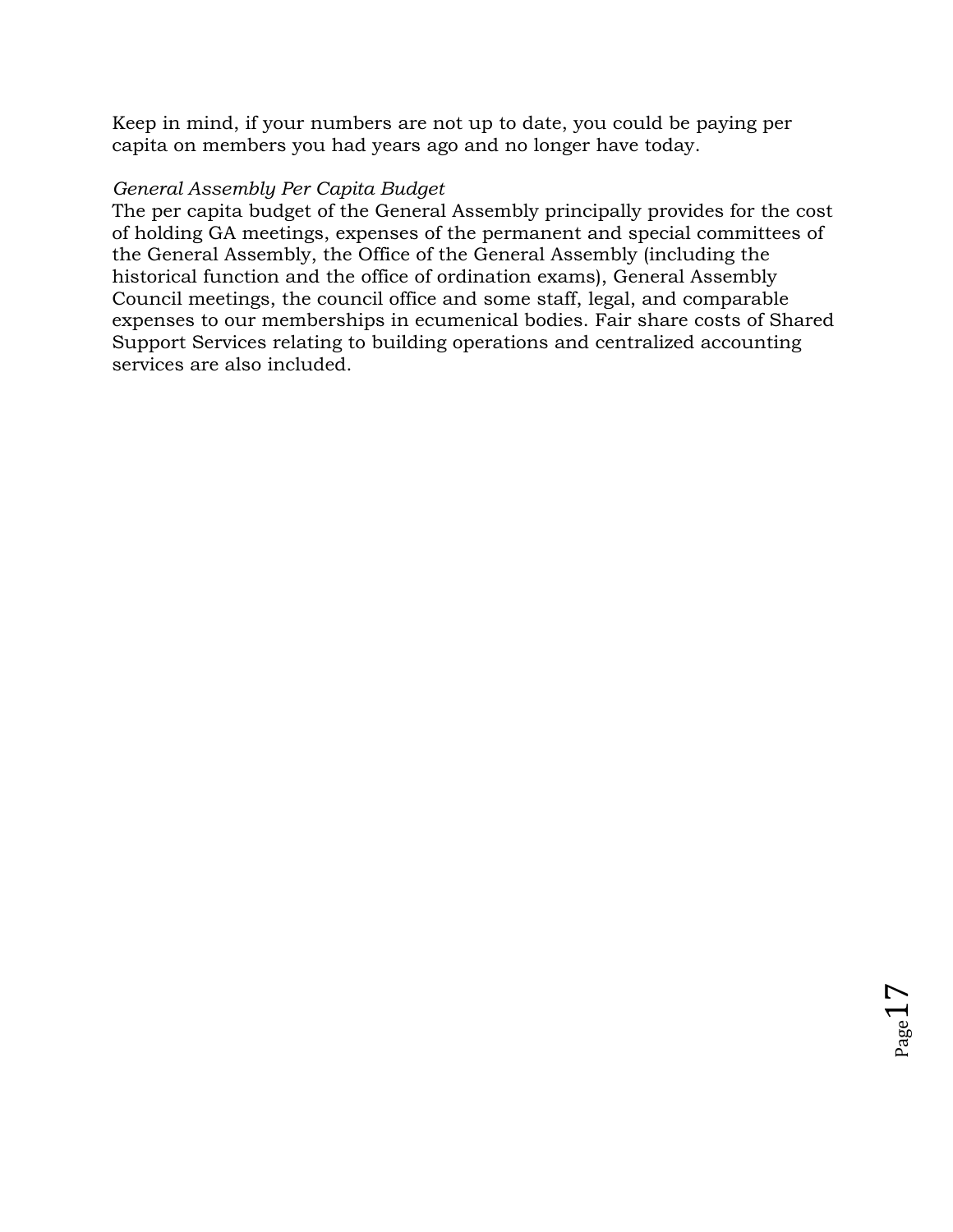## <span id="page-17-0"></span>**Chapter 3 INTERNAL CONTROLS AND RECORD KEEPING**

### <span id="page-17-1"></span>**Financial Controls**

**[\(Return to Table of Contents\)](#page-1-0)**

Basic to internal controls is the segregation of duties among different persons and clear communication between those persons. The roles of treasurer, financial secretary, bookkeeper, finance committee, and counters should be clearly defined. A church, especially smaller churches, might choose to use fewer people, but it is important to have income functions handled separately from disbursement functions; i.e. the person who counts and deposits the money ought not to be the person who writes and signs the checks. In addition, the session should have clear policies related to counting, depositing, and distributing the money and they should expect the treasurer to adhere to those policies strictly.

The following is a checklist to assure that there are good internal controls in place for the entire organization.

# <span id="page-17-2"></span>**An Internal Control Checklist:**

### **[\(Return to Table of Contents\)](#page-1-0)**

- The church should have a [Gift Acceptance Policy](#page-87-0) which clearly defines the kinds of gifts that might be acceptable, which designated funds the session is maintaining, how a giver might designate money to a different fund, and how long the session will wait before they will use the extra money on other projects. (See a sample in the Appendix)
- The church should have a session approved Fully Accountable Expense [Reimbursement Plan](#page-85-0) for employee expenses so the reimbursement does not become income to the recipient. (See a sample in the Appendix)
- The Session should approve a [Procedure for Counting Offerings](#page-76-0) so the best practices are followed regularly and consistently. (See a sample in the Appendix)
- The church should have a [Conflict of Interest Policy](#page-72-0) to prevent potential fraud with people who have too much inside control. (See a sample in the Appendix)
- The church should make sure no one person handles all aspects of a transaction from beginning to end; I.E. collects the money, counts the money, deposits the money, and writes the checks. You don't want a person writing their own paycheck or reimbursement check. (See information on [Financial Secretary\)](#page-25-0)
- The church should have different people be responsible for custody of an asset and those who record transactions related to that asset.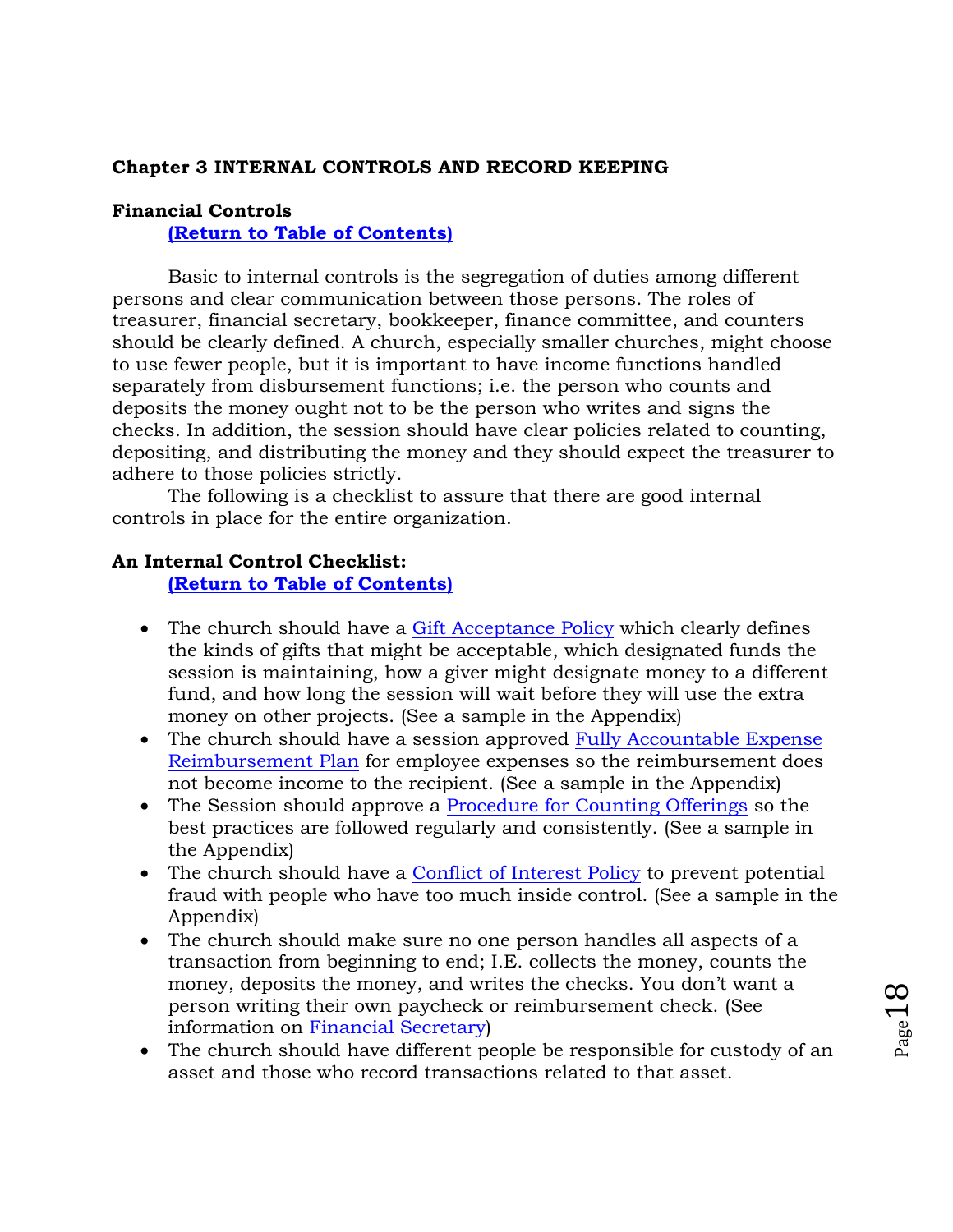- The church should require that all cash receipts are deposited and recorded immediately. No later than the first banking day after Sunday or the Church event where the money was collected.
- The church should require all expenses be approved, by the chair of the committee under which the expense is made, before the check is written.
- The church should have all payments made by serially numbered checks except for very small transactions that are necessary to handle through petty cash.
- If petty cash is used, there must be a receipt for the money expended and the petty cash reconciled at least monthly.
- All bank accounts should be reconciled monthly.
- Transactions should be entered into the computer software program regularly, at least monthly, so that reports can be generated for each Session meeting. If you are still using a paper accounting system, subsidiary ledgers should be balanced to general ledger accounts on a regular basis, at least monthly.
- Review comparative financial statements in sufficient detail every month to disclose significant variations in revenue and expenses. This means the Finance Committee or the Session should see a detailed report of accounts, similar to a Profit and Loss Statement, at each regular meeting.
- Bank statements and cancelled checks should be opened and reviewed by someone who is not a payee or not authorized to write checks.
- Investigate unusual items as soon as they arise, such as checks to unfamiliar vendors, checks for large amounts and checks to employees or other insiders.
- Use serially numbered sales receipts, purchase invoices, checks, tickets, purchase orders, receiving reports and debit or credit memos.
- Use duplicate deposit tickets and retain copies in the office and keep all bank deposit receipts in a file with other financial records.
- Deposits should be made daily if necessary or at a minimum weekly. Minimize the time that un-deposited checks / money sit around the church. Even if you believe the amount is too small to deposit and want to wait for more money to come in, it is better to deposit the money regularly and not wait.
- Use a budget or forecast to detect whether goals are achieved. Investigate differences – ask what happened and why?
- It is essential that records are retained. See ["Keeping Records"](#page-19-0) later in this chapter. See Appendix for recommendations on how long to keep certain records, [Records Retention Guidelines.](#page-92-0)

<span id="page-18-0"></span>**Other Organizational Controls [\(Return to Table of Contents\)](#page-1-0)**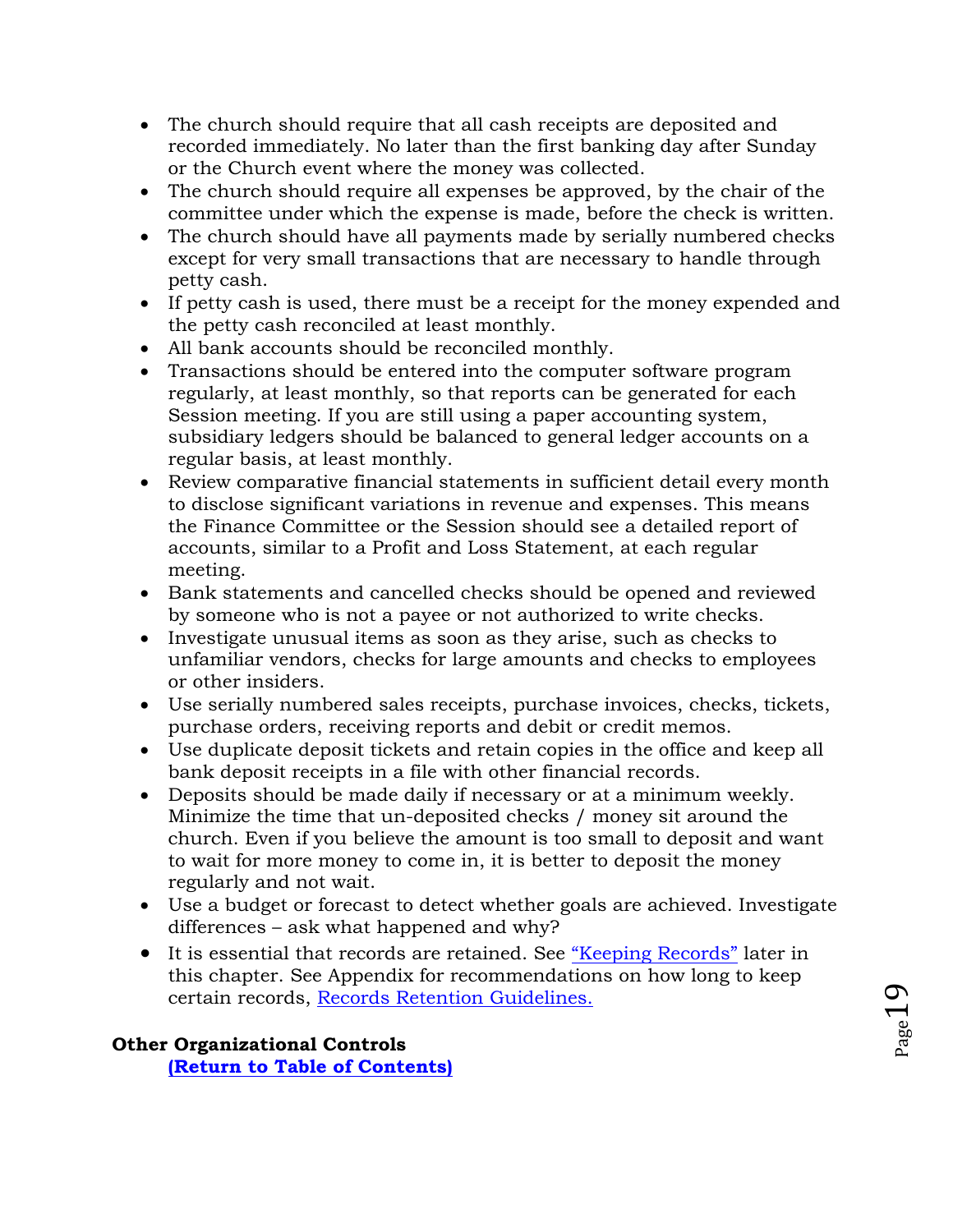- Incorporate hiring policies and practices which include drug testing, and background checks as well as references. (See [Resource List](#page-58-0) for publications about Hiring and Firing Policies)
- The church should institute a policy to have all staff, officers, and appropriate volunteers trained in "safe church practices" to prevent abuses of any type. The church should talk with their insurance company or Presbytery office about acceptable Safe Church Policies and have a program within the church to adhere to the appropriate policies.
- Execute to have up to date [Personnel Policies](#page-44-2) and make sure that each employee receives a copy at the time of hire and receives a new copy when the Policy is amended or updated.
- Each employee should have a Job Description and receive an annual job performance review.
- This seems a large task for small churches especially but if an employment dispute ever surfaces in your church you will be happy you have these policies in place.

# <span id="page-19-0"></span>**Keeping Records**

# **[\(Return to Table of Contents\)](#page-1-0)**

The treasurer is responsible for the keeping of all financial records. Safe record retention should be a top priority.

Permanent records should be kept in a fire/theft protected safe or a bank safety deposit box (Be sure the session gives authority to two people to enter the safety deposit box in case of one not being available when needed).

Computer backups should be made *each* time the accounting/reporting software is used. Copies of these backups should be kept off-site. If you use flash drives or other portable backup devices, they should be rotated on a regular basis. The cloud now offers a virtual off-site back up for these and other church records through a variety of vendors like Dropbox ®, Sugar sync ®, One Drive ®, etc.

The treasurer should keep a folder with all essential information for the church regarding the finances: (It would be helpful to keep a copy in the safe or safety deposit box off site. Do not have this list on a computer file on your computer.)

- Federal ID#.
- State ID#s Tax Exempt, State Withholding #, Local Withholding #.
- Bank(s), account number(s), online ID names and passwords.
- Investment firm (may be PC(USA) Foundation), contact and phone # -Include any account numbers, passwords and online ids.
- Loan information how financed, account  $#$ , rate, term, secured by, payment information, etc. Include dates when started.
- Documents from all contributions that resulted in creating a designated fund, including the name of the giver(s), the purpose of the fund, whether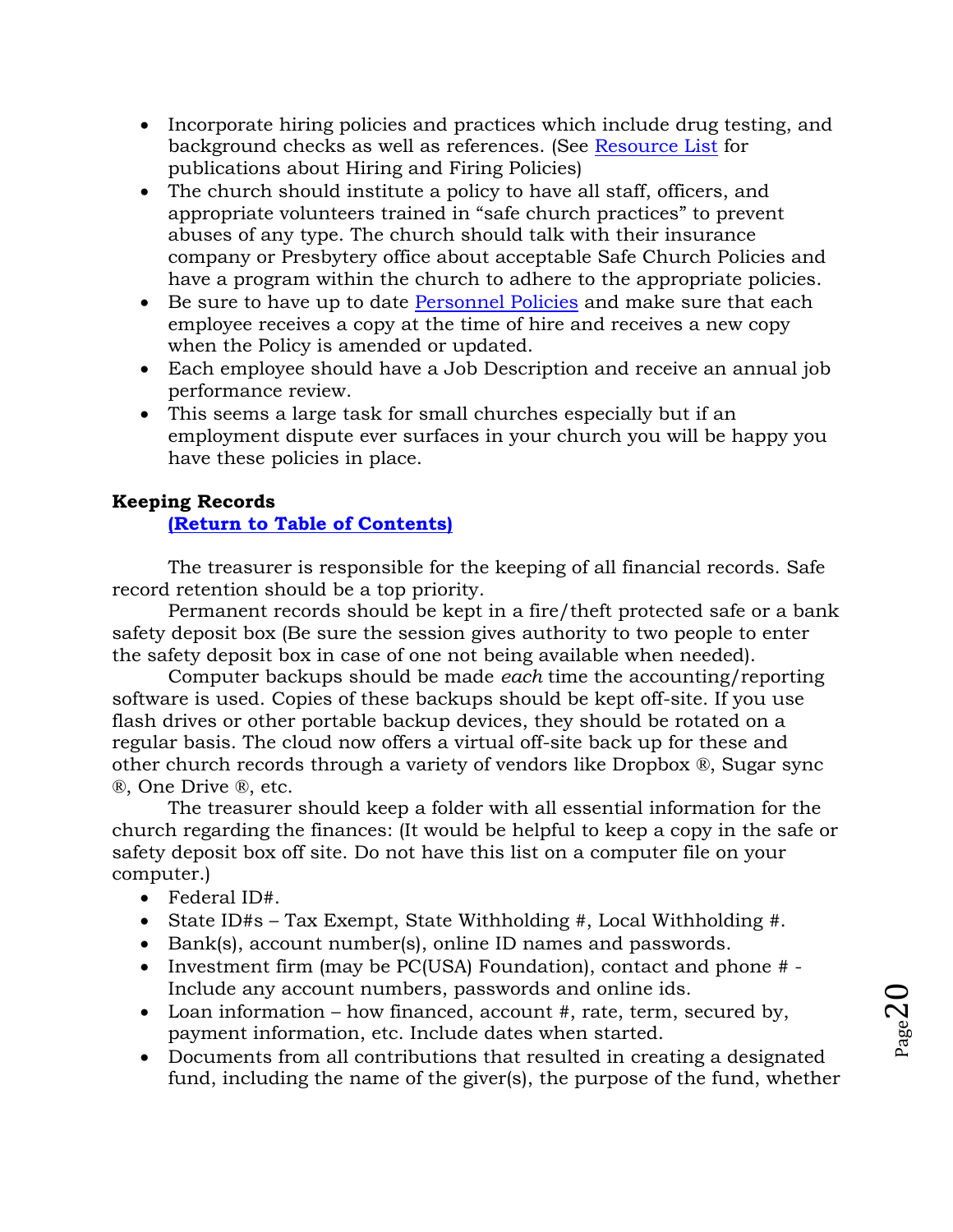the principle can be used, under what conditions, how the money can be spent and the length of time the church should maintain this fund.

- List of church software being used including version, serial numbers, secure passwords and support phone numbers. Be sure to update this information every time a software is changed.
- Copies of all equipment invoices (particularly computer equipment and copiers), including serial numbers, date of purchase, cost and warranty information.
- List of phone numbers/websites used in the treasurer's work, bank, investment firm, local and state tax office(s), [www.pcusa.org,](http://www.pcusa.org/)
- Any other pertinent info for your congregation.

To know how long to keep certain records in your storage room see the [Record Retention Guidelines](#page-92-0) found in the Appendix.

Financial records should be as simple as possible depending upon the size of the church and its assets. A church with several buildings plus endowments would of necessity use a more complex method than another church which has one building and no endowments. Financial records include both accounting records of income and expenses as well as the records of the contribution records of members. There might be treasurers of other groups in the church (Example: Sunday School Class Fund or Presbyterian Women), financial secretaries and counters all reporting to the treasurer and session/trustees. All of these records should be kept in the secure location.

The treasurer is responsible for all financial information based on the total receipts received and total expenditures of the church regardless of which Funds or sub organizations are involved.

*It is recommended that supported computer accounting software be used to maintain financial records. Some churches prefer to use an official church accounting software like ACS®, PowerChurch®, and Servant Keeper® to keep records of contributions and expenditures within strict accounting journals. Others prefer to use a more simplified checkbook program like QuickBooks® or Quicken®. Some churches split their financial software between the bookkeeping work and a different software for keeping track of contributions. Whichever you choose, find a method that works well for your congregation and the staff or volunteers who need to work with it.* 

#### <span id="page-20-0"></span>**Bookkeeping**

**[\(Return to Table of Contents\)](#page-1-0)**

Whether your church has the treasurer do the bookkeeping or you have bookkeepers who are volunteers or are hired, the treasurer is the responsible party. The treasurer has oversight of the bookkeeper(s) and should check in on them and their work regularly so any discrepancies can be found and fixed in a timely manner.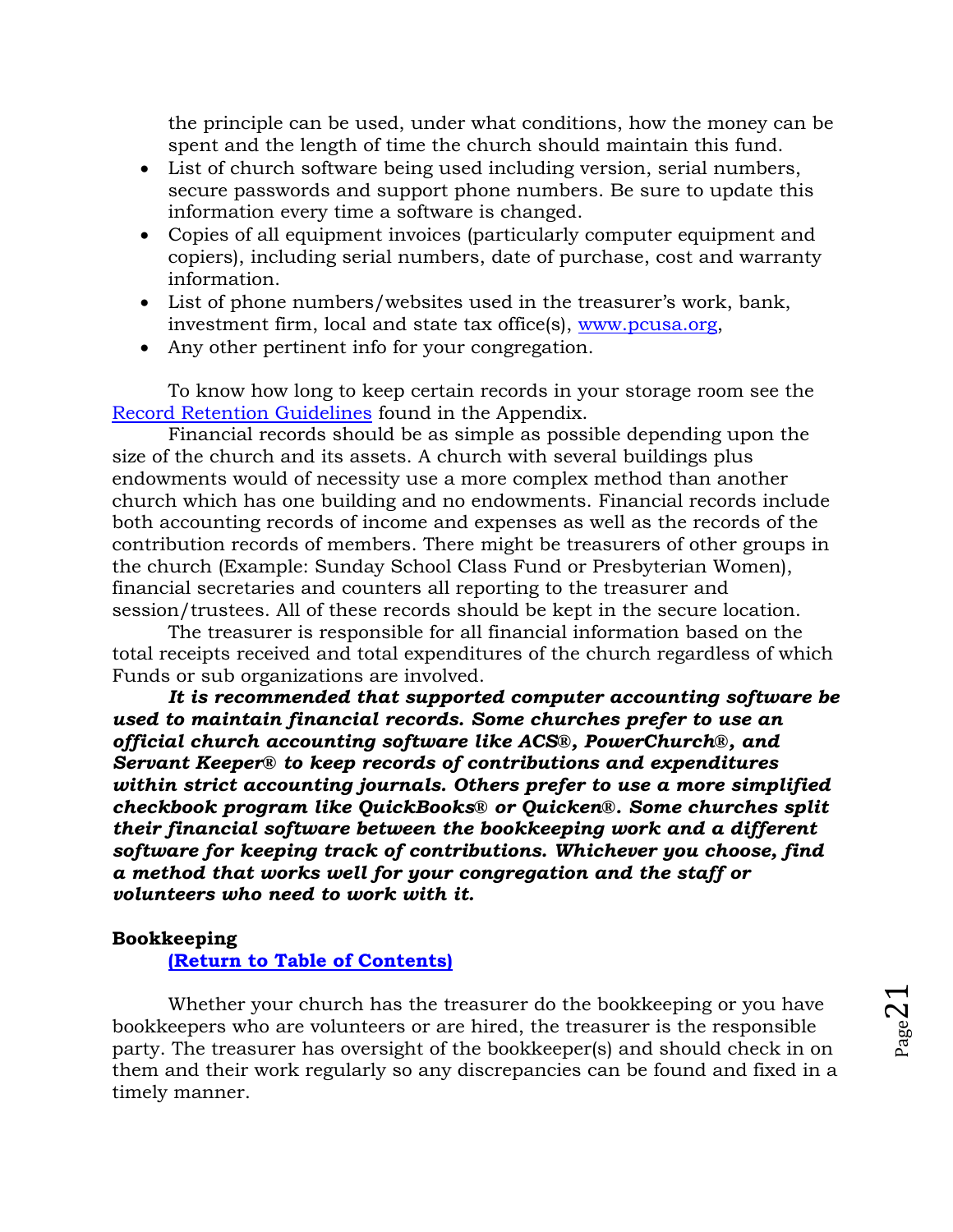# <span id="page-21-0"></span>**Cash Receipts** are broken into six major categories: **[\(Return to Table of Contents\)](#page-1-0)**

- 1. **Contributions** (Cash, Check, Credit Card, Online, Stock, etc.) All contributions of money received by the church and all of the other organizations connected to your church that have separate bookkeeping systems/checkbooks. This includes payments on pledges (current as well as delinquent), donations from identified sources but not on pledges, loose offerings (cash or check), contributions made by purchase with receipt turned in for credit not reimbursement and special offerings. This will include stock from time to time that a member wishes to give directly to the church as part of their contributions. (Do NOT include capital and building funds, investment income, bequests, other income, aid and subsidy in the area of Contributions).
- 2. **Capital and Building Funds** All receipts for capital improvement purposes, extraordinary repairs that increase the life of the asset, building funds, and equipment with anticipated useful life in excess of three years and a value usually over \$1,000. If the useful life of the purchased asset is less than three years and/or the value is less than \$1,000 the gift should be treated as a normal cash contribution and the expenditure a normal expense.
- 3. **Investment and Endowment Income** The church should define Investment and Endowment Income in their [Investment Policy](#page-32-0) so it will be clear to all exactly what is meant by "Income." The true income from an investment is a combination of Interest, Dividends, Long and Short Term Capital Gains, and any Increase in the value of the investment vehicle. How much of the total increase of an investment a church chooses to use should be set forth in the Investment Policy. The value of all Investments should be reported to the session at least quarterly and could be reported with every financial report. These items should be included in the Balance Sheet or Statement of Financial Position.
- 4. **Bequests** This is income received from wills and estates. It will include all one-time contributions of anything of value received by the church such as bequests, planned gifts (gift annuities, charitable trust, and life insurance), stocks, real estate or other non-monetary gifts. Many of these gifts will have designations, [restrictions,](#page-28-2) as to how the donor would like the church to use the income and/or principle of the gift. The church should be proactive in developing and publicizing a [Gift Acceptance Policy](#page-87-0) so the potential donors will know ahead of time how the session would like to treat bequests. Included in the Policy should be a procedure where the donor can designate to some cause that is not part of the church's regular [Gift Acceptance Policy.](#page-87-0)
- 5. **Other Income** This is all other income, such as rent received or other reimbursements from organizations using church property or grants from non-PCUSA grants or sales of goods and services. This would include such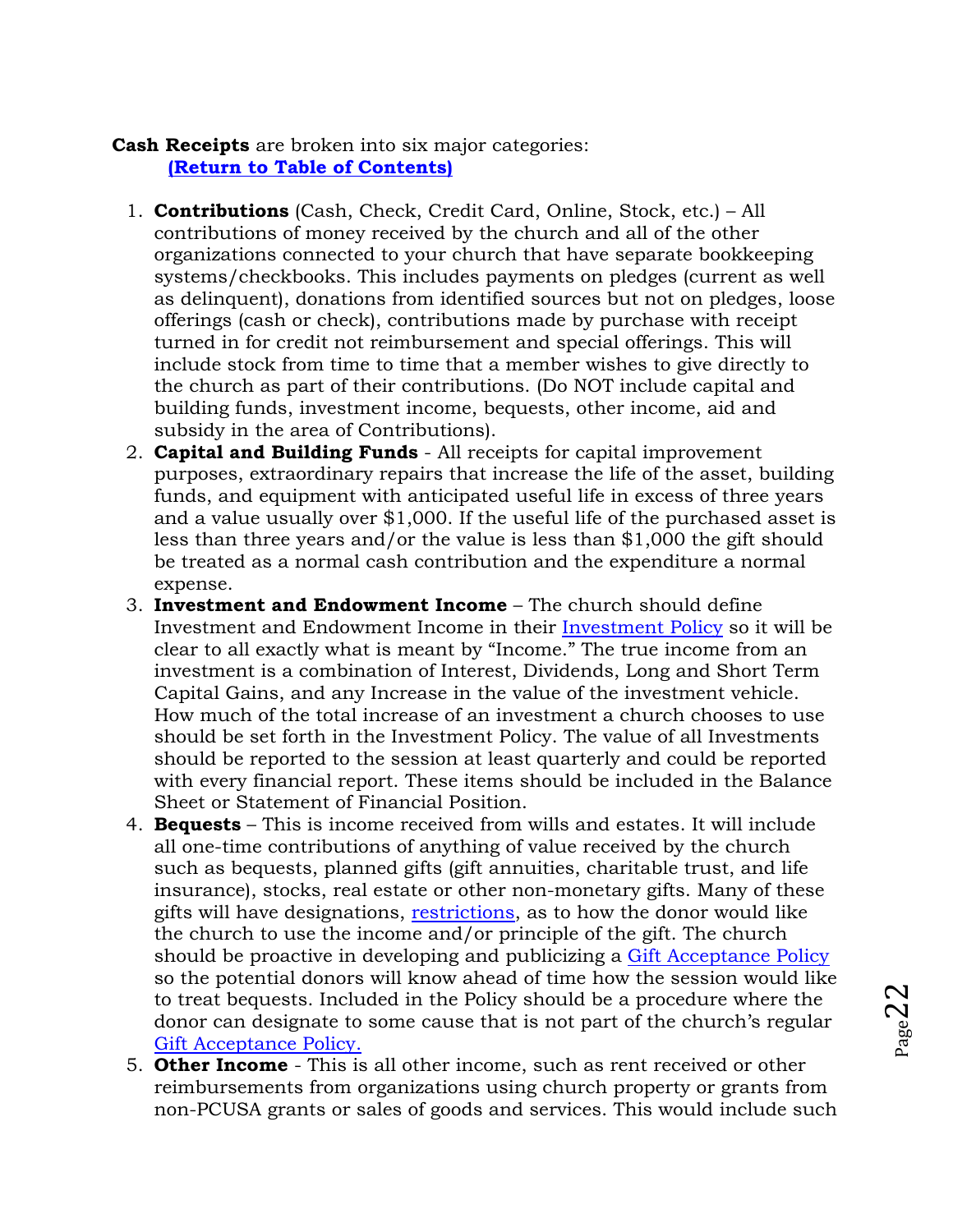things as tuition/fees for day care, day school, bookstore sales, rent of church property, etc. When receiving this type of income, the Treasurer should be very familiar with the rules of [Unrelated Business Income](#page-9-1) and be prepared to file necessary governmental forms if needed.

6. **Subsidy or Aid** – This is money received from other churches or from PCUSA grants from Presbytery, Synod, or General Assembly agencies to be used in local mission and program.

Cash Receipts as listed above are the source of the funds received by the local church, whether it is from a person (living donor) or from a trust, estate, or other non-living source. The Budget report should clearly indicate each of the Six (6) Cash Receipts Categories, if necessary, and should list the amount received and its source. The regular report to the session should include this information in a format which non-finance people will find easy to read. Be sure to include both monthly and year-to-date information. It is also helpful to compare this income to the projected budget for the year. Most computer accounting programs have a standard report form such as this that can be produced using the information that you have recorded.

## <span id="page-22-0"></span>**Cash Disbursements**

#### **[\(Return to Table of Contents\)](#page-1-0)**

Cash Disbursements include all expenditures made by the church. These usually fall into 8 categories which coincide with the [GA Statistical Report](#page-14-1) filed annually by the clerk with information from the treasurer.

**Note: Because you might need to file a 1099 for any individual or vendor at the end of the year, obtain from them a completed W-9 form before you issue to them their first check of the year. Even if you have collected this form and information in a previous year it is good to have a new form and current information each year. You never know if you will need it later in the year because you have paid them more than \$600 during the year. Even if your church has a fiscal year different to a calendar basis, you are obligated to send out 1099 forms based upon the calendar year payments.**

- 1. **Local Program** Money from all sources that is expended for current operations of the congregation including costs of personnel (salaries, wages, benefits, pension and social security), office operations, building operations, utilities and maintenance, insurance premiums, interest and principal on loans and any other cost related to the operation of the church.
- 2. **Local Mission** includes all monies paid for local mission programs, ministries, and projects approved and directed by the session and/or to local ecumenical bodies. On rare occasions the local mission of the church and a validated Presbyterian Mission might be the same thing, place those expenses under here or under 6 below at the discretion of the treasurer.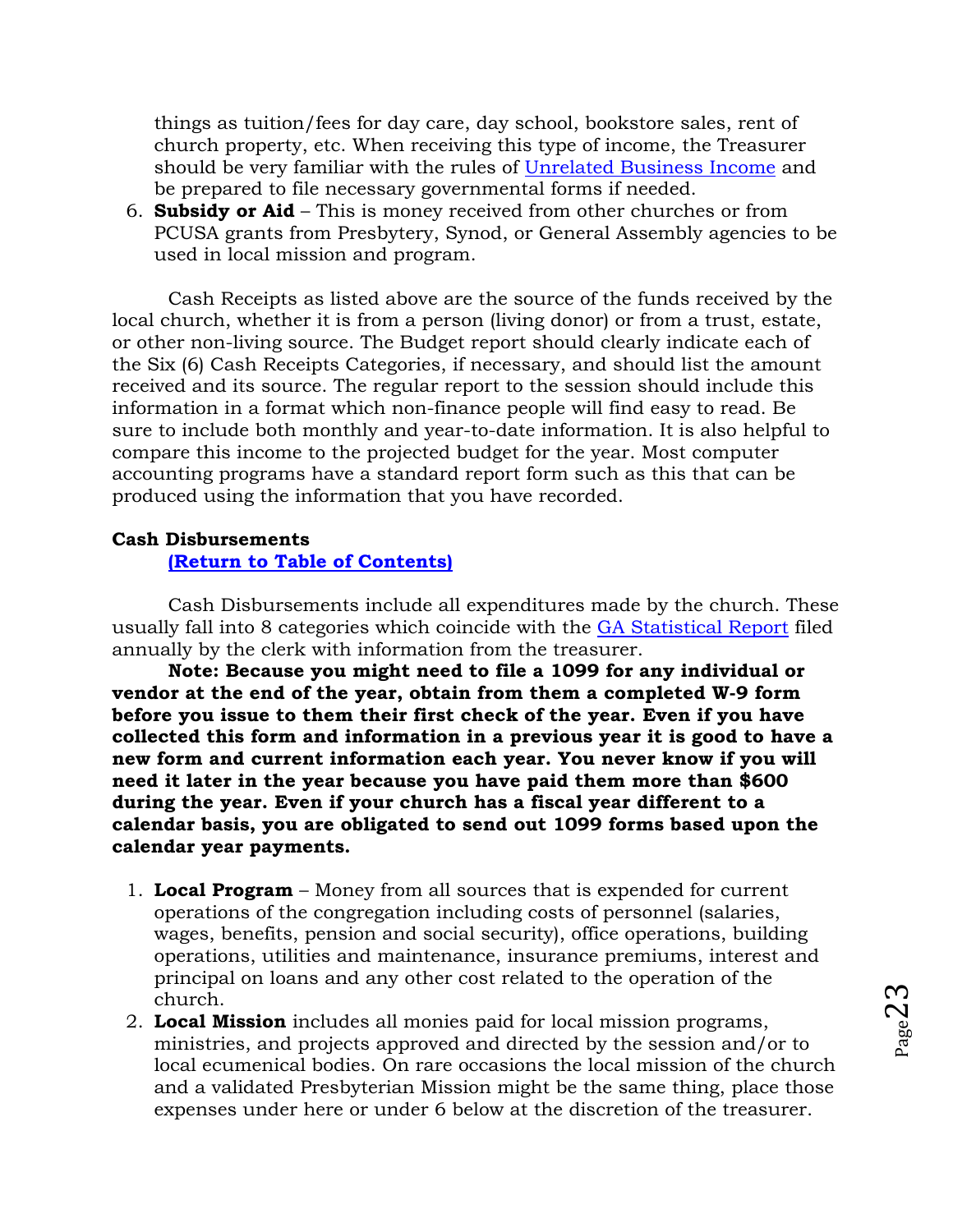- 3. **Capital Expenditures** includes all monies expended for real property whether improved or unimproved, the construction of new buildings, extraordinary repairs of existing buildings, and equipment, costing over \$1000, with an anticipated useful life in excess of three years.
- 4. **Investment Expenditure or transfers**, includes money that is newly placed into savings or investments (such as certificates of deposit, stocks, bonds, including reinvested dividends). This also includes investment costs such as brokers' fees or commissions and bank fees.
- 5. **Per Capita Apportionment** includes the monies expended for Presbytery, Synod, and General Assembly apportionment. These monies should be sent to your receiving site in a timely fashion. Contact your Presbytery office for details related to sending in money for per capita, forms to use and addresses for mailing. Presbyteries and Synods vary on how they collect these monies.
- 6. **Validated Mission PC(USA)** includes the total of all monies given to Presbytery, Synod, and General Assembly agencies. Included are payments made toward the mission budgets (includes Directed Giving for missionaries) of these governing bodies; special offerings of the Synod, Presbytery as well as General Assembly Special Offerings (One Great Hour of Sharing, Pentecost, Peacemaking, Christmas/Joy), other offerings for Hunger, Disaster Relief, and Women's Birthday, Extra Commitment Opportunities, and other mission programs and projects related to the PC (USA) and not already reported as Local Mission. (See Appendix for [Directed Mission Support](#page-106-2) Guidelines and for [Extra Commitment](#page-107-0)  [Opportunities\)](#page-107-0)
- 7. **GA Theological Education Fund** is the amount that each congregation is requested to make as a voluntary contribution each year along with their Per Capita apportionment. The recommendation for giving is 1% of the contributions to the church in the previous year. Your congregation's gift is added to the gifts of many congregations around the nation for the support of the eleven Presbyterian Theological Institutions. Please do not include direct support of theological students, direct gifts to any theological school or other gifts related to theological education - these should be listed under local mission.
- 8. **Other Mission** is the total of all monies expended for mission causes not related to the Presbyterian Church (U.S.A.) and not already included under any of the seven items listed above.

# Documentation.

Regardless of what bookkeeping method is used, there should be supporting documentation for each check that is written. The authorization should include complete information:

 $P_{\text{age}}24$ 

- 1. The amount paid,
- 2. Where to send payment,
- 3. What the expense is for,
- 4. Which account should be charged,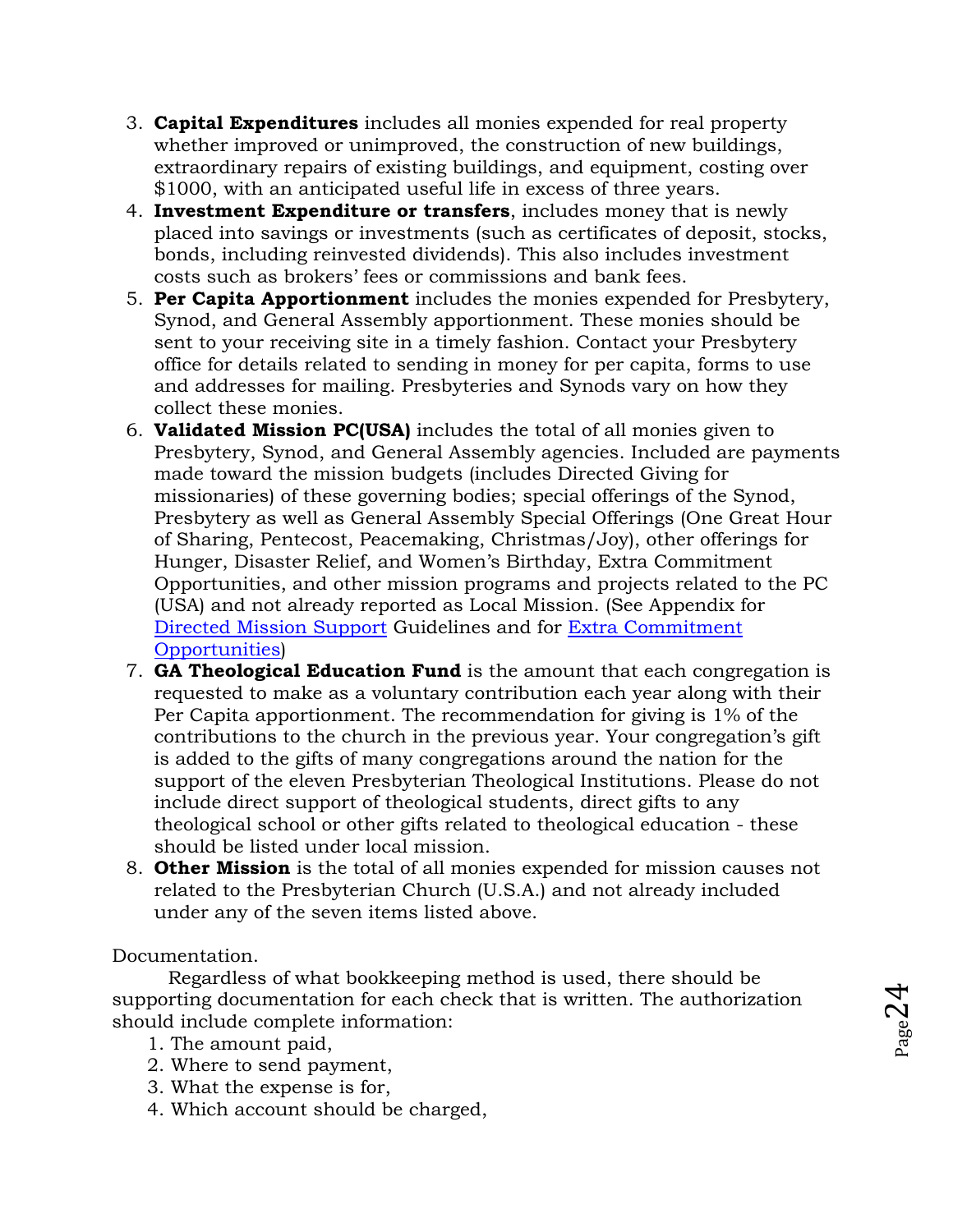5. Who is the person authorizing payment. The person authorizing payment should never be the person to whom the check is made out.

(**Note:** Yearly, the session should authorize persons responsible for approving expenditures; this is usually committee chairs, clerk of session, business manager, treasurer, etc.) Committee members should submit bills for payment to the chair of the committee for authorization of payment. The session can authorize monthly payments of mission, per capita or other recurring expenditures in an approved budget. *(A sample of a [Cash](#page-71-0)  [Disbursements Policy and Procedures](#page-71-0) is found in the Appendix)*

## <span id="page-24-0"></span>**Receiving Site -- WHERE & WHEN TO SEND MONEY FOR Per Capita and Mission Giving in the Presbyterian Church (U.S.A.) [\(Return to Table of Contents\)](#page-1-0)**

The Central Receiving Service (CRS) of the PC (USA) exists to receive and disburse funds contributed by congregations and individuals for Per Capita and support of the mission of the Presbyterian Church (U.S.A.). To facilitate this work, regional *Receiving Sites* have been established to help churches with their contributions. This is usually your presbytery or synod office. (CHECK WITH YOUR PRESBYTERY OFFICE FOR YOUR RECEIVING SITE). A detailed receipt will be sent to donors (either individuals or congregations.

The Receiving Site collects money from the churches, processes it for payment to the Presbytery, Synod and General Assembly according to the church's instructions and the presbytery approved mission disbursement or per capita due. It is most helpful to use the Remittance Form that your Receiving Site provides. Please check first with your Presbytery Office or staff for instructions, a list of projects for which they will receive money, and any questions.

The Receiving Site can process payments for all Presbyterian related purposes:

\*Per Capita \*Basic Mission Support (Shared and Directed Support) \*Special Offerings – One Great Hour of Sharing, Pentecost, Peacemaking, Christmas/Joy, \*Disaster Assistance \*1% Theological Education Fund \*Extra Commitment Opportunities

# *For complete information on all of the payment items listed above, please see the section on Mission [Funding](#page-106-0) in the Appendix!*

## <span id="page-24-1"></span>**Finance Committee**

**[\(Return to the Table of Contents\)](#page-1-0)**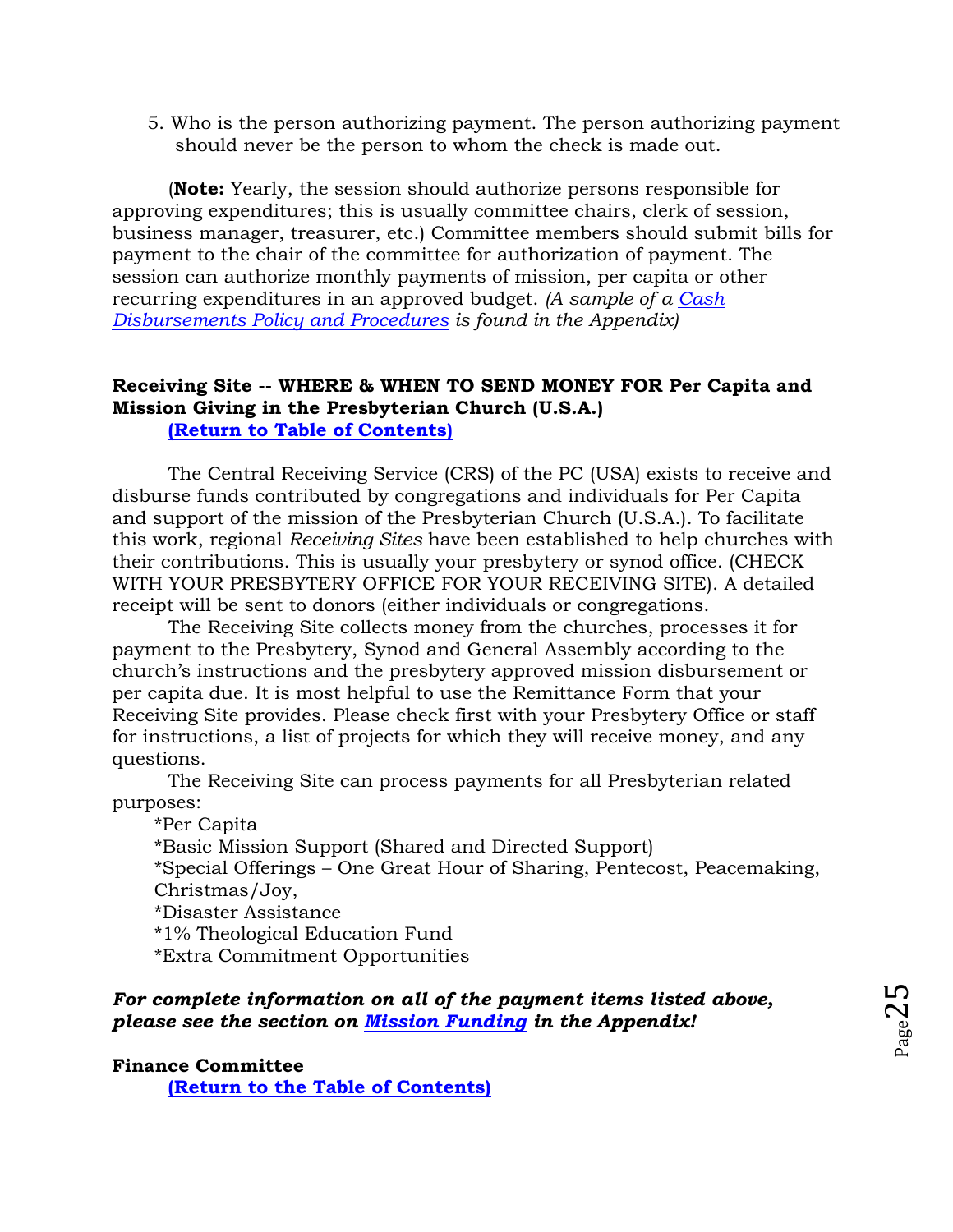The finance committee is usually elected by the congregation but may be appointed by the session. The role of the finance committee is to support the treasurer in implementing the various financial policies of the session. They can help the treasurer in the budget development, overseeing investments, developing draft policies for session approval, selecting and approving financial secretaries and counters, and other appropriate tasks. They usually will review the current financial report on a monthly (timely) basis and communicate with the session when things seem out of order or when a group in the church is reaching the limit of their budget for the year. The finance committee usually does not make financial decisions unless they have been authorized to do so by the session. See the appendix for a sample [Job Description for the Treasurer](#page-65-0)  and a sample [Job Description for the Finance Committee.](#page-67-0)

Some churches expect the role of Stewardship to be included in the role of the finance committee. This can be difficult because of the difference between the gifts needed to oversee finances and policies and the gifts needed to interpret the ministry of the church and encourage giving to meet the needs of those ministries. A church membership less than 75 might find it difficult to have both a finance committee and a stewardship committee, however, when the church reaches an attendance greater than 75 they should think seriously about splitting the function between two committees. See [Chapter 8](#page-53-0)  [Stewardship and Budgeting](#page-53-0) for more information.

## <span id="page-25-0"></span>**Financial Secretary**

# **[\(Return to the Table of Contents\)](#page-1-0)**

The Financial Secretary is usually elected by the session/trustees to oversee counting of all offerings, the recording of the same keeping accurate records of the gift amount, the giver and the purpose of the gift, make the appropriate deposits and then report the information to the treasurer. With the advent of computers and church financial software the counting and recording often can be done at the same time.

This person is preferably someone other than the treasurer and should not have authority to sign checks or even have access to the accounting side of the software or books. It is important in trying to protect the church from incidences of fraud to not have the same person make deposits and also sign checks.

At the end of each quarter the Financial Secretary totals the amounts received for each donor and mails copies of the statements to each person who either makes a pledge or contributes to the church. A year end statement should be sent to each giver in January with the summary of all their gifts and pledges.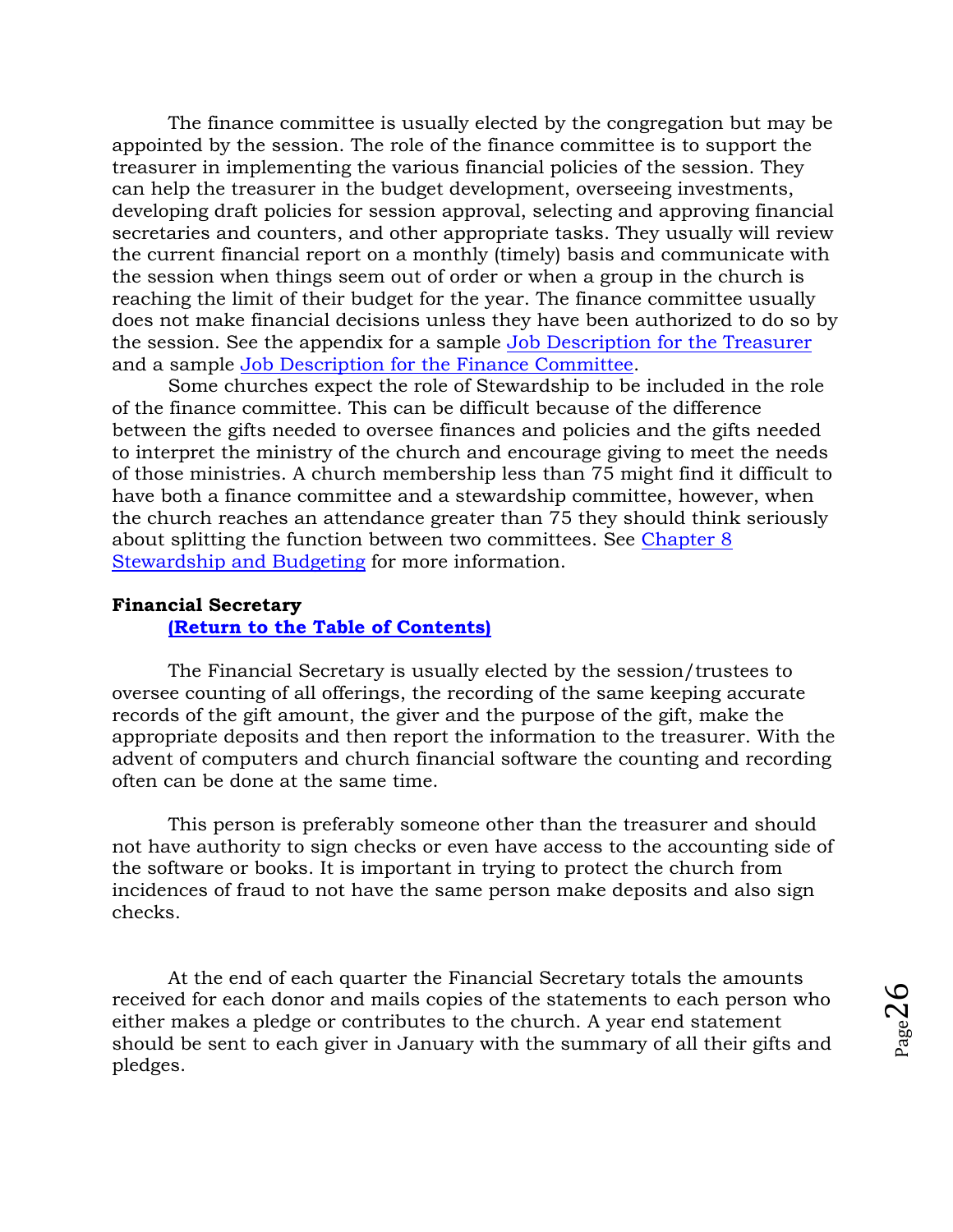*For IRS tax purposes, the gift must be recorded as given in the year it was actually received not the date on the check. The one exception would be a check mailed and post-marked in one year but received in the next; that check can be included in the donation records of the year post-marked. Checks that are back dated to the previous year and received on the 1st Sunday in January will be counted as contributions for the current year not the year just ended.*

## <span id="page-26-0"></span>**Counters**

# **[\(Return to Table of Contents\)](#page-1-0)**

"SUNDAY OFFERINGS" should be counted immediately after the service(s) by two or more persons. Counters assigned to count the offering should not be the treasurer or financial secretary, if possible. The counters will give to the treasurer the original count sheet to explain the details of the bank deposit and a copy of the deposit slip to the bank. The counters will also give to the Financial Secretary a copy which details the amount, the Fund designation, and the giver of every gift received related to the deposit so they can record donors, dates, amounts and Funds which the money was given for.

With the use of computer financial software programs the offerings are often recorded into the accounting program directly. This allows the counter to list in the software program, who gave, how much, what date, and for which account. This has eliminated the step of having to write it down and then someone else input the information into the accounting system.

The counters should see that the deposit is ready and taken to the bank immediately. *See Appendix for Procedures for [Counting Offerings.](#page-76-0)*

*NOTE: Some members might prefer to pay their pledge on a monthly basis through an automatic debit from their checking account. The session should seriously consider offering this method of payment. If a member sets up the automatic debit, the church is assured payment on a regular basis. This might help with cash flow and budget planning. It is also more convenient for the giver and is the way that many people are already making payments to various organizations.*

*Many other options for money transfer are becoming popular. Some churches have "buttons" available on their website that allow a person to donate while visiting the website. Others use a "PayPal" or other computer payment plan. Some even allow contributions by credit card. All of these methods are changing the way people give to the church and changing the work of the Counters and Financial Secretary. If your church chooses to use any of these additional methods, please be sure to train the appropriate people in how to retrieve the data need for the records and how to have the money transferred to the checking account, if needed.*

<span id="page-26-1"></span>**Leasing out the Church**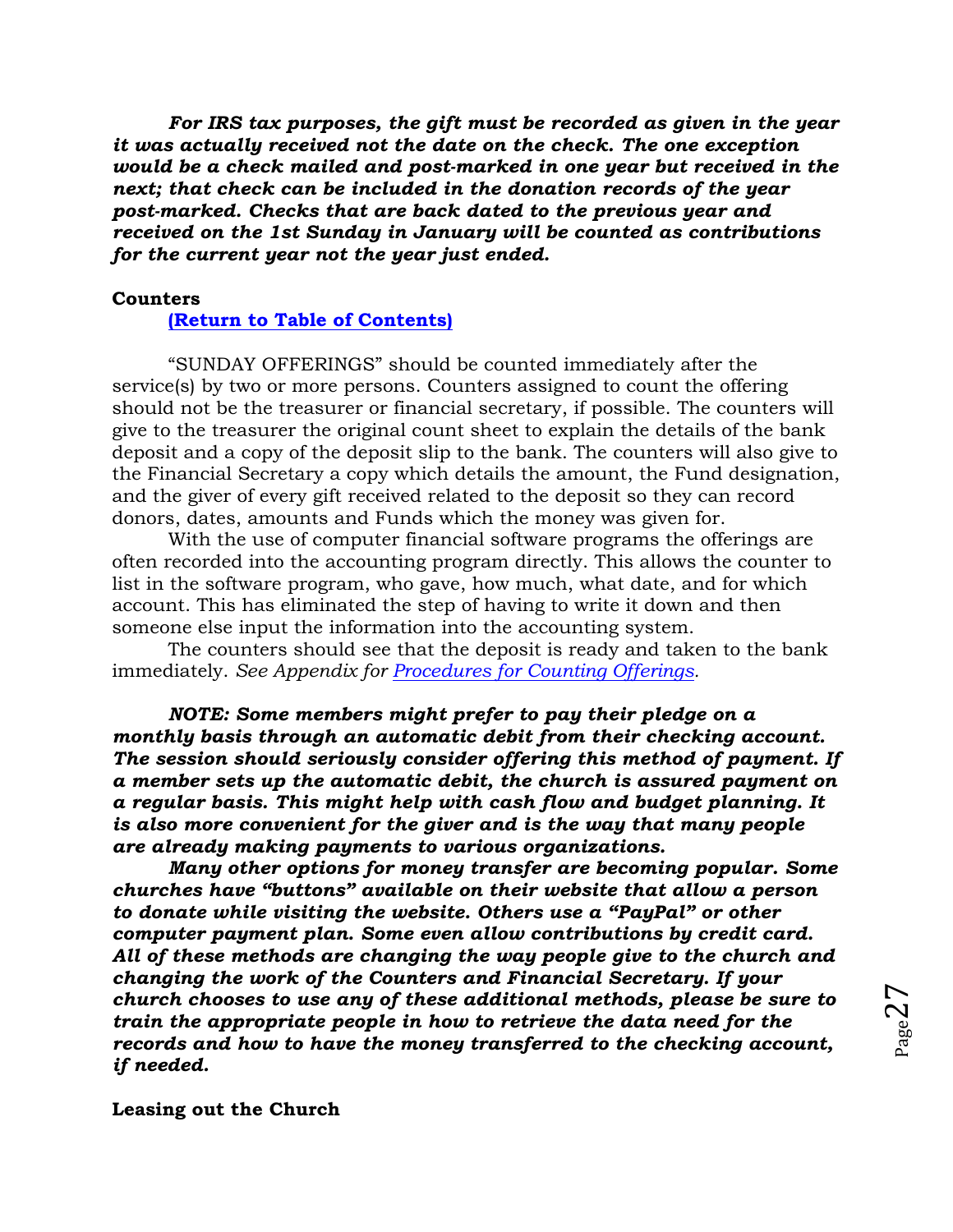## **[\(Return to Table of Contents\)](#page-1-0)**

Many churches are leasing out a portion of their facilities to other organizations to gain some income. These should be looked at carefully to make sure the leasing does not jeopardize the property tax exempt status of the church in the community/county within which you live. These rents can also be potential [Unrelated Business Income](#page-9-1) (UBI) if you do not justify the lease as being a part of your exempt purpose. Note: just because you use the money for your non-profit work does not mean it is non-profit income and if it is UBI it might be subject to taxation. Please read [Unreimbursed Business Income](#page-9-1) if you have outside groups leasing your church property. Usually, if the group using the church property is also a 501(3) organization there will not be a problem, but the local governmental agencies might want documentation to prove such.

Churches should require all outside groups who work on your "campus" or lease your "campus" for any function; i.e. to sign a lease that makes them aware of their rights and responsibilities. You have the right and the need to create a safe environment for your members and children, and you need to protect yourselves from potential law suits that are not covered by your insurance. In the Appendix you will find a [Policy Statement for Leases,](#page-94-0) two sample [Property Lease Agreements,](#page-96-0) and a [Lease Amendment](#page-105-0) for you to adapt to your own needs. One Property Lease Agreement is for short term (3 days) or one-time events; the other is for anything longer, whether it is a weekly event or a quarterly event.

From the perspective of the IRS, any monies that the user of the property pays the church is income. You can call it a donation or a reimbursement for the utilities, but it is still income. Any income from outside groups, whether it be one time or long term needs to be reviewed to determine whether it falls into the category of [Unrelated Business Income.](#page-9-1)

Organizations which are for profit orgs will almost always be seen as Unrelated to the exempt purposes of the church. Organizations which are not for profit organizations should be screened with the information provided in the link above.

# <span id="page-27-0"></span>**Bookstores, Thrift Stores and other enterprises in the church. [\(Return to Table of Contents\)](#page-1-0)**

When a church enters into some enterprise, whether it is leasing the property, selling books or donated items, or any other exchange where the church receives money like a normal business would, it may be required to report the income separately as Unreimbursed Business Income. To avoid jeopardizing your tax exempt status as a church, which should be engaged in worship and related education and mission, the Treasurer should be very familiar with UBI rules and definitions so that proper accounting can be made and taxes due can be paid.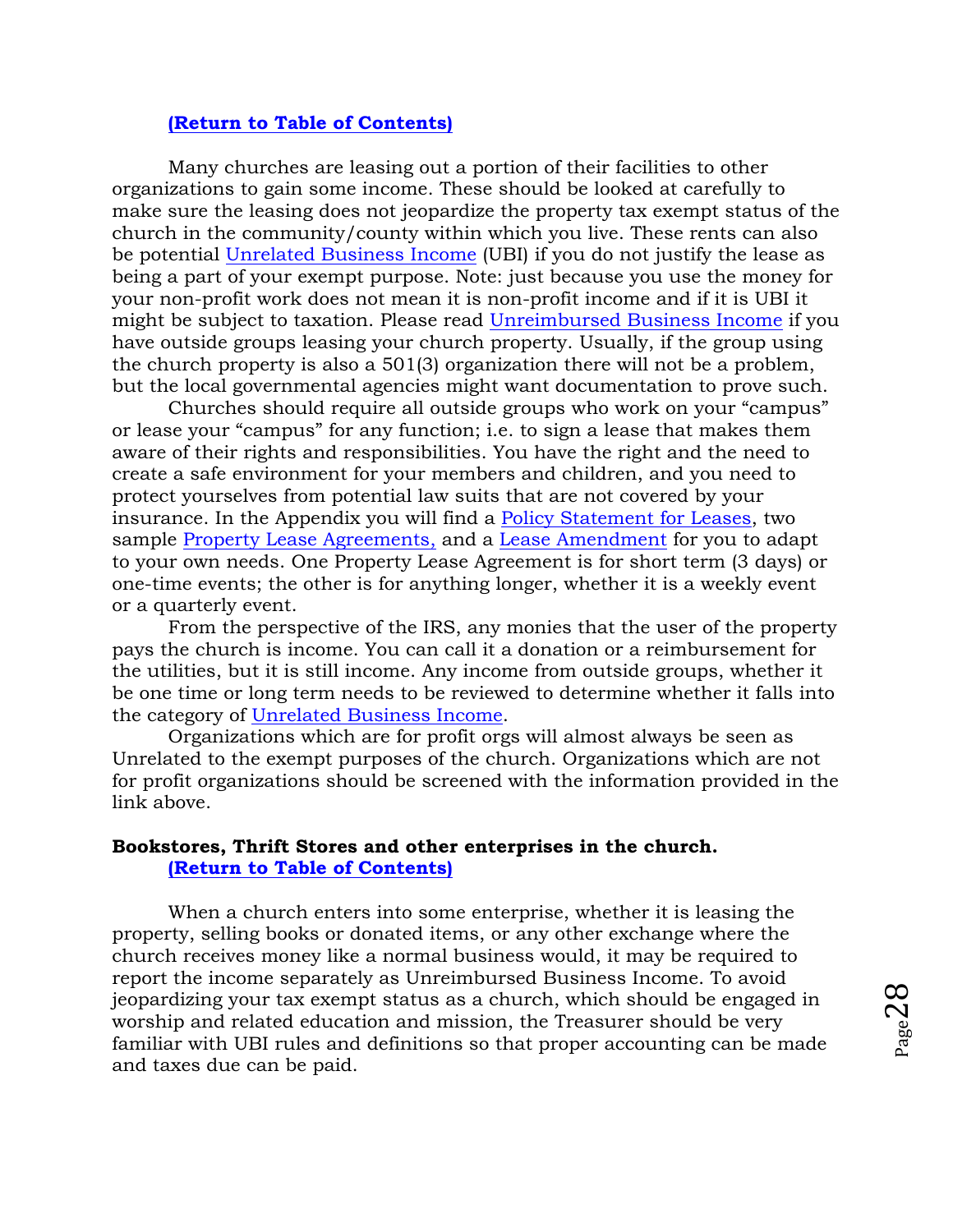Please remember that your non-profit status is based upon your activities and how you raise your money, not on the lack of profit you end up with at the end of the year.

#### <span id="page-28-0"></span>**Chapter 4 INVESTMENTS AND ENDOWMENT FUNDS**

# <span id="page-28-1"></span>**Definitions and Accounting Requirements**

**[\(Return to Table of Contents\)](#page-1-0)**

Beyond the regular operating funds of the church, often churches have additional monies they will not be spending in the current year. These monies, which come from a variety of sources, will need to be "invested" until they will be used. Whether the church's definition of "invest" is as simple as placing the money in a bank savings account or a more risk taking endeavor in stocks and bonds, the church should have a session approved [Investment Policy](#page-32-0) by which the treasurer or finance committee carries out the wishes of the session.

Before a church begins to think of investing monies for extended periods of time, they should consider their potential future plans. The operating budget of the church normally includes all of the monies received and disbursed. Often the checking account accumulates excess monies and the first step in handling those excess monies is to move them to a savings account to gain a little interest. Once the savings account reaches an amount equal to one forth the church's annual budget, the Treasurer ought to talk with the session about further investments.

Whether the church solicits monies for a particular cause, or just accumulates excess over the months or a member chooses to give a gift to the church with added designations, the church should be prepared to account for these monies separate from the operating budget of the church. These investment funds come in two major categories; restricted or unrestricted.

## <span id="page-28-2"></span>**Restricted Funds.**

#### **[\(Return to Table of Contents\)](#page-1-0)**

A "restricted" gift comes to the church with some designation or restriction on the way the money can be used. This category includes gifts given to the church when the church makes a specific appeal for money for a special project, including building funds, memorials, youth group trips, etc. It also includes gifts given by donors or estates with "strings" attached as to how the money should be used.

The session always has the freedom to turn down a gift when the restriction seems beyond the session's ability or interest to oversee. For example, a person might give the church "seed money" for a new organ; if the church does not need a new organ, will the session want to track this money for 20 years until they might need a new organ. And what will they do with the money in 20 years if there is not enough money to buy the organ or the church deems it no longer needs one?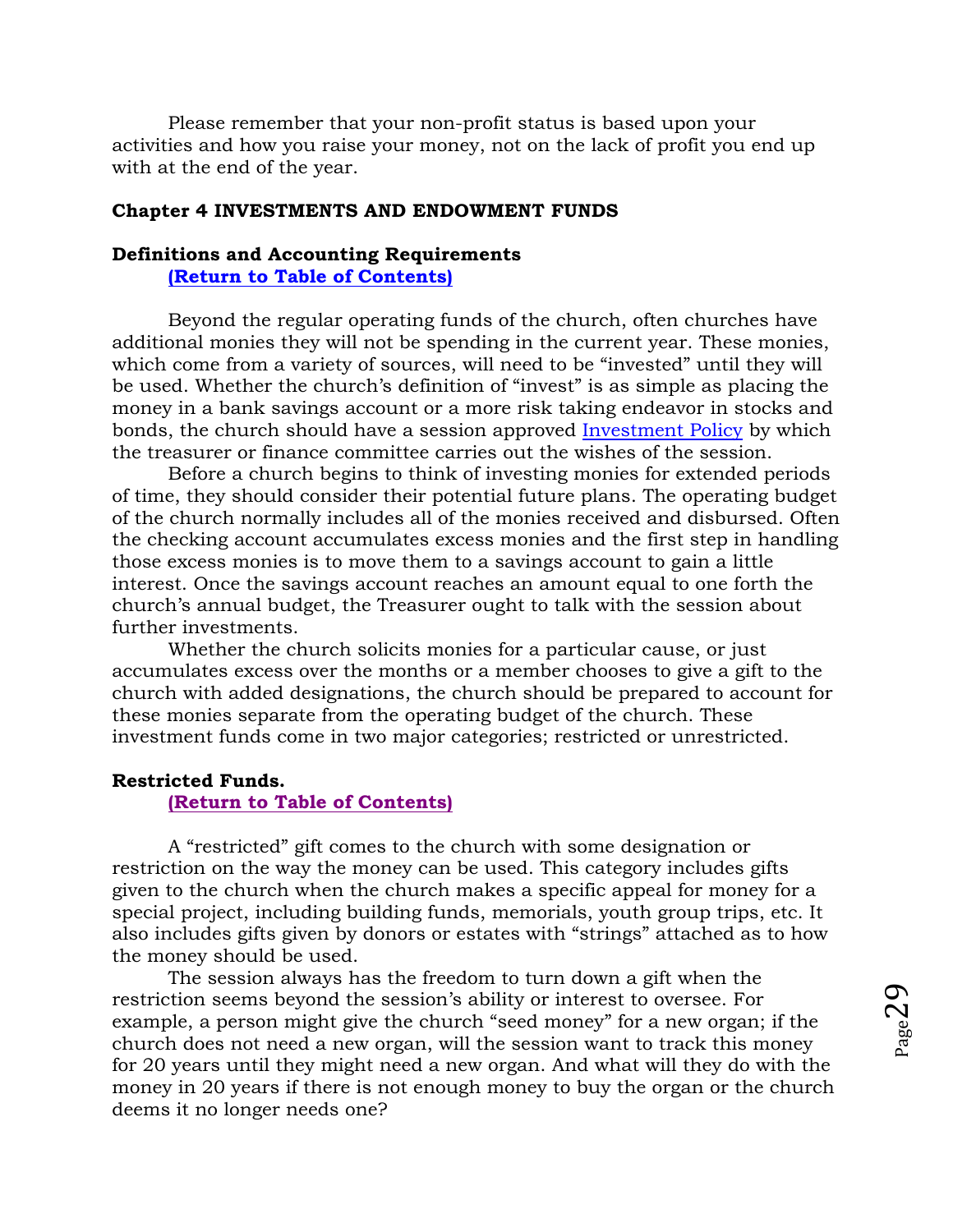All gifts with designated restrictions that the session accepts must be accounted for into the future and only used for the designated purpose. This is true also for monies that the church solicits from the members for a particular purpose; the session should not redirect those monies for a different purpose without consulting with the original givers.

The best procedure for a church would be to have a [Gift Acceptance](#page-87-0)  [Policy](#page-87-0) in place and regularly publicized that policy so that gifts will be given for preapproved purposes which the session can easily manage within the scope of their ongoing work.

The restrictions or designations usually specify how the capital can be used and how the interest/dividends and/or gain can be used.

Some donors will designate that the "income" only can be used but the "capital" must not be spent; these are often called *"endowment" funds*. A [Gift](#page-87-0)  [Acceptance Policy](#page-87-0) will help the session clarify with the donors what is meant by "income" (i.e. interest only, dividends, capital gains, growth in value, etc.) and what is meant by "capital" (i.e. the original amount contributed, all growth except interest and dividend, etc.)

Other donors will want the whole fund to be spent for a specified work; called *"designated" funds*; i.e. for the youth program of the church until the funds are all used up.

In any case, the wishes of the donors should be scrupulously followed to fulfill all legal requirements pertaining to Restricted Funds held by a non-profit organization. Please check with the specific laws of your state to see how they limit the use of Restricted funds.

Whatever the designation, these restrictions limit how the session can spend the money and/or the interest and gains. A [Gift Acceptance Policy](#page-87-0) in place at the church can give the session more control over the funds because of the way they receive the funds in the first place.

#### <span id="page-29-0"></span>**Unrestricted Funds.**

#### **[\(Return to Table of Contents\)](#page-1-0)**

These gifts come to the church with no restrictions attached. Whether the gift comes directly from a living individual or through an estate settlement the session can decide how these gifts will be used. Since they have no restriction the session can hold them for a period of time or use them in the current year, they can use them as income generating investments or set them aside for possible use in the future.

## <span id="page-29-1"></span>**[\(Return to Table of Contents\)](#page-1-0)**

When the session sees the size of the Restricted and Unrestricted Funds grow to a point where long term investment would be prudent they may need to develop an [Investment Policy](#page-32-0) for the church.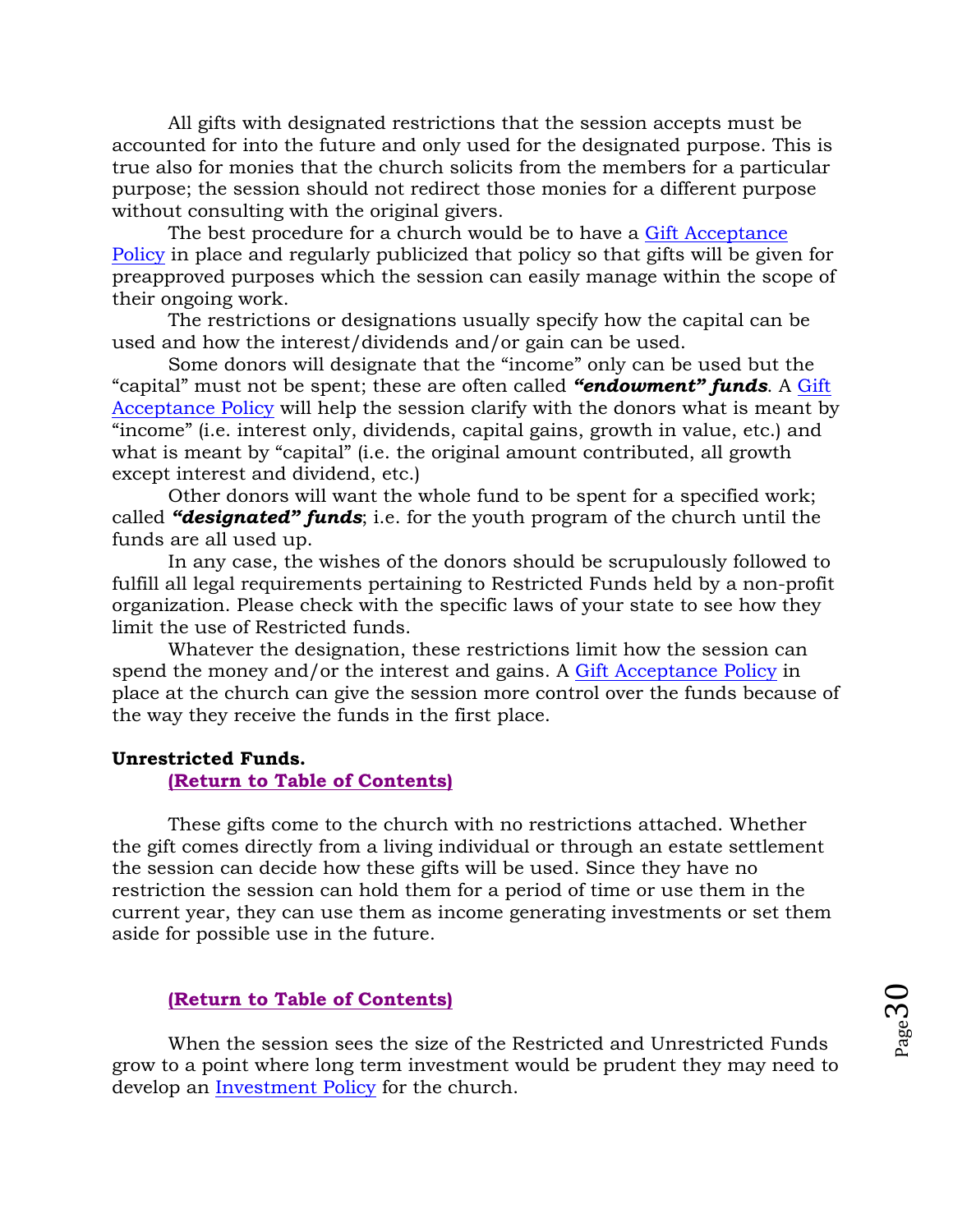To endow, in reference to [Endowment Funds,](#page-83-0) means to furnish with an income. The terms of Restricted and Unrestricted provide a clearer picture of the use of funds than the general term, "endowment." For clarity, reserve the term Endowment for specific funds where the session approves a clear delineation that the "capital" will not be spent but held to perpetuity and only a set amount of the income and gain can be used for specific projects. This restriction should be clearly stated in the minutes of the church.

A thought about investing: the session becomes a fiduciary for the church and as such, has an obligation to balance the protection of the principal and the production of the greatest return. Some churches out of deep fear of losing money lean to the side of protection with minimal return. Some could lean toward the side of greed and seek the riskiest and highest possible return. The balance is in between. The session should seek outside help and look to find the fair balance of protecting the principal with some annual growth and producing a return that allows the church to benefit from the investment. Please don't err on the extremes but seek a wise place in your investing.

Permanent records should be kept of all monies that become Restricted when received by the session. The receipt of the gift should be included in the session minutes. The details of each Restricted Fund should be kept in a safe deposit box or an appropriate fire proof cabinet at the church. The details should include the origin of the Fund, where the gift came from, the restrictions on the use of the monies, and the clarification of the donor's intent related to "capital" and "income" use. The following form can be used for the keeping of these records and it can be attached to any documents used to raise the money or letters arriving with the money that help to clarify the future handling of the funds.

## **Records to keep for Endowment or Designated Funds [\(Return to Table of Contents\)](#page-1-0)**

Fund Name (the name you will use to remember the givers) Date Created \_\_\_\_\_\_\_\_\_\_\_\_ Original Value \_\_\_\_\_\_\_\_\_\_\_\_\_ Given by Whom \_\_\_\_\_\_\_\_\_\_\_\_\_\_\_\_\_\_\_\_\_\_\_\_\_\_\_\_\_\_\_\_\_ Address \_\_\_\_\_\_\_\_\_\_\_\_\_\_\_\_\_\_\_\_\_\_\_\_\_\_\_\_\_\_\_\_\_\_\_\_\_\_\_\_\_\_\_\_\_\_\_\_ Phone Number Restrictions: (is this fund **Restricted** or *Unrestricted*; then list the specific restrictions or designations) Nature of the gift: (i.e. stock, bequest, cash, real property, other.) Copy of the gift letter sent to the giver. Special Instructions: (can the principle be spent, under what conditions? what can the interest / gain be used for? what exceptions exist?

History: Why was this given, who for, what were their special interests. What information do you have to help honor the givers? If given with a designation, quote the designation from the letter or from the will or trust or attach the letter to the file.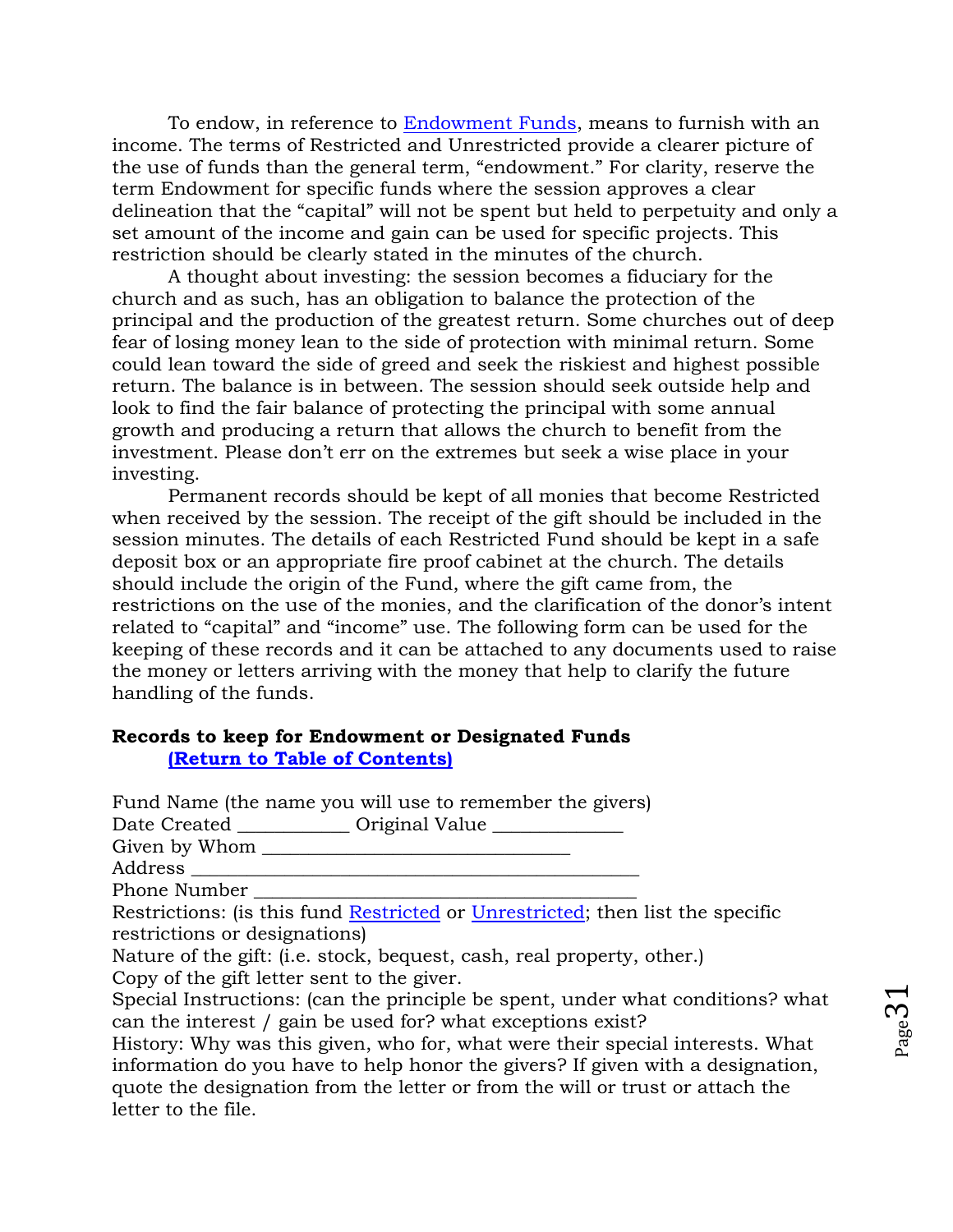### <span id="page-31-0"></span>**Investing the Church's Money [\(Return to Table of Contents\)](#page-1-0)**

How do you know how much is enough to invest? The answer to this question needs to consider a number of factors; Does the church have sufficient reserves, does the church have any "principle restricted" monies, and does the church have excess money they need to invest?

Every church should maintain a reserve fund equivalent to 3 months of their annual budget. If the annual budget is \$120,000, then the church should have \$40,000 set aside in the checking or a simple savings account that is readily available, what the money people call "liquid" investments. A CD is not liquid because the money is not readily available without paying a penalty on withdrawal.

Once a church has met the obligations of the reserve account, other monies can be invested. This might be a small amount or a large amount depending on the church. Simple investments include bank savings accounts, CD's, and other similar investments. Investments with a bit more risk would include Corporate Bonds, Mutual Funds and Stocks. This is discussed in the next section on having an Investment Policy. The Session of the church should take its time in developing an Investment Policy before any investing is done.

Whether the money is excess cash that the church owns or it is restricted monies where only the "interest" can be spent, the monies should be invested as would a good fiduciary who seeks to preserve principle but also seeks a reasonable return within the current economic climate. Sticking the money under the proverbial "mattress" is not an acceptable investment policy for a non-profit organization like a church. On the other hand, taking high risk by investing in individual stocks or exploring options and other high risk investments would not be prudent either. Finding the balance is the goal.

Often gifts that come to the church with restrictions on the use of the money have implied restrictions on how the "interest" will be used. Before the Session receives the money from the donor or the heirs, a clarification should be made as to how the money will be invested and how the proceeds will be used.

Using a simple formula can help to clarify for the givers and the church just how the Return on Investment will actually work. When people suggest you use only the "interest," they may or may not be thinking about the whole of the Return of an investment. Investments can generate interest, they can produce dividends, some even have long and short term capital gains, and in the area of most stocks and bonds you will also see a change in the value of the original investment. If you add all of these "returns" together you will have the Return on Investment, assuming the change in value is positive.

To look at the change in value of an investment you should take an annual date and measure any gain or loss on that anniversary. A good rule of thumb, assuming at least one-half of the total investment money is in stocks of some kind (or stock mutual funds) is to never pull more than 4% of the value of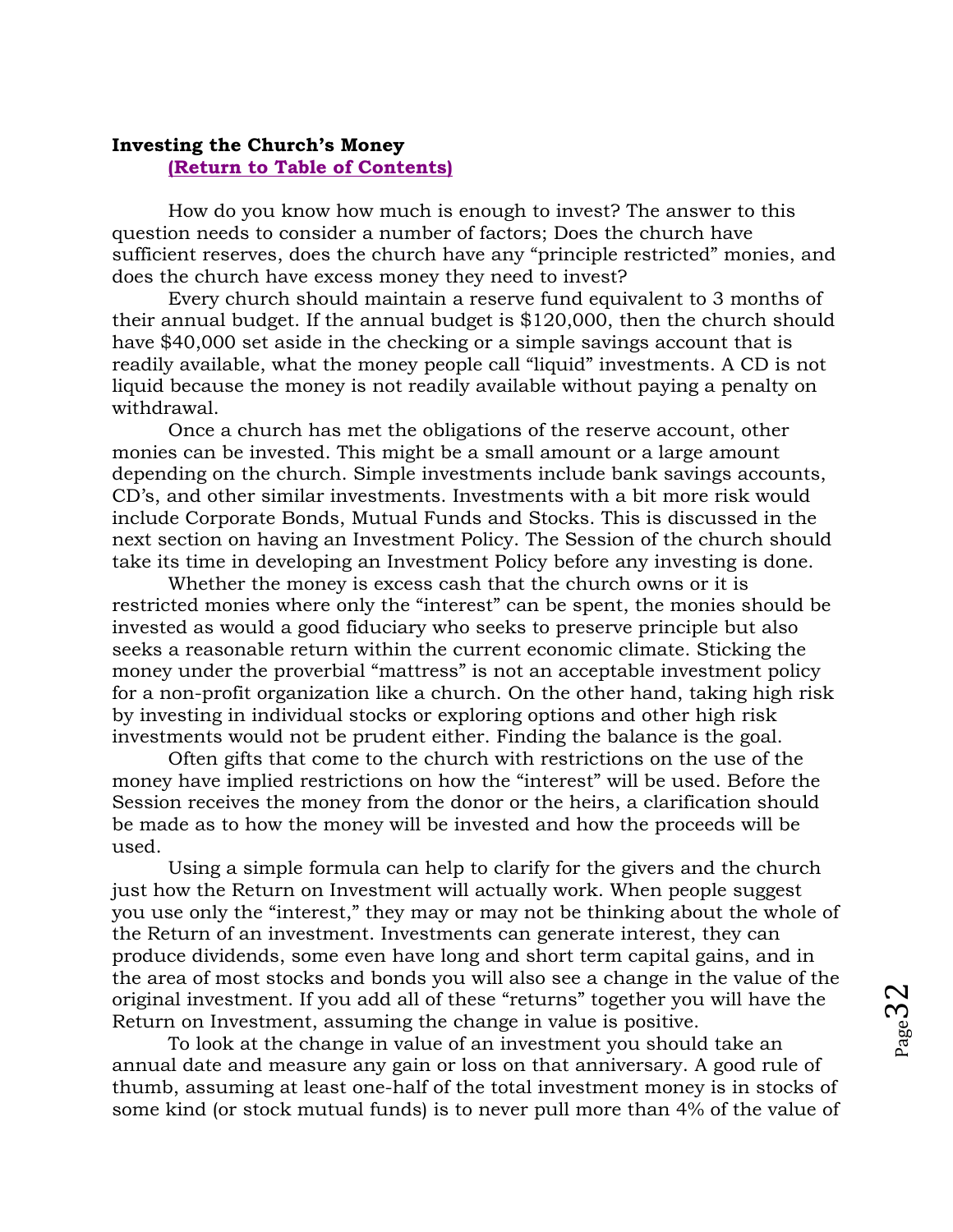the investments on an annual basis for use in the ministry of the church or for the intended use. This should leave enough "principle" in the investments to allow for next year's 4% to be a bit larger amount than it was this year.

With all of these factors, the Session should define their policy clearly in the Investment Policy so that the congregation, the givers and even future elders will oversee the investments with consistency.

#### <span id="page-32-0"></span>**Investment Policy**

## **General Thoughts [\(Return to Table of Contents\)](#page-1-0)**

An investment policy for a church should include a Statement of Philosophy that governs the individual church's investments, the specific Policy by which investments can be made and the Guidelines to help the individual or committee authorized by the session/trustees to have access to the investments with any changes that will be made. Make sure the session has to sign all applications for new funds or accounts as a check and balance to the investment program of the church. **ALWAYS** insist on having at least two persons to withdraw funds from any account for any reason.

Any church considering an investment account can gain insight into what other churches have done by contacting the Presbytery office, the Presbytery's Finance Committee and/or the Presbyterian Foundation or other similar organization. A list of some options for help is located in the [Resource](#page-58-0) section at the end of this Manual.

Investment of the funds may be (1) entrusted to a sub-committee of the session/trustees which reports regularly to the full board: (2) may be entrusted to money managers or mutual fund managers; or (3) the session may entrust this job to an individual who has expertise in this field. If the later, be sure the Investment Policy has plenty of safe guards around that individual to protect him/her from accusations when the market adjusts downward and to protect the church from any mismanagement choices the individual might make. Always have an individual on a tighter leash and more frequently supervised by the session or the finance committee.

Before the session seeks to invest any money, even in bank CDs, a clear statement of investment purpose and goals should be adopted by the session/trustees (see [Sample Investment Policy\)](#page-90-0).

## **Statement of Philosophy [\(Return to Table of Contents\)](#page-1-0)**

The statement of the church's philosophy in investing should include a reference to how the church works as an instrument of God on earth and how the church is entrusted with the responsibility of Christian Stewardship. It should also include comments about the general philosophical guidelines the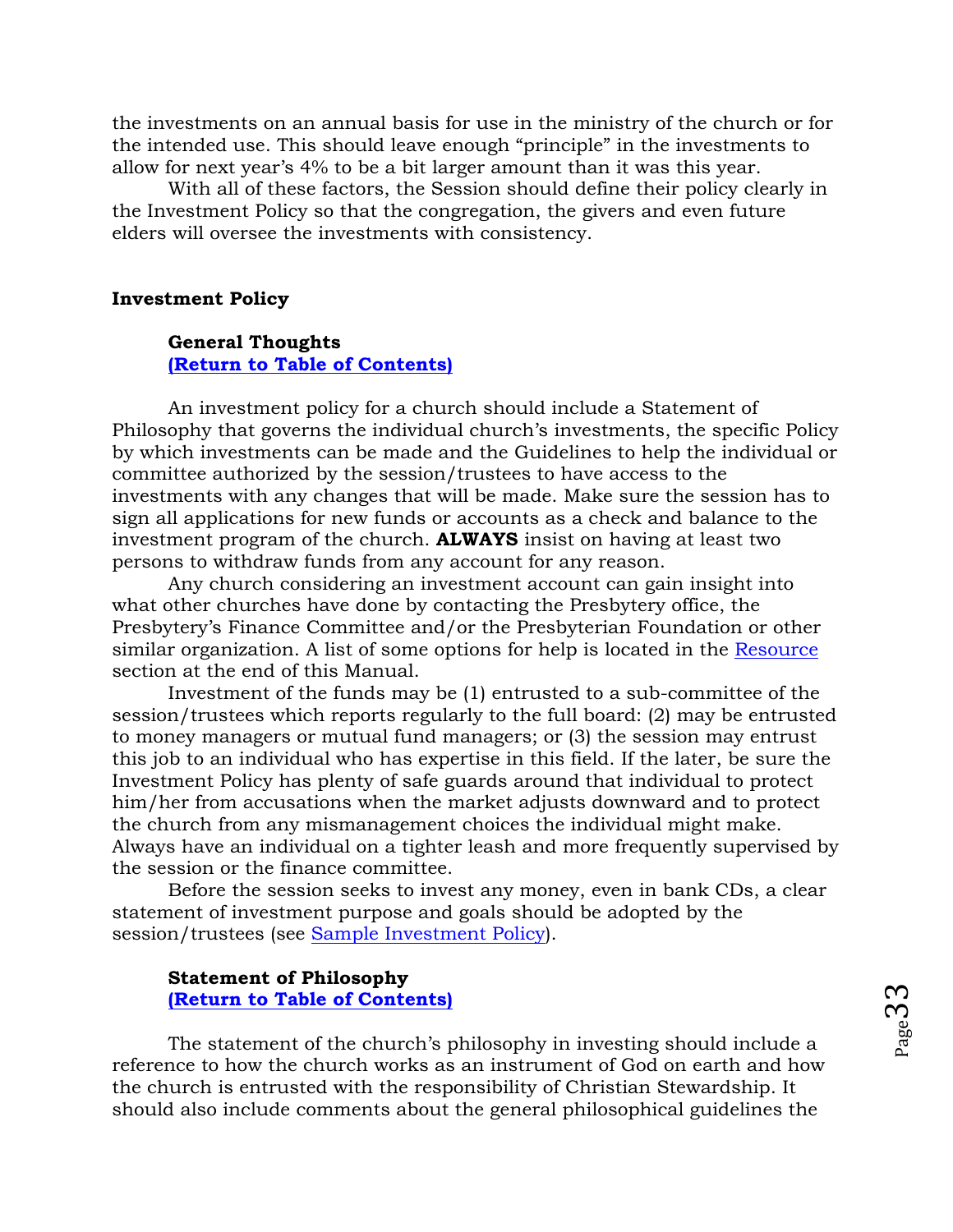church will strive for in the balance of growing the principal to keep up with inflation and having the necessary income to use for some aspect of Christian Ministry.

**Example #1** All resources shall be handled with gratitude to God in the spirit of Christian Stewardship; with appreciation to those who made the funds available and in accordance with their wishes to the extent specified by them; with concern for those for whose good the money is to be used; and with commitment to employ the money in such a way that its use will improve the quality of life.

**Example #2** Since we believe that all we have is a gift from God and we hold highly the responsibility that God and the members of the church have entrusted to us, we will act with great care and wise stewardship as we invest these funds. Our goal will always be the long term balance between growth of the principle and ongoing reasonable income to enhance the greater ministry of Christ. (see [Sample Investment Policy\)](#page-32-0).

## **Specific Policy on Investments. [\(Return to Table of Contents\)](#page-1-0)**

In this part of the Investment Policy the church should list things like who can do the investing, some protection against conflict of interest, maximum and minimum percentages of stocks and fixed income investments, restrictions on options, derivatives, etc. and the specific types of investment vehicles which can be used.

A rule of thumb is for a good fiduciary to invest somewhere between 35% and 70% of the total portfolio in stocks and the rest in fixed income and cash reserves.

Investment vehicles should be clearly spelled out so that the extremes do not come into play if a person authorized to invest succumbs to the greed which is within us all. Make sure that any investment is in a vehicle that is readily sold on the open market and not locked up for years to come. Listed below are some potential vehicles:

Fixed Income: CDs, Investment Grade Corporate Bonds, Treasuries, Stocks: Individual Stocks, ETFs, Money Managers.

*Mutual Funds: Some Mutual Funds only contain Stocks, others only contain Fixed Income, while others contain a Balance of both. If your Mutual Fund has 40% stock and 60% bonds, keep that in mind when you are assessing your overall portfolio. Also, keep in mind that some Mutual Funds are High Risk Investments.* 

Options: Covered Calls, possibly other Options.

**NOTE:** The type of investment vehicles chosen by the church would depend on several variables: (1) length of time the funds will be invested [what is the time-frame before the money may be needed], (2) how much risk the church is willing to take, (3) whether the principal will remain in-tact, (4) the wishes of the donor, (5) the philosophy and policies of the church [including the issues of socially responsible investing as defined by the PCUSA].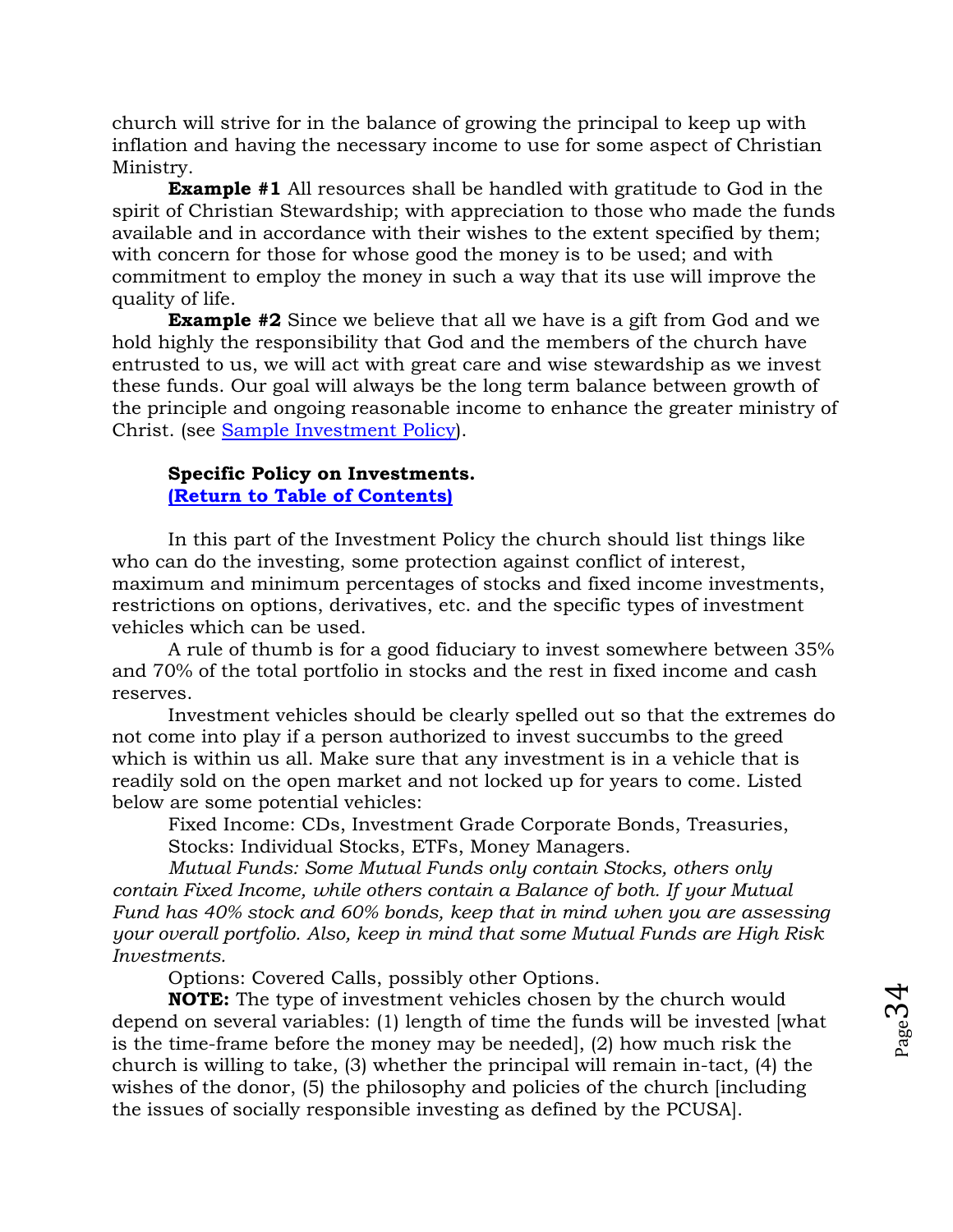Make sure you fully understand the penalties for early withdrawal and the market risk of any investment vehicles you allow. (see [Sample Investment](#page-90-0)  [Policy\)](#page-90-0).

# **Guidelines for Specific Investment Policies [\(Return to Table of Contents\)](#page-1-0)**

- 1. Include a statement of basic objective the church has for investing.
- 2. All funds available for investment shall be invested as promptly as possible. The church should not get into the business of market timing, waiting to catch the low in the market before entering.
- 3. Full advantage shall be taken of the tax exempt status of the church. I.e. since the church, at this moment, does not have to pay taxes on the interest or capital gains of an investment, the investors should be looking at the pre-tax return when evaluating a vehicle. Note: Individual investors often have to choose between the value of Municipal Bonds and Corporate Bonds since one is taxed different than the other, yet the church can choose the Bond with the greater rate of return since taxes, at this time, do not impact the return for the church.
- 4. Funds shall be invested in issues generally of larger corporations, higher rated quality commercial paper, corporate bonds and government obligations and good quality common and preferred stock.
- 5. Never have more than 5% of the portfolio in any one company's stock or bond. It is okay to have more than 5% in a mutual fund since it has a variety of stocks within its fund. But concentrating investments in one company or one particular sector, i.e. technology, is too risky for the individual church even if one of the members is convinced the stock is going to skyrocket next week. And even if it does go up in value, the church is better off in the more conservative position than a high risk play like an individual stock.
- 6. Ratio of equities to fixed income securities shall be maintained consistent with the guidelines of the [Sample Investment Policy.](#page-90-0) As a rule of thumb, when the percent of Stock changes three to five percent (3-5%) higher or lower, the church should consider rebalancing the portfolio back to the original plan levels. This might happen often during the year but does produce an increase in return.
- 7. Funds shall not be invested in corporations inconsistent with the stand of the church on products harmful to persons or the social environment. The PCUSA has guidelines for socially responsible investing and if the church so chooses, these guidelines could be placed within the Investment Policy.
- 8. Statements of Investment Philosophy, Policy and Guidelines shall be reviewed annually. (see [Sample Investment Policy\)](#page-90-0).

Stock Gifts to the Church: In the case of stock gifts to the church, the session should have a predetermined policy for handling gifts of stock and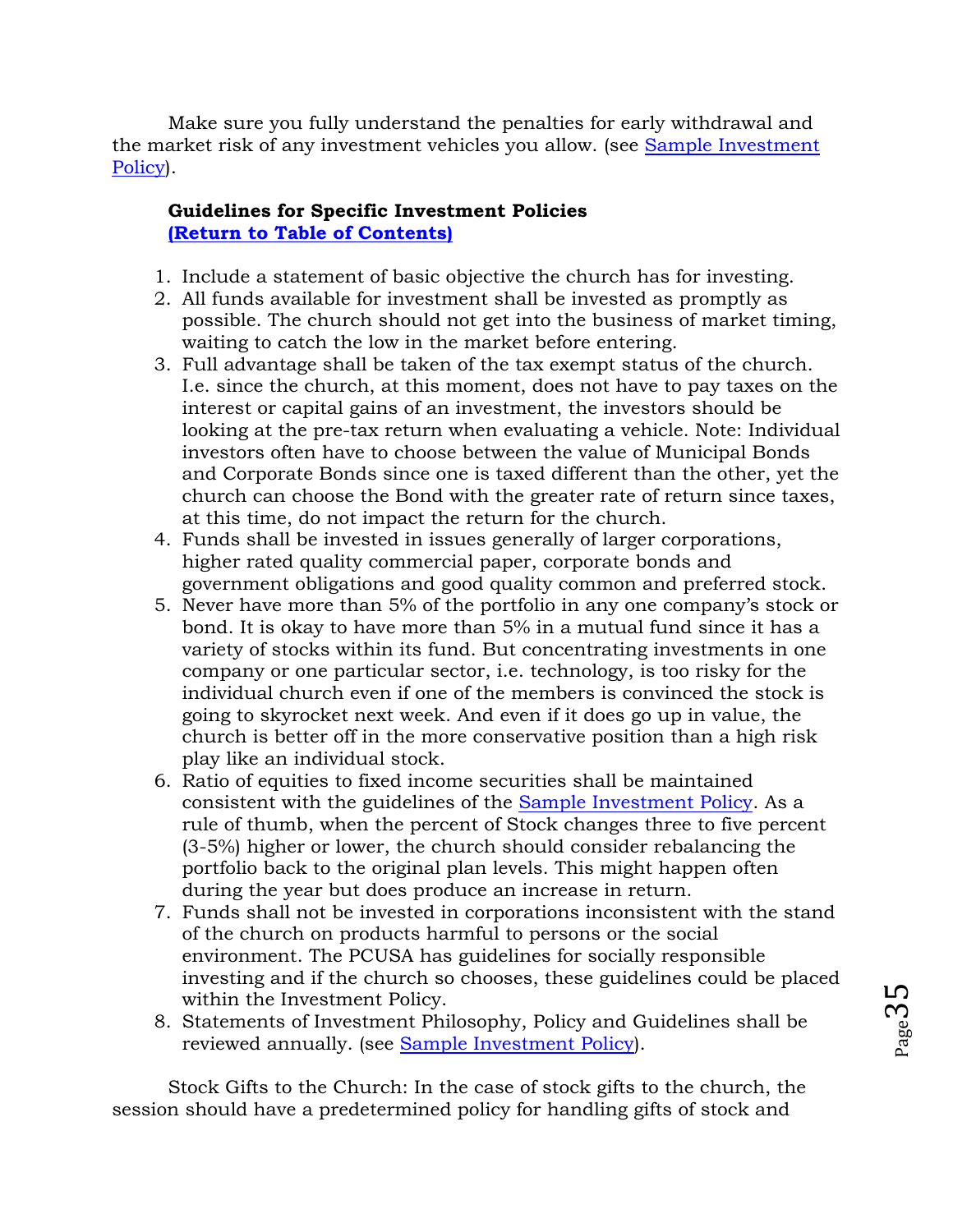other non-cash gifts. In most cases the church should see itself as a receiver of stock but not a holder of stock. When individual shares of stock are received it is often more prudent to sell the stock as soon as possible and if the church chooses to leave the money in the investment portfolio, reinvest it according to the church's [Investment Policy.](#page-90-0)

If the church does not have its own brokerage account, the treasurer should check with the Presbytery to see if they can pass the gift through the Presbytery account. Otherwise, the church should open an account at a brokerage firm where the session chooses.

The church does not have a responsibility to value the stock gift; that is a task for the donor to verify the closing price on the date of the gift and have the appropriate documentation needed for the IRS. The church, however, should send the donor a [Contribution Receipt](#page-12-1) stating the number of shares, the company name, and the date given to the church with the appropriate added information required to make the receipt IRS acceptable.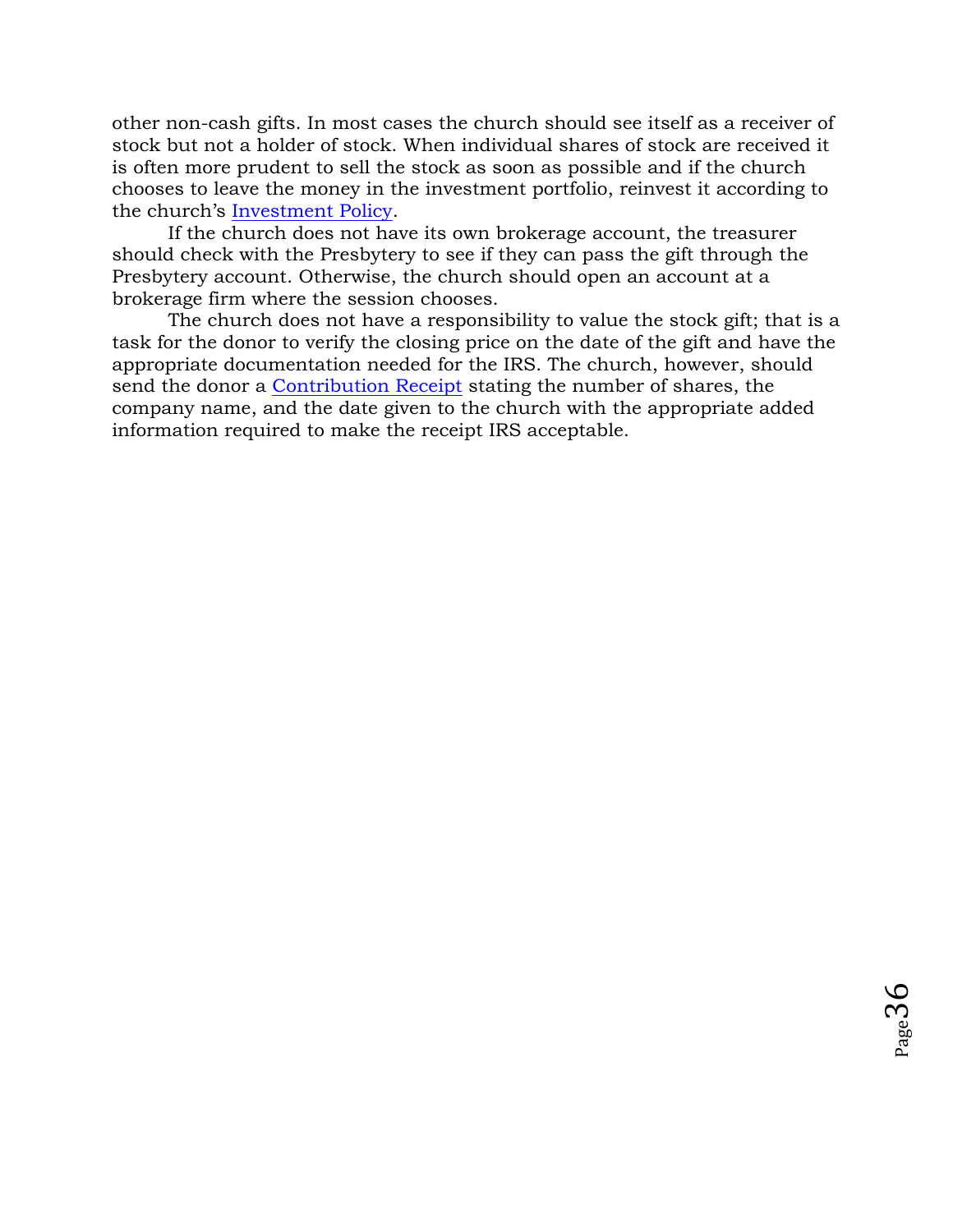### **Chapter 5 AUDIT OR FINANCIAL REVIEW [\(Return to Table of Contents\)](#page-1-0)**

All congregations should have the financial records and accounts of the congregation and all related organizations reviewed at least once every 12 months. The results of that review should be recorded in the minutes of the Session so the findings will be on record. This audit or financial review may be internal or external.

#### The *Book of Order (G-3.0113)* states:

*A full financial review of all financial books and records shall be conducted every year by a public accountant or committee of members versed in accounting procedures. Reviewers should not be related to the treasurer(s). Terminology in this section is meant to provide general guidance and is not intended to require or not require specific audit procedures or practices as understood within the professional accounting community.*

#### **Financial Review.**

**[\(Return to Table of Contents\)](#page-1-0)**

A review consists principally of applying an analytical procedure to the financial data of the church. It is substantially less in scope than an official "Audit." In accounting terms, *the objective of an Audit* is to have an accounting specialist, CPA or equivalent, reviewing the churches financial documents and expressing an opinion about the financial condition of the church and the accuracy of their financial records. *A financial review* does not express an opinion but reviews the financial picture of the church and comments on items that seem to need attention. A financial review is not usually as extensive as a full Audit and likewise, not as costly if you have to hire someone to do it.

The requirements of the Book of Order ask the church to conduct a financial review annually. Most churches think this must be an Audit by a CPA firm. There is no reason a church cannot have a CPA firm conduct an Audit but *the church is not required to have an external firm* or person conduct the review nor do they need to pay someone to render an opinion about their financial status.

The church is free to have an internal review done by a committee of people who have some knowledge of accounting procedures. The only qualification on a person being on this committee is they should not be the Treasurer of the church or related to the Treasurer in any way.

The goal of the annual financial review is to look for proper accounting, guard against incidences of fraud, and other procedural errors that need to be corrected in a timely fashion.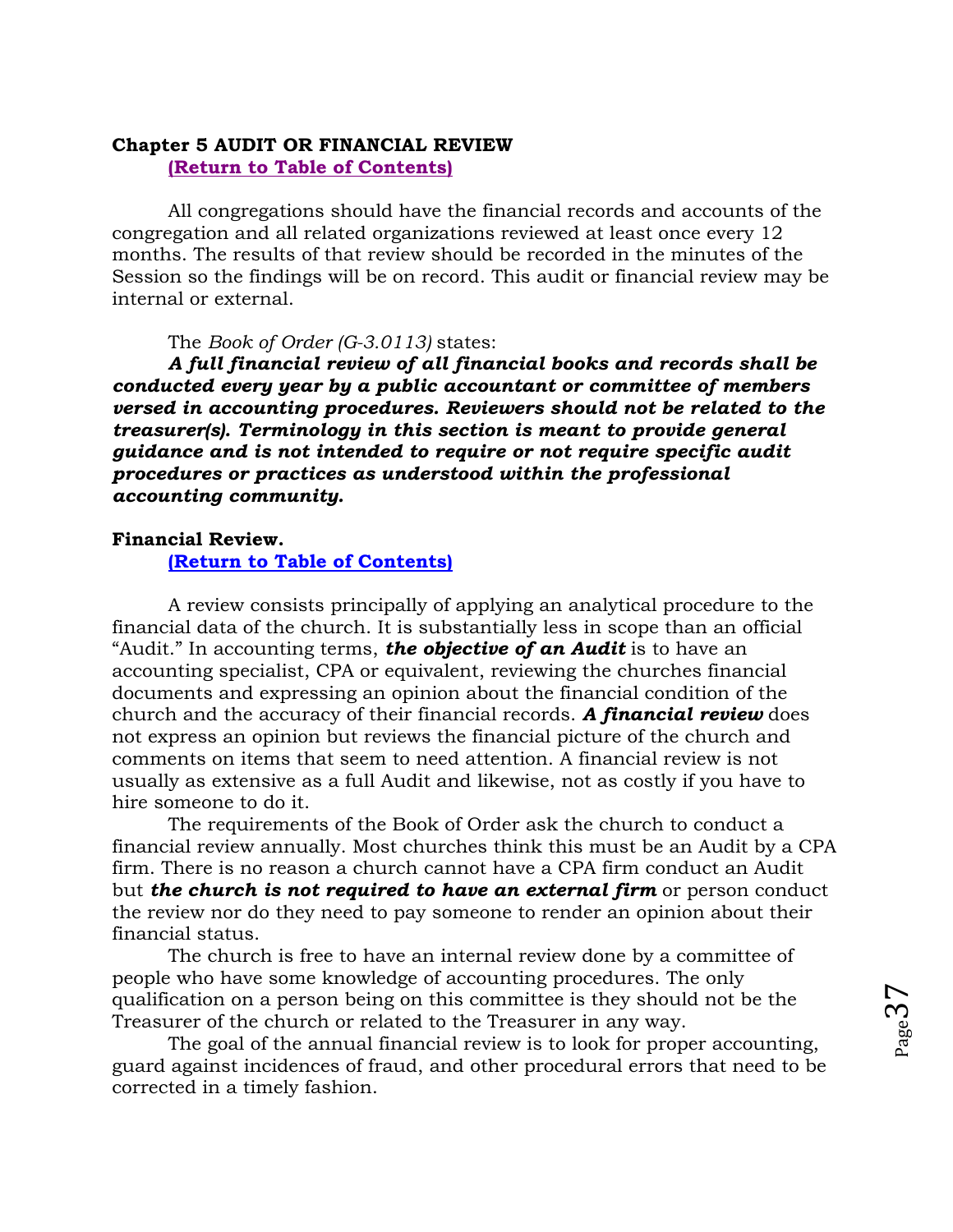If the church chooses to use a local internal committee to conduct the annual financial review, the committee might choose to use the [Financial](#page-64-0)  [Review Committee Checklist](#page-64-0) available in the Appendix at the end of this Manual.

#### **External Audit.**

#### **[\(Return to Table of Contents\)](#page-1-0)**

An external audit or review is done by an independent auditor or an accounting firm. If you need assistance in finding a good C.P.A., please call your Presbytery office for a suggestion or ask people in your congregation. It is important to use someone well versed in church and clergy tax laws and church finances. The issues presented by the church and other non-profits are significantly different from for-profit businesses. Accounting firms not familiar with non-profits might overlook some of these important differences.

#### **Internal Review.**

#### **[\(Return to Table of Contents\)](#page-1-0)**

An internal review is normally conducted by a committee of members versed in accounting procedures (as long as they are not related to the Treasurer.) Some churches have partnered with other Presbyterian churches in their area and "traded" review committees to get the job done inexpensively.

Sessions can establish a review committee in conformity with the requirements of the Book or Order, the by-laws of the church and the laws of the state. This review committee could function on an ongoing basis to do reviews of the financial system a little at a time by using different parts of the [Financial Review Committee Checklist](#page-64-0) at different times during the year or even stretch some of the work out over a few years.

In most situations, particularly the medium or small size congregation, the review will be internally done by volunteers due to the cost of an external Audit or review. Nonetheless, this should be done in a systematic manner by the best qualified individuals available within or to the congregation.

Those congregations with large trust accounts and/or large real estate holdings or those proposing to build or expand their facilities by loans on the property will find that an external Audit by a qualified auditing firm may be required and is to their advantage.

#### **Which to Choose?**

**[\(Return to Table of Contents\)](#page-1-0)**

Before deciding whether the church will use external or internal processes to do a review or an Audit, it should be understood that neither the compensated auditor nor the volunteer team is able to guarantee the accuracy of the financial records. Those who perform this service are only able to review the financial data supplied to them and then state that the balance sheet and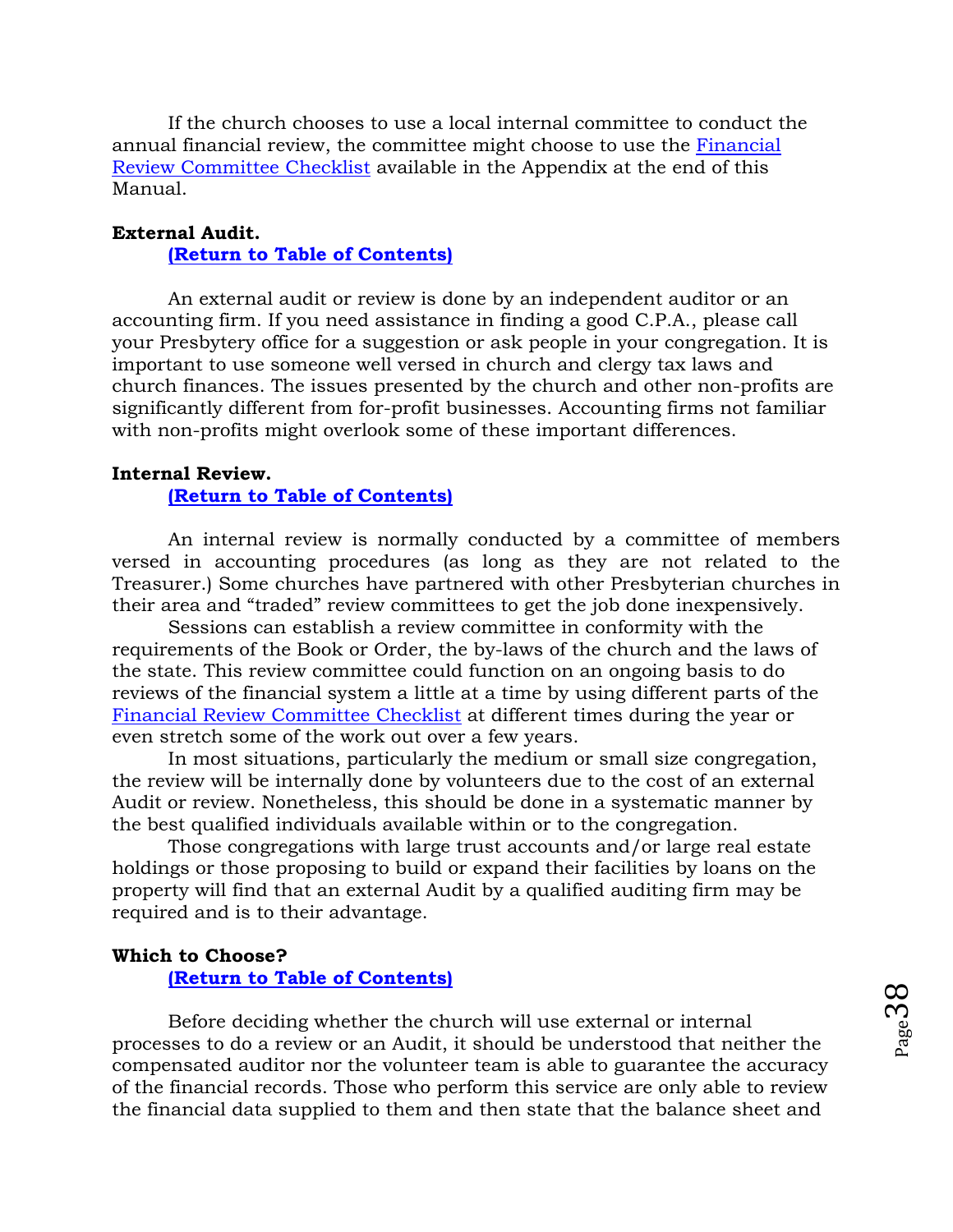profit and loss statements of the church represent the financial conditions of the congregation and its related organizations.

The Treasurer of the church or the Treasurer of any of the related organizations should not serve on the review committee but should be available for consultation during the review process. The size of the congregation, and the number of organizations that maintain their own accounts, would determine the number of people necessary to serve on the committee so there are enough people to accomplish the large task without any one person being overburdened.

## **Basic Work of the Review Committee**

#### **[\(Return to Table of Contents\)](#page-1-0)**

The review committee should look at a variety of areas of the church's finances as well as a number of areas which might be called financial procedures. This process should include a review:

- of the bank accounts, statements, and the "books" of the church to see that accounts are reconciled regularly and accounts are in order.
- of handling of offerings and donations; including the depositing of monies into the bank.
- of the check writing and cash flow.
- of all financial reports distributed throughout the year.
- of records keeping and safeguarding of valuable papers, including tax filings, property deeds, mortgage and insurance paperwork, etc.
- of payroll files and processes.
- at this time, it would also be appropriate to review all leases, if any, the church might have with outside parties using the church facilities, whether they are paying rent or any payment by another name; i.e. reimbursement for utilities, donation, etc.

The annual financial review does not imply that someone has or might be doing something wrong but is a way to have the church stay current in their good financial practices. During the course of the review, the committee might find a need for the church to have a standardized way of doing some procedure or a policy written in certain areas, or to have an existing policy revised or followed more closely.

## **Review by Committee.**

**[\(Return to Table of Contents\)](#page-1-0)**

The committee might choose to look over the [Financial Review Committee](#page-64-0)  [Checklist](#page-64-0) and divide the items on the list into three or four groups and tackle the complete review over a three-to-four-year period rather than attempting everything on the checklist every year.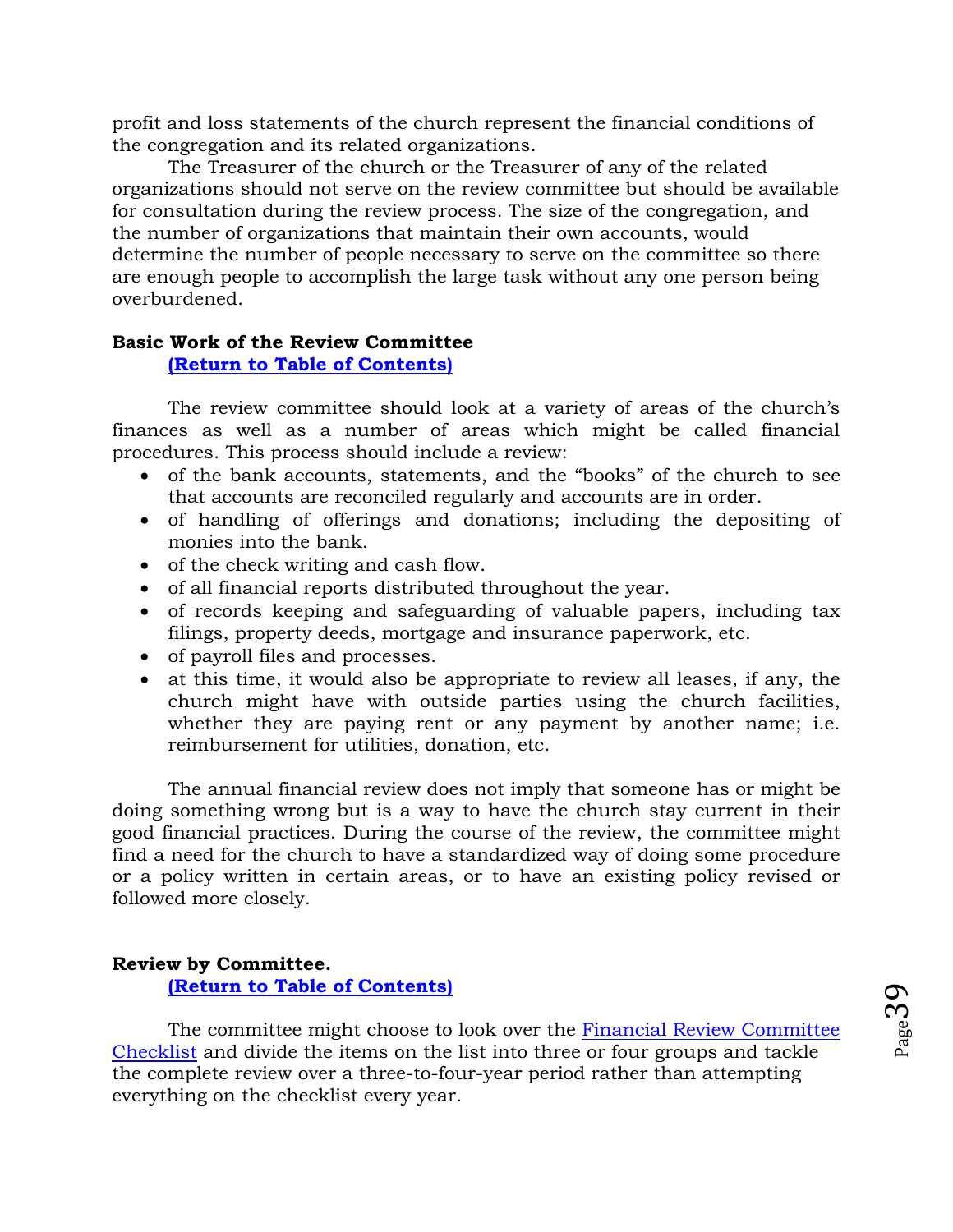Another way to shrink the amount of work needed and still produce an adequate review, the committee might choose to assign different tasks to different members of the committee. Then, after the committee members have completed their various assigned tasks, the committee should meet as a whole and go over the work of each member. The final report to the session/trustees can be prepared by a single individual and reviewed by the remainder of the committee; prepared by a subcommittee of 2 or 3 members and then reviewed by the whole committee or prepared by the committee as a whole.

The report to the session/trustees should include any recommendations that would enable the session and future review committees to better understand the financial condition of the church. During the review the committee might come across some procedures which should be changed or some procedures that should be added to the church's policies. These should be included in the report as recommended action items.

When the report of the review committee is received by the session, and the report has been included in the session minutes, and the assignments of any recommendations for change in methods have been made, there should be a word of thanks to the review committee, not only in the session minutes, but in any newsletter which might go to each member of the church. This will not only make the committee members feel that their work was necessary and the task worthwhile, but will be a trust factor for the membership.

Review committees may also review general financial management procedures and look over the investments and remind the session of other items such as personnel policies, church usage policies, by-laws, etc. which might need to be reviewed and updated.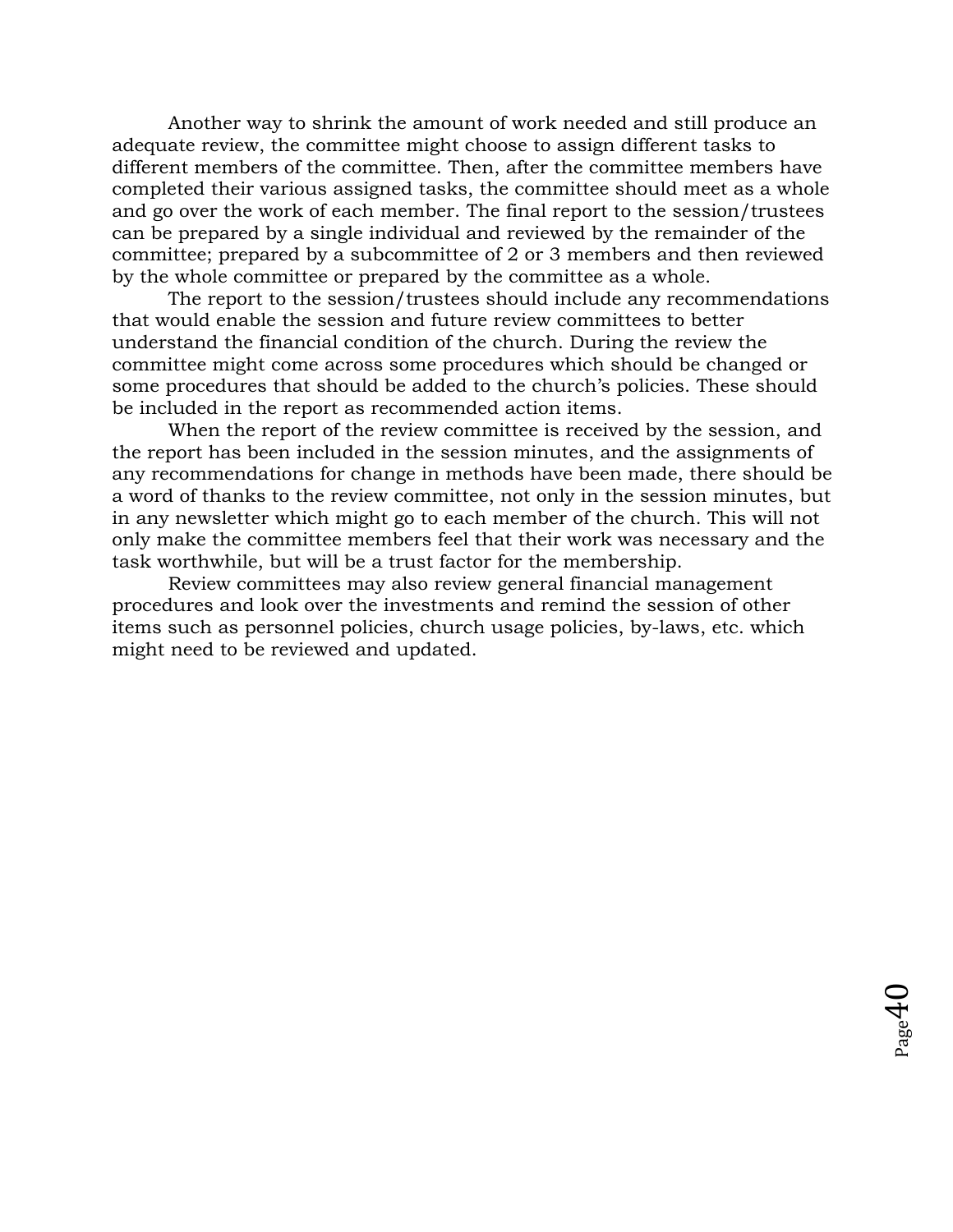#### <span id="page-40-0"></span>**Chapter 6 INSURANCE AND BONDING**

### **Book of Order Direction [\(Return to Table of Contents\)](#page-1-0)**

#### **Churches are directed by the** *Book of Order***, G-3.0112 to "obtain property and liability insurance coverage to protect its facilities, programs, staff, and elected and appointed officers."**

The PCUSA has an Office of Legal/Risk Management who welcomes your questions at any time in areas of Insurance for churches. They publish and continue to update a Manual entitled, "Legal Resource Manual for the Presbyterian Church (USA) Middle Governing Bodies and Churches." The current version of the manual is available on the PCUSA website as a download. (go to [www.pcusa.org](http://www.pcusa.org/) and type "legal resource manual" in the search engine.) Their disclaimer is very important for all churches to keep in mind, "*As always, you are welcome to use this [manual] as a resource for information on a number of legal issues. However, since laws in each state may be different and*  interpretations of laws by courts may vary both state-by-state and in state and *federal courts, it is always advisable to seek guidance and advice from your local attorney."*

Other resources on Risk Management for churches are available from Church Law and Tax with books and articles published by Richard Hammar, J.D., L.L. M., CPA. Website, [www.churchlawandtax.com.](http://www.churchlawandtax.com/) (*See* [Resources](#page-58-0) *in the back of this manual for more information.*)

#### **Master Policies**

#### **[\(Return to Table of Contents\)](#page-1-0)**

The role of the church is changing and with it the need for church boards to review ways to provide adequate insurance for all property damage, accident and liability situations. Gone are the days when the church activities were limited to weekend services, special holiday functions and church dinners. Today, the church is the hub of diverse activities including fund raising events, preschool programs, social action groups, scouts and other meetings.

Many churches have related property such as schools, gymnasiums, nursing homes, and cemeteries. Congregations are involved in many offpremises activities such as camps, excursions, tours, outings and retreats, many of which require the use of buses and other motorized equipment. In addition, there is the exposure to vandalism, riots, bombings and arson.

With all this involvement, the church today has increased liability over the church of 50 years ago. The task of adequately insuring the church against these various situations becomes complicated. Recognizing the responsibility of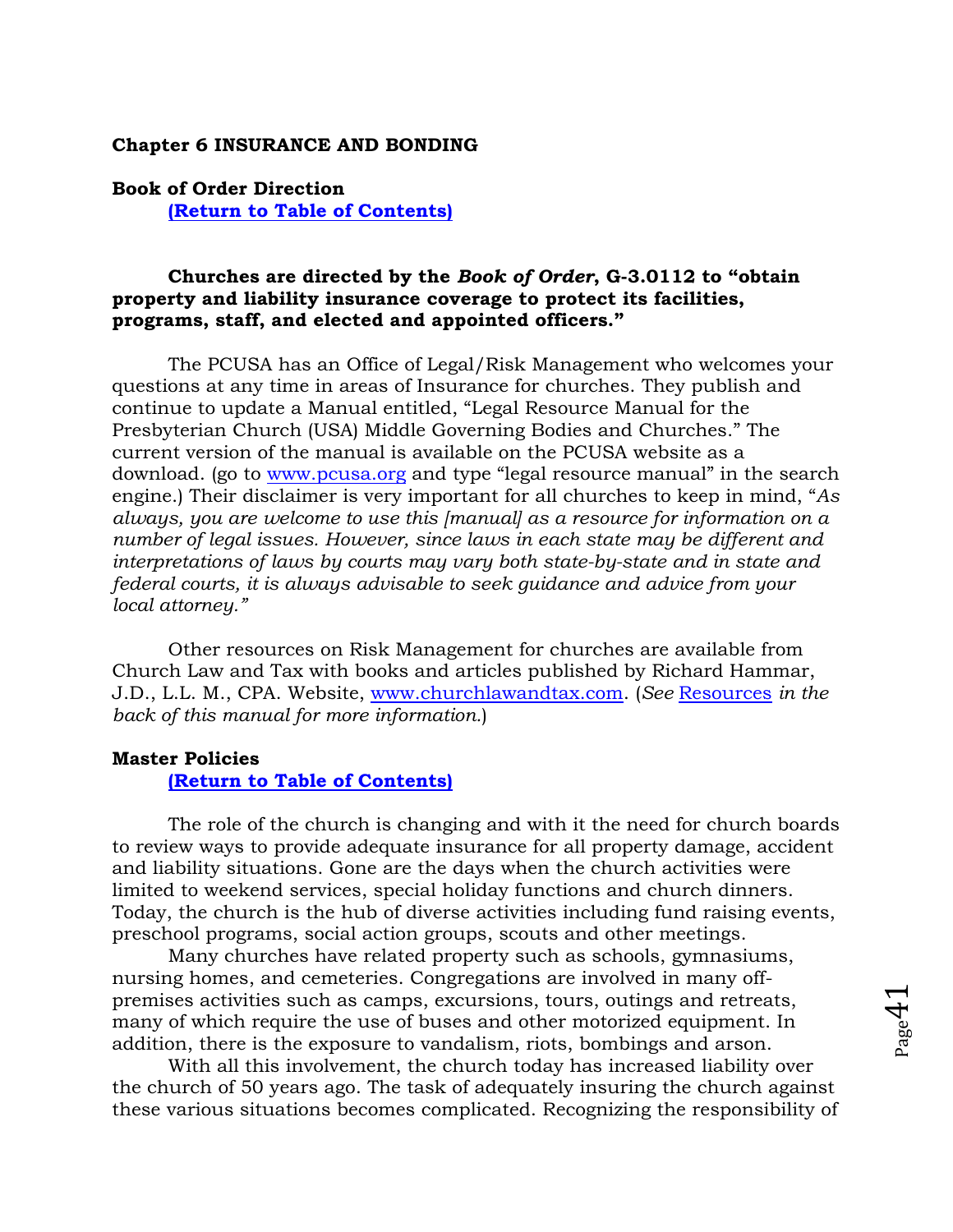managing all of these risks, the session should appoint a committee to review and secure the adequate insurance coverage needed for your church's particular program.

This committee should look for a company committed to serving churches and related activities which can help provide the stability, continuity and counsel that may be lost due to turnover on the church boards from year to year. The insurance company which the church chooses should be one which can provide the highly specialized coverage needed by churches today.

Annually, the Risk Management personnel of the General Assembly Council meet with several companies to discuss the specific needs and risks of churches. They work to make sure that programs these companies are offering are the most comprehensive coverage available so that churches will have the best insurance the marketplace has to offer at competitive rates.

Check with your Presbytery Office for information on Insurance Companies that write insurance for churches in your area. Some names are listed in the [Insurance Carriers](#page-59-0) section as well.

#### **Quote Requirements**

#### **[\(Return to Table](#page-1-0) of Contents)**

Every insurance company will require the following information for both quotes and coverage:

- A. A listing of all real properties owned by the church including: church property, meeting hall, manse and any other church-owned properties such as nursing homes, camp grounds, athletic facilities, investment properties, food stands, building sites, etc. You will need to specify square footage, the type of structural materials used, etc. Often this is done as an on-sight review by the insurance agent with a representative from the church present.
- B. An inventory of all items within those properties, even those that are not the property of the church such as the minister's personal library.
- C. An inventory of all church-owned vehicles, including recreational vehicles and buses.
- D. A list of all employees, both full-time and part-time, with approximate annual salary and primary function.
- E. A list of all church activities throughout the year, including functions of all church affiliates such as women's and men's groups, youth and school organizations, older adult groups.

Once the insurance representative has this list and accompanying documents and makes a thorough evaluation of your property and program, you will receive a proposal of coverage and a premium quotation.

The valuation of your building and contents is critical. It is important that building coverage be adequate to **cover replacement costs** in case of total loss by fire, windstorm, or other insured perils. **HAVING REPLACEMENT COST INSURANCE IS VITAL TO THE FINANCIAL HEALTH OF A CHURCH.**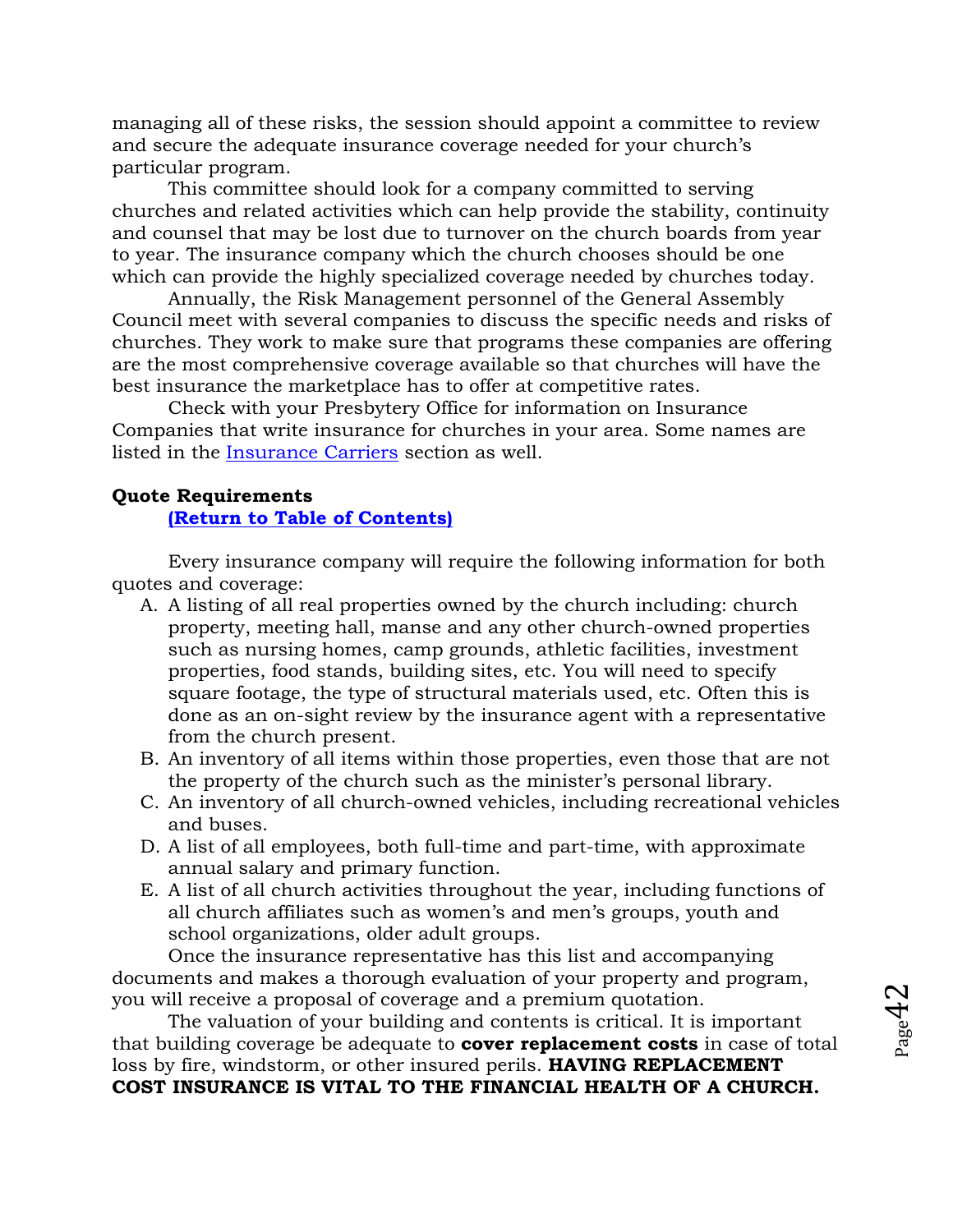Contents also should be insured adequately to allow the church to replace any item that has been lost or destroyed.

Most companies offer a basic "Multi-Peril" policy for property and liability with optional coverage to provide protection for the specific needs of the individual church. Thus, only those coverages actually needed are purchased, and any extraneous coverage and cost can be eliminated.

Please be sure to work with an Insurance company that is familiar with and regularly insures churches rather than just talking to your family agent who think he or she can get you a better deal. The cost of good insurance might be higher than you would like, but the cost of replacing the church and its contents is very high.

# **What are the different kinds of coverage needed?**

**[\(Return to Table of Contents\)](#page-1-0)**

It depends on your specific needs, but below is a list of the types of insurance available:

- 1. Property Insurance.
- 2. General Liability.
- 3. Bond Insurance for those who handle money in the church.
- 4. Sexual Misconduct Liability.
- 5. Pastoral Professional Liability.
- 6. Worker's Compensation.
- 7. Umbrella Liability.
- 8. Minister's Personal Liability.
- 9. Employee or Volunteer Dishonesty.
- 10. Automobile Property and Liability.
- 11. Directors and Officers Liability.
- 12. Employment Practices Liability.

Other types of insurance to consider (Check with your agent if these items are included in the policy covering your church. If not, consider purchasing this additional coverage if your situation warrants it.)

- 1. Off-Premise Insurance which covers church property in transit, during storage or while out for repair or on Church trips and programs.
- 2. Sprinkler Leakage.
- 3. Money and Securities, Broad Form All Risk.
- 4. Construction, Newly Acquired Property Ideal for churches with rapid growth or redevelopment patterns, or which receive property from estates.
- 5. Personal Injury Liability Protection in cases such as libel, slander, false arrest suits, or invasion of privacy suits.
- 6. Non-Owned Automobile Insurance.
- 7. Recreational Vehicle Insurance.
- 8. Teachers Liability Endorsement.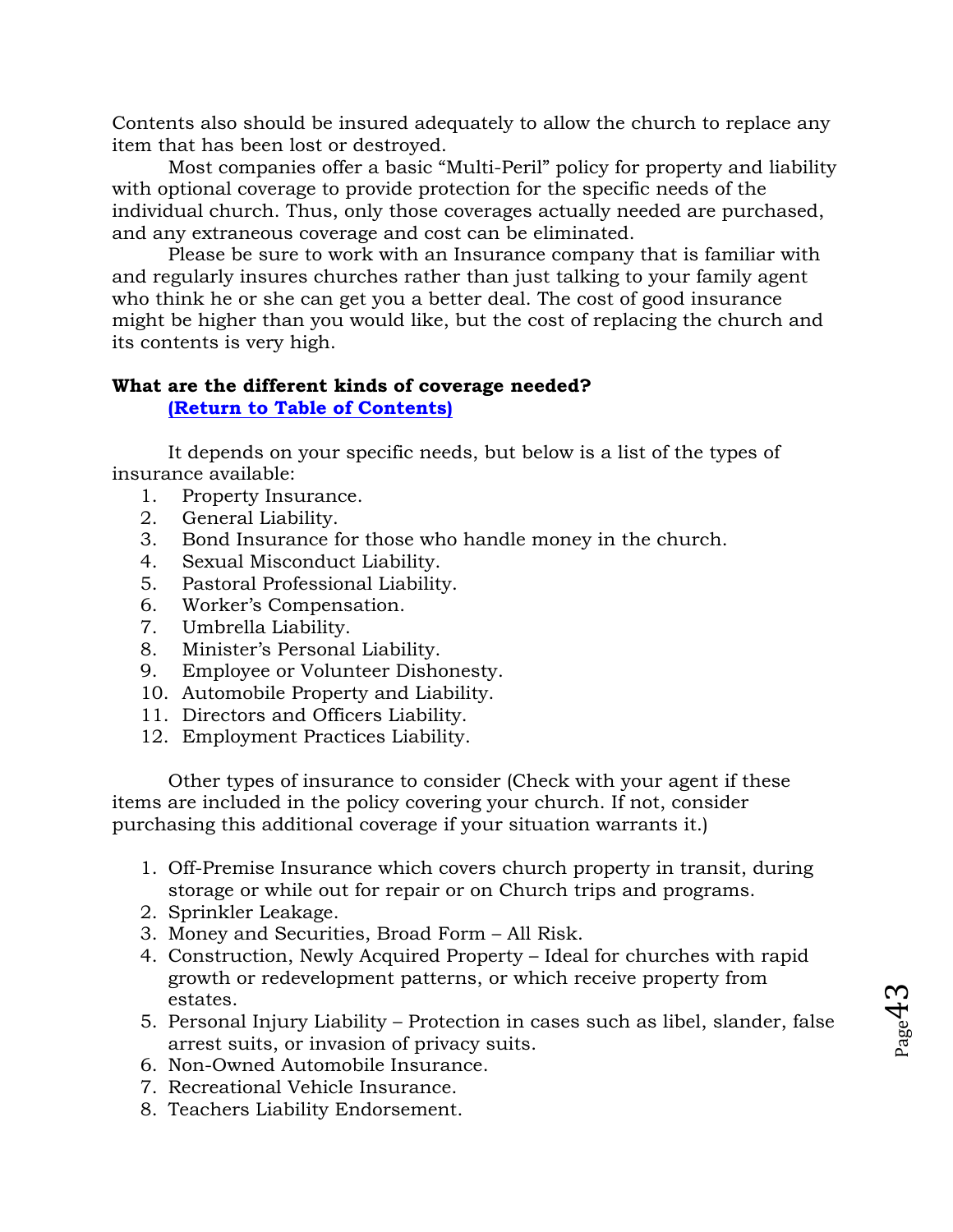- 9. Flood Insurance.
- 10. Earthquake Insurance, if appropriate.

#### **Transportation Issues**

**[\(Return to Table of Contents\)](#page-1-0)**

Transportation for church events poses a safety concern for the church, for the drivers as well as the passengers. Just because a member of the church has a large vehicle and offers to loan it to the youth group or drive to some event, does not mean that vehicle is covered adequately by the individual's insurance or the church's policy. Always check with your insurance company if you have any questions about the insurance protection for any church event.

## *Please be sure that you are up to date on Federal and Local Bus Regulations and any warnings issued by the National Highway Traffic Safety Administration (NHTSA) such as the "Rollover Risk of 15 passenger vans."*

*Those in your congregation who handle money on a regular basis should be Bonded. This is a form of insurance that covers their handling of monies and protects them and the church from issues related to fraud. Check with your Master Policy to see if Bonding of Financial Personnel is covered in the policy or how you might acquire it in addition to the Master Policy if it is not included.* 

Risk management and insurance coverage should be a high priority of the session/trustees who have responsibility over the program and facilities of the church. Do not just hope that your policy covers your needs. Seek competent advice!

### **Leasing Your Church Property**

**[\(Return to Table of Contents\)](#page-1-0)**

This information is covered in other places but it does not hurt to emphasize the concern again. Requiring groups who use your church to sign a lease and provide you with their insurance information is vital. Please read [Policy Statement for Leasing Church Property](#page-94-0) and check with your insurance company for any additional concerns they have about people using your property.

 $_{\rm Page}$ 44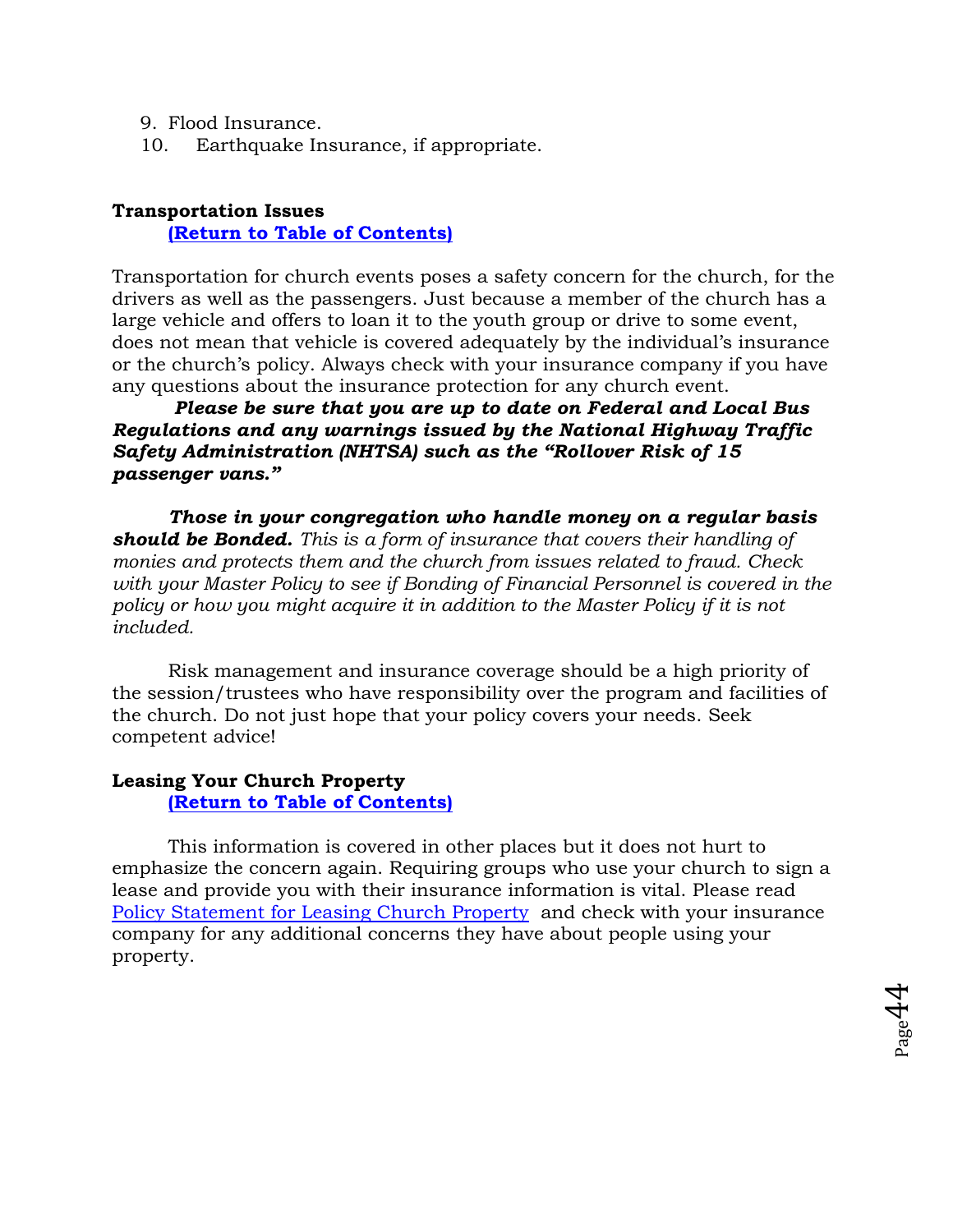#### **Chapter 7 PERSONNEL**

## **Handling Financial Info for Employees**

**[\(Return to Table of Contents\)](#page-1-0)**

Most employers are affected by the Civil Right Act of 1964 (Title VII), as amended, which bans discrimination based on race, color, religion, sex or national origin in employment. There are other laws prohibiting discrimination against handicapped persons or veterans. Depending on the size of the employing organization, there are laws which pertain to hiring an employee. A full list of these laws is included in the resource, *Legal Resource Manual for Presbyterian Church (U.S.A.) Middle Governing Bodies and Churches.* (See [Resources](#page-58-0) for ordering information).

The session has the responsibility to manage the church wisely and this includes the employment of non-ordained staff, with concern for equal opportunity employment, fair employment practices, personnel policies, and the annual review of the adequacy of compensation for all staff and employees. The employment process is usually handled by a session authorized Personnel Committee. (See [Resources](#page-58-0) under personnel resources for *Session Personnel Committee Guidelines*)

**This section of the Treasurer's Manual will concentrate on guidelines that the treasurer must handle for all employees, ordained and non-ordained.**

## **Developing a Personnel Policy Manual Adapted from the Treasurer's Manual (Disciples of Christ) [\(Return to Table of Contents\)](#page-1-0)**

As an employer, a congregation, should develop and approve written personnel policies. While the policies may suit the unique needs of the congregation, it is important that such policies be in writing and communicated to all employees and other concerned persons.

Personnel policies should include such topics as:

a. Compensation Policy - establishing salary ranges for each position. These policies should also cover such employee benefits as:

 $_{\rm Page}$ 45

- 1. Pension Consideration, either Pension Plan or 403b plan.
- 2. Health Care Availability and Premium Assistance.
- 3. Social Security and Medicare deductions and payment.
- 4. Life Insurance coverage and additional options.
- 5. Vacation Accrual or Award and Use.
- 6. Holidays Designated.
- 7. Days off Guidelines.
- 8. Parental and Family Leave.
- 9. Sabbatical and Educational Leave.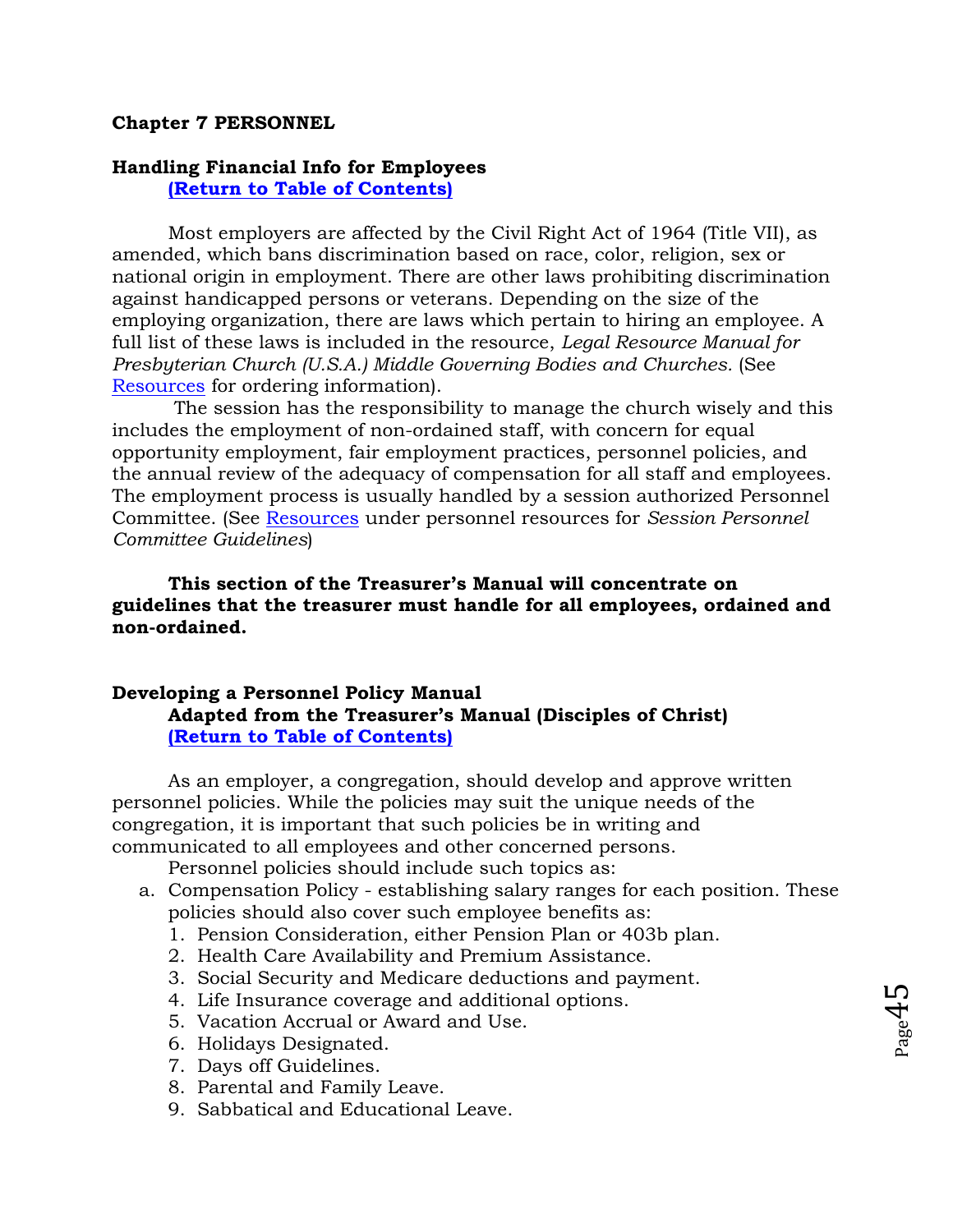10.Sick Leave.

- b. Employment Policies.
	- 1. Relationship and behavior policies.
	- 2. Conflict of Interest Policy.
	- 3. Equal employment/Non-discrimination Policy.
	- 4. Whistle blower Policy.
	- 5. Grievance process.
	- 6. Office hours & access.

## **Treasurer's Checklist for Hiring Employees.**

**[\(Return to Table of Contents\)](#page-1-0)**

- Maintain files, on each employee, which include information on background checks, references, time cards, sick days, vacation time, name and phone number of person to call in case of emergency.
- Include in this file the hiring date, starting wages, exemptions (federal, state and local), copy of current W-4 (annual update), employment status (exempt or non-exempt, part-time or full-time) and any other information necessary for each employee.
- Note: Stationary companies often carry special folders preprinted with the information needed for each employee and all you need to do is fill out the information and gather the appropriate forms, (I-8, W-4, W-9, etc.) Then as time goes on you can add paperwork and update information as needed.
- Federal law requires all employers to verify the identity and employment eligibility of all persons hired to work in the United States. The Form I-9 should be used for all employees and it requires two forms of identification on file…copy of driver's license or government issued identification card, and either a copy of birth certificate or social security card. This can now be filled out and filed online through E-Verify. **E-Verify** is an Internet-based system that allows businesses to determine the eligibility of their employees to work in the United States. E-Verify is fast, free and easy to use – and it's the best way employers can ensure a legal workforce. E-Verify is a product of the USCIS and available at [www.uscis.gov/e-verify.](http://www.uscis.gov/e-verify)
- Have each employee complete a W-4 indicating wage and tax information at time of hiring and every successive December for the following year.
- Notify payroll service, if you use one, or set up the new employee on your accounting system.
- Notify appropriate agencies about a new employee hire (state, federal).
- Give employee all necessary forms to complete for benefits insurance, pension, retirement savings, etc. (See Board of Pensions publications or website for BOP health insurance coverage, pension, retirement savings and all forms for both clergy and lay employees. Website: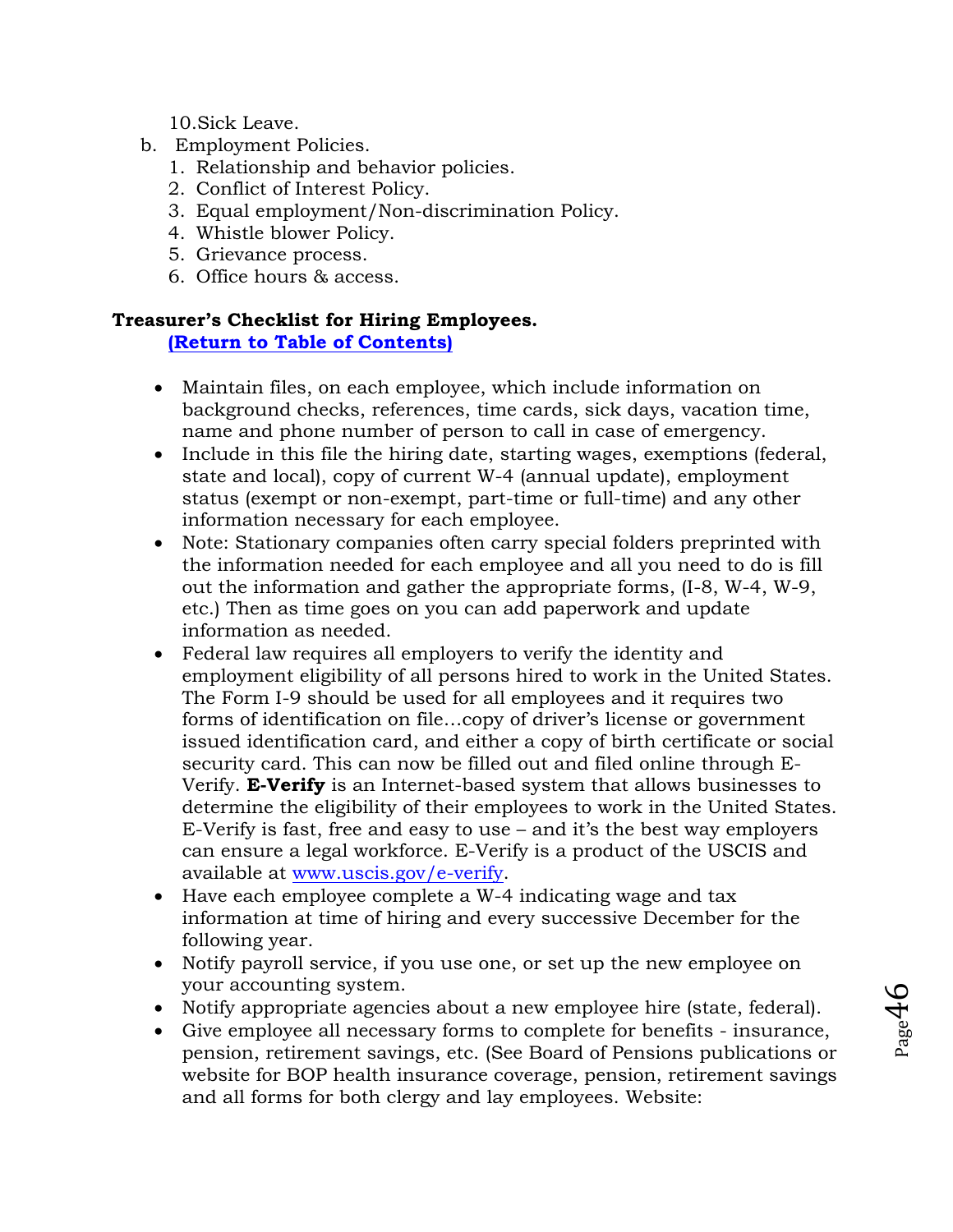[www.pensions.org.](http://www.pensions.org/)) If insurance is handled by a company other than the BOP, have that information available to the employee.

- Give employee a copy of the Personnel Policy Manual.
- Annually, for all ordained staff, fill out and return to the Board of Pensions the Member Change Form available on the website, [www.Pensions.org.](http://www.pensions.org/)
- Complete all forms and notify insurance carrier if employee needs to be added to insurance for vehicles, liability, sexual misconduct, workers' compensation.
- If church has a Section 125 Flexible Spending Plan or Health Reimbursement Plan be sure to give her/him the appropriate forms when hired and annually in December for update. Include a copy of the plan for your files and a copy to the employee.
- Explain payroll procedures and dates. If a time sheet is used, be sure the employee understands how to complete and when it is to be turned in.
- If employee will be issued credit cards, have all forms completed and remind him/her of receipts being turned in after using card. Be very clear about what the employee can use the credit card for and what limits the church has placed on the amounts of expenditures without additional approval.
- If the employee is to have signature privileges on bank accounts, CD's etc., fill out the appropriate forms and give to the bank or other places where the signature needs to be on file. (Be sure to make copies of all forms and place in the employee file as well as church filing system.)
- Give appropriate employees a supply of reimbursement and travel vouchers, along with a copy of the session approved [Accountable](#page-85-0)  [Reimbursement Plan.](#page-85-0)

#### **Termination of employees. [\(Return to Table of Contents\)](#page-1-0)**

When an employee leaves the employment of the church the above list can also be used to undo any actions taken when the employee was hired. (Example: Change signature cards at bank, collect credit cards, and remove name from pertinent information.) Be sure to update the records held in retention with the termination date and any other significant information.

#### **When a Minister or Commissioned Lay Pastor is Hired. [\(Return to Table of Contents\)](#page-1-0)**

Many of the items in the checklist above apply to clergy. However, listed below is some specific information about Ministers or Commissioned Lay Pastors.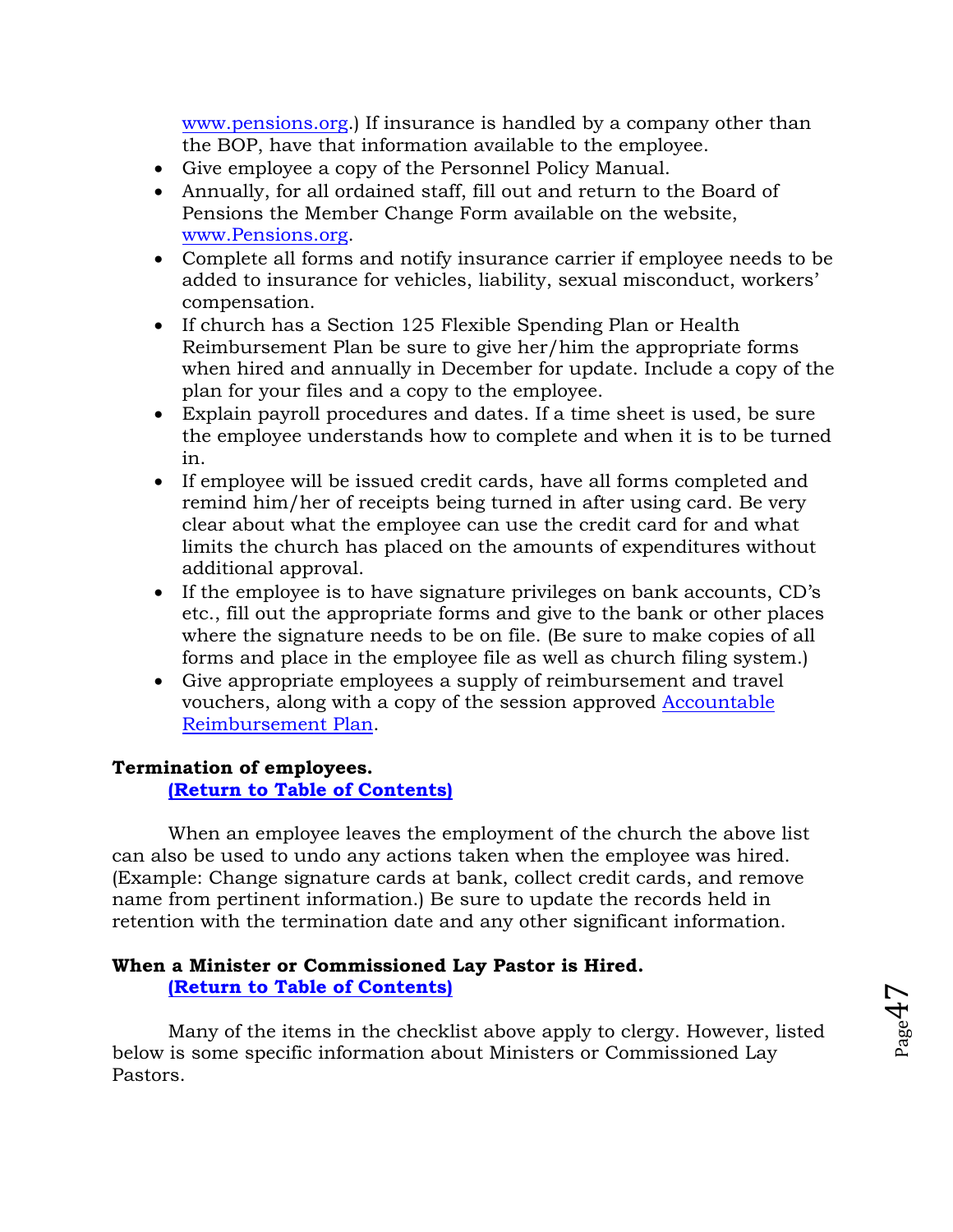**1.** Remember that all installed ministers must be a member of the Board of Pensions (BOP) which provides health insurance, pension and death/disability coverage. The cost of this insurance is set by the BOP each year and beginning in 2015 the church can defer some of the Healthcare cost to the minister if they so choose. Consult the BOP website, [www.pensions.org,](http://www.pensions.org/) for current information.

In addition to the basic coverage required for installed ordained Presbyterian Pastors, there are some optional forms of insurance available; dental, optional death/disability coverage, etc. from BOP and may be paid by the member or negotiated in the terms of call. (Check with BOP for complete information, [www.pensions.org.](http://www.pensions.org/))

**2.** Submit completed Member Change Form to the Board of Pensions at the time of hire and each December until the minister no longer works for the church.

**3. Ministers are considered "Self-Employed" for Social Security Purposes and are considered an "Employee" for Federal Tax Purposes.** The church does not withhold taxes, either Social Security, Medicare, or Income, from the ordained minister's wages unless the minister asks the church to take "additional" taxes out of each paycheck as estimated taxes. The minister would indicate this on a completed W-4 form on file with the payroll department/company and with a copy placed in the minister's employee file.

This means that a minister is personally responsible for self-employment taxes (15.3% of wages) rather than the employer withholding social security and Medicare (7.65%) from the minister's pay and the employer paying an equivalent share (7.65%) of social security and Medicare like they do for nonordained employees. The minister is responsible for paying self-employment taxes at the time he/she files his/her form 1040 with the IRS.

However, the ordained minister is treated as an employee when it comes to paperwork. The treasurer or the payroll company will send/give to the minister before January 31<sup>st</sup> a form W-2 to report wages for the previous year. On the W-2 form the church will report all wages, salary, un-receipted allowances, Social Security Offset, etc. given to the pastor in Box 1 and report any housing allowance separately in Box 14.

**For more information on this, both the minister and treasurer are strongly encouraged to consult Internal Revenue Service Publication 517- Social Security and Other Information for Members of the Clergy and Religious Workers available on the IRS website, www.irs.gov.**

**The Board of Pensions also updates a helpful publication, annually, entitled, "Tax Guide for Ministers" and makes it available for download at [www.pensions.org.](http://www.pensions.org/) Treasurers can benefit from reading this publication from time to time.**

**Minister's Compensation Package [\(Return to Table of Contents\)](#page-1-0)**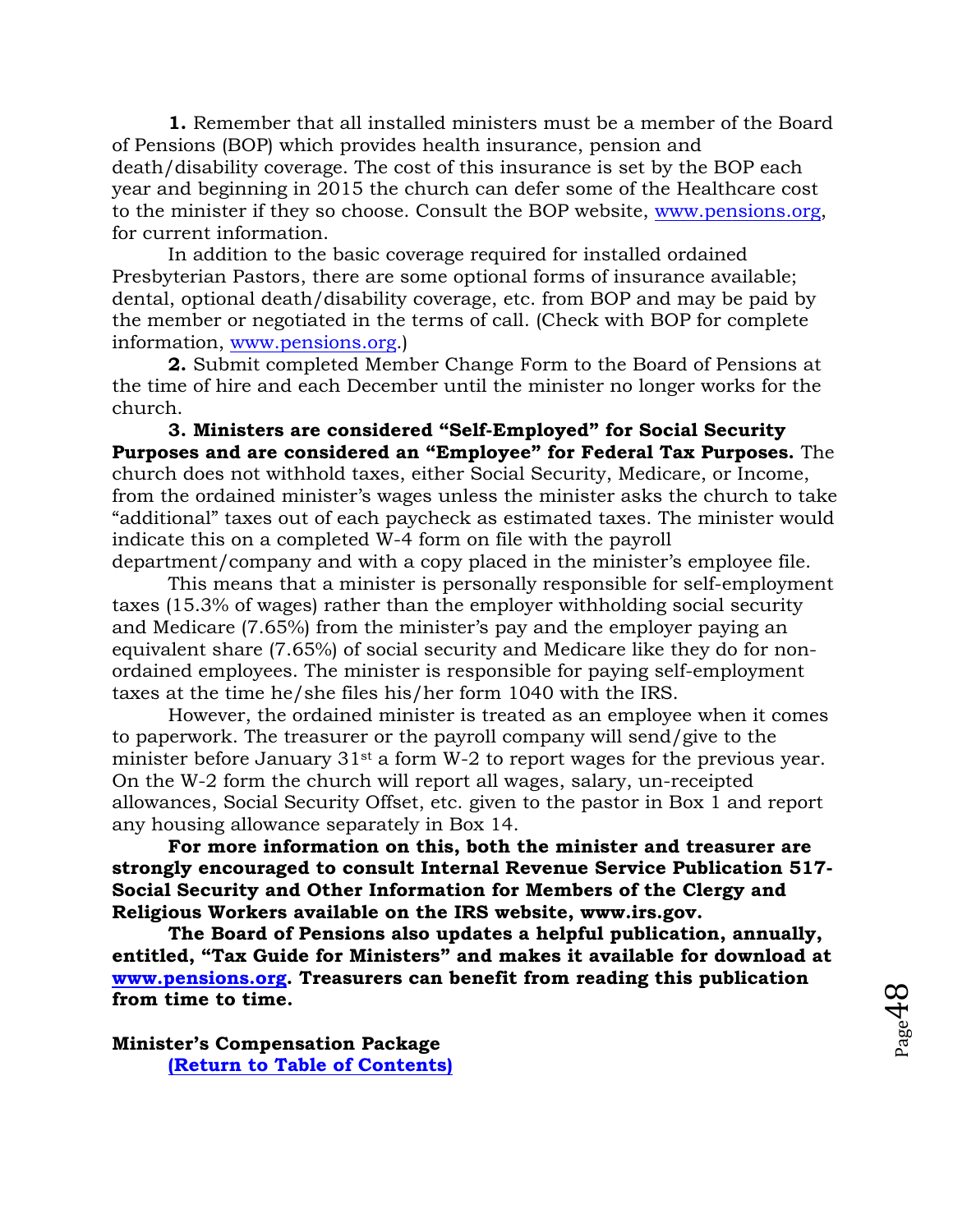1. **Compensation Categories:** According to Dan Busby, "Minister's Tax and Financial Guide," the Pastor's Compensation Package fits into four major categories; Salary, Housing, Expense Reimbursements, and Fringe Benefits. Note: There are two ways a Presbyterian church treasurer must look at the Pastor's Compensation; one is for IRS tax purposes, the other for Presbyterian Pension Dues calculations.

## 2. **Salary**

- a. The Salary portion of Compensation will be treated as taxable income, subject to the SECA taxes (Self Employment taxes). (For Presbyterian Pastors, Salary will also be viewed as part of the Total Effective Salary on which Pension Dues are paid except for part iii. below.)
	- i. Salary paid.
	- ii. Tax deferred salary reduction payments to 403(b) plans (TSA, 401(k), IRA, etc.).
	- iii. Social Security reimbursement (up to 50% of SECA). (this is not considered a part of Total Effective Salary for Presbyterian Pension Dues calculations but is a part of wages for W-2 purposes.)
	- iv. Social Security Reimbursement (in excess of 50% of SECA). I.E. more than what the employer would pay for Social Security and Medicare tax if the pastor were an employee.
	- v. Cash Bonuses, and other income. (Includes Christmas Bonuses, Work Incentive Bonuses, etc.)
	- vi. Any monies paid to the pastor under "Non-Accountable" Allowances. (see [Expense Reimbursements](#page-49-0) below for definitions.)
	- vii. Cost of employer paid life insurance for the employee for any insurance over the \$ 50,000 benefit limit.
- viii. NOTE: all of this will show up in Box 1 of the W-2 form for the pastor at the end of the year.

## **3. Housing Allowance**

- **a.** The Housing portion of Compensation is a portion of the salary of a pastor that the IRS considers income exempt from Federal Taxes as long as the amount can be justified as actually being spent on "housing related" expenses. This portion of Compensation will be treated as non-taxable income, but will be subject to the SECA taxes when the minister files a Form 1040 tax return. (For Presbyterian Pastors, Housing and Utility Allowances will be viewed as part of the Total Effective Salary on which Pension Dues are paid.)
	- i. The amount of the Housing Allowance and the Utility Allowance *must be set by the Session at the beginning of the year (i.e. before the first pay check of the year) and can be adjusted as needed during the year however it can never be set retroactive.* If during the year the pastor determines that he or she will spend more money on housing and utilities than the current allowances will cover, can ask the session to reconsider the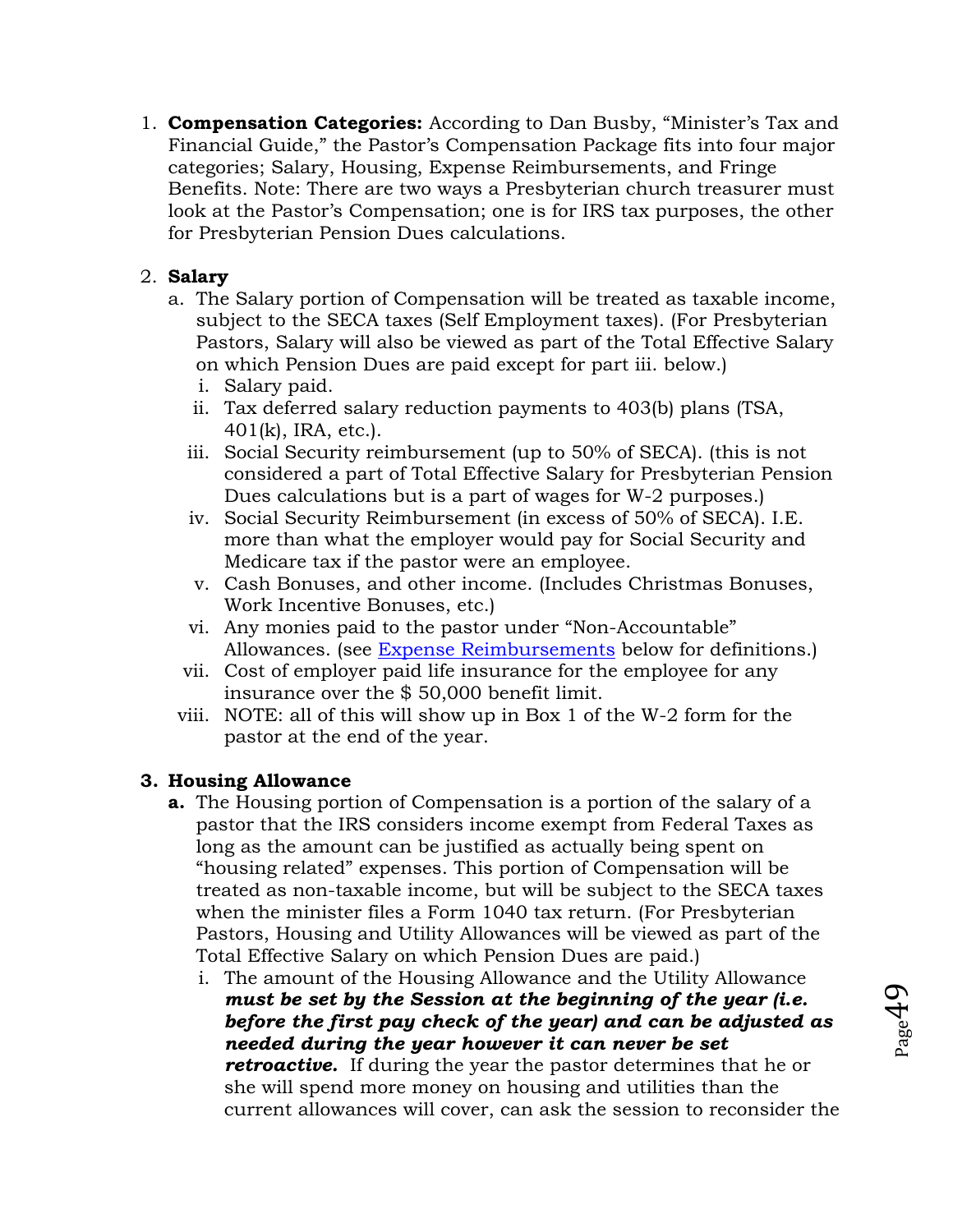amount of the allowances moving forward to compensate for the current expenses.

- ii. Fair rental value of a manse will be used by a pastor who lives in a manse or church owned property for no cost as part of his or her compensation. The church should be aware the pastor must pay 15.3% of this amount as SECA taxes when filing the annual tax return.
- iii. The amount of the Housing Allowance designation should be based upon the amount of the acceptable housing expenses allowed by the IRS plus a little. Any amount the minister cannot justify as housing expenses will be added back into their wages at the time of filing their annual taxes with the IRS. The following items can be included in the pastor's justification to claim the maximum amount of the housing allowance:
	- 1. Down payment of a home purchase and closing costs associated with the purchase.
	- 2. Real estate commission on new purchase.
	- 3. Principal and Interest payments on a mortgage, including any additional principal payments.
	- 4. Rent paid for housing.
	- 5. Utilities cost for the house; gas, elec., water, sewer, garbage, fuel oil, other heating sources, i.e. solar, wood, pellets, etc.
	- 6. Local Telephone expenses.
	- 7. Property Taxes.
	- 8. Decoration and redecoration, renovation and repair; including wall coverings, paintings, curtains, furniture, carpeting, etc.
	- 9. Landscaping, gardening, and pest control.
	- 10. Furnishings and appliances; purchase, repair, and replacement.
	- 11. Insurance on property and personal property, including renter's insurance and earthquake insurance.
	- 12. Liability Insurance and excess liability or umbrella policies.
	- 13. Homeowners association dues.
	- 14. Mobile Home Space Rental.
- iv. Note: All of the Housing payments (not Fair rental value) will show up in Box 14 of the W-2 listed as "housing allowance" with the amount and /or "utility allowance" with the amount.
- v. The fair rental value is defined in Revenue Ruling 71-280 as the amount of rent that an unrelated party would pay for the home, including furnishing and related structures such as garages, plus utility costs. (More information on Housing Allowance is found in the Board of Pensions publications, see [Resources.\)](#page-58-0)

## <span id="page-49-0"></span>**4. Expense Reimbursements.**

**a.** The Expense Reimbursements portion of Compensation is made up of allowances which the church pays to the pastor under [Fully](#page-85-0)  [Accountable Reimbursement Plan Policy](#page-85-0) (Non-accountable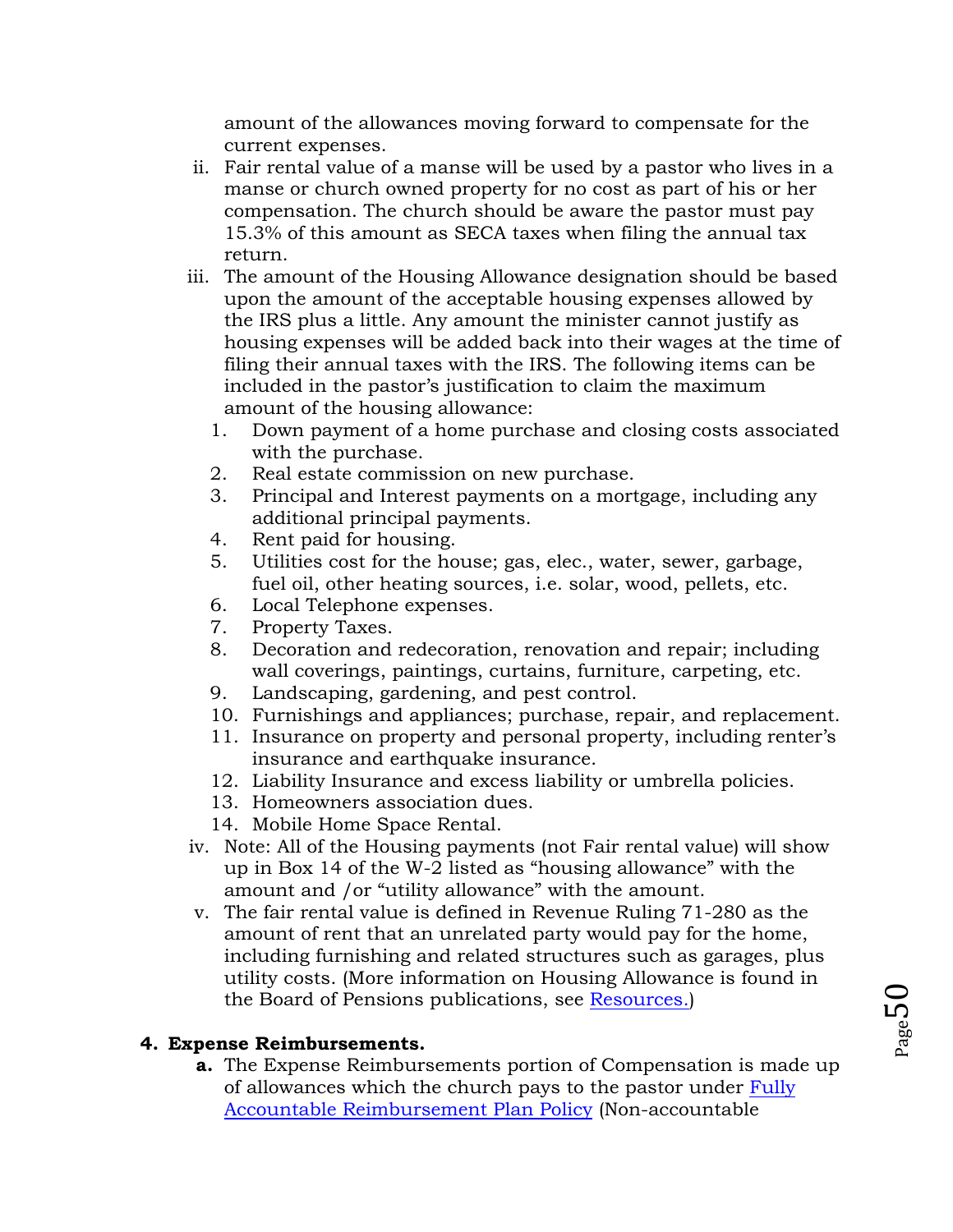allowances should be included in the Salary portion of Compensation, see below in item "6. Other information" for clarification on accountable and non-accountable). The accountable portion of Compensation will be treated as nontaxable income, it is not subject to the SECA taxes and consequently will not be reflected on the pastor's W-2; it is considered employer paid benefits. (For Presbyterian Pastors, Expense Reimbursements also will not be viewed as part of the Total Effective Salary on which Pension Dues are paid.)

- b. Auto Allowance paid with mileage justified in a timely manner or reimbursed based upon miles driven or receipts turned in.
- c. Travel Allowance paid to reimburse receipts from church related travel.
- d. Study Leave Allowance paid to reimburse the cost of study, travel, meals, etc.
- e. Book and Professional Expense Allowances paid to reimburse receipts for supplies.
- f. Other Allowances.

## 5. **Fringe Benefits.**

- a. The Fringe Benefits portion of Compensation is made up of expenses that can be legally sheltered as a tax-free benefit. This portion of Compensation will be treated as non-taxable income, and not subject to the SECA taxes. (For Presbyterian pastors, Fringe Benefits will not be viewed as part of the Total Effective Salary on which Pension Dues are paid.)
- b. Board of Pensions Payments, i.e. Dues, this includes Medical, Disability, and Retirement.
- c. HRA or HSA plans if the church qualifies and institutes these plans for all employees.
- d. Insurance Premiums paid by the church for life (up to \$50,000), costs of long-term care, dental, vision, Professional liability or Malpractice, (For Presbyterian Pastors these are included to some extent in the offerings of the Board of Pensions as Medical or optional insurance plans.)
- e. Other Fringe Benefits.

## 6. **Other Information.**

- a. Non-Accountable and Accountable Allowances and Reimbursements.
	- i. "Non-accountable" Allowance is money paid to the employee without the church requiring receipts or accountability for expenses. These allowances are considered taxable income and should be included in the total Salary figure placed in Box 1 of the W-2 form. (For Presbyterian pastors "non-accountable" allowances should be included in calculations for the Total Effective Salary on which Pension Dues are paid.)

Page 5.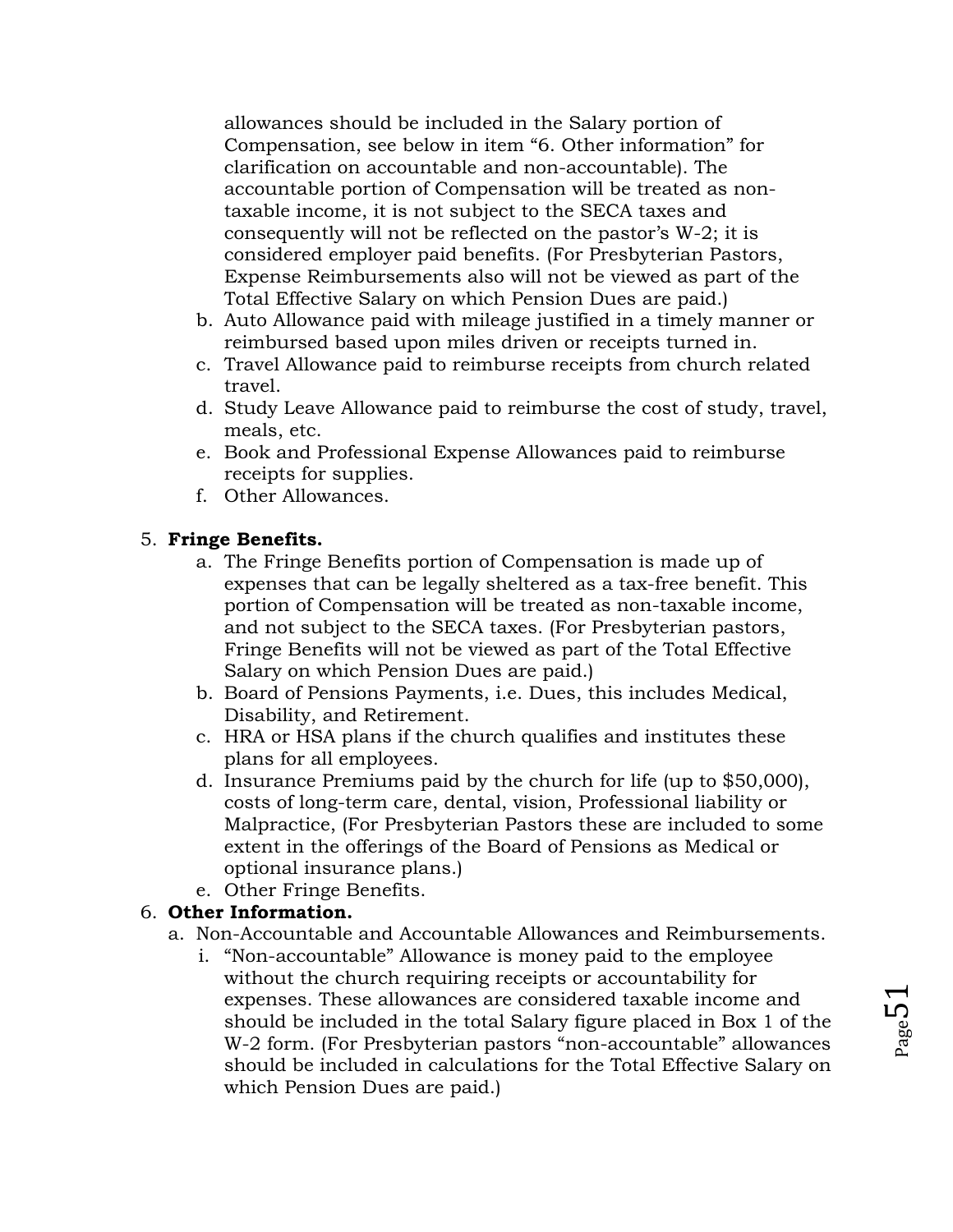- ii. Accountable Allowance is money paid to the pastor where the church requires receipts or accountability for expenses. A [Fully](#page-85-0)  [Accountable Reimbursement Plan](#page-85-0) should be adopted by the Session for all employees, including the pastor, and require receipts or other documentation to justify that the money was spent for appropriate expenses acceptable to the IRS. The receipts need to be turned-in to the appropriate church financial person within a "timely period," often determined by the IRS to be no later than two or three months after the expense was made or the allowance was paid out or if the church so chooses, "timely period" could mean before reimbursement will be made.
- b. Social Security and the Pastor's Compensation.
	- i. In general, the employee's Social Security rate is 6.2% of income with certain limits and the Medicare tax is 1.45% of income with no limits.
	- ii. In general, the employer pays the same rates based upon the employee's income.
	- iii. Pastor's, however, are considered Self-Employed by the IRS for purposes of Social Security and Medicare payments, so the church does not pay the pastor what are called "Social Security wages" but the pastor is subject to Self-Employment Payments towards their Social Security and Medicare at the time of filing their tax return. At that time, they will pay 15.3% tax on all Self Employed income which will include their Salary and Housing Allowance.
	- iv. Note: when the church fills out the W-2 form for pastors, box 3,4,5,6 should all be left blank. If the pastor requested additional taxes taken out and the church withheld taxes from the pastor and submitted those to the IRS, then that amount should be included in Box 2. In other words, the pastor does not receive Social Security or Medicare wages and the church should not withhold money from the pastor's paycheck to pay these taxes.
	- v. If the church would like to help with the "employer's share" of these taxes they could give the pastor an additional 7.65 percent as a Social Security allowance. This would be taxable income and should be included in the total Wages listed in Box 1 of the W-2. (For Presbyterian Pastors this amount would constitute the 50% of Social Security which is NOT part of the Total Effective Salary on which the church pays Pension Dues.)
- 7. **Pension Dues** The Board of Pensions (BOP)sets the annual charge to the churches for the Pension Dues. The dues are made up of three components; Medical Dues, Pension Dues, Death/Disability Insurance Dues plus any additional options the pastor chooses and the church accepts payment for. For details of current year and future year figures see the BOP website, [www.pensions.org.](http://www.pensions.org/)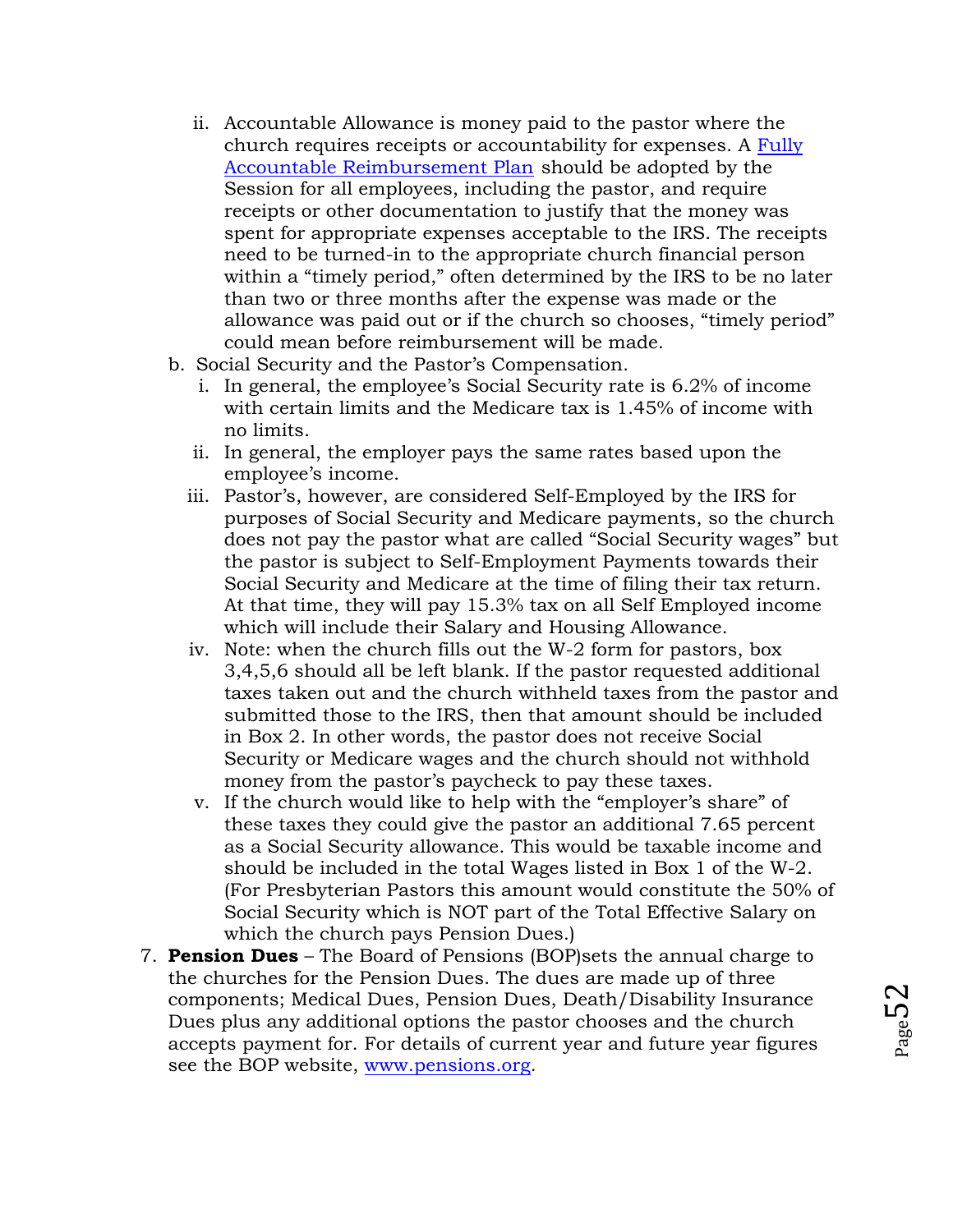For your benefit the Board of Pensions has a Dues Calculator on their website so you can enter in the appropriate information of the Pastor's call or employee's salary and it will calculate for you the amount of the expected dues. Go to [www.pensions.org](http://www.pensions.org/) and look for the tab labeled "calculators."

For additional questions about the Pastor's Compensation you can see the various [Resources](#page-58-0) in back of this manual.

### **Commissioned Lay Pastors**

**[\(Return to Table of Contents\)](#page-1-0)**

Commissioned Lay Pastors (CLPs) must pass the test of whether they are defined as "ministers" under the law in order to qualify for the special tax treatment outlined by the IRS Code. According to the IRS Code the definition of a minister is one who:

1) Administers sacraments.

2) Conducts religious worship.

3) Has management responsibility in a local church or religious denomination.

4) Is ordained, commissioned, or licensed, and,

5) Is considered to be a religious leader by his or her church or denomination.

The most important factor is number 4. However, it will be up to your presbytery and its Committee on Ministry to ascertain whether a person is a Commissioned Lay Pastor and meets the test for "minister". If so decided that a Commissioned Lay Pastor is a "minister", then he/she is entitled to all the special tax treatments afforded an ordained minister of the PC (USA) including Housing Allowance, treatment of Self-employment and Federal Income Taxes.

Be sure to consult your Presbytery for guidance in the area of taxes and the Commissioned Lay Pastor. (Please use the [Resources](#page-58-0) at the end of this Manual for additional help.),

Remember to follow the recommended procedures for all employees when a Minister or Commissioned Lay Pastor is terminated.

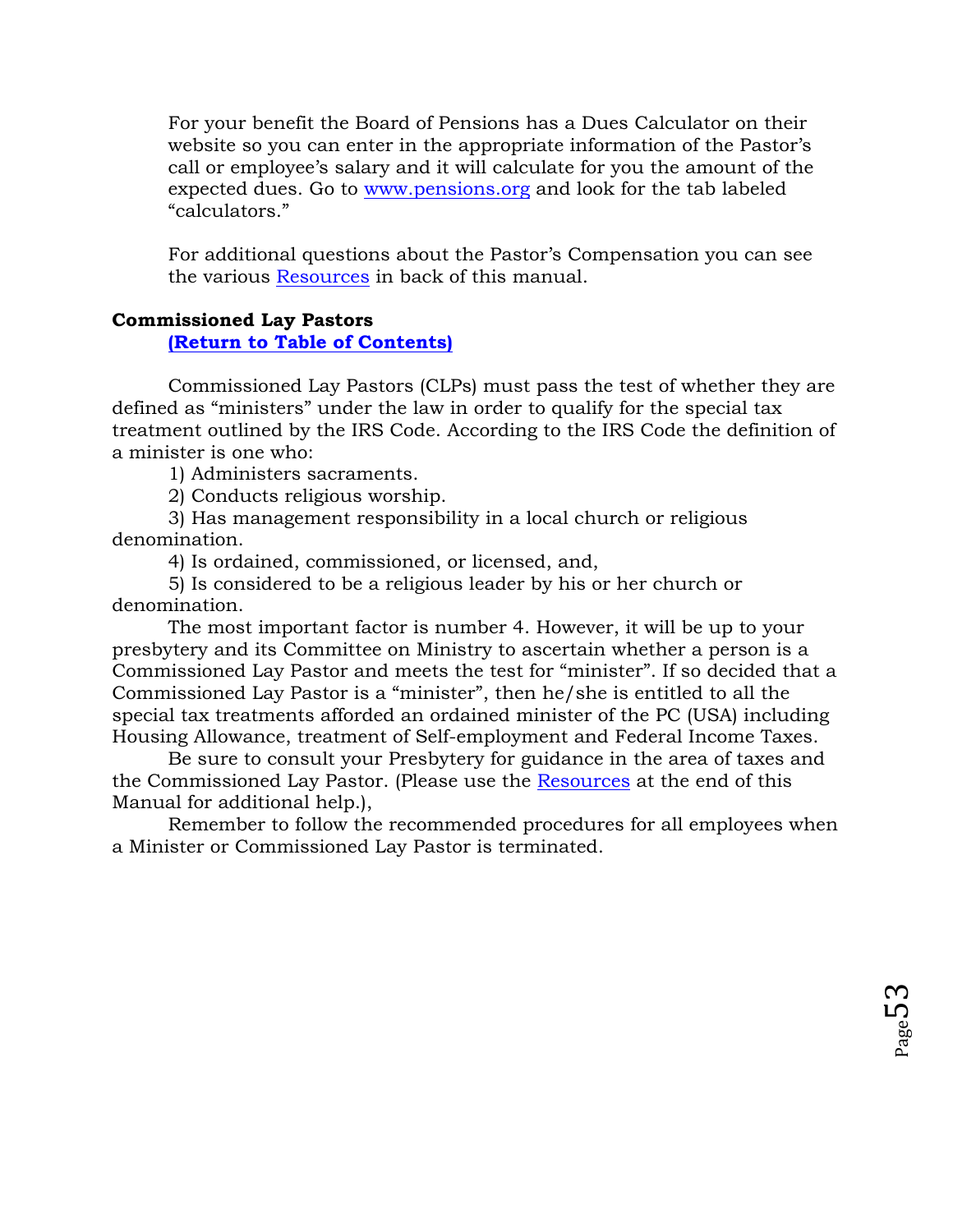#### **Chapter 8 STEWARDSHIP AND BUDGETING**

According to the *Book of Order, G3.0201,* **the session has the responsibility to encourage the graces of generosity and faithful stewardship of personal and financial resources.** 

## **Stewardship**

**[\(Return to Table of Contents\)](#page-1-0)**

"…stewardship is the responsive practice of Christians making proper use of the gifts God has given them for the sake of God's work in the world…" Stewardship Theology 2001, 213th General Assembly approved statement of stewardship theology.

The treasurer is NOT responsible for the education of Year-Round Stewardship of the congregation. This is the responsibility of the Session as assigned to a stewardship committee or the board of deacons. There are a number of resources available. The Treasurer should download a copy of the *Stewardship Manual: A Guide to Year-round Financial Stewardship Planning*  from the website of the Presbyterian Foundation for use by the people involved in stewardship education. Other ways the Treasurer can assist is with financial information when the stewardship committee is planning a pledge campaign. Interpretation of the financial information concerning the current year in comparison to last year can offer valuable information in planning and budgeting.

Other stewardship education [Resources](#page-58-0) are listed at the end of this Manual and should be shared with the session appointed stewardship committee.

#### **Developing a Budget**

#### **[\(Return to Table of Contents\)](#page-1-0)**

The Treasurer may assist in the preparation of the church budget. While showing the source of monies the budget also lists out the way the church plans to spend that money on ministry. It must be both realistic and attempt to anticipate the unexpected. You could see the budget as an expression of the goals of a congregation translated into dollars and aligned in some kind of priority. Since the expected income often is unknown at the time of the budget process, it is prudent to encourage close scrutiny of both new and on-going programs. When the budget is properly developed, continually updated, and effectively used, many beneficial results are realized such as:

- **1.** Reduced emotional spending.
- **2.** Improved impact of mission dollars.
- **3.** Avoidance of unintentional diversion of dollars to low priority causes.

 $P_{\text{age}}$ 54

- **4.** Increased congregational participation and commitment.
- **5.** Monitored spending.
- **6.** Rational adjustment to meet unexpected situations.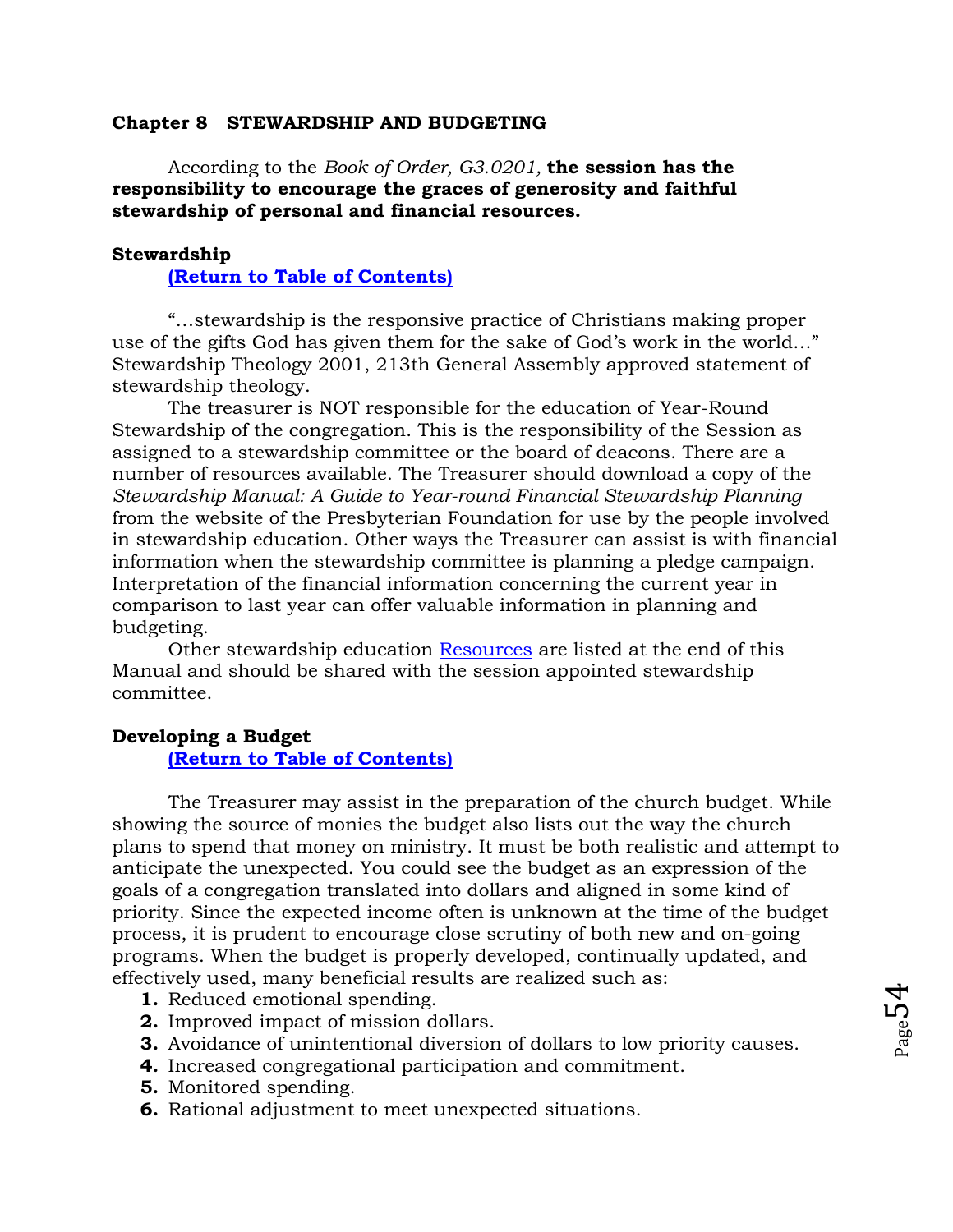The effectiveness of a budget in the long run depends upon two factors: the thoroughness of the planning upon which it is developed and the diligence with which it is adhered to.

## **Steps for a Healthy Budget Process.**

### **[\(Return to Table of Contents\)](#page-1-0)**

- 1. Have the Session form a committee of congregational leaders. This team could have session members and other congregational leaders who have a deep concern for the health of the congregation and the ministry in which the members engage.
- 2. Program planning will be an ongoing process which will project both short and long-range goals (Suggestion of 1-year, 3-year and 5-year goals). These goals are for benevolences, programs and operations. This process includes the evaluation on an annual basis of what goals were met, what programs need to be changed and what the goals for the future will be.
- 3. It is important that the recipients of mission dollars (ministry programs conducted by those outside the congregation) be evaluated for the continuing or increased need for funds.
	- a. Mission giving can be an excellent form of mission education for the congregation and may encourage increased participation from the members of the congregation.
	- b. The committee responsible for recommending the mission budget should have a firm conviction of what the goals of mission giving should be for the congregation and by what steps they feel that these goals can be reached.
	- c. It is important for the Mission Committee to study the Presbytery, Synod and General Assembly mission needs as well as those of local organizations. After completing the study, the committee should make budget requests keeping in mind that the Presbyterian Mission is a top priority.
	- d. Support of local mission projects is very important and should be included, but we must remember that these projects are usually ecumenically supported and only Presbyterians support Presbyterian Mission. The Presbyterian connectional system provides for combining our mission dollars so that we can do more together than we can do alone. Note: Information about General Assembly Mission is available from Mission Funding of General Assembly and from the Directed Mission Support Book. See [Mission Funding.](#page-106-0)
- 4. Goals are recommended to committees for action. Committees make budget requests to the Budget Committee.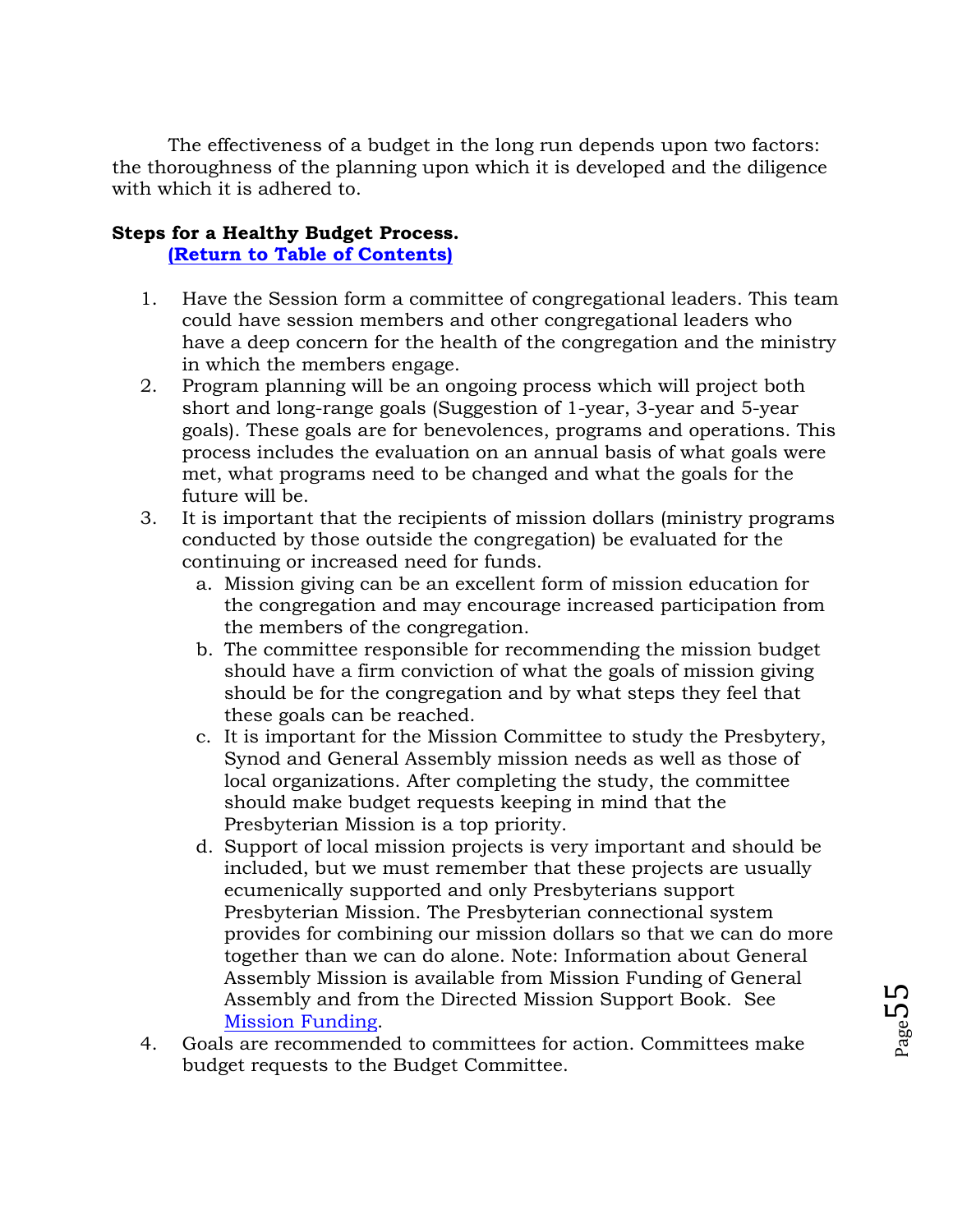- 5. The Budget Committee will project the income for the New Year based on current giving, membership, and other sources of income such as investment income and rental income.
- 6. The annual stewardship drive is held and pledges are made. NOTE: Stewardship programs abound in the general church marketplace and the [Resources](#page-58-0) at the end of this Manual include a large number of Stewardship Resources for your church.
- 7. The Session Personnel Committee holds annual reviews and recommends salary packages for all personnel to the Budget Committee.
- 8. Using the goals that were set, committee requests, personnel recommendations along with the budget projections and pledges, the Budget Committee forms a proposed budget.
- 9. The proposed budget goes to the Session for approval for all items except the clergy terms of call (salary packages). The session along with the help of the Personnel Committee can set salaries and benefits for all employees except ordained pastors; terms of call for ordained ministers can be recommended but must be approved by the congregation.
- 10. The congregation approves the terms of call at a called Congregational Meeting, usually the annual meeting.
- 11. Once the budget and terms of call are approved, the budget is set for the New Year.
- 12. It is advisable for the session to continue monitoring the budget throughout the year as they review the regular financial reports from the Treasurer.
- 13. Developing a budget without solid program planning is fruitless. The annual budget should communicate the goals, hopes and dreams of the congregation. The approved budget should be presented to the congregation for information only. There are many ways to present the budget – Line Account Budget, Category Summarization Budget or [Narrative Budget.](#page-55-0) Each of these presentations offer the congregation a different emphasis so all personalities can understand not so much the numbers of the budget but the vision of the church portrayed by the numbers.

## <span id="page-55-0"></span>**The Narrative Budget**

**Adapted from the Handbook for Treasurers of the Christian Church (Disciples of Christ)**

## **[\(Return to Table of Contents\)](#page-1-0)**

Clearly communicating the budget can become essential in helping congregations understand the vision for ministry of the church and just what their offerings accomplish.

Your congregation's budget is a story that is to be shared within your congregation and beyond. Unfortunately, the story is often difficult for people to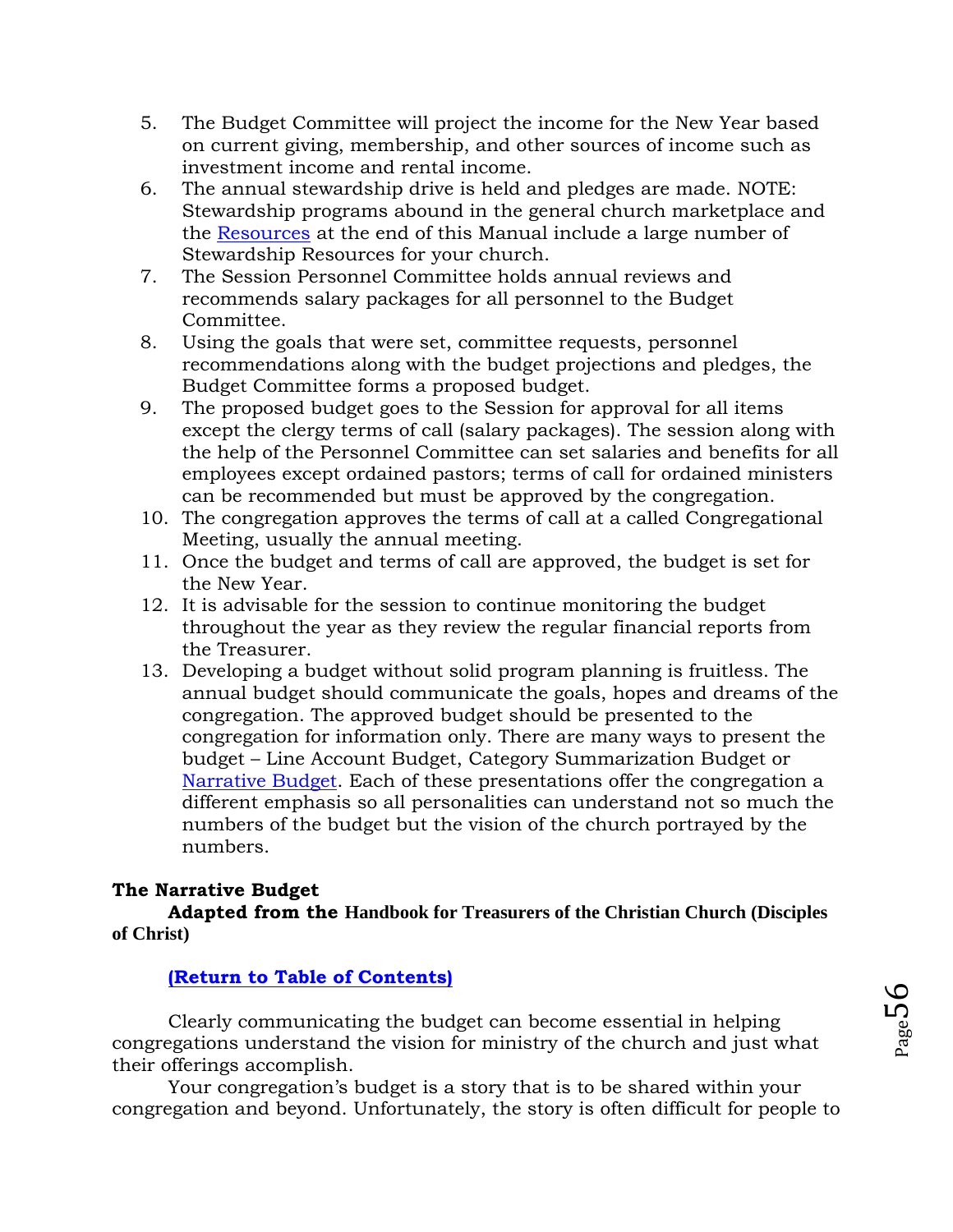see when the budget is presented only within the format found in annual reports and line-item budgets. Many persons find those financial statements to be a maze of figures rather than an expression of ministry.

Narrative budgets effectively represent the witness of your congregation by providing a clearer picture of the mission and ministry realized through your church's offerings. It is an invaluable educational tool.

For example, the line-item budget for your congregation may show very little funding for worship. But is that accurate? A narrative budget takes all the costs for all aspects of anything related to worship and shows the real amount of money directed toward worship. The percentage of the minister's time that is spent in preparation and leadership of worship, the cost of utilities for worship, the cost of paper for worship bulletins, the cost of musicians as well as music directors, and music for the choir and custodial time are all a part of the real cost for Christian worship in a congregation.

The narrative budget often results in an increase in giving. People know how their money is being used to help others. They want to be a part of the vision of mission the congregation has set. When members of your congregation see that their budget addresses real needs in the lives of people, and that their involvement and contributions are of significant value in supporting such mission, they are more likely to be generous in their giving.

To develop a Narrative Budget for your congregation, use the following guidelines:

- 1. Brainstorm five major ministries your church is involved in. i.e. worship, education, fellowship, outreach, world missions.
- 2. Assign each of your five categories a positive name that describes what happens when the church engages in that activity. i.e. Glorify God, Make Disciples, Become the Family of God, Share Christ's Love with Others, Go into the World with the Message of Hope.
- 3. Then take each of the budget lines and divide the expenses between these five categories. I.e. Money spend on worship would be all in the first category. Money spend on a custodian's salary would be spread through many of the categories depending on how much of the building the groups use. Insurance splits about as much as a custodian, but the money for education all goes in the second category.
- 4. Once you have split every line item into its respective five categories, zeros are okay, then total each category and find out how much money you spend on each of the five categories.
- 5. Then find one great story of how your church has fulfilled the mission in each category; a personal quote or testimony would be great.
- 6. Then make a one page, front and back, threefold pamphlet that describes your church; panel one, Name and address and general mission/vision, panel two, explain and give the story for how you encourage people to glorify God, then place your four or five ministry areas with stories onto panels three, four, five and six. On each panel place the amount it costs to accomplish that ministry. Round the numbers to the nearest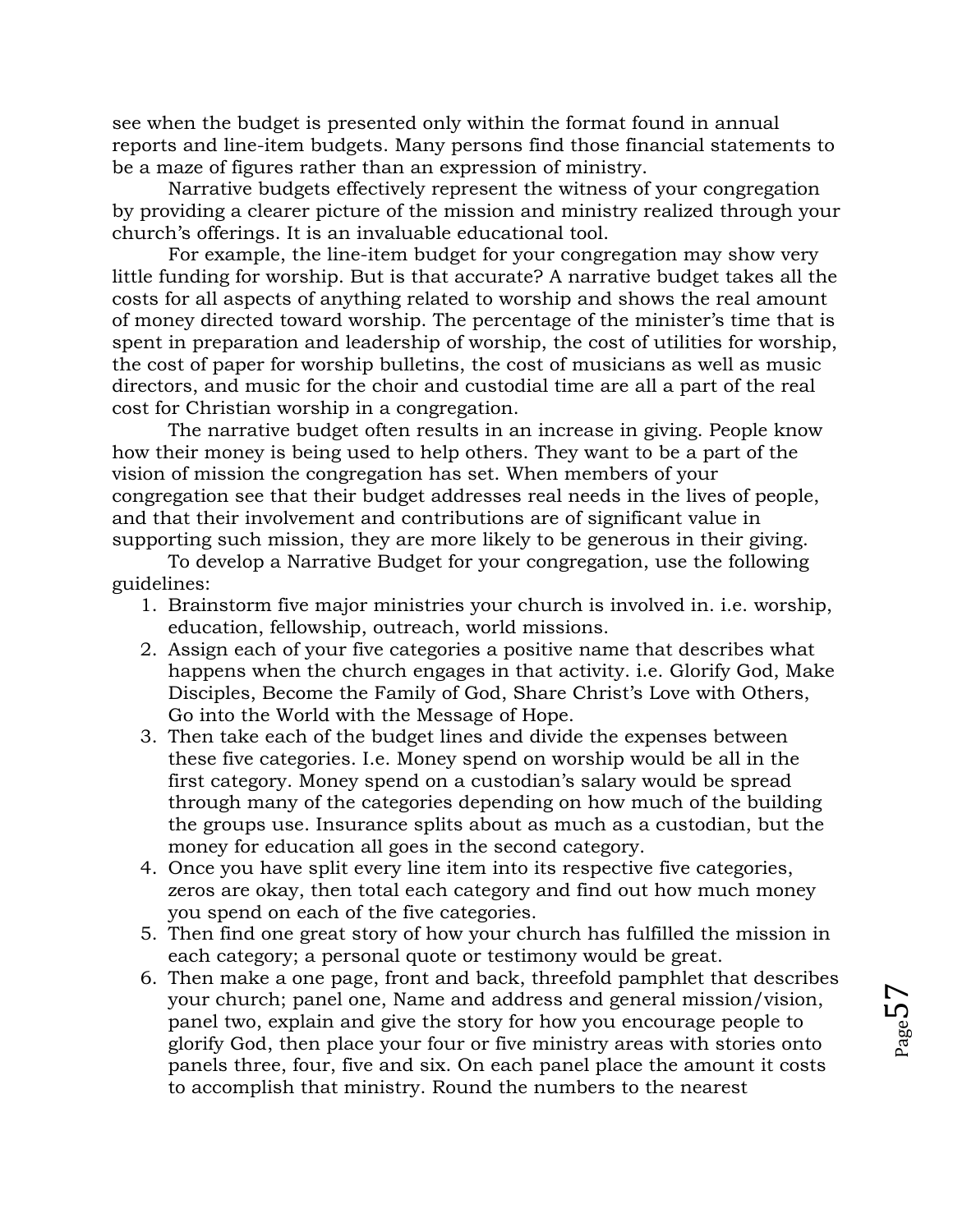thousands. Put the total amount on the first panel with the name and the vision.

7. Distribute the pamphlet widely to your congregation so they can catch the vision of what you accomplish by being a church in your neighborhood and in this world. We've a story to tell to the nations.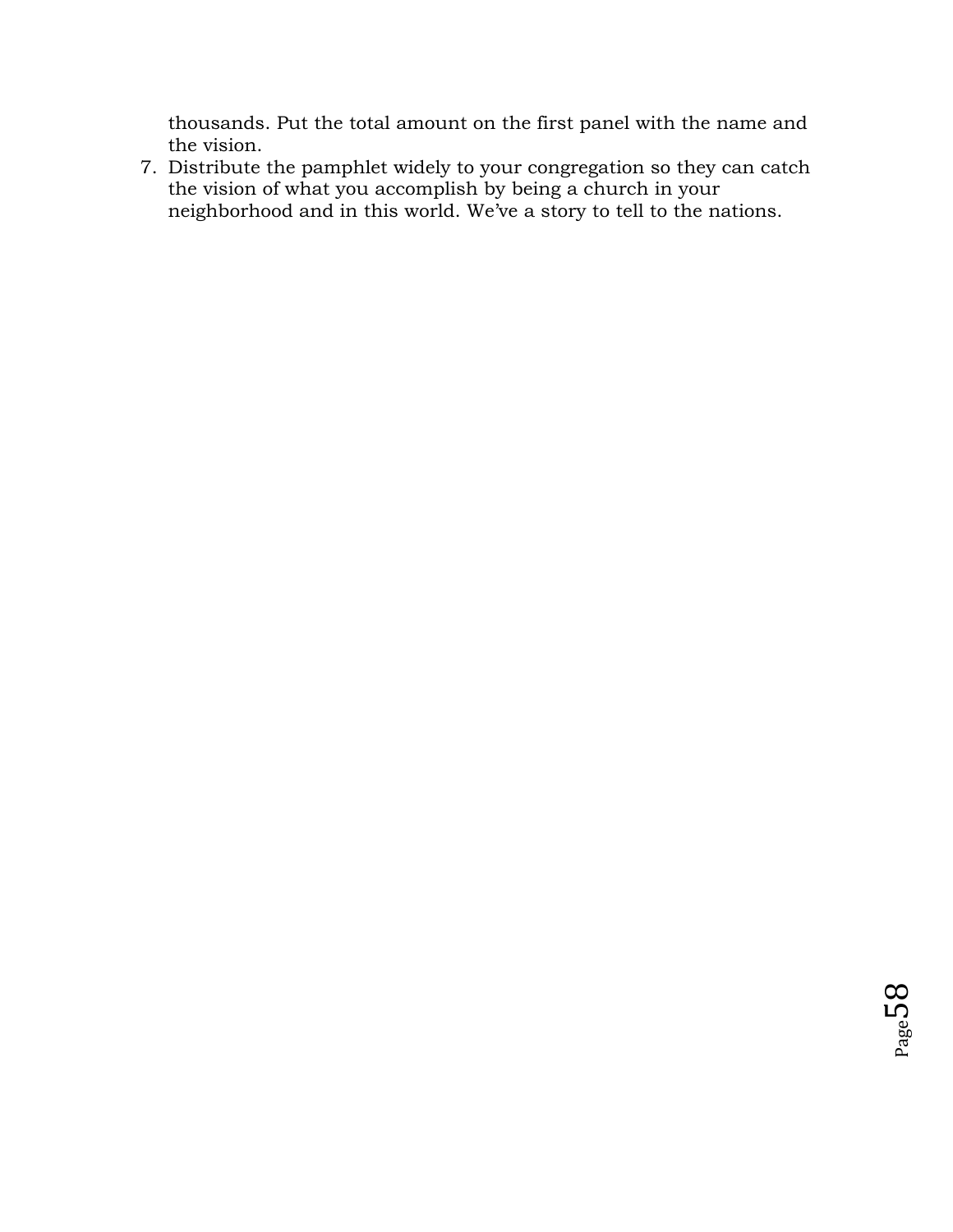## <span id="page-58-0"></span>**RESOURCES**

## **General Resources.**

**[\(Return to Table of Contents\)](#page-1-0)**

- **Book of Order,** Part II Constitution of the Presbyterian Church (U.S.A.).
- **Office of Legal / Risk Management** of the General Assembly.
	- o *Legal Resource Manual for Presbyterian Church (U.S.A.) Middle Governing Bodies and Churches,* (to download a copy go to [www.pcusa.org](http://www.pcusa.org/) and search for Legal Resource Manual)
		- "As always, you are welcome to use this as a resource for information on a number of legal issues. However, since laws in each state may be different and interpretations of laws by courts may vary both state-by-state and in state and federal courts, it is always advisable to seek guidance and advice from your local attorney."
- **The Board of Pensions** of the Presbyterian Church (U.S.A.).
	- o [www.pensions.org](http://www.pensions.org/) resources:
	- o Look under "Members and Employers" and then "Treasurers and Administrators" for some **general information.**
	- o *Tax Guide for Ministers*, updated annually.
	- o *Understanding Effective Salary*, how effective salary is determined.
	- o *Frequent Tax Questions and Answers* for Treasurers, Administrators, etc.
	- o *Housing Allowance Letter*.
	- o *Dues Calculator* for determining the amount of dues the church will owe based upon the Pastor's terms of call or the employee's salary.
- **The Presbyterian Foundation.**
	- o [www.presbyterianfoundation.org.](http://www.presbyterianfoundation.org/)
	- o Resources/**Ministry Toolbox.**
	- o Resources/**Stewardship Resource Center.**
- **The Texas Presbyterian Foundation.**
	- o [www.tpf.org.](http://www.tpf.org/)
	- o Resources**/ Resource Library.**
- **Internal Revenue Service Publications**, [www.irs.gov.](http://www.irs.gov/)
	- o Employer's Tax Guide, **Circular E.**
	- o **Charitable Contributions**.
	- o Determining the **Value of Donated Property.**
	- o **Social Security** for Members of Clergy and Religious Workers.
	- o **Tax Guide for Churches** and Other Religious Organizations.
	- o **Taxable and Non-Taxable Income.**

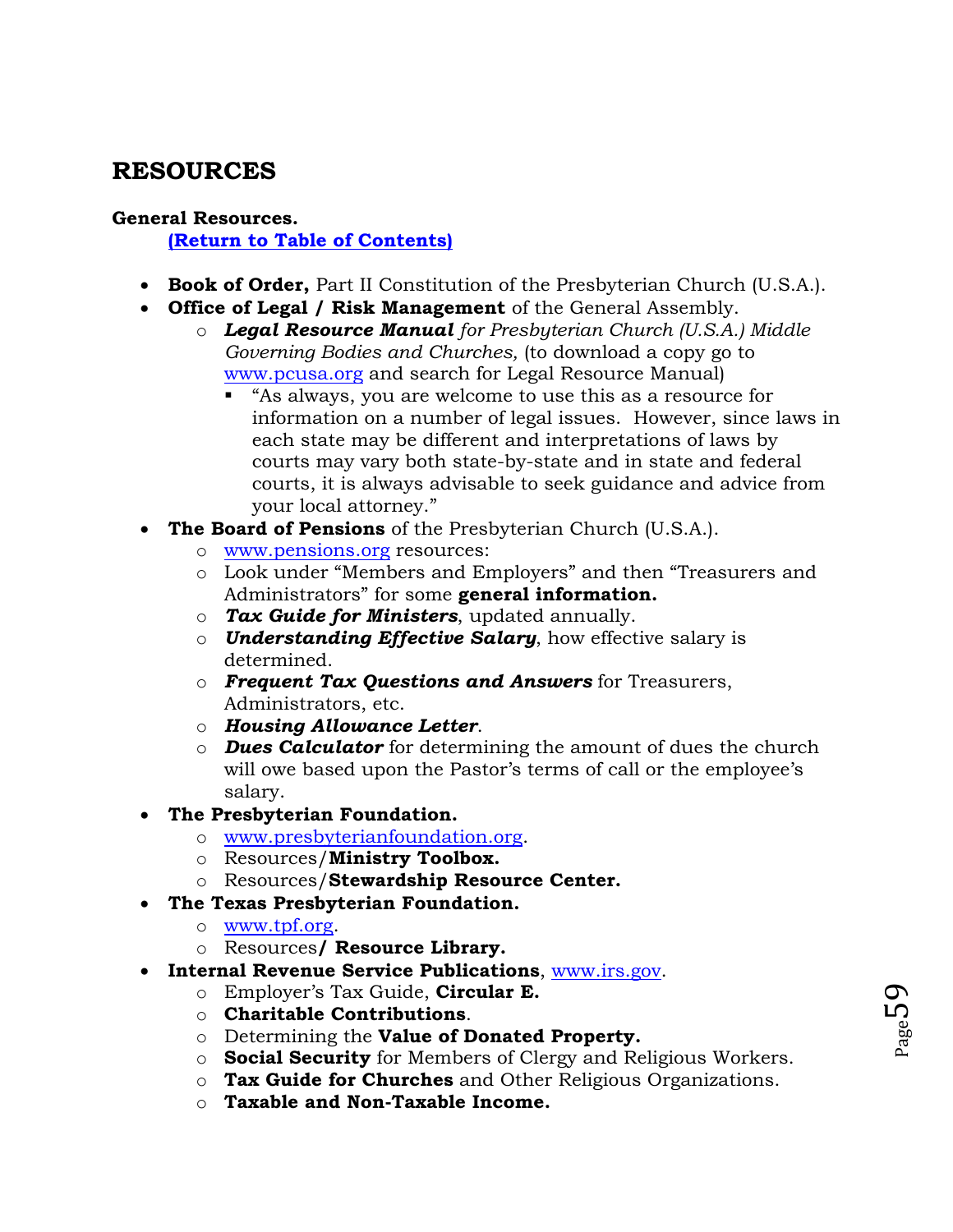- o **Travel, Entertainment and Gift Expenses.**
- **Church Law and Tax, Richard Hammar, J.D.,** 
	- o [www.churchlawandtax.com.](http://www.churchlawandtax.com/)
	- o Variety of resources on **all phases of Church Law and Tax Law** and Employment Law.
- **Articles on church finances and tax law**.
	- o [http://www.wkpz.com/nonprofit\\_articles.php](http://www.wkpz.com/nonprofit_articles.php)
	- o Written by Frank Sommerville, non-profit attorney
- **Kaleidoscope Conference –** Each Spring.
	- o [www.stewardshipkaleidoscope.org](http://www.stewardshipkaleidoscope.org/)
- **The Church Guide to Employment Law**, by Julie L. Bloss, J.D., available on Amazon.com.

#### <span id="page-59-0"></span>**Insurance Carriers,**

#### **[\(Return to Table of Contents\)](#page-1-0)**

Each of these companies have additional resources on their sites for help with Risk Management and Safety Concerns including Sexual Abuse training for your church volunteers.

- GuideOne Insurance [www.guideone.com.](http://www.guideone.com/)
- Insurance Board [www.insuranceboard.org.](http://www.insuranceboard.org/)
- Church Mutual Insurance [www.churchmutual.com.](http://www.churchmutual.com/)

#### **Personnel Resources.**

**[\(Return to Table of Contents\)](#page-1-0)**

- **Church Law and Tax**, Church and Clergy Tax Guide, by Richard Hammar. [www.churchlawandtax.com.](http://www.churchlawandtax.com/)
- **Legal Resource Manual** for Presbyterian Church (U.S.A.) for Middle Governing Bodies and Churches, General Assembly Council Office of Legal/Risk Management Services.
- **Session Personnel Committee Guidelines**, available for download on the pcusa.org website.
- **Social Security and Other Information** for Members of the Clergy and Religious Workers, Internal Revenue Service Publication 517.
- **Understanding Effective Salary**, Board of Pensions Publication.

#### **Stewardship Resources.**

**[\(Return to Table of Contents\)](#page-1-0)**

 **Stewardship Manual: A Guide to Year-round** Financial Stewardship Planning available on the website of the Presbyterian Foundation/Resources, [www.presbyterianfoundation.org.](http://www.presbyterianfoundation.org/)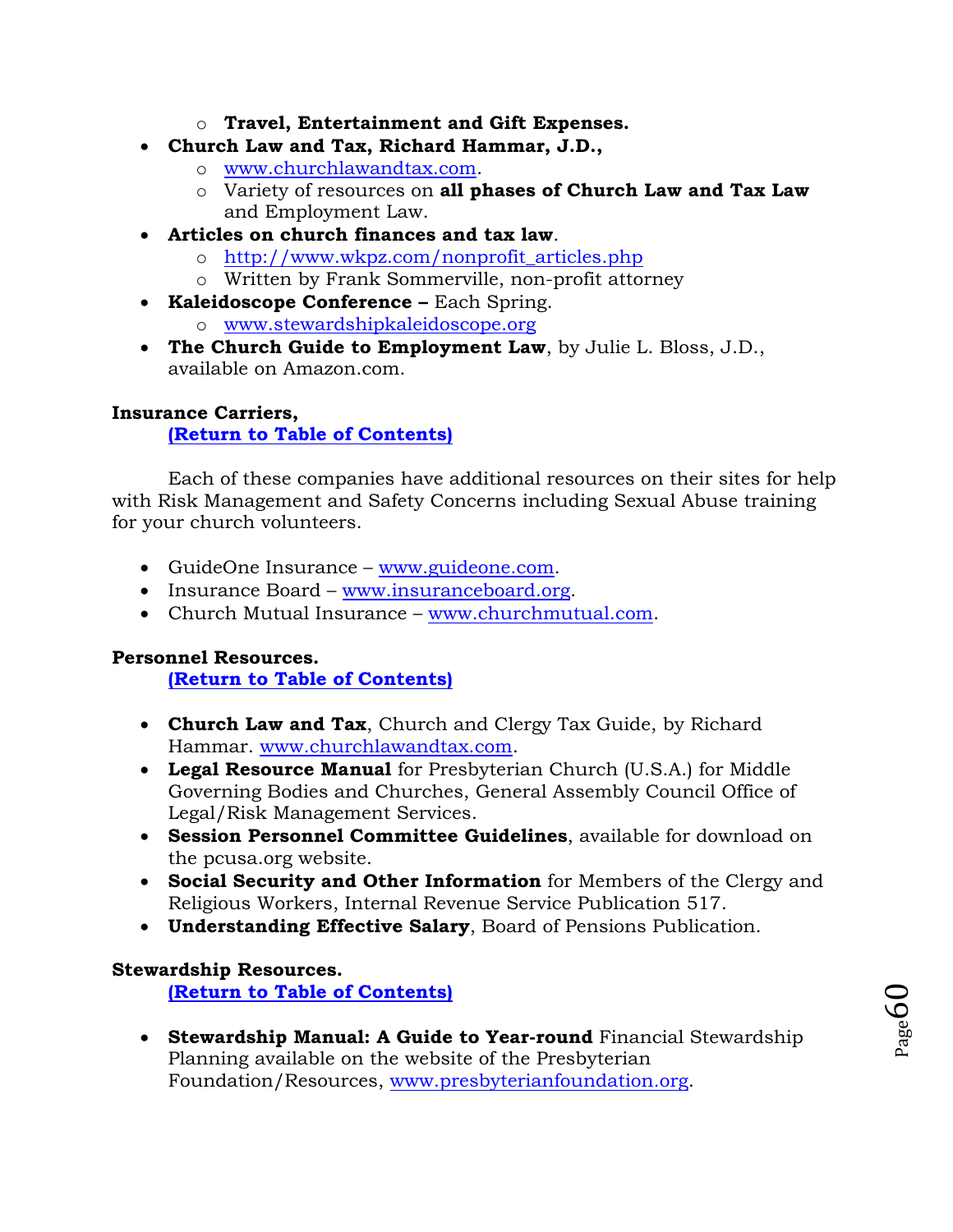- **Stewardship Resources,** available on the website of the Presbyterian Foundation [www.presbyterianfoundation.org.](http://www.presbyterianfoundation.org/)
- The resources of the annual **Stewardship Kaleidoscope Conference** put on by a variety of Presbyteries of the PC USA are available at [www.StewardshipKaleidoscope.org.](http://www.stewardshipkaleidoscope.org/)
- The Ecumenical Stewardship Center has a variety of resources, [www.stewardshipresources.org.](http://www.stewardshipresources.org/)
- **Employee or Independent Contractor** Published by Office of Risk Management PC(USA), A twenty (20) factor checklist to determine if a person should be treated as an employee or independent contractor.
- **Financial Review Guide** An Annual Financial Review Committee Checklist, PDS#70-450-01-504.
- **Guidelines for Session Personnel Committees**, PDS#7221099001.
- **Presbyterian Church (U.S.A.) Employee Handbook**, Human Resources Office.
- **Stewardship Manual: A Guide to Year-Round Stewardship Planning**, PDS#72530-94-001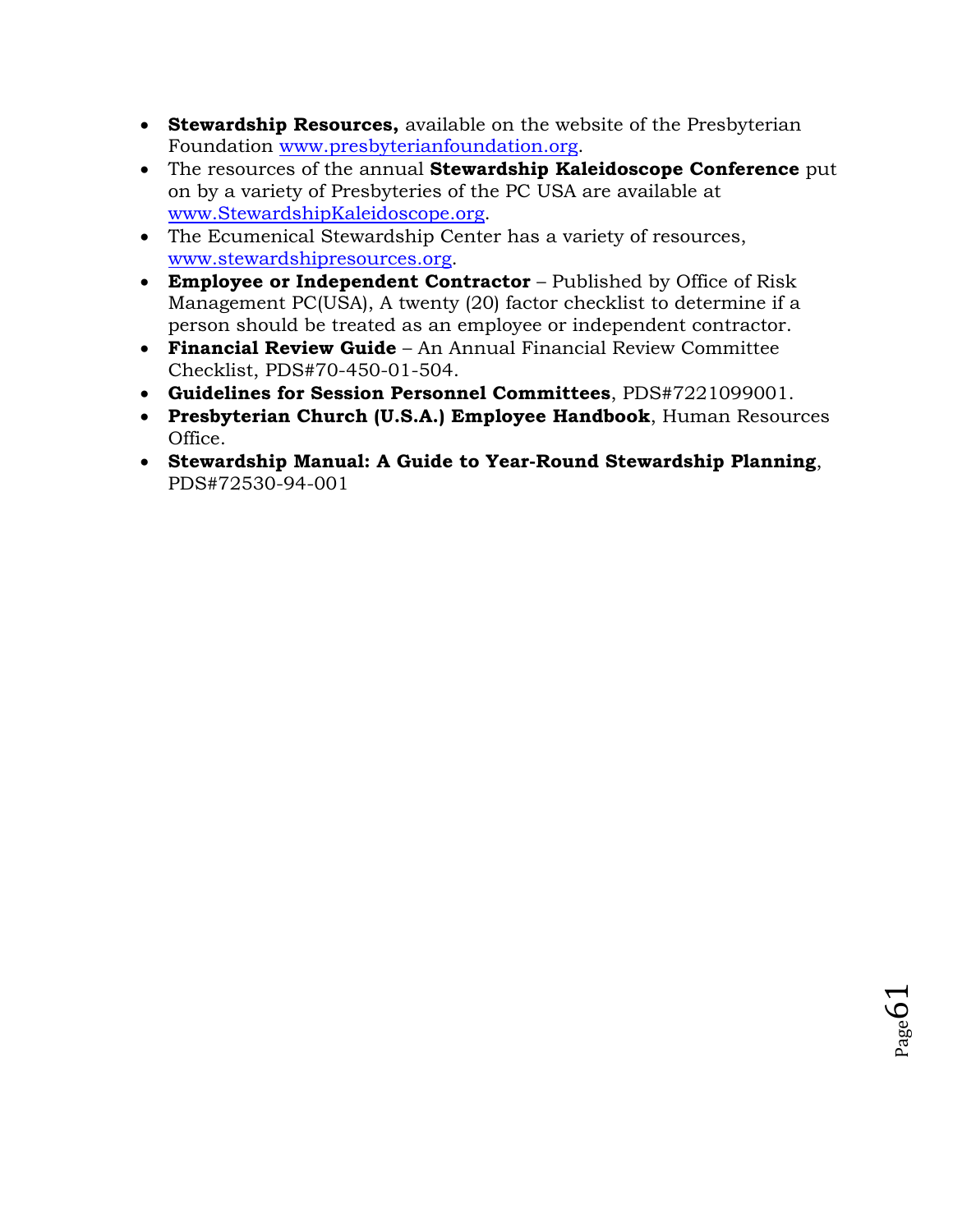## **APPENDIX.**

[\(Return to the Table of Contents\)](#page-1-0)

Audits or Financial Reviews

[Annual Church Financial Reviews](#page-62-0) [Financial Review Committee Checklist](#page-64-0)

Job Descriptions

[Job Description, Treasurer](#page-65-0) [Job Description, Finance Committee](#page-67-0) [Job Description, Financial Secretary](#page-69-0)

### Policies

[Cash Disbursements Policy and Procedures](#page-71-0) (Sample) [Conflict of Interest Policy \(Sample\)](#page-72-0) [Counting Offerings Plan \(Sample\)](#page-76-0) [Electronic Funds Transfer/Credit Cards](#page-77-0) [Endowment and Gifts Plan](#page-78-0) [Endowment Fund Information Sheet](#page-83-0) [Include the Church in My Will or Trust?](#page-83-1) [Ethics Policy \(Sample\)](#page-84-0) [Fully Accountable Reimbursement Plan Policy](#page-85-0) (Sample) [Gift Acceptance Policy \(sample\)](#page-87-0) [Investment Policy \(Guidelines see Chapter 4\)](#page-32-0) [Investment Policy \(Sample\)](#page-90-0) [Suggested Records Retention](#page-92-0)

### Leasing Church Property

[Policy Statement for Leasing Church Property](#page-94-0) [Lease Agreement, Long Term Lease](#page-96-0) [Lease Agreement, Short Term Lease](#page-102-0) [Amendment for the Lease](#page-105-0)

## Mission Funding

[Mission Funding](#page-106-0) – [Shared Mission](#page-106-1) [Directed Mission](#page-106-2) [Extra Commitment Opportunities](#page-107-0) [Special Offerings](#page-107-1)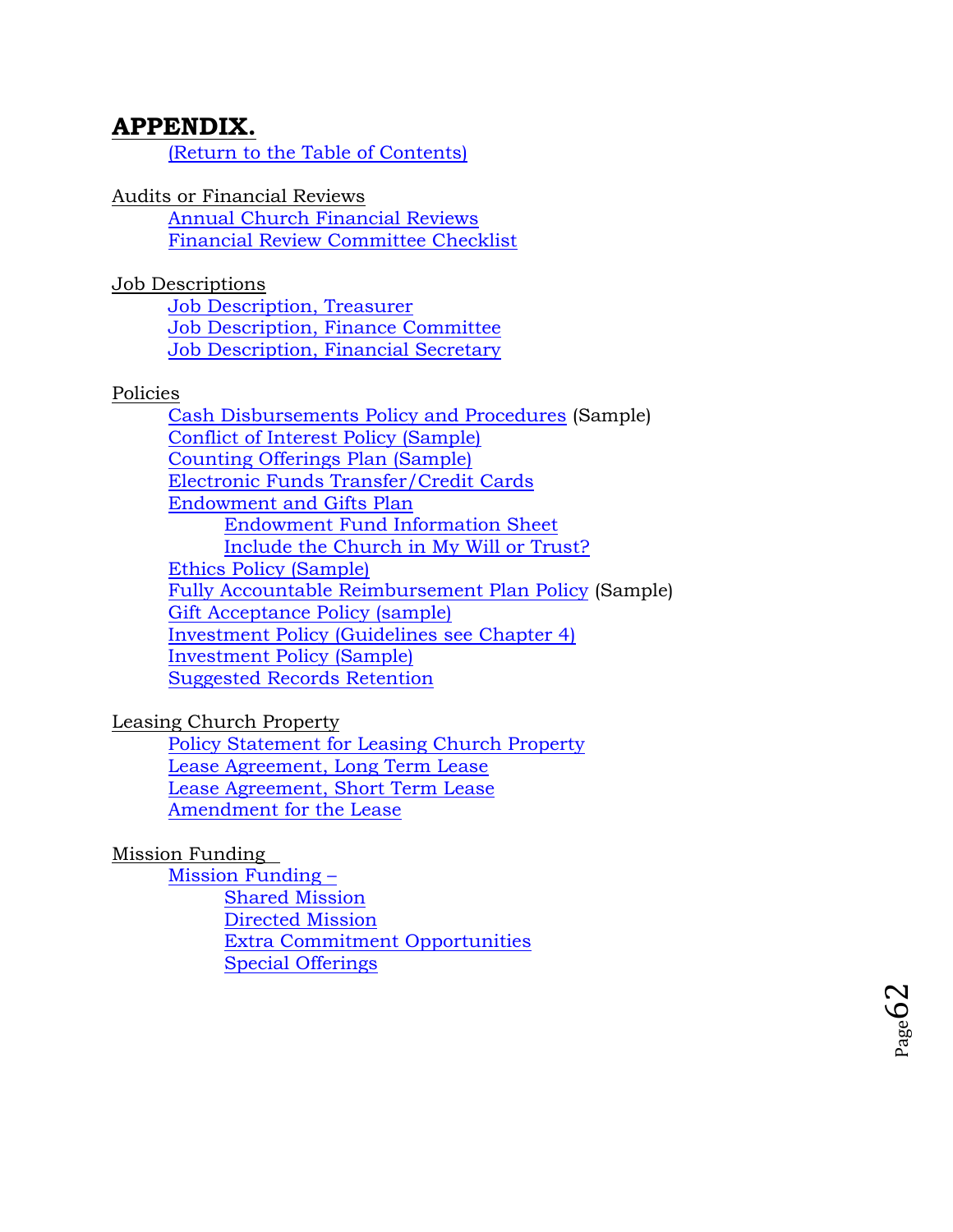## <span id="page-62-0"></span>**ANNUAL CHURCH FINANCIAL REVIEWS. Adapted from the work of the Presbytery of San Jose [\(Return to Table of Contents\)](#page-1-0)**

The Book of Order requires the local church to carry out a full financial review of all books and records relating to finances once a year. This should be recorded in the minutes of the Session as having been done. This has often been referred to as an "audit" and that term scares people or makes them think they have to spend a lot of money. But all you need is a "financial review."

A Financial Review does not have to be done by a CPA. The annual financial review can be done by a committee of members versed in accounting procedures (as long as they are not related to the treasurer.) Some churches have partnered with other Presbyterian churches in their area and "traded" review committees to get the job done inexpensively.

The review committee should look at a variety of areas of the church's finances as well as a number of areas which might be called financial procedures. This process should include a review:

- o of the bank accounts, statements, and the financial records of the church.
- o of handling of offerings and donations; including the depositing of monies into the bank.
- o of the check writing and cash flow.
- o of all financial reports distributed throughout the year.
- o of records keeping and safeguarding of valuable papers, including tax filings, property deeds, mortgage and insurance paperwork, etc.
- o of payroll files and processes.

The annual financial review does not imply that someone has or might be doing something wrong but is a way to have the church stay current in good financial practices. During the course of the review the committee might find a need for the church to have a policy written in certain areas, or to have an existing policy revised or followed more closely.

For a complete review by a committee of members, there is a sixteen-page guideline available entitled "AUDIT, what's included in a full review," that can be obtained by email from  $edd@breeden.us.$  Also see the Financial Review [Committee Checklist](#page-64-0) later in this Manual. These guidelines will lead you through many areas of review that you may or may not need to do annually, but will help you know the kinds of things which ought to be looked at often enough to avoid problems with the church's finances.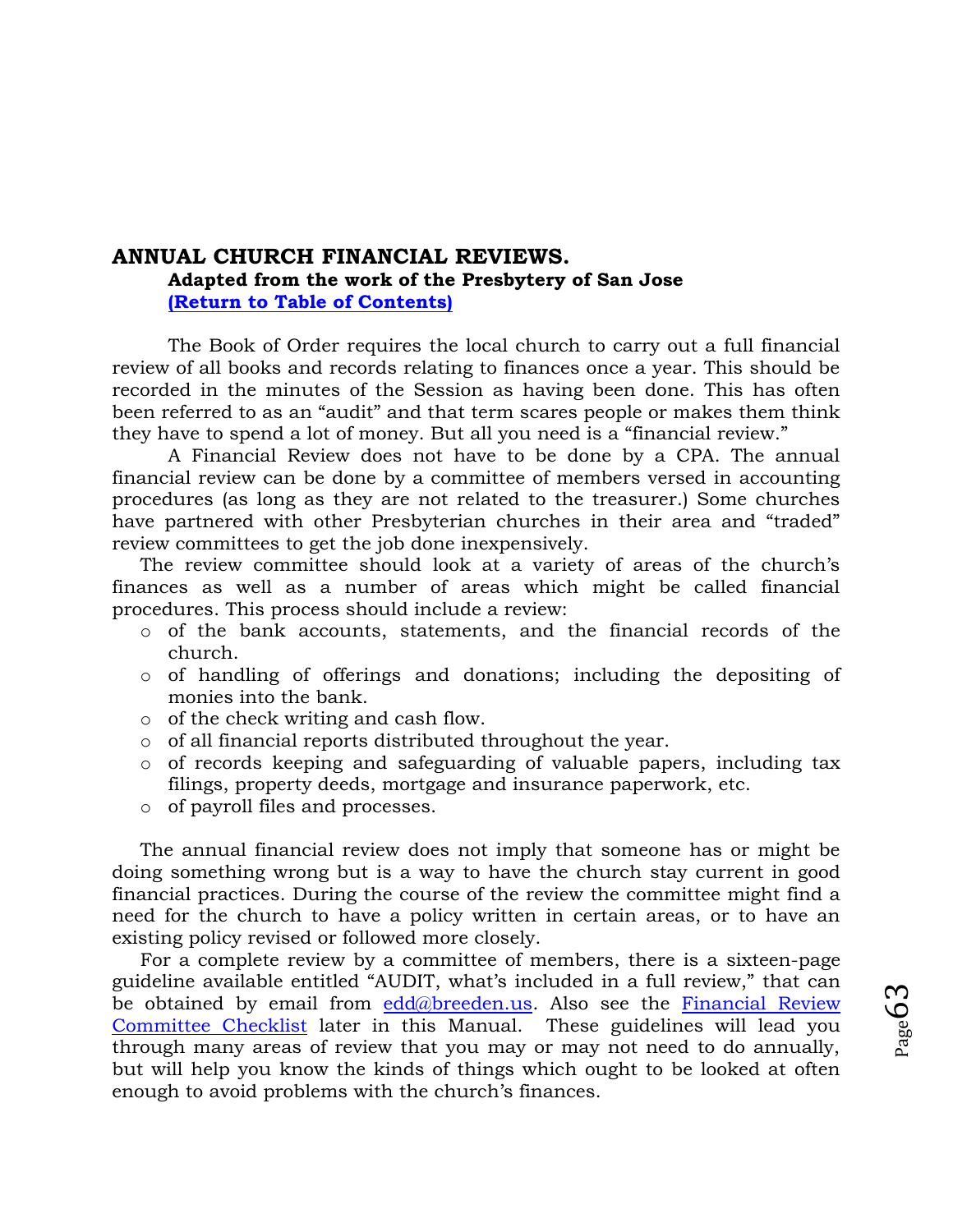If you have any further questions, please feel free to contact the Treasurer of the Presbytery of San Jose, Edd Breeden, by email at [edd@breeden.us.](mailto:edd@breeden.us)

## **Questions you might like to ask and answer during a financial review:**

- 1. Do you know where the church By-Laws are located? Have they been updated in the last 5 years? Is there a copy on file at the Presbytery office?
- 2. Have the bank accounts been reconciled to the computer program?
- 3. Are the signature cards current at the bank?
- 4. Are the IDs and Passwords available somewhere at the church office for the online banking, computer program, bill pay process, etc.? (i.e. knowing the codes helps if and when someone gets ill, dies, leaves, or gets disgruntled)
- 5. Do you know where the Deposit Box keys are and who can access it?
- 6. Do you have more than one unrelated counters for the offering?
- 7. Do you have separate people "receiving/depositing monies" and "writing checks?"
- 8. Do you have a recording system to keep track of individual giving throughout the year, with date of gift, purpose of gift, etc.? Do you send annual statements with name of the church, the giver, and the required IRS disclaimer?
- 9. How do you know that all money reported to a giving member was actually given, deposited and properly receipted? Are all monies deposited immediately upon receipt or if received during the week, included in the next Sunday's offering?
- 10. Are there any missing check numbers, i.e. voided, lost, etc.?
- 11. Do all of the recipients of checks seem appropriate?
- 12. Do you require a PO system at your church and is it followed? If so, are invoices matched to the bank statement, computer, checks, etc.? If not, how do you determine who has the authority to purchase on behalf of the church and do you need a policy for this?
- 13. Are restricted funds and designated funds handled appropriately?
- 14. If you have a petty cash system are the monies accounted for with receipts and entries in the computer? Likewise, if your church uses church owned or allows staff to use personal credit cards, are these statements reconciled regularly?
- 15. Does the session receive a monthly financial report?
- 16. Does your church have a policy for memorial gifts, i.e. do they go to the general fund or to a special fund? Does the congregation know the policy?
- 17. Does your church have a donation policy? Do you accept all designations by donors and are they honored?
- 18. Does the budget have places that consistently run over budget? Why?
- 19. Does someone review the adequacy of Insurance annually?
- 20. Do you have a locked fireproof file cabinet for past records, like employee files, bank records, important papers, session minutes, etc.?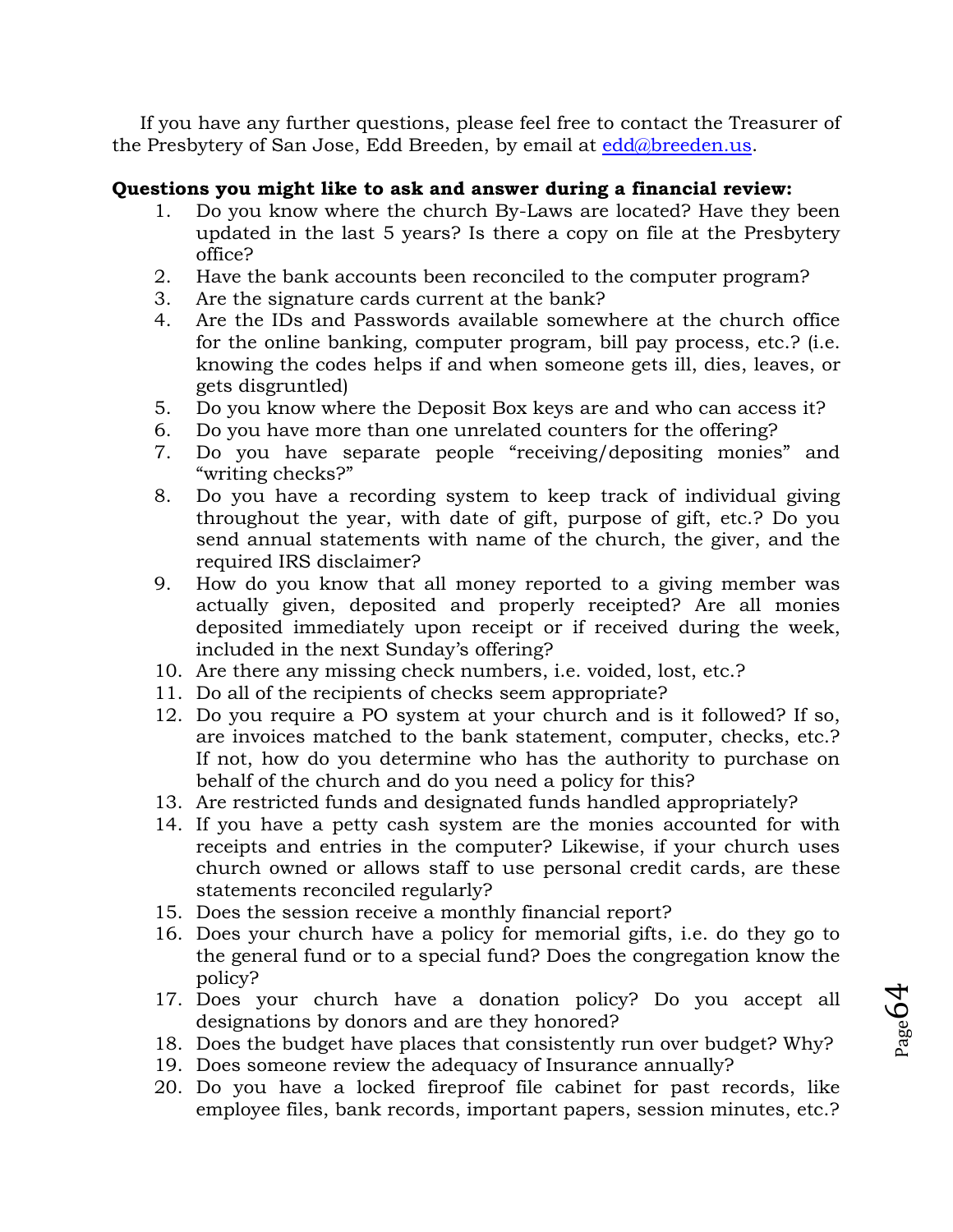- 21. Do you update employee files on each employee? Are all forms filed annually; W2, 1099, 941, 990 if needed, etc.?
- 22. Does the payroll reflect appropriate policy, including overtime and legal breaks? NOTE: A 16-page Review Checklist is available by contacting Edd Breeden at [edd@breeden.us](mailto:edd@breeden.us) and asking for the PDF Checklist he has available.

## <span id="page-64-0"></span>**FINANCIAL REVIEW COMMITTEE CHECKLIST.**

**Adapted from the Handbook for Treasurers of the Christian Church (Disciples of Christ)**

### **[\(Return to Table of Contents\)](#page-1-0)**

- 1. Cash Receipts: The committee should review the procedures used to record receipts, how the Sunday offering is counted and tallied, and how other organization treasurers receive and account for funds. Time is very important in recording receipts; either the Sunday offering or mail receipts, and a test check should be made to determine if the funds have been recorded on a timely basis. A check should also be made when designated funds are received to insure that they are properly credited and disbursed according to the wishes of the donor. Several of the individual contribution records should be tested to determine if all contributions have been properly recorded.
- 2. Cash Disbursements: Copies of the budget adopted by the session for the period being audited should be made available to the committee along with any adjustments that were made during the period. With this basic document the committee can then determine if disbursements, either by cash or by check, have been properly charged to the budget category. If there have been disbursements not related to a budget item, then the session's authority for the disbursement should be obtained from the minutes of the session.
- 3. If there are items in the terms of call of the clergy or other staff which are permitted to accumulate from one year to the other, it should be determined that these funds are being properly escrowed for future use with the limits established for the particular kind of funds. An audit check of current terms of call for clergy and other employment agreements for other staff should be reviewed to determine if the full obligation of the commitment has been met, i.e. all pension and/or annuity premiums paid, continuing education allowance paid or escrowed, social security paid, etc.
- 4. Verification of Bank Statements: Verification of bank statements should be done by the audit committee so that the statement can be reconciled with the cash receipts and disbursements.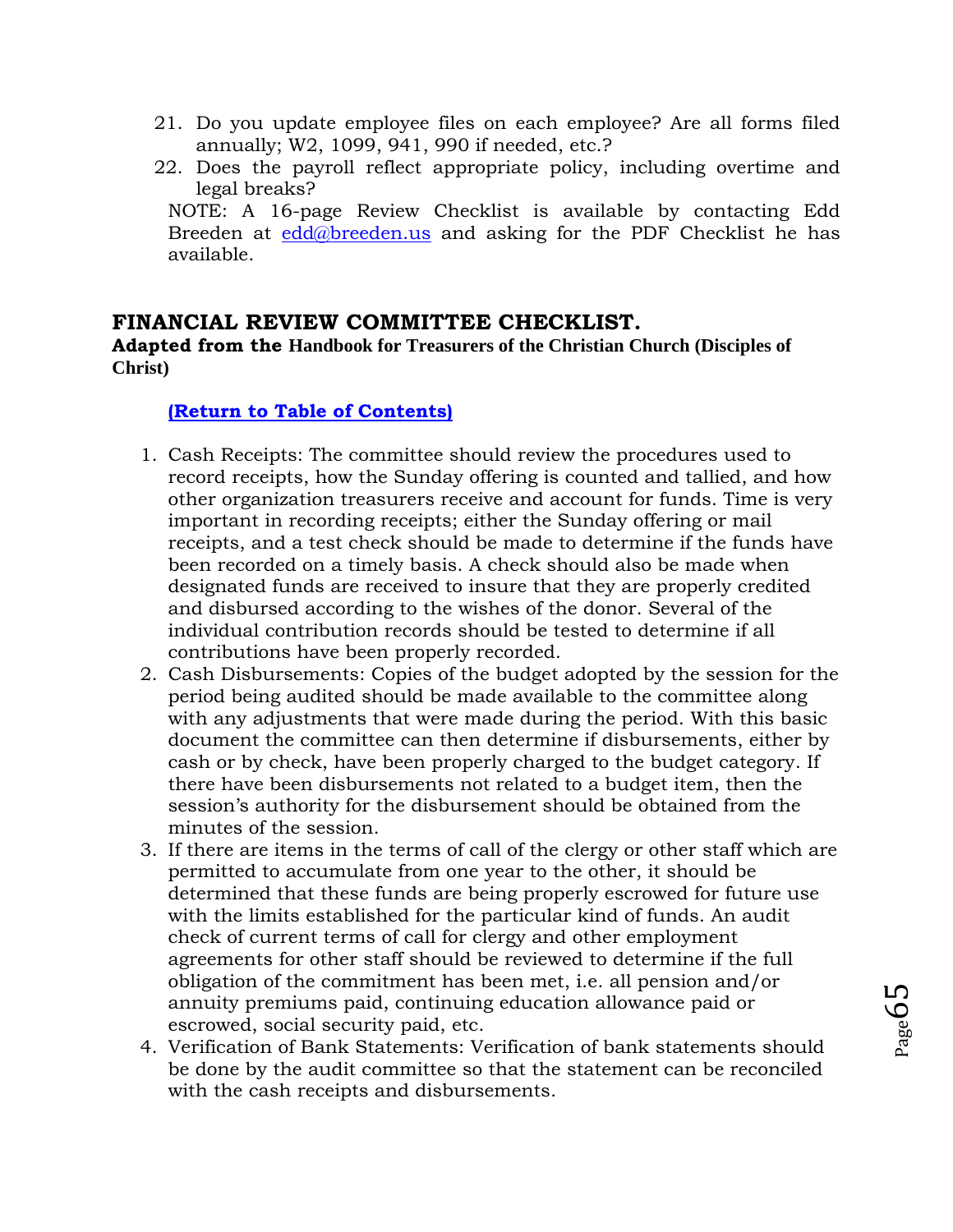- 5. Securities and Investments: If the congregation has securities and investments, an annual inventory should be made and be a part of the audit report so that all securities and other financial instruments are accounted for at least once each year. The committee should also determine that all coupons on bonds, etc. have been redeemed.
- 6. Debt Amortization: To help in determining the financial condition of the congregation, the amortization schedule for all debts of the congregation should be reviewed to determine that the payments have been made on time, and a written verification should be obtained from the lender to insure that the balances shown on the church records agree with those of the lender.
- 7. Petty Cash: As soon as practical after the close of the books for the period to be audited, a member of the committee should physically count the petty cash as these funds are a part of those to be accounted for by the audit.
- 8. Membership Contribution Records: The final statement for the year should be sent by the audit committee and/or the committee may send a letter advising the individual donor that any discrepancies should be reported to the audit committee. Spot testing should also be done to determine that the entries have been properly recorded.
- 9. Insurance Policies: If no other committee or board is charged with the review of the adequacy of the insurance coverage, this may very well be assigned to the audit committee. With the rapidly escalating costs for replacement, and the incidents of vandalism, thefts, etc., all insurance policies should be reviewed by competent officers to determine the adequacy of the coverage and the reasonableness of the premiums being paid. Insurance brokers are a good resource for reviewing adequacy of coverage and will gladly provide proposals of costs. This needs to be done annually. See the [Chapter 6 on Insurance and Risk Management](#page-40-0) for complete information.

## **JOB DESCRIPTION, TREASURER**

## *[\(Return to Table of Contents\)](#page-1-0)*

**Church \_\_\_\_\_\_\_\_\_\_\_\_\_\_\_\_\_\_\_\_\_\_\_\_\_\_\_\_\_\_**  Name of Person

## <span id="page-65-0"></span>**Position Description**

**Job Title:** Church Treasurer

**Reports to:** Finance Committee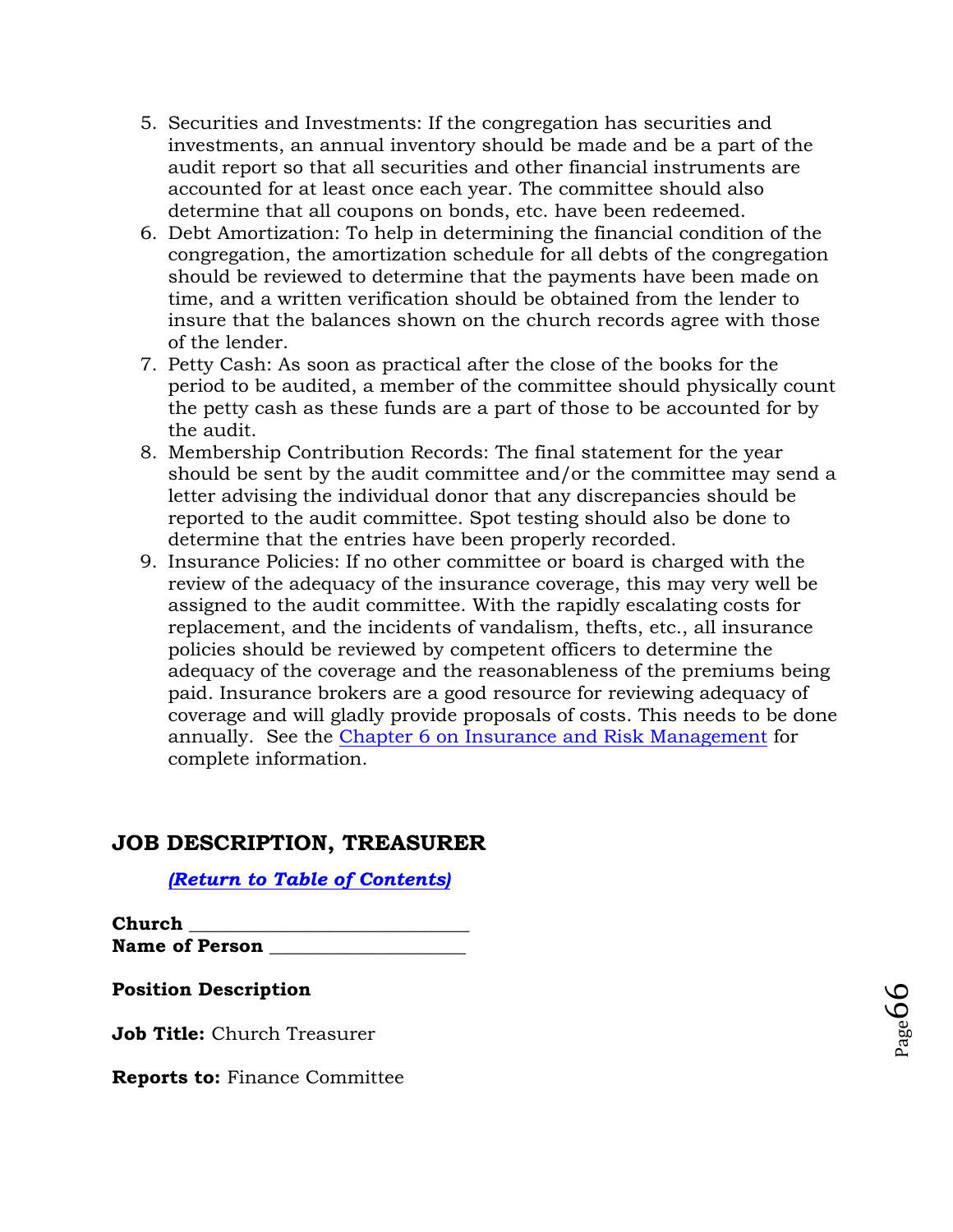## **Position Status:** One-year term.

**Purpose:** The Church Treasurer works with the Finance Committee to help implement the policies of the church's finances.

**Authority:** The Church Treasurer, as needed, shall have access to all income and expense reporting, payroll data, and other pertinent financial data of the church to help carry out their purpose.

## **Accountability:**

- Accountable to the members of the congregation for ensuring that God's gifts are managed with sound and generally-accepted financial accounting policies and procedures.
- Accountable to the Session and the Finance Committee for providing reports and recommendations in a timely manner.
- Maintain strict privacy of financial data to protect the integrity of the Church and the privacy of the Congregation.

**Qualifications:** The Church Treasurer should have experience with Church Budgets, Non-Profit laws, GAAP, Financial Software, and a basic understanding of the church operations.

**Job Responsibilities and Duties:** The primary responsibilities include oversight of:

- 1. The Bookkeeper, if the church has one and does not have the Treasurer do this part of the job.
	- a. If the church has a Bookkeeper they report to the Treasurer and does most of the work listed in 2,3,4 below.
- 2. Receipt and disbursement of all funds contributed to the local church budget, keeping accurate records of how funds are spent.
	- a. Work with the Church Financial Secretary in any way needed to help with the accurate recording of individual gifts and other contributions.
	- b. Check all invoices for accuracy and appropriateness before paying.
	- c. Keep responsible persons appraised of their budget-to-date numbers.
- 3. Monthly reconcile the bank account(s) as appropriate.
- 4. Prepare accurate monthly financial reports indicating the financial wellbeing of the congregation.
- 5. Work according to the policies and procedures established by the Session and the Finance Committee.
- 6. Serve as an ex-officio member and report regularly to the Finance Committee and when needed the Session and/or the Congregational Meetings.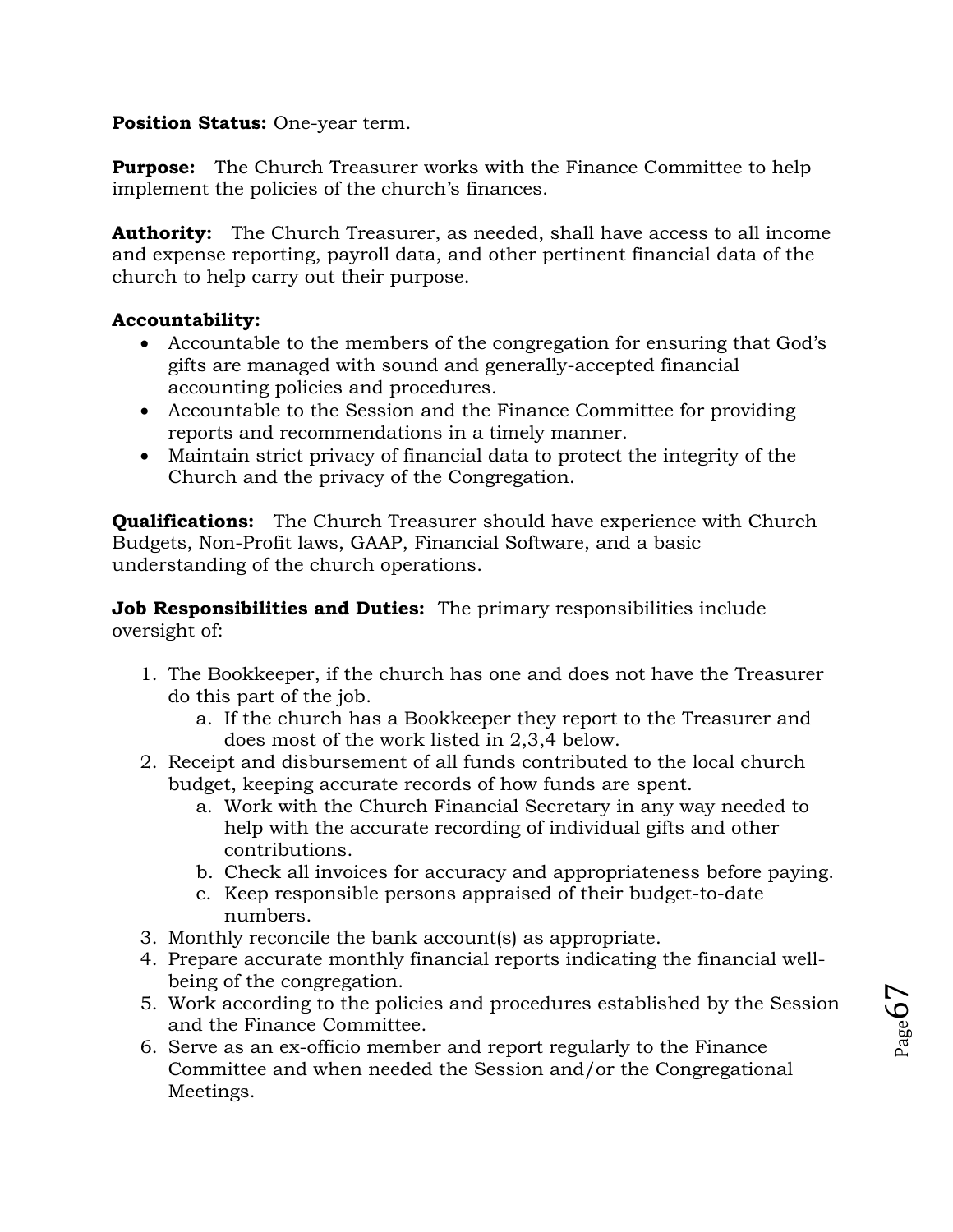- 7. Provide all needed information to the Finance Committee as they prepare the draft and final Budget for the approval of the Session.
- 8. Assist the Financial Committee with resources to educate the congregation in the areas of Christian Stewardship.
- 9. Ensure there are adequate records documenting the assets of the church for insurance and other purposes.
- 10. Make recommendation for the investment of excess funds (if any).
- 11. Ensure that all church property is appropriately covered by insurance for casualty and liability losses.
- 12. Ensure that all governmental taxes, reporting forms, and regulations are met on a timely basis.
- 13. Maintain confidentiality of all financial information pertaining to giving and givers.

I have read and received a copy of my job description. I understand this overrides anything I have been given or told in the past. I further understand that I am expected to follow my job as outlined above, and that if I have any questions concerning what is expected of me, I will speak with my immediate supervisor.

 $\blacksquare$  Date  $\blacksquare$ 

## <span id="page-67-0"></span>**JOB DESCRIPTION, FINANCE COMMITTEE. [\(Return to Table of Contents\)](#page-1-0)**

**Church \_\_\_\_\_\_\_\_\_\_\_\_\_\_\_\_\_\_\_\_\_\_\_\_\_\_\_\_\_**  Name of Person

**Position Description** 

**Job Title:** Finance Committee.

**Reports to:** Pastor and Session.

**Position Status:** One-year term.

**Organization:** The Finance Committee shall consist of least three persons, from which a Chairperson shall be elected. Ex-officio members would include Session liaison, Financial Secretary(ies), and the Treasurer. This Committee will meet quarterly or as necessary to fulfill the statement of purpose.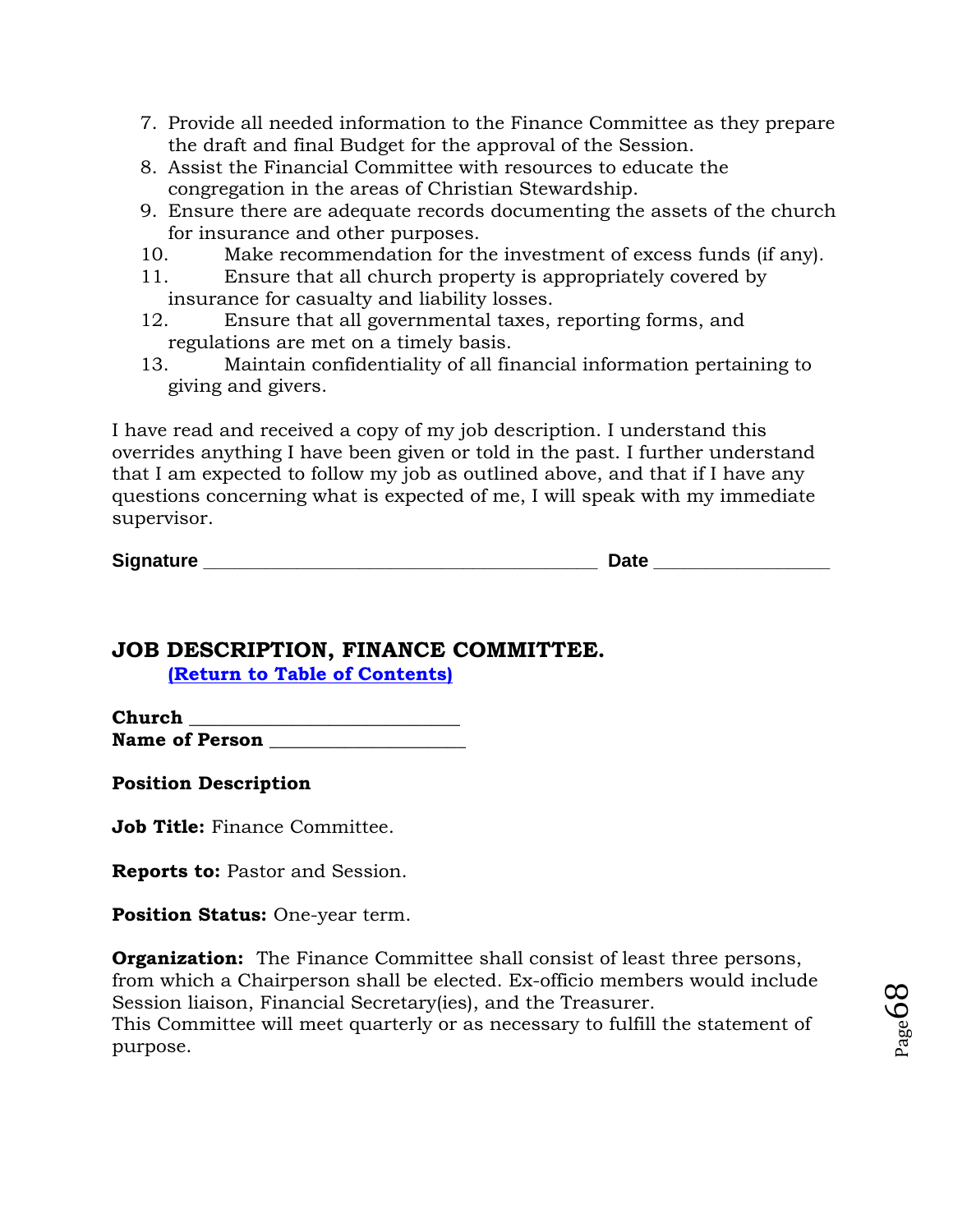**Purpose:** The Finance Committee under the direction of the Session is to assume total oversight for the finances of the congregation. This shall include developing and monitoring a church budget, financial recording and reporting, disbursement of monies, investment planning, auditing, and record keeping. This includes the development and implementation of sound financial practices and procedures.

**Authority:** Committee members, if needed, shall have access to all income and expense reporting, payroll data, and other pertinent financial data of the church to help them carry out their purpose.

## **Accountability:**

- Accountable to the Church for ensuring that God's gifts are managed with sound and generally-accepted financial accounting policies and procedures.
- Accountable to the Session for providing reports and recommendations in a timely manner.
- Accountable to the Treasurer for integrity and open communication.
- Maintain strict privacy of financial data to protect the integrity of the Church and the privacy of the Congregation.

**Qualifications:** The member of the Finance Committee should have minimal experience with Church Budgets, reading of Financial Reports, and a basic understanding of the church.

**Job Responsibilities and Duties:** The primary responsibilities include oversight of:

- 1. Receipt and disbursement of all funds.
	- a. Weekly offerings, Designated monies, Deposits. Etc.
	- b. Developing a policy for verifying expenses, writing checks, keeping records.
	- c. Adequately manage the Payroll needs of the church.
		- i. Payroll company and benefits packages.
		- ii. Policies for expense accounts and allowances.
- 2. Monthly report to the Session of the financial condition of the church and other critical information from the Finance Committee.
- 3. Financial recording and reporting of member giving.
	- a. Recruit, train and schedule offering counters.
	- b. Provide quarterly and annual financial statements.
	- c. Provide individual gift receipts for larger gifts. (i.e. over \$250.00)
- 4. Regular evaluation of the church's financial picture and report to Session.
	- a. Evaluate giving patterns and seek ways to increase giving.
	- b. Evaluate expenses by budget category and seek ways to decrease unnecessary spending.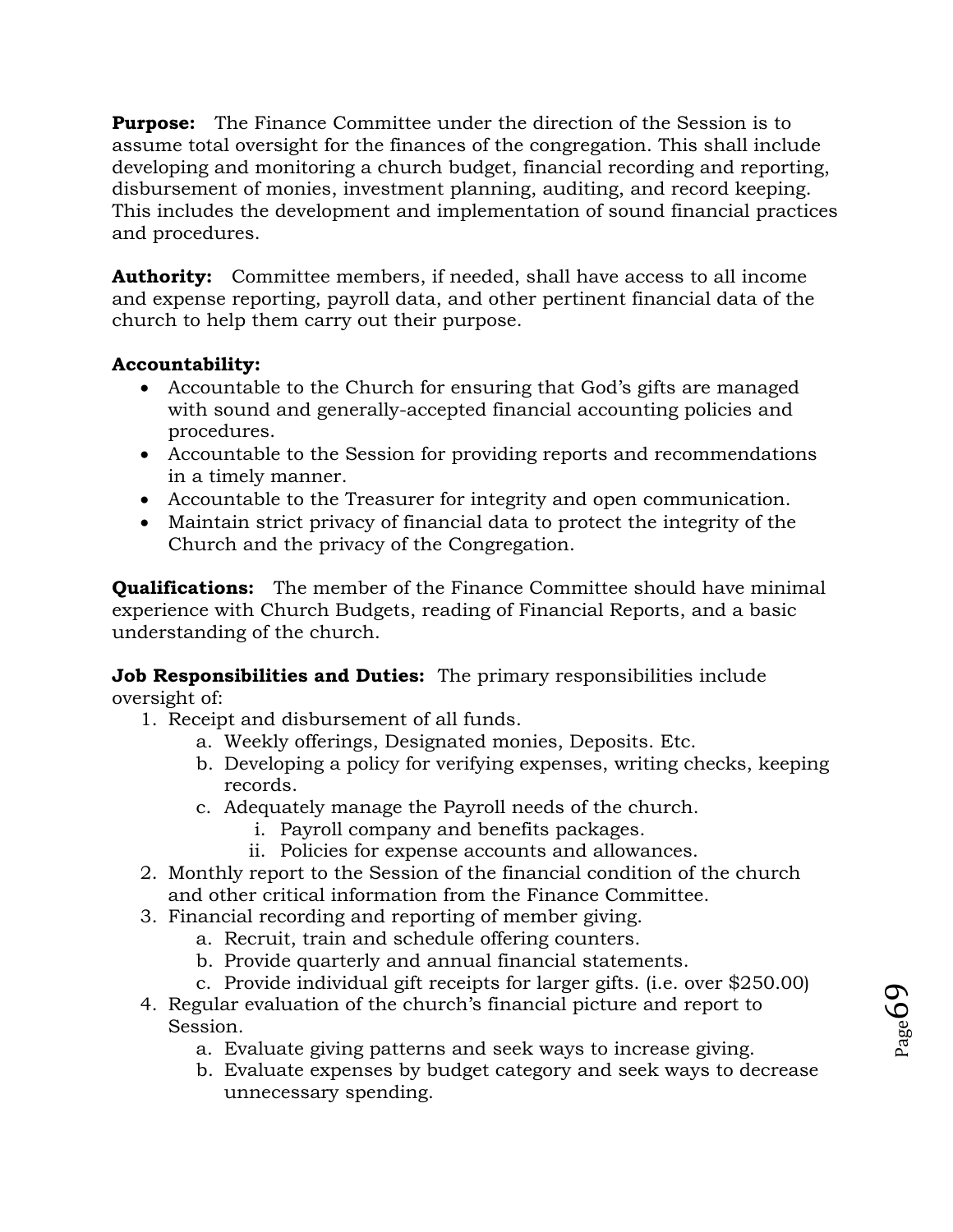- c. Make projections in July as to the possible outcome of the budget by December and report to Session for their awareness and action.
- d. Identify potential problems and report to Session and implement corrective actions as appropriate.
- 5. Annual Budget preparation and submission to the Session for approval.
- 6. Audit, Review committee recruit members and ensure audit is completed in a timely manner.
	- a. The audit committee will consist of 3 members with financial knowledge not related to anyone officially or ex-officially on the Finance Committee.
- 7. Financial records will be audited/reviewed at least every three years or more often if deemed necessary by this committee or the Session.
- 8. Investment of church funds with checking, savings, and investment accounts as seems beneficial to the church.
- 9. Insurance review and maintain policies and be the point of contact for insurance representatives.
- 10. Annually evaluate the work of this committee and its job description and suggest/make necessary changes.
- 11. Provide for professional growth of members as needed through conferences, conventions, and continuing education.
- 12. Provide regular financial updates to the congregational meetings and an annual report to the congregation.
- 13. Develop an ongoing Stewardship Training program in the church so the members have the tools necessary for healthy giving.

I have read and received a copy of my job description. I understand this overrides anything I have been given or told in the past. I further understand that I am expected to follow my job as outlined above, and that if I have any questions concerning what is expected of me, I will speak with my immediate supervisor.

 $Signature$   $\qquad \qquad$ 

| Date |
|------|
|------|

## <span id="page-69-0"></span>**JOB DESCRIPTION, FINANCIAL SECRETARY. [\(Return to Table of Contents\)](#page-1-0)**

**Church \_\_\_\_\_\_\_\_\_\_\_\_\_\_\_\_\_\_\_\_\_\_\_\_\_\_ Name of Person \_\_\_\_\_\_\_\_\_\_\_\_\_\_\_\_\_**

**Position Description** 

**Job Title:** Financial Secretary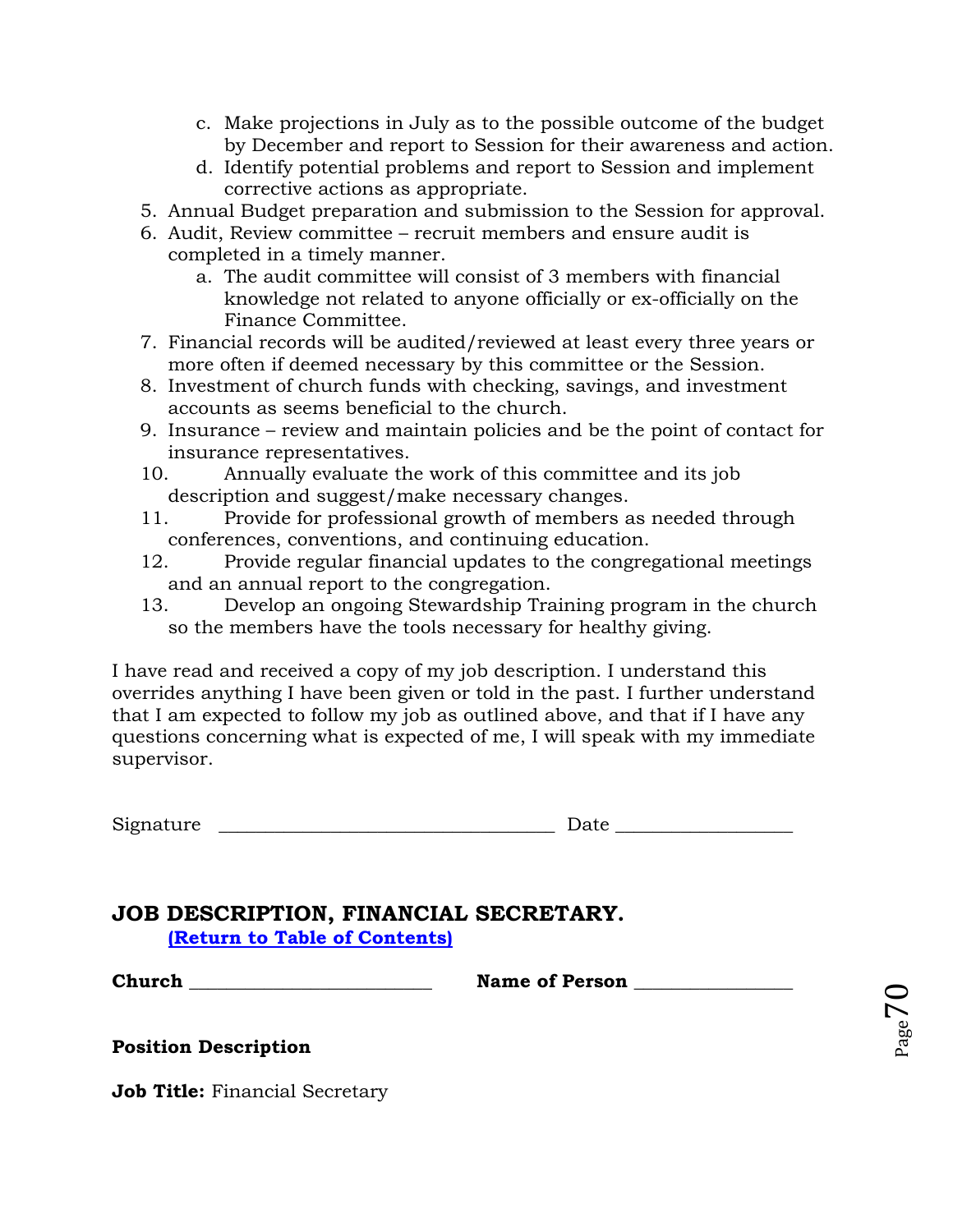## **Reports to:** Church Treasurer

**Position Status:** As Needed, *thre*e-year term.

**Purpose:** The Financial Secretary is to receive and deposit all funds taken into the church treasury and forward the detailed information to the Church Treasurer for use in the support of the mission and ministry of the congregation.

**Authority:** The Financial Secretary shall have access to the portion of the accounting software that allows for data entry for contributions, printing of individual statements, and other portions as seems necessary to help carry out their purpose.

## **Accountability:**

- Accountable to the members of the congregation for ensuring that God's gifts are managed with sound and generally-accepted financial accounting policies and procedures.
- Accountable to the Church Treasurer and the Finance Committee for providing reports and recommendations in a timely manner.
- Maintain strict privacy of financial data to protect the integrity of the Church and the privacy of the Congregation.

**Qualifications:** The Financial Secretary should have experience with Church Budgets, Non-Profit laws, GAAP, Financial Software, and a basic understanding of the church operations.

**Job Responsibilities and Duties:** The primary responsibilities include oversight of:

- 1. Work according to the policies and procedures established by the Session and administered by the Finance Committee.
- 2. Receive, record and receipt funds from all sources and report them to the Church Treasurer.
- 3. Collect offerings weekly and count, ensuring more than one person is involved collecting and counting at any given time.
- 4. Ensure funds are deposited in a bank as soon as possible after they are received. Deposits should be made within three days of receipt.
- 5. Establish a procedure to collect and record funds received other than through regular offerings, including funds received by mail or electronically.
- 6. Produce individual charitable gift report summaries of all donations received during a calendar year and mail within two weeks of the end of that year. (Quarterly reports may be made as deemed appropriate.)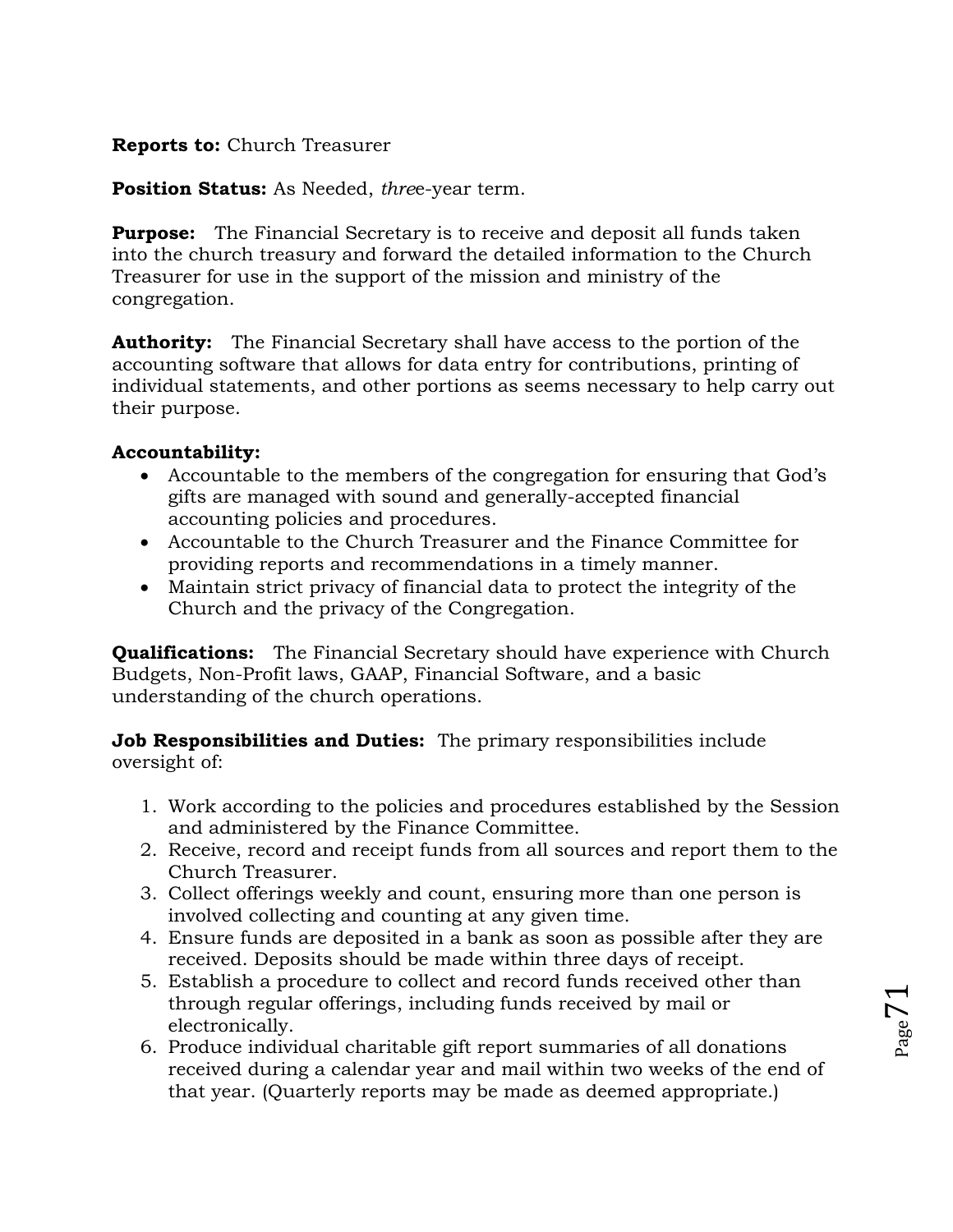7. Maintain confidentially of all financial information pertaining to receiving, recording and depositing of funds.

| Signature<br>×. | ---- |
|-----------------|------|
|                 |      |

## <span id="page-71-0"></span>**CASH DISBURSEMENTS POLICY AND PROCEDURES (sample) [\(Return to Table of Contents\)](#page-1-0)**

This is the policy of \_\_\_\_\_\_\_\_\_\_\_\_\_\_\_\_\_\_\_\_\_\_\_\_\_\_\_\_\_Presbyterian Church to pay vendors by check for goods and services purchased by the church. Below are policies adopted by the session to carry out this policy:

- 1. The treasurer will see that credit arrangements are set up with vendors. It is suggested that purchases normally be made only from these vendors where credit has been established.
- 2. Disbursements will be made after receiving a check request form (voucher). The voucher must be signed by a person authorized to make the request and have an original invoice or other supporting documentation attached.
- 3. The church shall obtain taxpayer ID numbers from unincorporated vendors. Payments of \$600 or more to unincorporated vendors in any year will be reported on a Form 1099.
- 4. Checks will be written and payments disbursed at least every two weeks, please plan carefully around those dates.
- 5. Checks will be signed by Checks over \$ \_\_\_\_\_\_\_\_\_\_ require two signatures. Current bank resolutions and signature cards are on file at the bank and copies are held with other backup information in the safe or file at the church office.
- 6. Petty Cash Purchases under \$20 may be paid from petty cash. All receipts shall be maintained for all petty cash disbursements. Petty cash should be reconciled on a monthly basis. Petty Cash will be kept in a secure location designated as
- 7. Church credit cards will be obtained for the use of Receipts for credit purchases will be turned in with detailed information regarding the purchase. The treasurer will match receipts with bills before paying and will record the expenses in the church financial records.
- 8. Discretionary funds will normally be paid to the vendor on the recipient's behalf. Example: Pay rent or utilities to the gas and electric company or landlord on behalf of an individual. Food vouchers or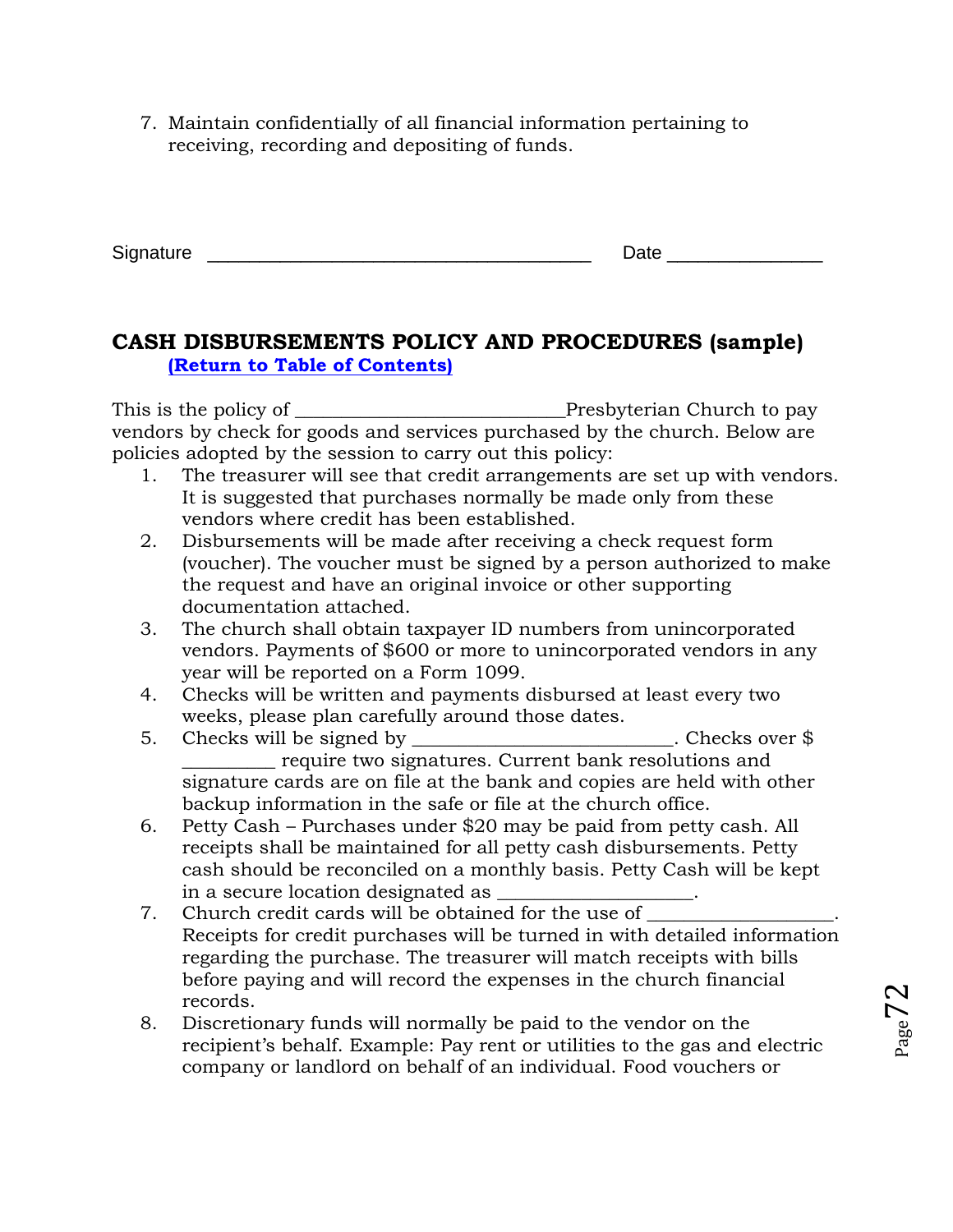grocery store gift certificates will be purchased and issued to an individual.

- 9. Bank accounts shall be reconciled monthly by someone who is not authorized to write or sign checks.
- 10. Blank checks should be stored in a safe or locked storage.
- 11. Other items unique to your church…

# **CONFLICT OF INTEREST POLICY (sample)**

## **Adapted from the Handbook for Treasurers of the Christian Church (Disciples of Christ)**

**[\(Return to Table of Contents\)](#page-1-0)**

## **I. Introduction.**

The The Presbyterian Church (Church) exists legally as a nonprofit, church-related corporation. This means that we are required by law to operate for the benefit of the church and its ministries rather than to serve private interests. In an effort to achieve the highest organizational integrity and ethical standards possible and ensure that investor and donor interests take precedence over any private interests, the Church has developed this Conflict of Interest Policy (the "Policy") with which all officers, directors and employees with policy-making roles must comply. Cooperation with and support of this Policy are essential to its success. Questions or comments about the Policy should be addressed to the \_\_\_\_\_\_\_\_\_\_\_\_\_\_\_\_\_\_\_\_\_\_\_\_\_\_\_\_\_\_

*(*Session Moderator*).*

## **II. Definitions.**

- 1. Interested Person. Any officer, director, or employee with a policymaking role who has a direct personal interest, as defined below.
- 2. Family. Your spouse, children, parents, or any other persons included in your household.
- 3. The Church. The **Example 2.** Presbyterian Church.
- 4. Personal Interest. A person has a Personal Interest if the person has:
	- a. directly or indirectly, through business, investment or family an ownership or investment interest in any entity with which the Church has a transaction or arrangement,
	- b. or a compensation arrangement with the Church or with any entity or individual with which the Church has a transaction or arrangement,
	- c. or a potential ownership interest, investment interest, or compensation arrangement with any individual or entity with which the Church is negotiating a transaction or arrangement.
- 5. Compensation. Compensation includes direct and indirect remuneration, both current and deferred, as well as gifts or favors, which you in good faith believe to have a value greater than \$100.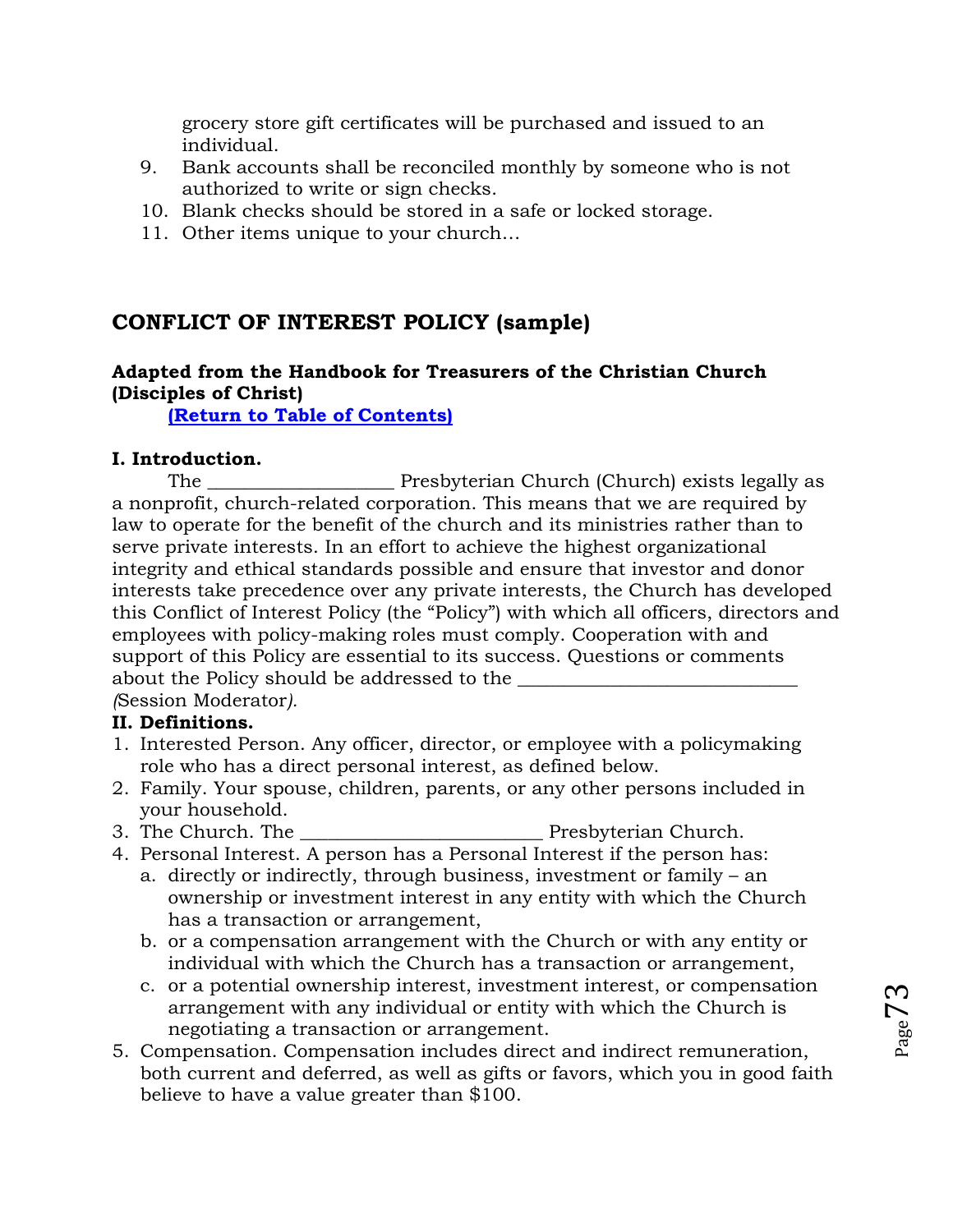#### **III. Avoidance of Conflicts.**

Church officers, directors and covered employees may, on occasion, find that they have Personal Interests that have the potential to conflict with the best interests of the Church. Where such conflicts exist (as an example: serving on the board of or being employed by another ministry of the Church) the conflict should be acknowledged as early as practicable when matters being discussed and/or decisions being taken might be affected by the actual or perceived conflicting roles.

The board may determine which employees (in addition to employees with policy-making roles) are covered by this policy and may determine that other persons shall be subject to this policy, such as substantial contributors and others who may, under certain facts and circumstances, have the ability to apply substantial influence on any material decision of the Church.

## **IV. Disclosure of Conflicts.**

The Church celebrates the active involvement of our board members and staff in a multitude of the ministries of the Church. Your commitment and involvement with other manifestations of the Church provide opportunities to enhance your ministry with and service to the Church.

There are occasions when other relationships within the Church and/or other Personal Interests may create an actual or perceived conflict with the best interests of the Foundation. When conflicting interests are present, they must be disclosed and properly handled so as to minimize any possible actual or perceived harm to the interests of the Church. All Church officers, directors and covered employees must complete the Policy's written disclosure form, attached hereto as [Exhibit A,](#page-75-0) at least annually. In addition, they will be asked to update this form whenever any new interests or changes in previously reported interests develop. In some situations, an officer, director or covered employee may not have or recognize an interest potentially in conflict to the Church's interest until faced directly with a particular issue. In those situations, the person has a duty to make a prompt oral disclosure of the interest as well as a more formal written disclosure as soon as possible thereafter. When disclosure is required, the covered person shall disclose all facts material to the subject conflict of interest. Disclosure shall be made to Session.

**V. Procedures for Handling of Conflicts** (Personal Interest other than as donor or member/employee of a church affiliate)

The Church's minister may appoint a disinterested person or a committee of the board consisting of disinterested persons to assess the fairness or reasonableness of the terms of the proposed transaction or arrangement or to investigate alternatives to a proposed transaction or arrangement and to report to the full session.

No transaction or arrangement between the Church and a covered person that involves a material conflict of interest requiring disclosure under this Policy and no arrangement under which the Church shall pay compensation to a covered person for services shall be approved or authorized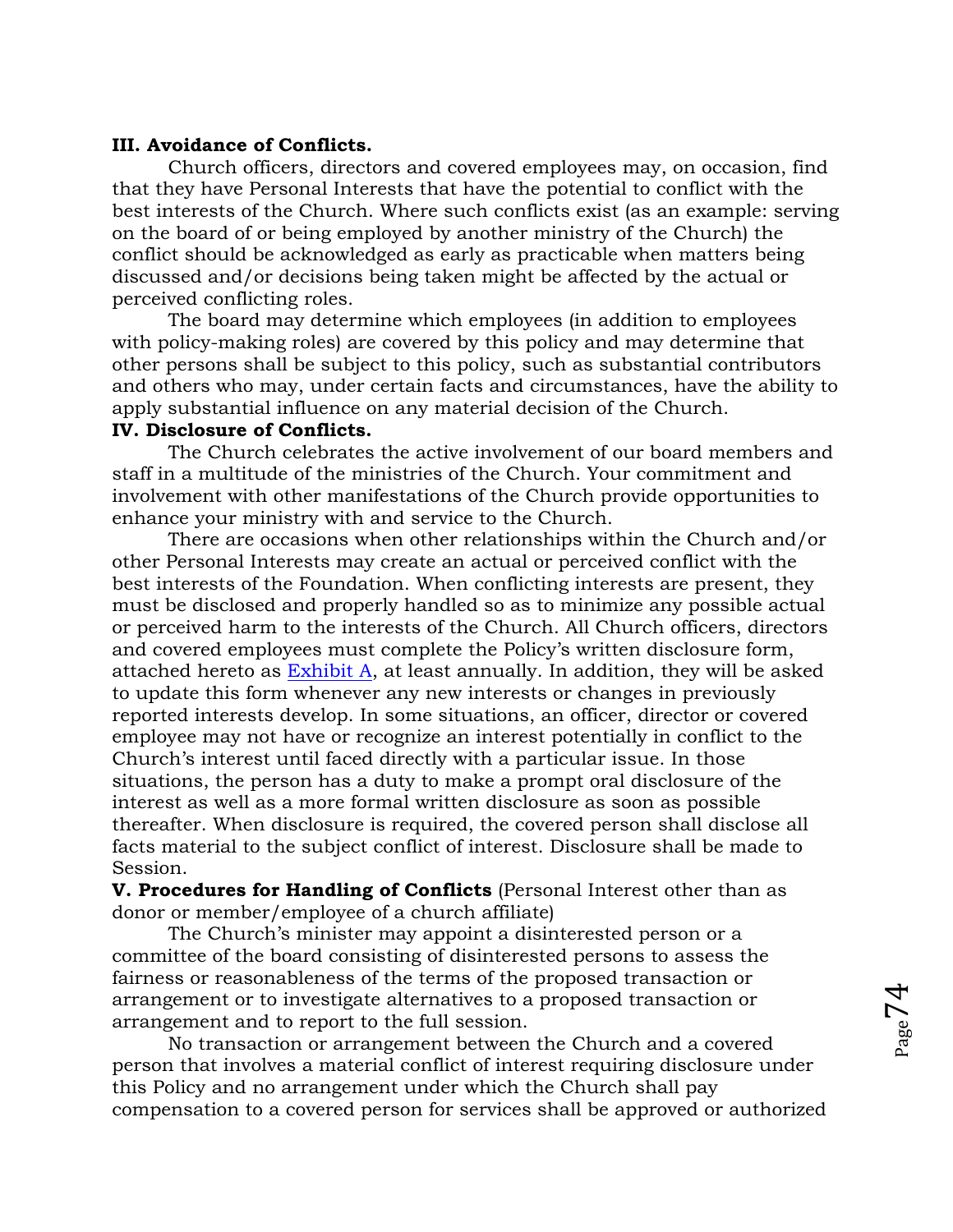by or on behalf of the Church unless such authorization is provided by the Board or a duly empowered committee of the Board observing the following procedures:

- a. **Disinterested Approval.** If a personal interest potentially in conflict with a particular issue or transaction is to be discussed and/or voted on at the Session or committee meeting, the interested person shall be given the opportunity to disclose material information to the board or committee and to respond to any questions from others. Following such presentation and response to questions, the interested person shall leave the relevant meeting while the issue or transaction is discussed and/or voted on. When the interested person is a director, the interested person shall not be included in any count of persons for the purpose of establishing a quorum of the Board or any Board committee acting on the issue or transaction.
- b. **Records of Proceedings.** The minutes of any meeting from which a person is excluded for all or part of a meeting due to an actual or potential conflict of interest shall reflect the following: the nature of the conflict, the absence of the conflicted individual during the pertinent portions of the meeting, the names of the persons who are present for discussion and voting on the issue or transaction in question, the content of the discussion, and a record of any vote. Minutes or other records of the session or such committee may also include any documentation deemed pertinent by the directors to the determination of whether the compensation authorized is reasonable or as to the value received, and provided, by the Church, in the pertinent transaction or arrangement.
- c. **Approval May be Withheld.** The Church shall not approve any transaction, relationship, or compensatory arrangement if it appears to the session or committee considering such matter that the interested person has, directly or indirectly, received or will receive economic benefit from the Church that exceeds the value (not the cost) of the benefit provided the Church. No compensation arrangement for an employee shall be approved if it appears to the session or committee considering such matter that the employee has received or will receive greater than a reasonable amount of compensation.
- d. **Inadvertent Errors.** Inadvertent errors in complying with these procedures shall not invalidate any decision on an issue or any transaction, provided that prompt corrective measures (to the extent possible) are taken after such errors are discovered and brought to the attention of the session.

**VI. Procedures for Handling Conflicts** (Personal Interest as donor or Elder or member/employee of a Church affiliate)

The ministry and mission of the Church is enhanced through meaningful representation by persons who are donors and/or members, employees, or other stakeholders. It is expected therefore, that interested persons who have a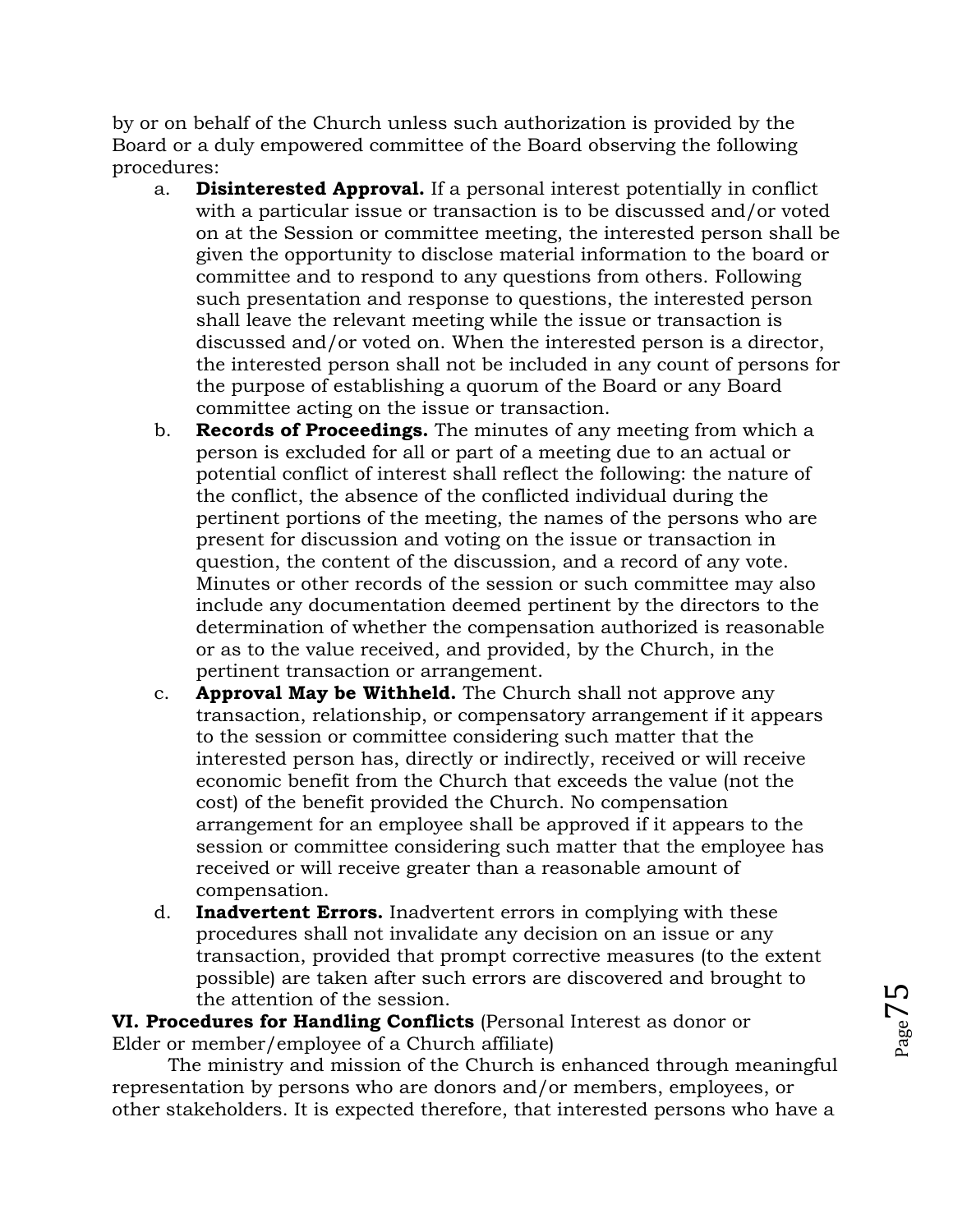Personal Interest will exercise their assigned responsibilities faithfully in the best interests of the Church and those who are served by the Church.

- a. Except as otherwise provided in this Policy, interested persons will have voice and vote on Church policies, programs and services to the extent their general responsibilities dictate, provided that any conflict of interest or potential conflict of interest has been disclosed prior to any vote.
- b. Elders, committee members, or officers with a potential conflict of interest shall abstain from a vote on all matters affecting a substantial personal interest.
- c. An elder, committee member, or officer may request that disinterested session or committee members determine by a majority vote whether a matter of substantial personal interest exists. A determination of substantial personal interest would require the interested elder, committee member or officer to abstain from voting on matters for which the determination was requested.
- d. Inadvertent Errors. Inadvertent errors in complying with these procedures shall not invalidate any decision on an issue or any transaction, provided that prompt corrective measures (to the extent possible) are taken after such errors are discovered and brought to the attention of the session.

## **VII. Violations of Policy**

If the session has reasonable cause to believe that an officer, elder, or covered employee has failed to disclose an actual or potential conflict of interest, it shall inform the person of the basis for such belief and afford the person the opportunity to explain the alleged failure to disclose. If, after hearing the response of the person and making such further investigation as may be warranted under the circumstances, the session determines that the person has in fact failed to disclose an actual or potential conflict of interest, it shall take appropriate disciplinary and/or corrective action. Such action may include suspension or termination of the person's service for the Church, either as elder, officer, or covered employee.

# <span id="page-75-0"></span>**CONFLICT OF INTEREST POLICY (sample) Exhibit A Adapted from the Handbook for Treasurers of the Christian Church (Disciples of Christ)**

## **Disclosure Form**

Pursuant to the purposes and intent of the Church's Conflict of Interest Policy (the "Policy"), a copy of which has been furnished to me, I hereby state that I and/or members of my immediate Family have the following affiliations or Personal Interests, or have taken part or, to the best of my knowledge, may be expected to take part in transactions or activities which, when considered in conjunction with my position in relation to the Church, might constitute an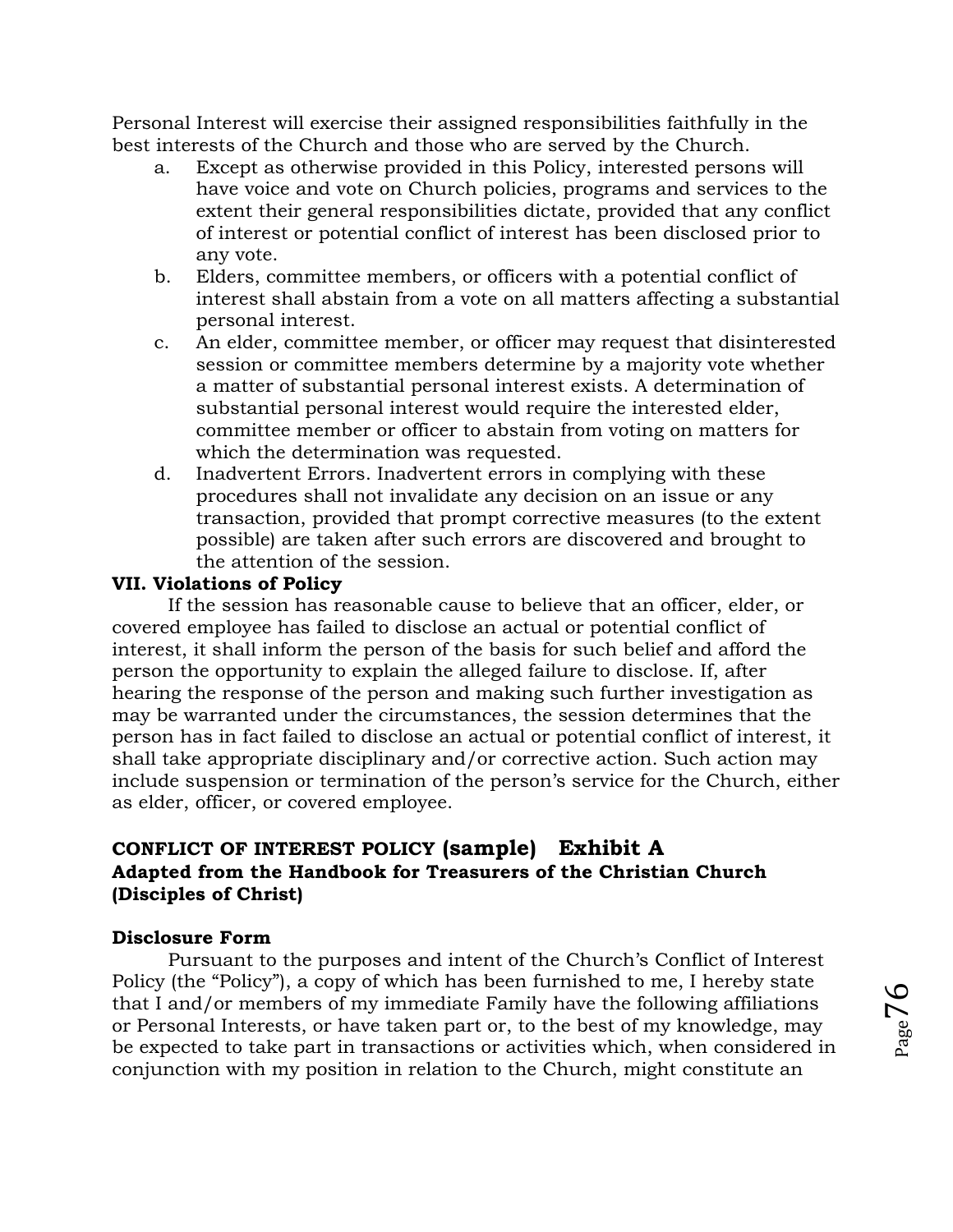actual or perceived conflict of interest. (Check NONE if applicable, or report interest in the space provided, attaching additional pages if necessary.)

**1. Investments and relationships:** List and describe, with respect to yourself or your immediate Family or household, all Personal Interests in outside entities (the "Conflict Entities") from or with which the Church does or may be expected to: purchase goods or services, invest funds, transact business, or compete for donated funds. *Describe/Explain or check :* \_\_\_\_NONE

**2. Proprietary Information:** List and describe any situations in which you may use or disclose any information gained through your affiliation with or service to the Church which could result in personal profit or advantage to you or members of your Family. *Describe/Explain or check :* NONE

**3. Gifts, Gratuities, and Entertainment:** List and describe any instances within the past twelve months in which you or members of your Family have accepted gifts, gratuities, favors, free services, special discounts, bargain purchases, entertainment, travel, education, or training from a conflict entity which you in good faith believe to have a value greater than \$100. *Describe/Explain or check :* \_\_\_\_NONE

**4. Other:** List and describe any other direct or indirect interest that you or members of your Family have that could appear to constitute a conflict of interest or appear to influence your judgment, advice or decisions on behalf of the Church in any way. *Describe/Explain or check :* \_\_\_\_NONE

*I agree that I have the continuing, affirmative duty to report immediately and completely any new interests, as well as any changes in previously reported interests, which may appear to constitute a conflict of interest under the current policy or which might appear to affect my ability to exercise impartial, ethical judgment on behalf of the Church*.

Signature

Printed Name

\_\_\_\_\_\_\_\_\_\_\_\_\_\_\_\_\_\_\_\_\_\_\_\_

 $\overline{\phantom{a}}$  , where  $\overline{\phantom{a}}$  , where  $\overline{\phantom{a}}$  , where  $\overline{\phantom{a}}$ 

\_\_\_\_\_\_\_\_\_\_\_\_\_\_\_\_\_\_\_\_\_\_\_\_

 $\overline{\phantom{a}}$  , where  $\overline{\phantom{a}}$  , where  $\overline{\phantom{a}}$  , where  $\overline{\phantom{a}}$ 

Position

Date

# **PROCEDURES FOR COUNTING OFFERINGS (sample plan) [\(Return to Table of Contents\)](#page-1-0)**

- 1. The elders or deacons should oversee the counting.
- 2. Two people appointed by the session should always process the offering to avoid any possible mishandling of monies.

 $_{\rm Page}$ 77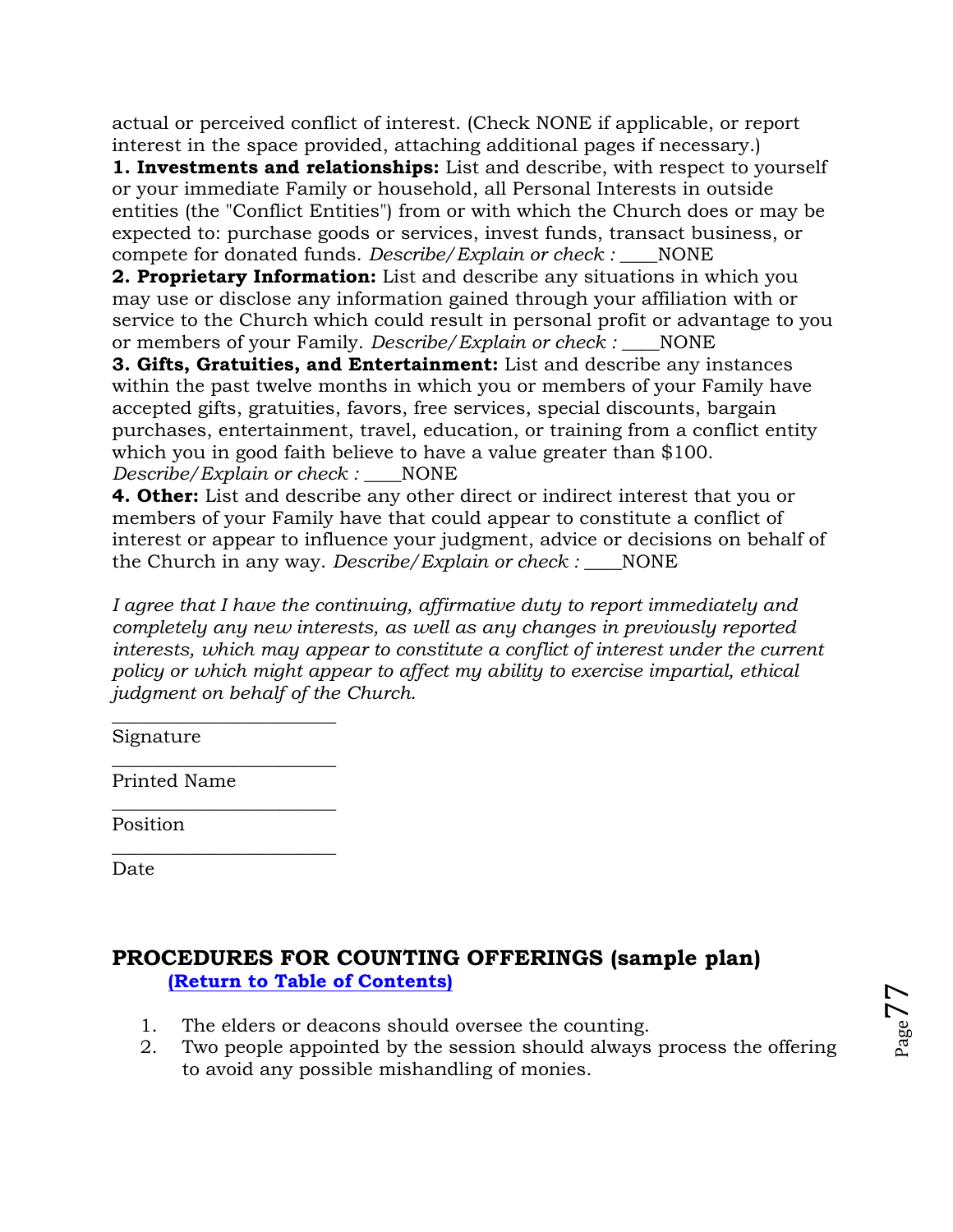- 3. Your church might choose to have only one counting team, however many churches have four teams and each are responsible for one Sunday (week) per month.
- 4. All offerings taken during the week shall be the responsibility of the counting team designated for the following Sunday.
- 5. The counters assigned to the counting teams are responsible for securing their replacements should they be unable to serve on their designated Sunday of the month. No one should be allowed to be on a counting team except by approval of the session.
- 6. Counters who are from the same family shall not serve on the same counting team at the same time unless an emergency situation arises.
- 7. The confidentiality in handling members' gifts and contributions shall be respected.
- 8. No records shall be retained by the Counting Committee but shall be passed on to the Financial Secretary and the Treasurer for posting to the church's records and documentation to support each member's gifts and contributions received.
- 9. The Financial Secretary will provide a set of written instructions for the Counting Committee so that the counting of cash receipts from offerings and the preparation of the bank deposit will be done in a uniform and consistent manner to assure accuracy of the cash count. There is no right way to count the money but a systematic approach assures that each week the process is handled the same.
- 10. The Sunday offering may not be taken to a counter's home for making the cash count.
- 11. The insurance coverage of the church on the officers or those persons designated by the session to have access to the assets of the church requires that the cash be kept on the church premises until deposited in a financial institution designated by the session.
- 12. The Financial Secretary will be responsible to reconcile the amount shown on the counter's sheet as the total of the offering received with the bank deposit slip validated by the bank and the amount credited on the bank statement. The counters will assist in resolving any discrepancies that appear.

# **ELECTRONIC FUNDS TRANSFER AND CREDIT CARDS [\(Return to Table of Contents\)](#page-1-0)**

A variety of companies now provide for churches to take credit card payments and contributions. This process requires you to have an agreement with a credit card processing company and a way to transfer that money to your bank accounts. The method of payment can range from smart-phone access to a "button" on your web page where credit cards are processed to have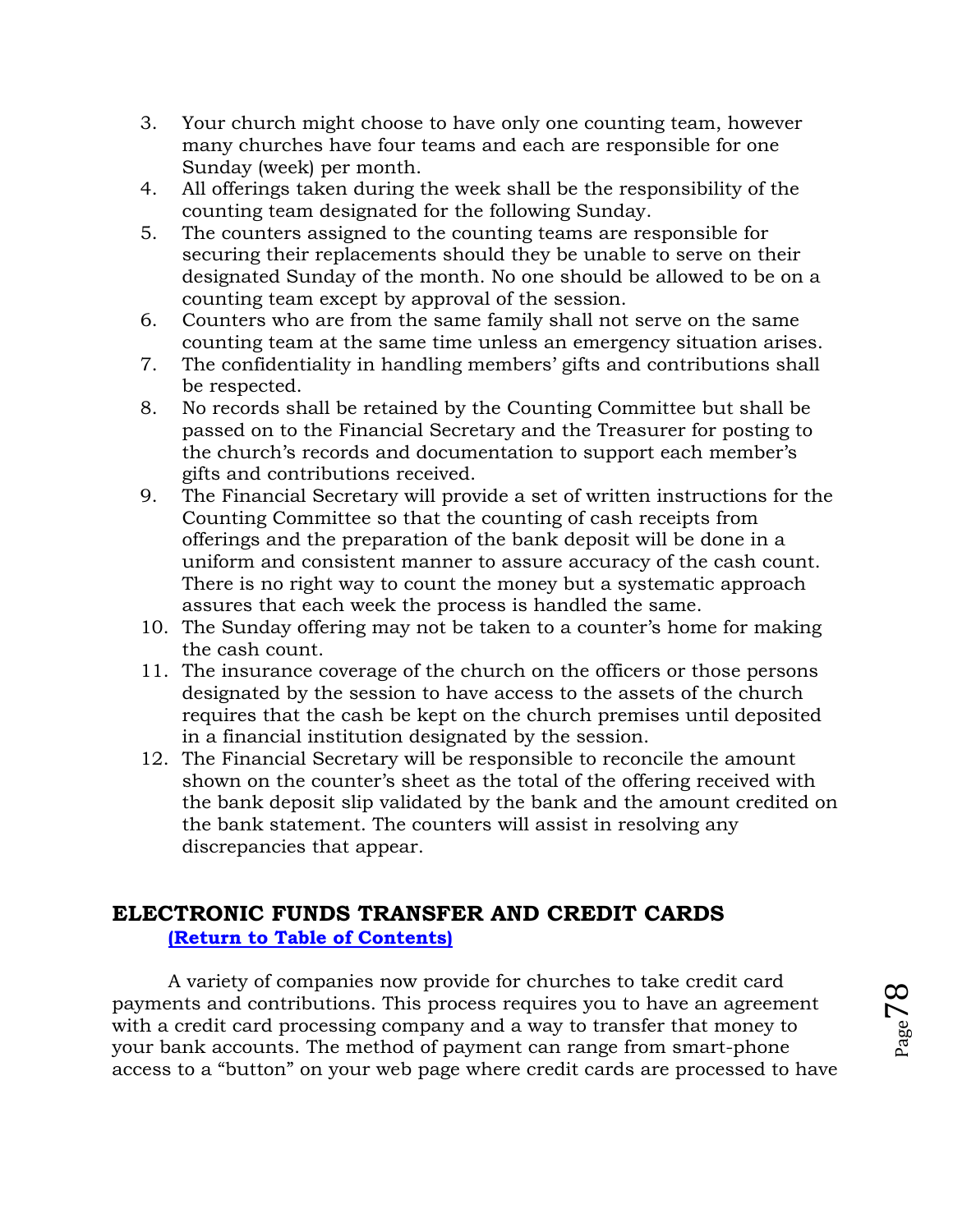a device connected to your offering plate so someone in the congregation can connect to their phone and swipe their credit card to your account.

This program should be explored in depth before you sign up with a particular company so you know the costs you will incur and how you will retrieve your money and the information about who gave, how much was given and any special designations the giver planned for the money.

Programs for the processing of credit cards can be found at:

The Presbyterian Foundation: [www.presbyterianfoundation.org.](http://www.presbyterianfoundation.org/) Look under Resources to find the link to Online Giving.

Hubbard Press: [http://hubbardpress.pcusa.org.](http://hubbardpress.pcusa.org/) On the home page look for Electronic Funds Transfer. Donors and congregations both benefit from a system of regular support that reduces paperwork and avoids "catch-up" periods for members.

Many other companies: Look on a Google search for "online giving."

## **ENDOWMENT AND GIFTS PLAN (sample)**

**Sample provided by the Presbytery of San Jose.**

**[\(Return to Table of Contents\)](#page-1-0)**

\_\_\_\_\_\_\_\_\_\_\_\_\_\_\_\_\_\_\_\_\_\_\_\_\_\_\_\_ Presbyterian Church  $(Approved by Session _______$  on  $_______$ 

#### INTRODUCTION

Christian stewardship involves the faithful management of all the gifts God has given us - time, talents, the created world, even our money. For many people, the stewardship of money means current income and its use. Stewardship is concerned equally, however, with accumulated, inherited and appreciated resources.

Those who came before us have provided a meaningful heritage of religious experiences and physical facilities. We have been entrusted with the continuing duty of the benevolent, educational and mission work of the Christian Church. It is also our obligation to provide for the continued care and upkeep of the structures erected and paid for by our predecessors. These buildings that serve us today are a tribute to their vision, faith and sacrifice.

To aid in expanding our work and mission as Christians to our community and world, to provide perpetual care and upkeep for the physical facilities of the <u>netallicities</u> of the netallicities of the netallicities of the netallicities  $P$  resolve trian Church, and to seek and receive gifts, bequests, memorials and other contributions for these purposes, we therefore create, adopt and establish an endowment and gifts plan.

This plan is to be administered in such a way that it does not diminish responsible continued support and involvement of church members.

#### **ARTICLE I ESTABLISHMENT OF PLAN**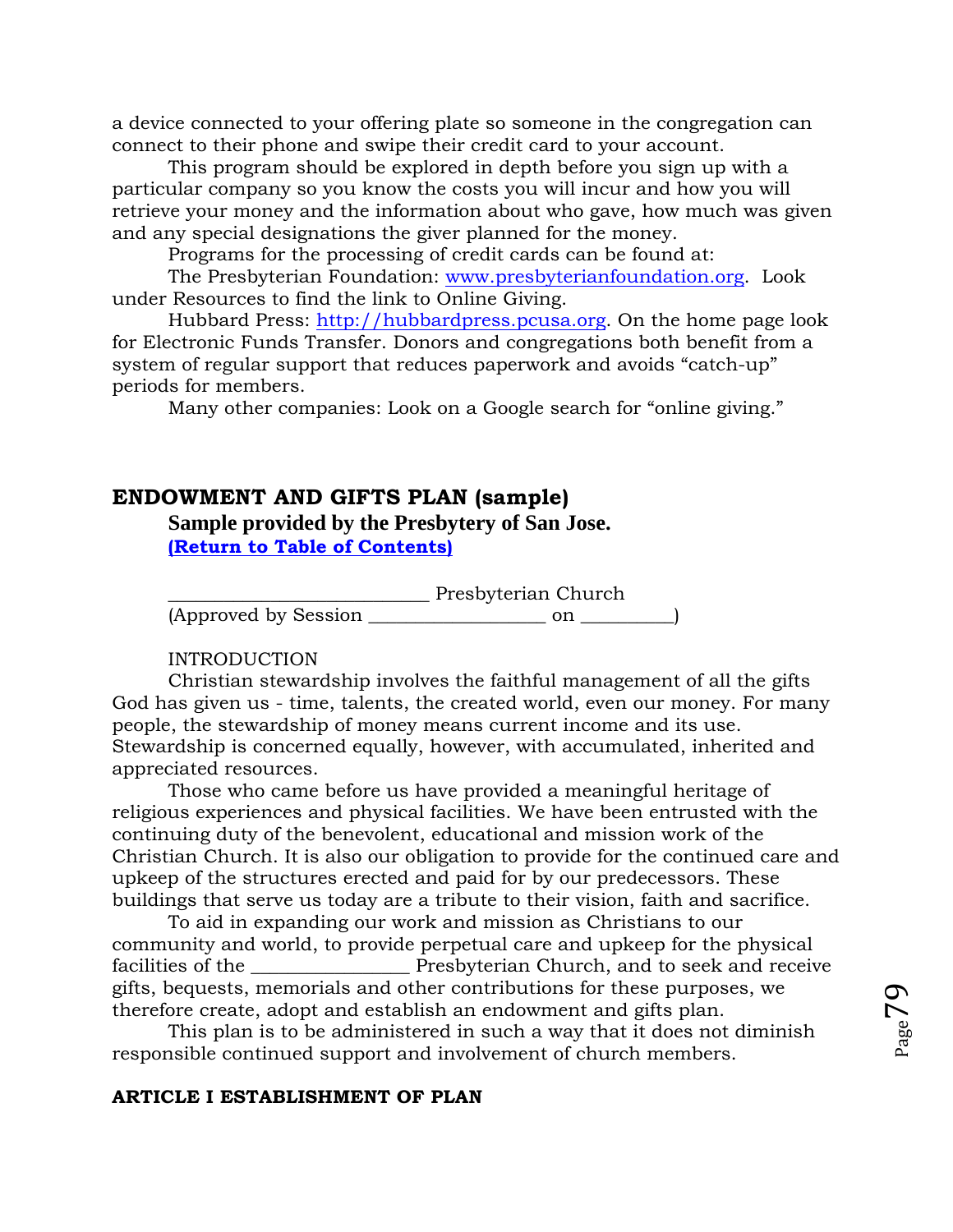Because Presbyterians are called to be stewards of all the gifts of God, an Endowment and Gifts Plan for the **with all and Septerian Church** (the "Church") is hereby established effective \_\_\_\_\_\_\_\_\_\_\_\_\_\_\_\_\_\_\_\_\_(DATE).

#### **ARTICLE II OBJECTIVE OF PLAN**

The objective of the Plan is to encourage gifts, bequests, and other planned giving to St. Andrew Presbyterian Church and to provide a mechanism for the use of such gifts to further the mission of the Church and the work of Jesus Christ.

#### **ARTICLE III CREATION OF FUNDS**

The Church hereby creates three separate Funds, as described below. These Funds shall be used by the Session for needs beyond the normal operating budget of the Church and shall be held separate from all other Church funds. The Funds are not intended to exist and be maintained in competition with the normal stewardship programs of the Church, and it is not contemplated that the assets of the Funds will be used in discharging current budgeted operating expenses of the Church. Separate accounts may also be established within each Fund for a specific purpose(s).

3.1 **Facilities Reserve Fund**. The principal and income from the Facilities Reserve Fund shall be used to provide perpetual care and upkeep for the physical facilities of the Church. The expenses related to routine maintenance and normal housekeeping are not intended to be the subject of Fund disbursement since these items should be included in the normal annual operating budget. In addition, the annual Church budget may make a contribution to the Facilities Reserve Fund. The Facilities Reserve Fund should be used only for major repair or capital improvements. The Operations Committees shall make recommendations to the Session for the use of these funds. The Session shall, in its sole and absolute discretion, determine and direct the use of this Fund in accordance with this paragraph.

3.2 **Mission Fund**. The principal and income from the Mission Fund shall be used by the Session for the Church's extended mission work and outreach of a special, nonrecurring, or occasional nature. These funds, including the initial tithe, can be used as initial salaries for personnel not to exceed three years. Other potential uses might include but are not limited to: Christian education; special outreach programs to youth, elderly, disadvantaged or homeless people in the community; mission-oriented and evangelistic projects; ecumenical projects; and causes of St. Andrew Presbyterian Church. The Outreach or Enrichment Committees shall make recommendations to the Session for the use of these funds. The Session, shall in its sole and absolute discretion, determine and direct the use of this Fund in accordance with this paragraph.

3.3 **Endowment Fund**. The principal of the Endowment Fund shall be invested in perpetuity for growth and income. 4% of the ending value of the Endowment Fund will be equally divided between the two funds at the end of the calendar year to the extent that 4% does not erode the principle. We will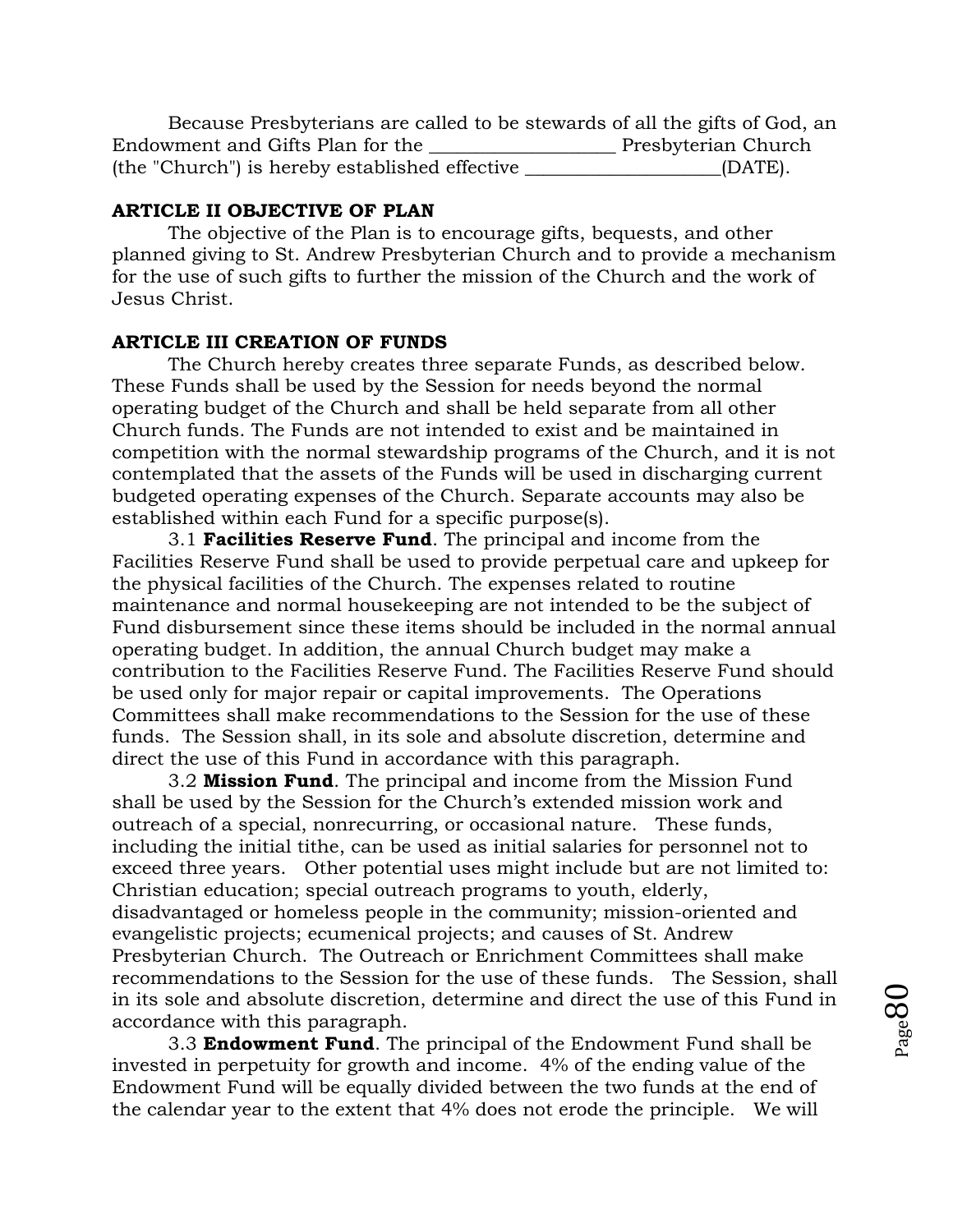take a three-year average and may spend 4% of the average or of the current fund balance whichever is lower. The Session can redirect funds as they deem necessary. The purpose of the Endowment Fund is to expand and enrich the mission of the Church, not to support the annual budget.

**3.3.1 Contingency Clause**. In the event of a crisis, the Session may access the Endowment Funds for the use of the Church. This will require a 75% vote of Session at two consecutive regularly scheduled Session meetings and a majority vote of the congregation present, at a duly called meeting. Funds can either be borrowed with set interest and timeframe of repayment or accessed and used.

## **ARTICLE IV ENDOWMENT COMMITTEE**

An Endowment Committee (Committee) shall be established to advise the Session on the management and investment of the three Funds.

**4.1 Additional Responsibilities.** The Committee shall also have the following responsibilities:

**4.1.1** To acquaint Church members and friends with the opportunity of making gifts and bequests to these Funds.

**4.1.2** To annually present to the Session for its approval, a current financial report, on the status of the Funds for the previous fiscal year.

**4.1.3** To report quarterly to the Operations Committee on the status of the Funds and their uses for the previous quarter.

**4.1.4** To regularly review the allocation of the investment of the Funds to assure appropriate growth and income objectives that are commensurate with the long term mission of the Church and advise the Session of any problems or significant changes to any of the Funds.

**4.1.5** To consult with a financial advisor regarding the performance and allocation of resources, assuring the safekeeping, management, investment and transfer of all funds and properties comprising the Funds.

**4.1.6** To review gifts of unusual nature or ones that may impose a liability to the Church and make recommendations to the Session on whether to accept or refuse such gifts.

**4.1.7** To discharge other responsibilities related to the Funds as may be assigned to the Committee by the Session.

**4.2 Membership.** The Endowment Committee shall consist of three active members of the Church. The Committee will include at least one member of Session, and at least one member at large, preferably the treasurer. Each will serve a three-year term and may serve no more than two consecutive terms. Persons elected to serve on the Committee should have a genuine interest in the present and future ministries of the Church. Church members with investment, legal, tax and financial expertise may be prime candidates for this Committee. Vacancies on the Committee shall be filled by special election or appointment, whichever is appropriate, as provided above. The Committee shall elect its own chair and other officers as it determines appropriate.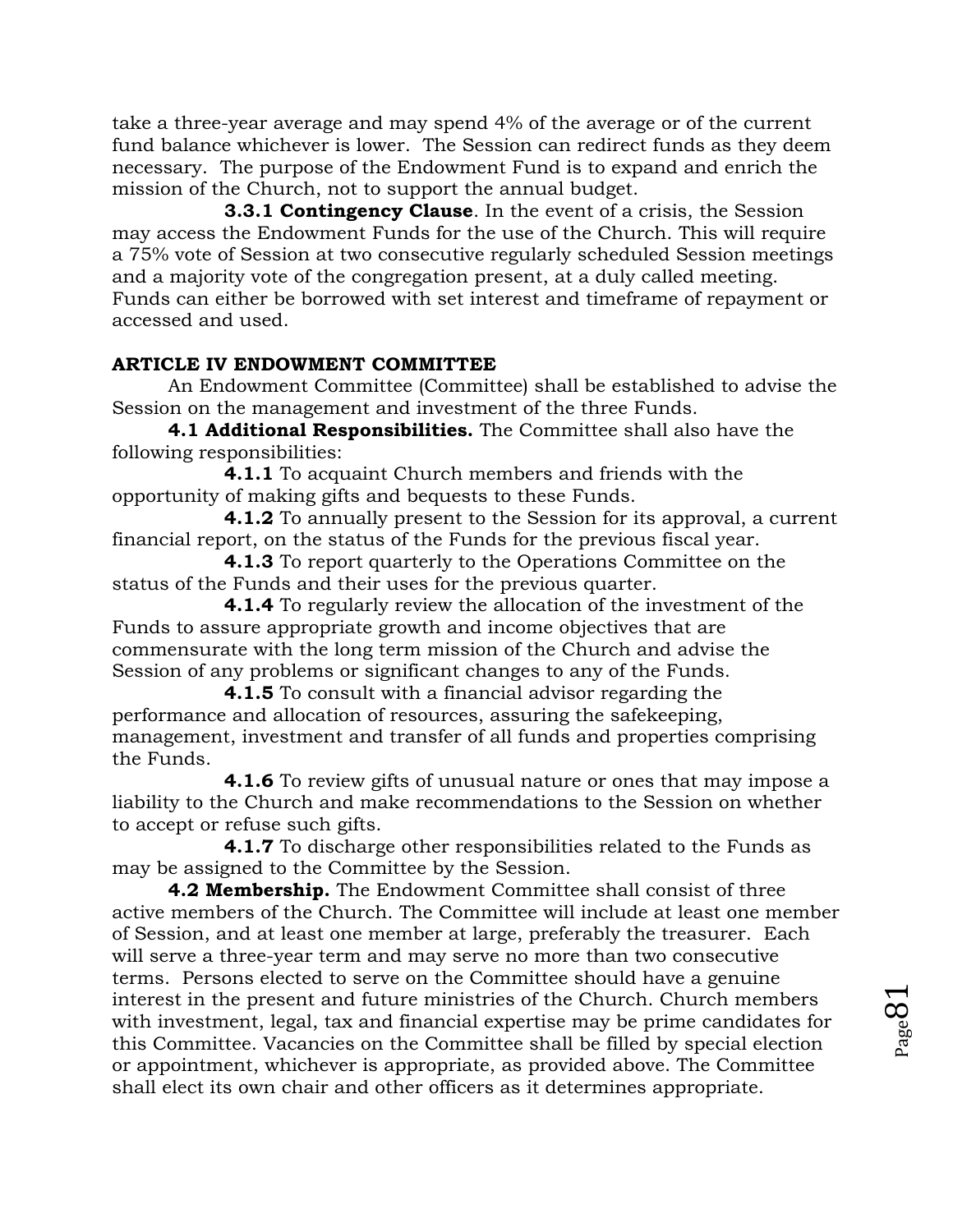**4.3 Meetings.** Endowment Committee meetings involving election of officers, decisions on financial investments, and recommendations to the Session shall have a quorum present. A quorum is two people.

**4.4 Liability.** No member of the Endowment Committee shall be liable hereunder for any matter or action, except for his or her own bad faith, gross negligence, or willful misconduct.

## **ARTICLE V ASSIGNMENT OF GIFTS RECEIVED**

Although prospective donors should be encouraged to place as little restriction as possible on the gift in order that long-range goals set forth in the Plan may be achieved, gifts to the Plan may be either undesignated or designated.

**5.1 For Undesignated gifts** of more than \$20,000 it is suggested that monies be allocated to the three established funds including tithing.

50% to Endowment

30% to Missions (including a 10% tithe)

20% to Facilities

This is a default system, but Session has the right to direct the funds as they deem necessary. At the beginning of each year, the Endowment Committee shall evaluate the need to continue this division of undesignated gifts between these Funds. Changes to this system will be reported to congregation.

**5.1.1** If an undesignated gift less than \$20,000 in value is received by the Church, the financial needs of the Church shall be evaluated by the Endowment Committee as to whether the provisions of Paragraph 5.1 are appropriate for this gift, and make a recommendation for use of this gift to the Session. If the Session determines that the provisions of Paragraph 5.1 are not appropriate for the gift, the Session shall, at its discretion, use the gift as it deems most appropriate, possibly including current operating budget.

**5.2. For Designated gifts**. A donor may designate bequests or gifts into one or all of the three Funds or into any other Special Funds.

**5.2.1** A donor may request a restriction on the use of the gift. The Church will make every reasonable attempt to comply with the donor's restrictions, and may establish a Special Projects Account, if appropriate, subject to the Church's existing policies. Special Project Accounts are generally intended to be short term in nature, and should, whenever possible, last no longer than three (3) years.

**5.2.2** The Endowment Committee may counsel with any donor who has indicated an intention to make a designated gift, if the donor's restrictions, conditions, form, or uses do not appear to be consistent with the Church's existing policies or missions. The Session has the power to decline a gift if the restrictions, conditions, form, or uses are deemed inappropriate or create additional liability to the Church.

**5.2.3** If a donor has designated a gift for a particular purpose, and if that purpose is or becomes contrary to the policies or missions of the Church, or if the amount of the gift is substantially greater than the need of the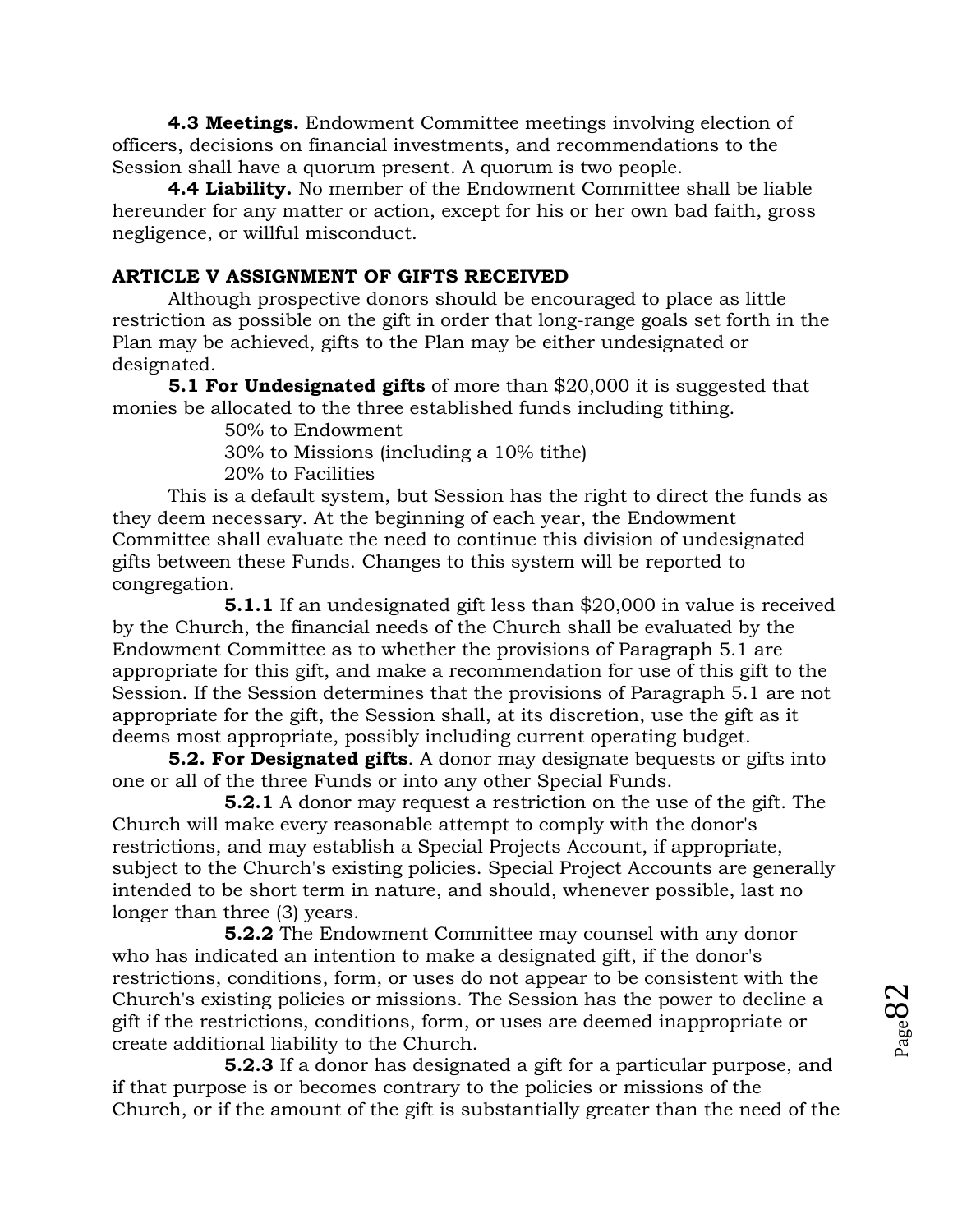Church for that particular purpose, the Church shall attempt to use the gift, or the amount in excess of the need of the Church, for a purpose as close as possible to that designated by the donor. If no such use can in good faith be found (within 3 years), the principal, the balance, and the income from the gift shall be reviewed by the Endowment Committee to be placed in one of the three funds. Similarly, if the unused balance of the designated gift is reduced to a level that limits the gift's effectiveness, this balance shall be placed in the Endowment Fund. If reasonably possible, the donor's approval will be requested and obtained prior to movement of these monies.

**5.3 Disposition of Gifts Other Than Cash.** The Endowment Committee shall recommend to the Session a plan for the disposition of gifts such as real estate, stocks, and bonds in a timely manner.

#### **ARTICLE VI INVESTMENT OF THE FUNDS**

The Committee shall work with an investment advisor to determine the financial goals for these Funds.

**6.1 Fiscal Year.** The fiscal year of each Fund shall coincide with the Church's operating budget fiscal year.

**6.2 Investments.** The investments shall be a combination of publically traded stocks and investment grade corporate bonds or government treasuries and various interest bearing cash accounts. All investments shall be of a liquid nature with the assets being available within three business days of sale. The allocation balance of the investments should range between a minimum of 35% stock to 70% stock. At no time will more than 5% of the portfolio be invested in any one company, i.e. if the church should buy shares of GE it should also look at the holdings of their mutual funds to see if they own GE and limit their share purchase so the overall investment in GE is less than 5%.

**6.3 Accrual of Income.** The income, defined as interest and dividends and capital gains, from the Endowment Fund will be reinvested unless money is to be spend from the Fund within the next quarter.

**6.4 Inter-Fund Transfers.** The Session may approve the transfer of all or any portion of the Facilities Reserve Fund or the Mission Fund, or both, exclusive of principal and income of designated gifts to those Funds, between each Fund or to the Endowment Fund. The principal of the Endowment Fund, however, cannot be transferred except as stipulated in 3.3.1.

#### **ARTICLE VII AMENDMENTS**

The provisions of this Plan may be amended only at a regularly scheduled monthly Session meeting at which 75% of the Session members are present and only by an affirmative vote of two-thirds of those present.

Amendments shall be effected by such vote only after readings of the proposed amendment(s) at the preceding two consecutive regularly scheduled monthly Session meetings. Amendment action by the Session is to be preceded by notice to the congregation, in the newsletter and by posting on the bulletin board, of the text of any proposed amendment(s) and the rationale therefore; such notice is to be provided concurrently with the readings called for above.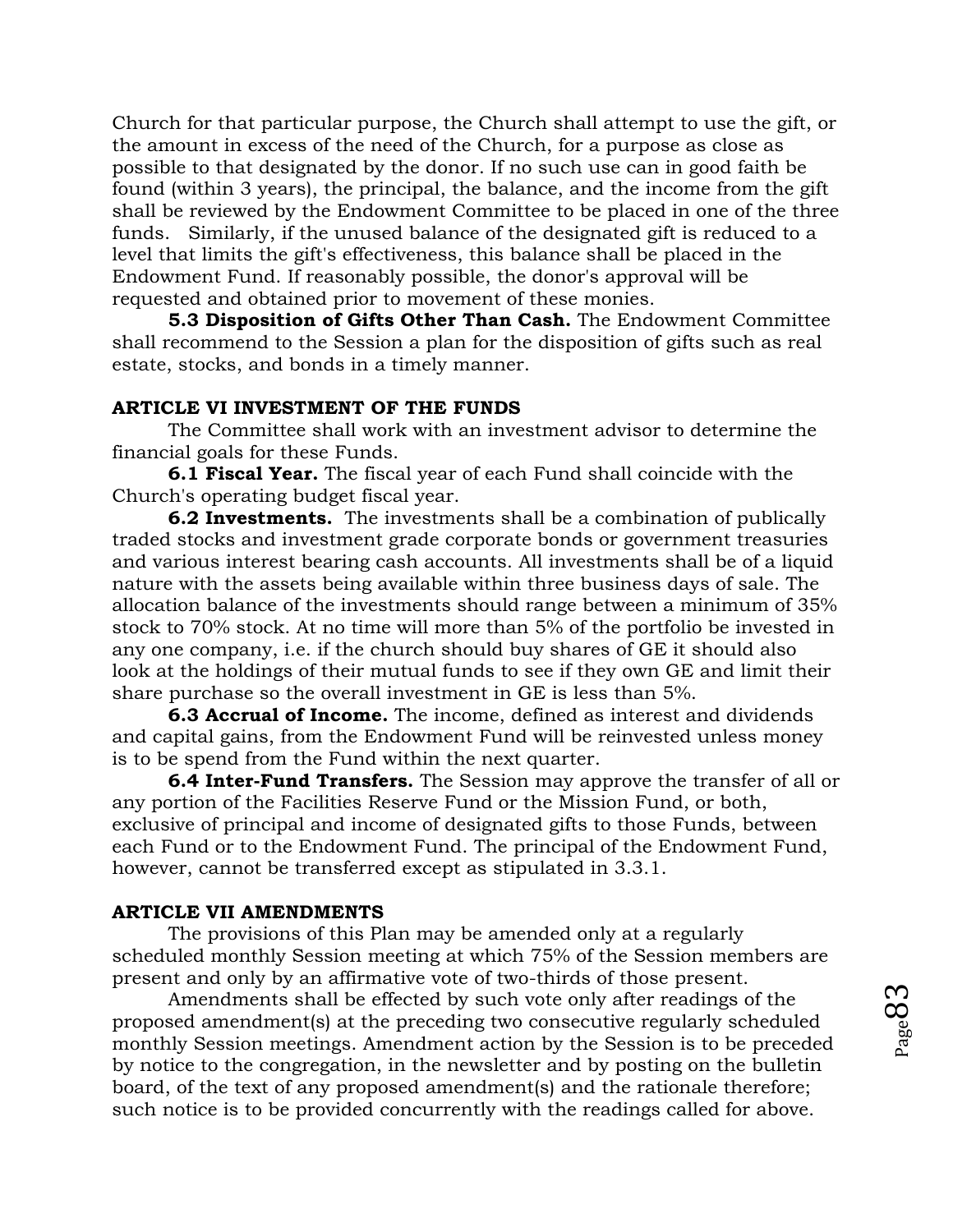#### **ARTICLE VIII CHURCH CONSOLIDATION, MERGER, OR DISSOLUTION**

If at any time the Church shall be lawfully merged or consolidated with any other church, all of the provisions with respect to the Endowment, Facilities and Mission Funds Policy shall be deemed to have been made for and on behalf of such merged or consolidated church which shall be entitled to receive all the benefits of said funds and shall be obligated to administer the same in all respects in accordance with the terms hereof.

In the event of the dissolution of the Church, the Session shall have the responsibility for the final disposition of all assets of the Endowment and Support Funds Program in consultation with The Presbytery of

\_\_\_\_\_\_\_\_\_\_\_\_\_\_\_\_\_\_\_ and in keeping with all rules, policies and guidelines of the Presbyterian Church (U.S.A.)

## **ENDOWMENT FUND INFORMATION SHEET.**

**[\(Return to Table of Contents\)](#page-1-0)**

- Fund Name (the name you will use to remember the givers)
- Date Created \_\_\_\_\_\_\_\_\_\_\_\_ Original Value \_\_\_\_\_\_\_\_\_\_\_\_\_
- Given by Whom
- Address \_\_\_\_\_\_\_\_\_\_\_\_\_\_\_\_\_\_\_\_\_\_\_\_\_\_\_\_\_\_\_\_\_\_\_\_\_\_\_\_\_\_\_\_\_\_\_\_
- Phone Number
- Restrictions: (is this fund [Restricted](#page-28-0) or [Unrestricted;](#page-29-0) what are the specific restrictions or designations)
- Nature of the gift: (i.e. stock, bequest, cash, real property, other.)
- Special Instructions: (can the principle be spent, under what conditions? what can the interest / gain be used for? what exceptions exist?
- History: Why was this given, who for, what were their special interests. Information to help honor the givers. If given with a designation, quote the designation from the letter or from the will or trust.

# **HOW CAN I INCLUDE THE CHURCH IN MY WILL OR TRUST? [\(Return to Table of Contents\)](#page-1-0)**

I, \_\_\_\_\_\_\_\_\_\_\_\_\_\_, request my attorney to include the following distributions in my/our trust at the time of my / our death.

Upon the death of the Grantor, and after the payment of the Grantor's just debts, funeral expenses, and expenses of last illness, the following distributions shall be made:

Page 84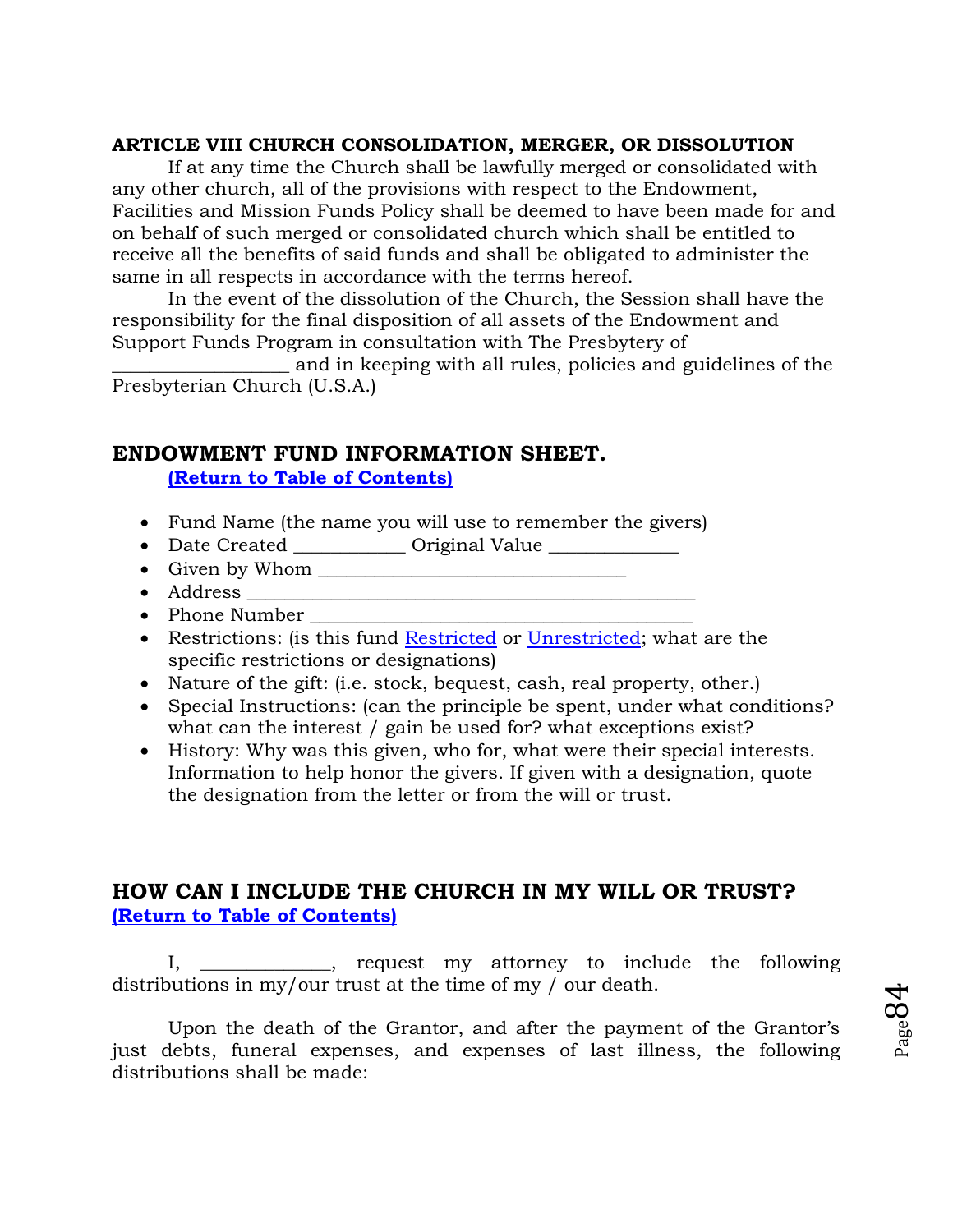*Specific Distributions.* The following specific distributions shall be made from the assets of the Trust.

\$ \_\_ (amount or %) \_\_ shall be distributed to *\_\_\_\_\_\_\_\_ (name of church) \_\_\_\_\_\_\_\_\_\_\_\_\_\_.* If this church does not survive the Grantor, this bequest shall be distributed

\_\_\_\_ to the Presbytery of \_\_\_\_\_\_\_\_\_ or \_\_\_\_\_\_ with the residuary assets of the Trust.

 $\_$  , and the set of the set of the set of the set of the set of the set of the set of the set of the set of the set of the set of the set of the set of the set of the set of the set of the set of the set of the set of th

 $\_$  , and the set of the set of the set of the set of the set of the set of the set of the set of the set of the set of the set of the set of the set of the set of the set of the set of the set of the set of the set of th

Name, address, phone number and contact person of church

Name, address, phone number and contact person of Presbytery

Other designated distributions (include name, address, phone number and contact person):

# **ETHICS POLICY (sample)**

# **Adapted from the Handbook for Treasurers of the Christian Church (Disciples of Christ)**

## **[\(Return to Table of Contents\)](#page-1-0)**

It is the policy of \_\_\_\_\_\_\_\_\_\_\_\_\_\_\_\_\_\_ Presbyterian Church that its employees and board members uphold the highest standards of ethical, professional behavior. To that end, these employees and board members shall dedicate themselves to carrying out the mission of this organization and shall:

- 1. Hold paramount the safety, health and welfare of the public in the performance of professional duties.
- 2. Act in such a manner as to uphold and enhance personal and professional honor, integrity and the dignity of the profession.
- 3. Treat with respect and consideration all persons, regardless of race, religion, gender, maternity, marital or family status, disability, age or national origin.
- 4. Engage in carrying out Church's mission in a professional manner.
- 5. Collaborate with and support other professionals in carrying out the Church's mission.
- 6. Build professional reputations on the merit of services and refrain from competing unfairly with others.
- 7. Recognize that the chief function of the Church at all times is to serve the best interests Christ our Lord.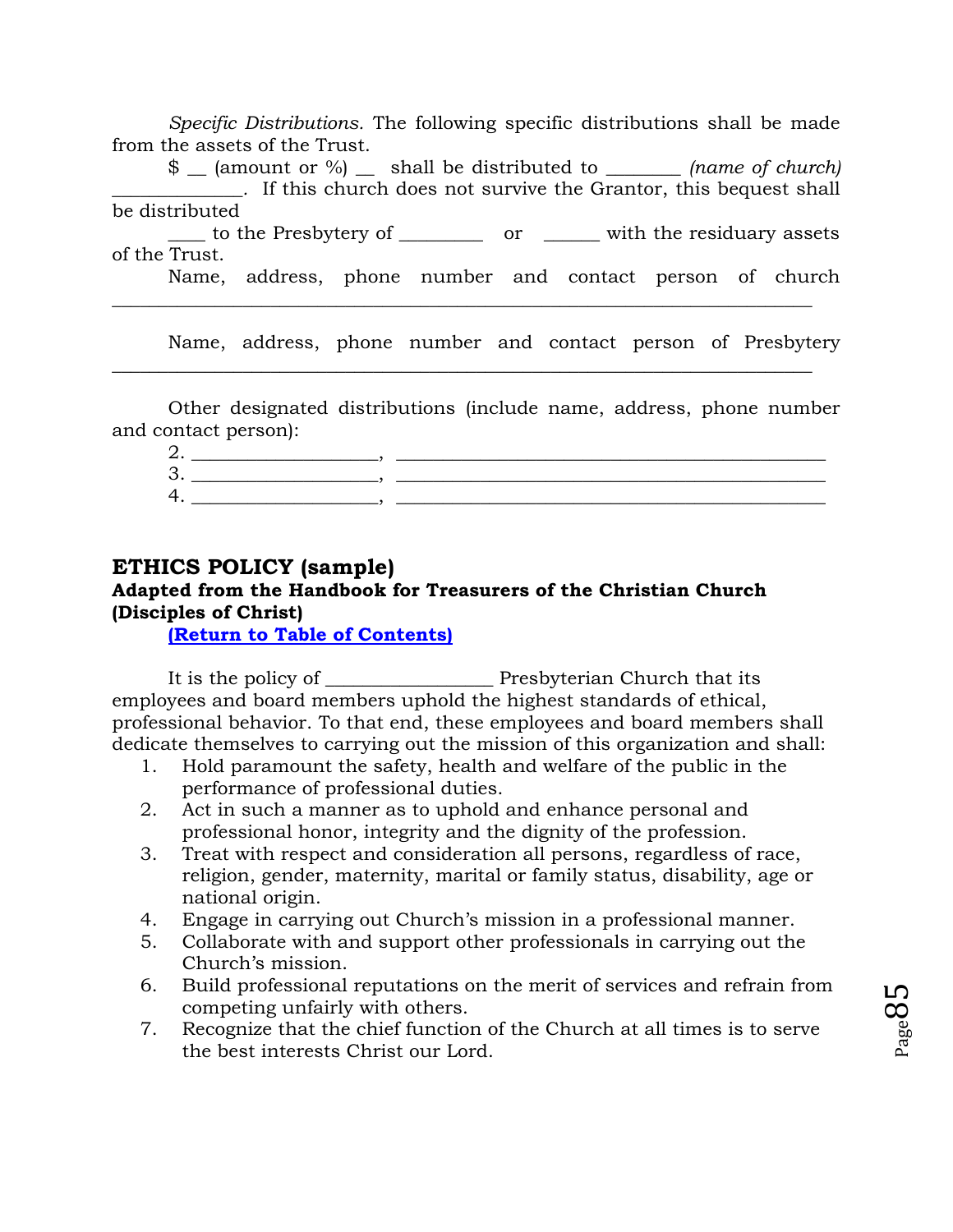- 8. Accept as a personal duty the responsibility to keep up to date on emerging issues and to conduct themselves with professional competence, fairness, impartiality, efficiency, and effectiveness.
- 9. Respect the structure and responsibilities of the session, provide them with facts and advice as a basis for their making policy decisions, and uphold and implement policies adopted by the session.
- 10. Keep the community informed about issues affecting it.
- 11. Conduct organizational and operational duties with positive leadership exemplified by open communication, creativity, dedication, and compassion.
- 12. Exercise whatever discretionary authority they have under the law to carry out the mission of the Church.
- 13. Serve with respect, concern, courtesy, and responsiveness in carrying out the Church's mission.
- 14. Demonstrate the highest standards of personal integrity, truthfulness, honesty, and fortitude in all activities in order to inspire confidence and trust in such activities.
- 15. Avoid any interest or activity that is in conflict with the conduct of their official duties.
- 16. Respect and protect privileged information to which they have access in the course of their official duties.
- 17. Strive for personal and professional excellence and encourage the professional developments of others.

# **FULLY ACCOUNTABLE EXPENSE REIMBUSEMENT PLAN (sample)**

**[\(Return to Table of Contents\)](#page-1-0)**

*This is a sample that can be adapted, if necessary, for your unique situation.*

The \_\_\_\_\_\_\_\_\_\_\_\_\_\_\_\_\_\_\_\_\_\_\_\_\_\_\_\_ Presbyterian Church, adopted this policy at a regularly scheduled meeting of the Session on  $\Box$ Day $\Box$ , \_\_\_Month\_\_\_\_\_\_ \_\_\_\_Year\_\_\_\_\_\_ with a quorum present.

This constitutes a fully accountable expense reimbursement plan for its ministers, employees and volunteers, in accordance with the rules and regulations of the Internal Revenue Service. These regulations provide that an employee "need not report on his/her tax return" expenses paid or incurred by the employee solely for the benefit of the church for which such employee is required to and does account to the church and which are charged directly or indirectly to the church.

Accordingly, all property, goods and services purchased under this Accountable Expense Reimbursement Plan belong to the church, not the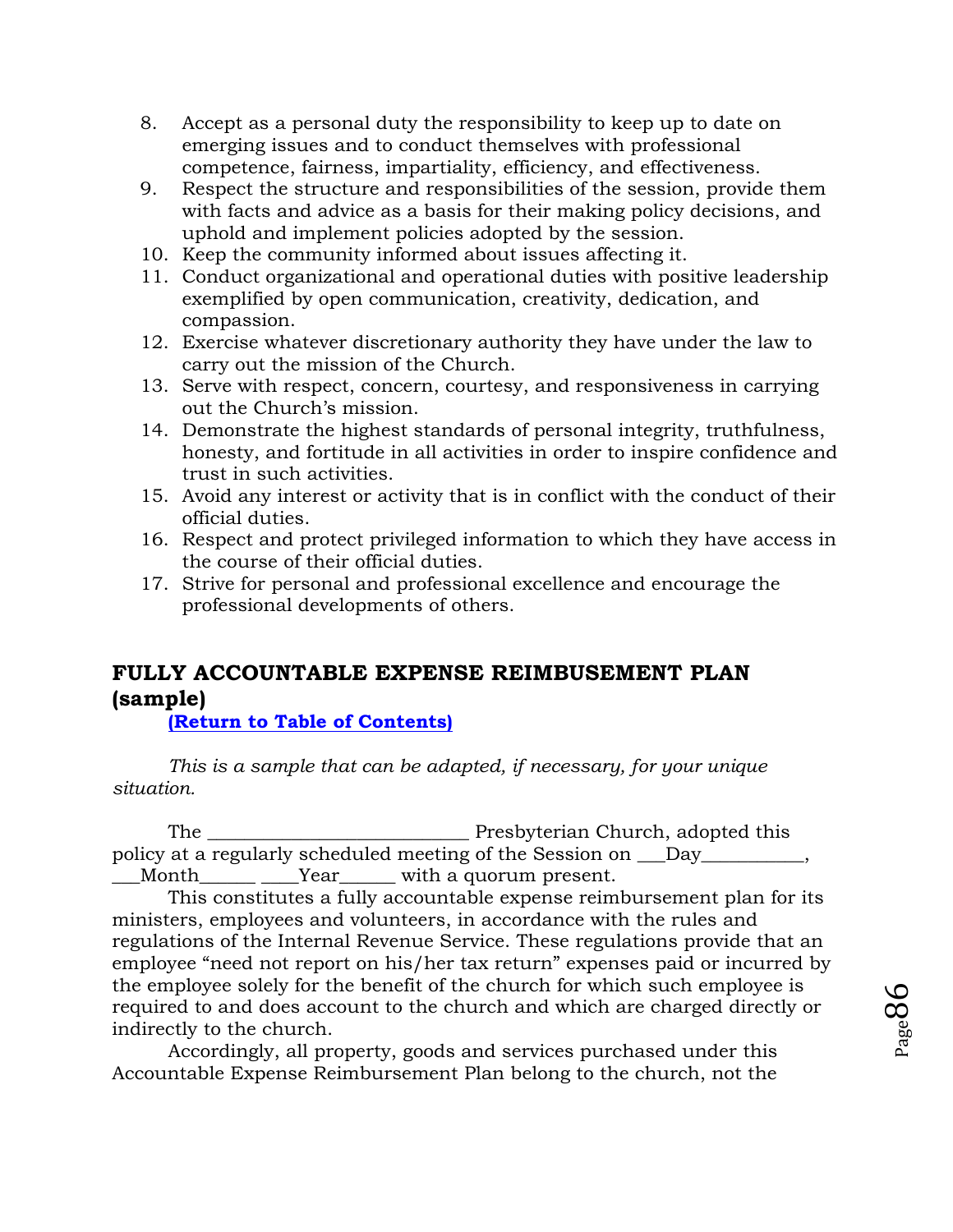individual. In addition to the rules and regulations of the IRS, the following requirements for expense reimbursement apply:

- 1. Reimbursements shall be paid out of church funds and not by reducing pay checks by the amount of business expense reimbursements.
- 2. The church shall not include in an employee's W-2 form the amount of any business or professional expense properly substantiated and reimbursed according to this policy.
- 3. Any excess reimbursement paid out to employee and not properly accounted for must be reimbursed to the church within 120 days.
- 4. All mileage expenses will be reimbursed at the current year IRS rate. Documentation must accompany the request that lists the time and place, odometer readings, identification of business and statement of business purpose. Note: No job commuting miles will be reimbursed.
- 5. Receipts are required for any reimbursement of expenses.
- 6. Requests for reimbursement for meals or entertainment must include the business relationship among the parties to sufficiently explain the business purpose and why the expense was incurred on behalf of the church. Guidelines for determining reasonable meal expenses shall not exceed  $\gamma$  /breakfast,  $\gamma$  /lunch and  $\gamma$  /for dinner.
- 7. When necessary, the church will provide cash advances for allowable and appropriate business expenses. By accepting an advance, the minister, employee, or volunteer agrees to comply with the requirements of the plan and will document the expenses and return excess payments within 5 business days.
- 8. Requests for reimbursement or cash advances will be made on an expense report, signed by the payee, approved in the same manner required for all checks and submitted for payment. Reimbursement requests should be approved by someone other than the payee.
- 9. Expenses will be charged to a particular program area that is associated with the reason for the expense. Professional development expenses will be charged to an appropriate personnel account.
- 10. Requests for reimbursement must be made within 30 days of the expense.
- 11. Original receipts and documentation of the request for reimbursement will be retained by the church to substantiate the expense.

# *Acknowledgement.*

I have received a copy of the Church's Fully Accountable Reimbursement Plan and understand that it provides guidelines and summary information about the church's reimbursement policy, procedures and rules of conduct. I understand that it is my responsibility to maintain adequate and accurate records and forward all supporting expense reports, receipts and documentation to the church.

Name: \_\_\_\_\_\_\_\_\_\_\_\_\_\_\_\_\_\_\_\_\_\_\_\_\_\_\_\_\_\_\_\_\_\_\_\_\_\_\_ Date: \_\_\_\_\_\_\_\_\_\_\_\_\_\_\_\_\_\_\_\_

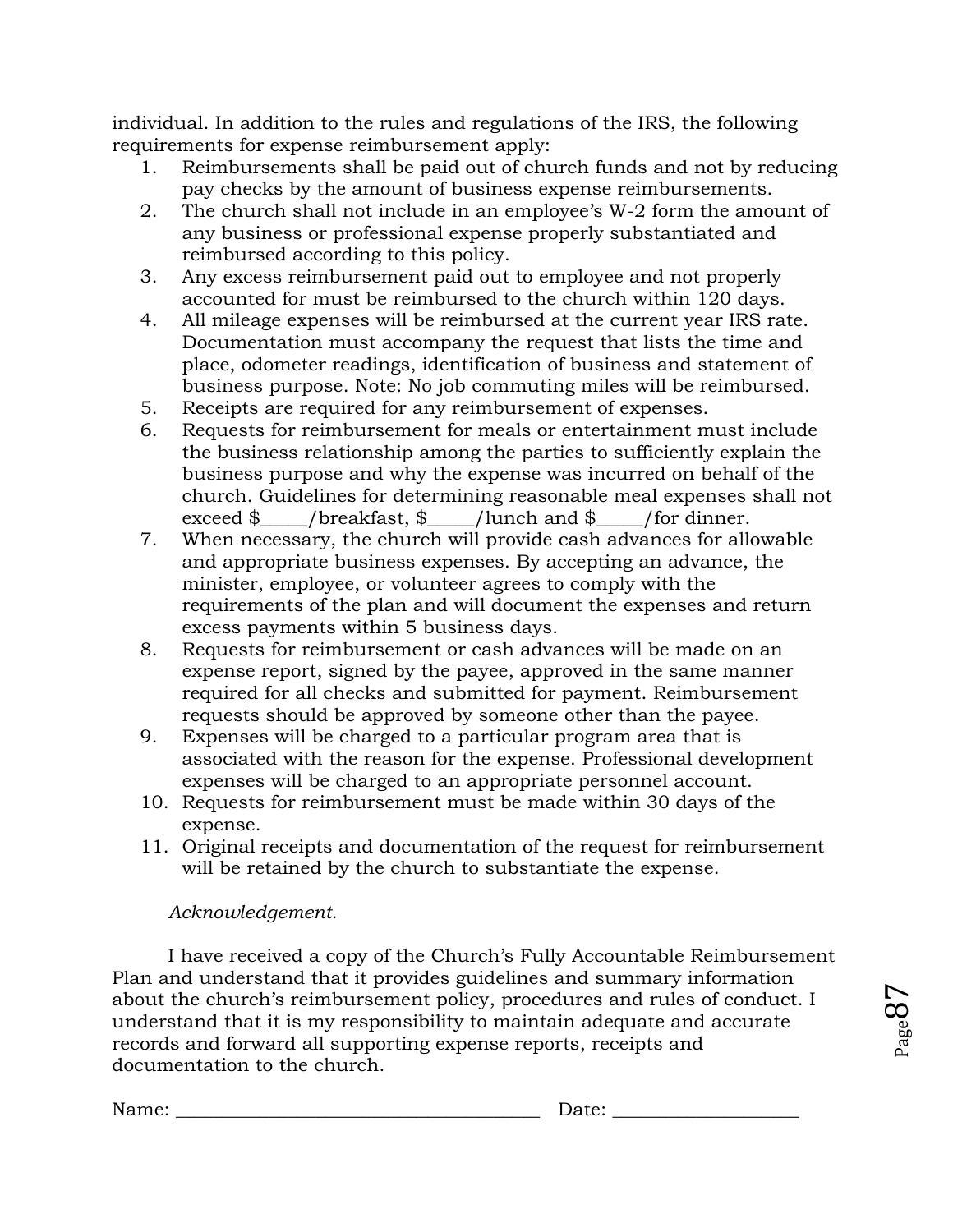# **GIFT ACCEPTANCE POLICY**

[\(Return to Table of Contents\)](#page-1-0)

*.*

For the the contraction of the contraction of the contraction of the presbyterian Church

#### **INTRODUCTION**

Christian stewardship involves the faithful management of all the gifts God has given us - time, talents, the created world, even our money. For many people, the stewardship of money means current income and its use. Stewardship is concerned equally, however, with accumulated, inherited and appreciated resources.

Those who came before us have provided a meaningful heritage of religious experiences and physical facilities. We have been entrusted with the continuing duty of the benevolent, educational and mission work of the Christian Church.

To protect the interests of the \_\_\_\_\_\_\_\_\_\_\_\_\_\_\_\_\_\_\_\_\_\_\_\_\_\_\_ Presbyterian Church (hereinafter referred to as "the CHURCH") and the persons and entities who support its causes, these policies are designed to assure that all gifts to CHURCH are used to provide maximum benefit to all parties involved.

The goal of this policy is to encourage giving to the CHURCH without encumbering the CHURCH with gifts that cost rather than benefit the CHURCH. The goal is also to avoid gifts that the donor restricts in a manner inconsistent with the goals of the CHURCH. This Policy offers guidance which seeks to encourage and receive gifts, bequests, memorials and other contributions for these purposes; we therefore create, adopt and establish this GIFT ACCEPTANCE POLICY.

To facilitate the receipts of gifts and bequests, the CHURCH must be capable of responding quickly and in the affirmative where possible to all gifts offered by prospective donors. Unless stated otherwise, the Board of Elders ("BOARD") intends that these policies apply to all gifts.

#### **DEFINITIONS**

- A. *A DESIGNATED GIFT* is any gift which a donor gives with a "restriction" placed on the future use of the monies given or the monies gained from the sale and or investment of the gift. This can also be called a "restricted gift." Any designation must accompany the gift in writing directed to the BOARD. "In Writing" can mean a memo on the check, but an accompanying letter spelling out to the BOARD the actual desire of the donor would be preferred.
- B. *DESIGNATED FUNDS* are specific designations that the BOARD will determine as they are needed. Any designated fund, when created, will clearly state the uses of the fund, as well as the length of time the fund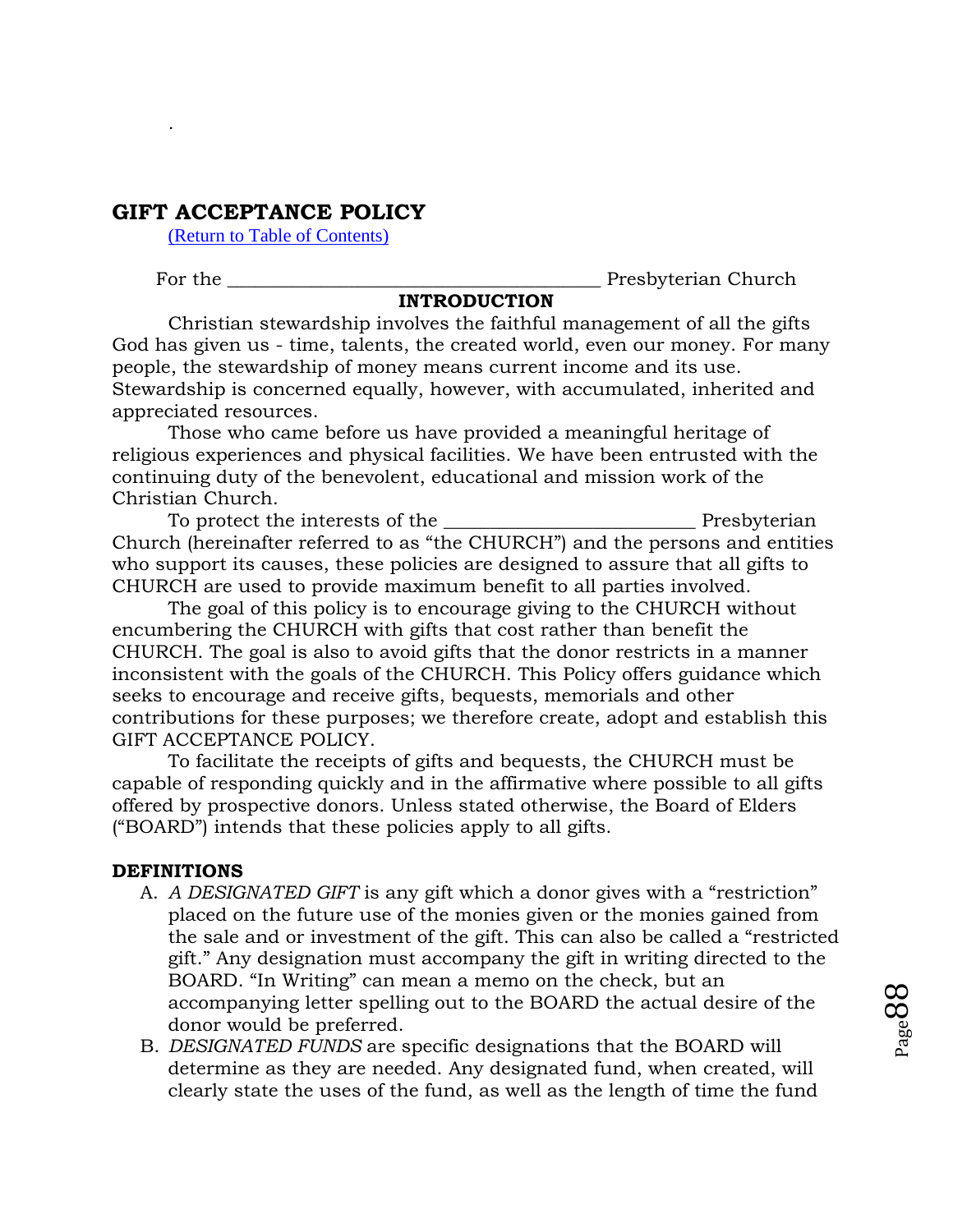will be in existence. When that time has passed the BOARD may either extend the time period or transfer any remaining funds to the GENERAL FUND.

- C. *AN UNRESTRICTED GIFT* is any gift which a donor gives without a "restriction" placed on the future use of the monies given or the monies gained from the sale and or investment of the gift. This can also be called an "undesignated gift."
- D. *AN ENDOWMENT FUND* may be set up by the BOARD at some time they so determine and the ENDOWMENT FUND will be money set aside for the purpose of preserving the principle and only spending a portion of the growth and interest according to this POLICY.
- E. *MEMORIAL GIFT* is any gift given by a donor in memory of another person. Memorial gifts will be acknowledged to both the donor and the family of the deceased and will be placed in the GENERAL FUND and the money used for such purposes as the BOARD deems necessary. If the gift comes with a designation attached, the gift will be handled according to this POLICY.

## **POLICY**

- A. All monies given to the CHURCH will be used for the benefit of the CHURCH at the discretion of the BOARD. The BOARD will identify from time to time Designated Funds to which donors can contribute and the BOARD will use the Designated Funds for the restricted use. The BOARD will make these Designated Funds known to the donors. A note in the memo line of the check or a written notice to the BOARD will direct the BOARD to use the money for the designated purpose.
- B. If a donor would like to contribute to a designation where the BOARD does not have a Designated Fund, the donor may request, in writing, the BOARD consider a new Designated Fund to be used for the purposes the donor wishes. The BOARD shall consider this request in accordance with this Gift Acceptance Policy and notify the donor of their decision before accepting the gift.
- C. The CHURCH shall at all times reserve the right to refuse a gift from an individual or from an estate when it is not in the best interest of the CHURCH. When the gift comes from a will or trust, the BOARD shall review any restrictions upon the gift, any possible conflicts the gift might pose, or if the gift might create an undue financial burden upon the CHURCH. If any of these concerns apply, the BOARD reserves the right to refuse the gift or contact the family and discuss possible other uses for the gift.
- D. THE BOARD will regularly publish the following notice to the potential donor base:
- E. "All donations to the CHURCH are subject to the Church's Gift Acceptance Policy. The CHURCH will treat the donor's designations as suggestions unless the BOARD has approved the designations before receiving the gift. Copies of the Policy are available in the Church Office."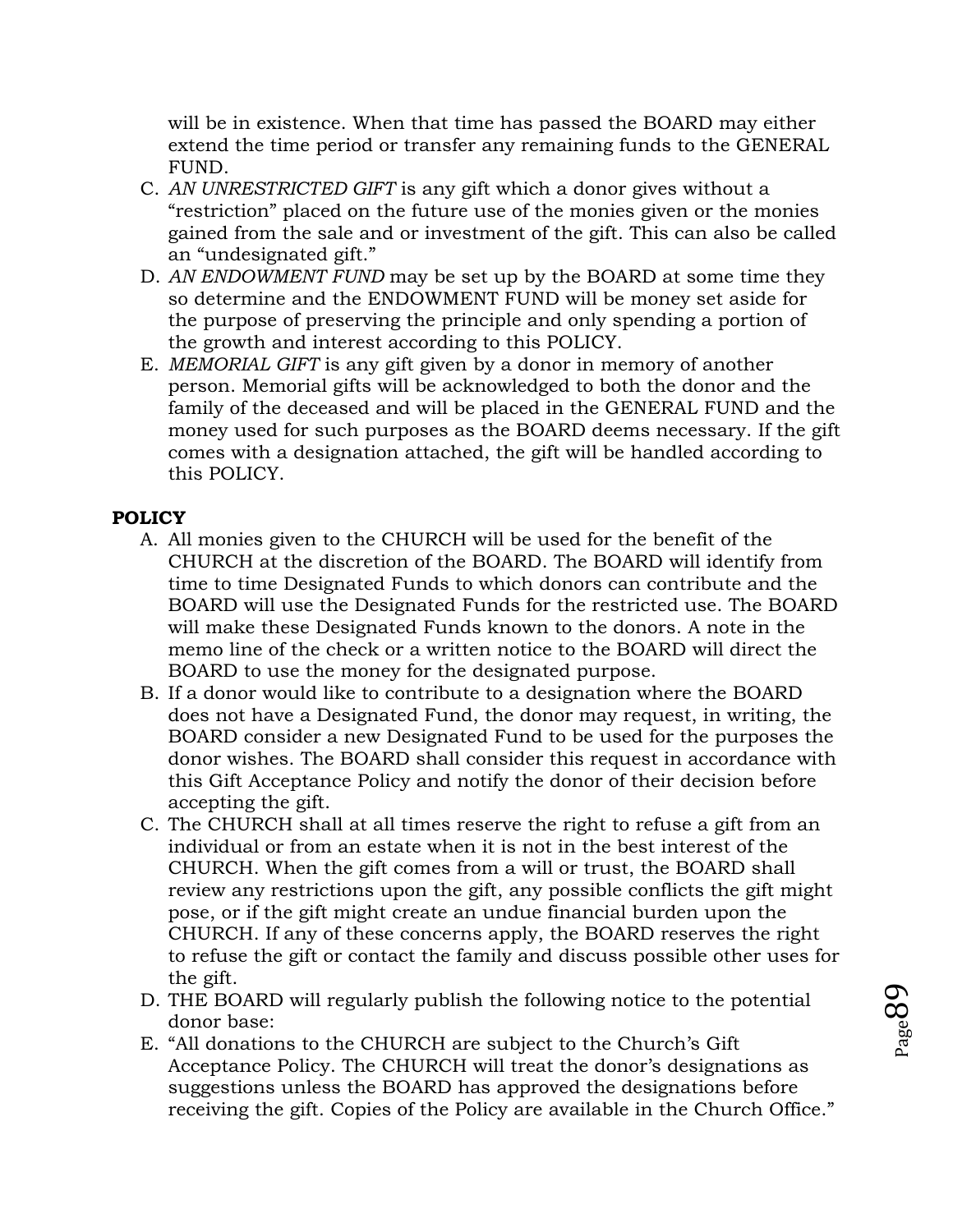- F. "All contributions are solicited with the understanding that the CHURCH has complete discretion and control over the use of all donated funds."
- G. Any "Unrestricted Gifts" to the CHURCH will be used by the BOARD in the highest and best use at the time.

# **GIFTS**

- A. Cash Gifts, either cash or check, will be accepted. Checks should be made payable to the **Exercise 20** Presbyterian Church.
- B. Publicly Traded Securities will be accepted, however, the donor needs to know that the CHURCH may immediately sell such securities,
- C. Any security not publicly traded will be accepted only if the BOARD determines there is a readily available market for their disposition and the security does not present any ongoing cost or liability to the CHURCH.
- D. Real Property will be accepted provided the property is not encumbered by a mortgage; the donor has a current appraisal of the property for the CHURCH. Usually, residential property within the State of will be accepted. However, the CHURCH has the right to refuse any Real Property which has environmental, historic, or other inhibiting strings attached.
- E. Tangible Personal Property such as jewelry, artwork, collections, and other personal property will usually not be accepted by the CHURCH unless the value is greater than \$1,000 and there exists a market for the property.
- F. Other Property of any description including mortgages, notes, copyrights, royalties, easements, whether real or personal, shall only be accepted by further action of the BOARD.

# **DEFERRED GIFTS**

- A. Bequests in the Will and Living Trust of the donors should be welcomed and encouraged by the church.
- B. The donors of the CHURCH are encouraged to name the CHURCH as a partial or full beneficiary of any Life Insurance Policy.

# **ENDOWMENT FUND**

- A. Monies set aside for principle preservation will be designated as the ENDOWMENT FUND and only a portion of the growth and interest will be used.
- B. At the end of every year the value of the fund shall be determined and a portion of the money, up to 4% shall be set aside for use as determined by the BOARD.
- C. If the BOARD does not have a determined use for the money it can be returned to the Endowment Fund as principle.

# **GIFTS AND ENDOWMENT COMMITTEE**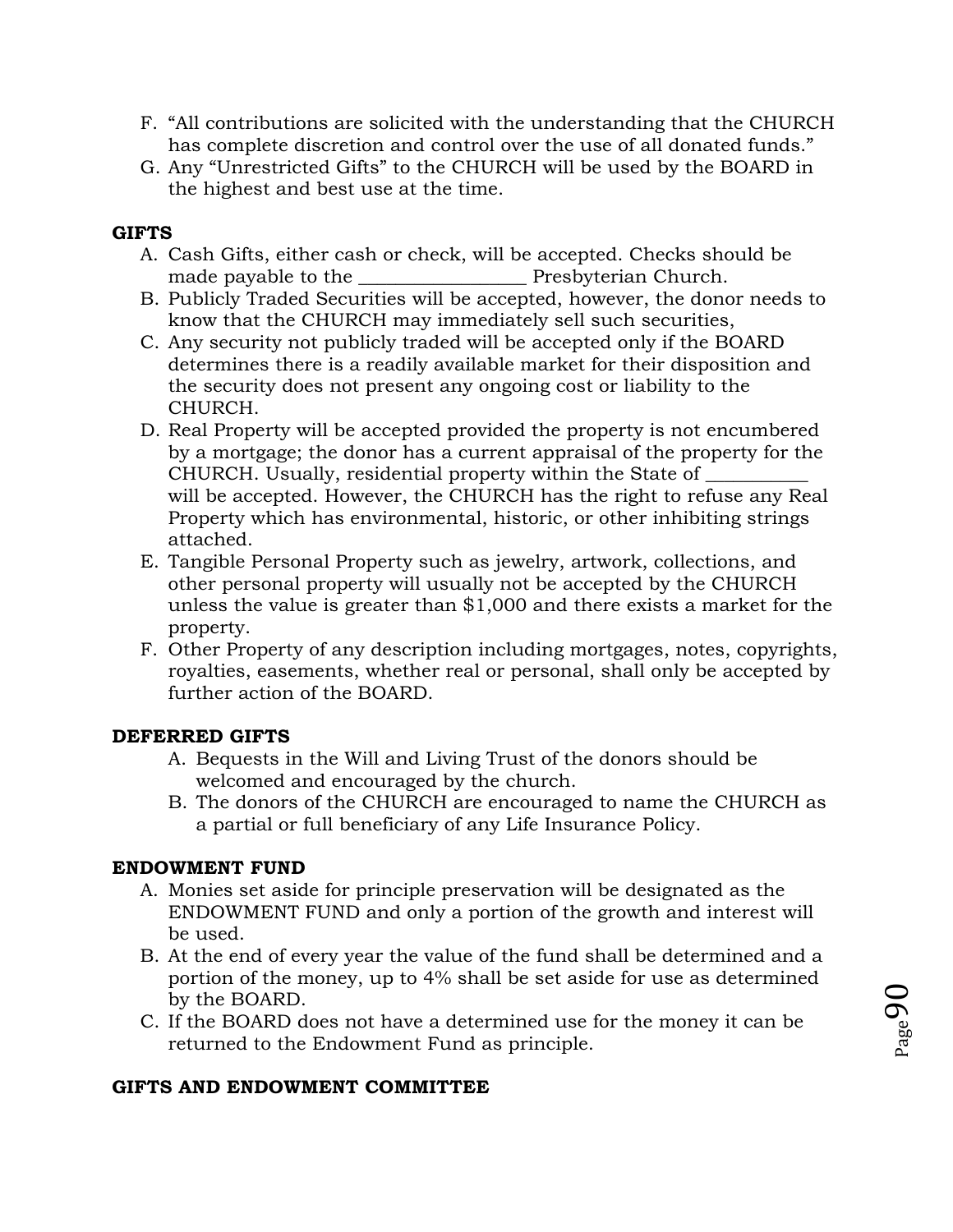- **B.** At the discretion of the BOARD a Gifts and Endowment Committee can be established to oversee the work of this policy as follows:
- **C.** To acquaint donors and friends with the opportunity of making gifts and bequests to the Church's Funds.
- **D.** To present to the BOARD an update on the status of the funds, the investments being used and the monies available for expenditure.
- **E.** To regularly review the allocation of the investments to assure appropriate growth and income objectives commensurate with the long term mission of the CHURCH.
- **F.** To consult with appropriate Financial Advisors regarding the performance and allocation of resources, assuring the safekeeping, management, investment and transfer of all funds and properties comprising the Designated Funds of the CHURCH.

# **AMENDMENTS TO THIS POLICY**

- **A.** This POLICY is established and will be amended from time to time by the BOARD of the CHURCH.
- **B.** All amendments to this POLICY shall be read and discussed at a regularly scheduled meeting of the BOARD and voted on at the next regularly scheduled meeting of the BOARD. An affirmative vote of twothirds of the board members present will be required to approve an amendment.

**[\(Return to Table of Contents\)](#page-1-0)**

# **INVESTMENT POLICY (sample)**

**Adapted from a Sample Policy used by the Presbytery of San Jose. [\(Return to Table of Contents\)](#page-1-0)**

# FOR **FOR PRESBYTERIAN CHURCH**

## **PURPOSE**

The Finance Committee (Committee) of \_\_\_\_\_\_\_\_\_\_\_\_\_\_\_\_\_\_ Church (Church) adopts the following Investment Guidelines Statement (IGS) to be implemented by the Committee to describe the objectives and strategies for investing the monies entrusted to the Church.

## **RESPONSIBILITY**

The Session of the Church (Session) will have the responsibility of approving and amending this IGS.

The Committee will be responsible for implementing this IGS including enlisting the help of investment advisors and brokers, opening and closing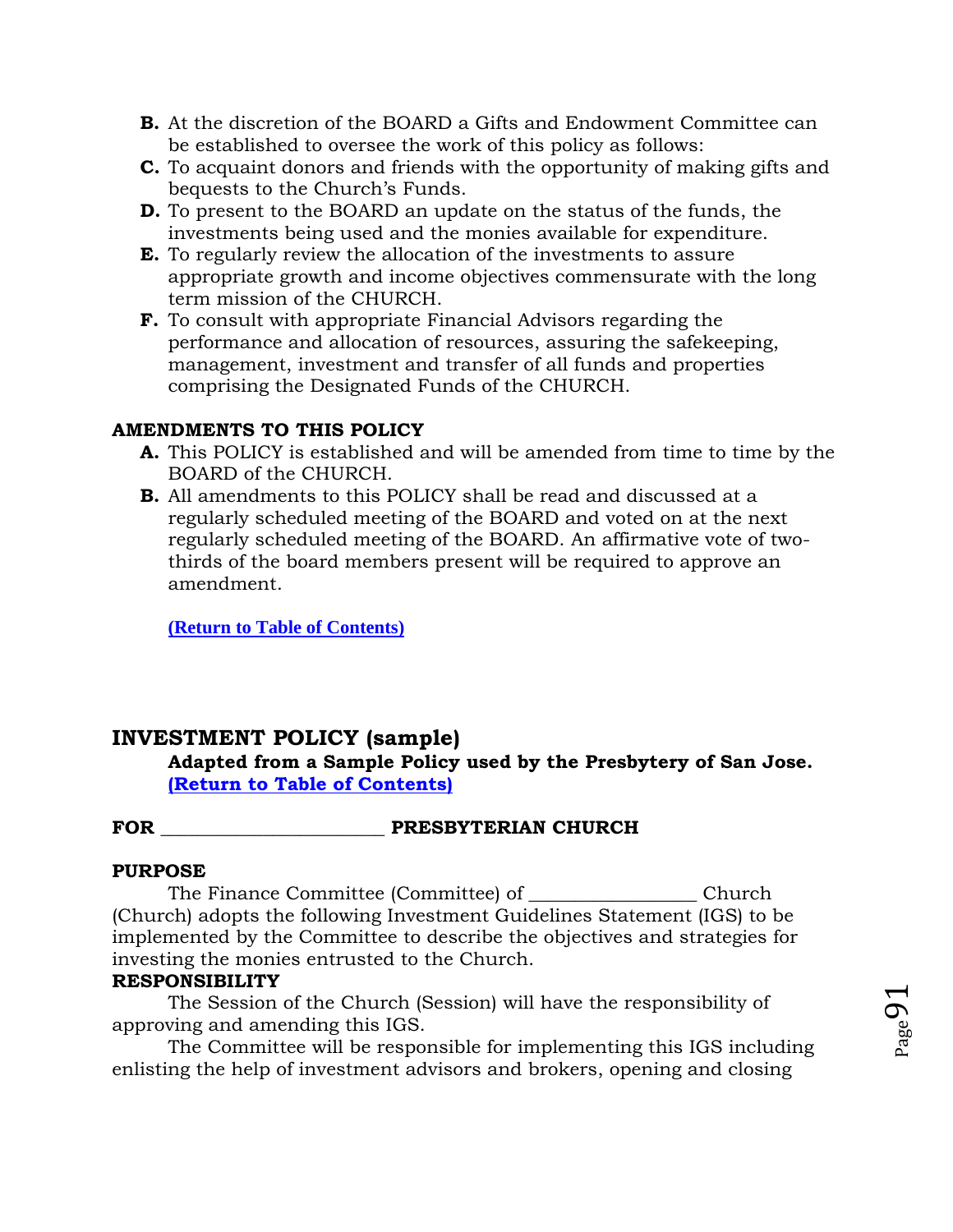accounts, and changing specific investments as needed to carry out the objectives stated in this IGS.

## **CONFLICT OF INTEREST**

To avoid any conflict of interest in the investment process, any person listed on our investment accounts and authorized to trade on our behalf must have prior approval from the Session before purchasing any specific investment vehicle, pursuing any new strategy of investment, or agreeing to any fee structure on accounts. Thus the Session will approve all firms with which the Committee invests, all investment tools, all investment strategies, and all fee structures.

Anyone authorized to trade will make trades within these guidelines, including those mentioned below and will have the online account IDs and passwords available to at least one other person at the Church.

## **INVESTMENT OBJECTIVES**

The Committee will act as good fiduciaries, making every attempt to preserve capital and yet provide a prudent total return over a 5 – 7 year time horizon as compared with the well accepted benchmarks of the financial markets.

## **INVESTMENT STRATEGIES**

The Committee will maintain a diversified portfolio of high quality securities and fixed income vehicles that have a history of providing a competitive stream of returns consistent with the objectives.

#### **INVESTMENT RISK**

Risk Profile: The Church's risk level is Conservative to Moderate: meaning comfortable with fluctuations in the portfolio value, and the possibility of larger declines in value, in order to seek to grow the portfolio over time to meet the needs of both capital growth and needed distributions.

## **ASSET ALLOCATION**

The actual average asset allocation over a three to five year period should be within the following minimum and maximum levels for each category:

| <b>Asset Category</b> | <b>Range of Exposure</b> | <b>Initial Target</b> |
|-----------------------|--------------------------|-----------------------|
| Cash                  | 5.00 to 15.00%           | 10%                   |
| Fixed Income          | 20.00 to 60.00%          | 50%                   |
| <b>Equity Assets</b>  | 30.00 to 70.00%          | 40%                   |

# **CASH ASSETS**

These can range from bank accounts, savings accounts, money market accounts and other such instruments. These accounts can be located in local banks, brokerage houses, or online accounts.

# **FIXED INCOME ASSETS**

These will include investing in CD's, B+ rated or better Investment Grade Corporate Bonds, US Government securities, etc. **EQUITY ASSETS**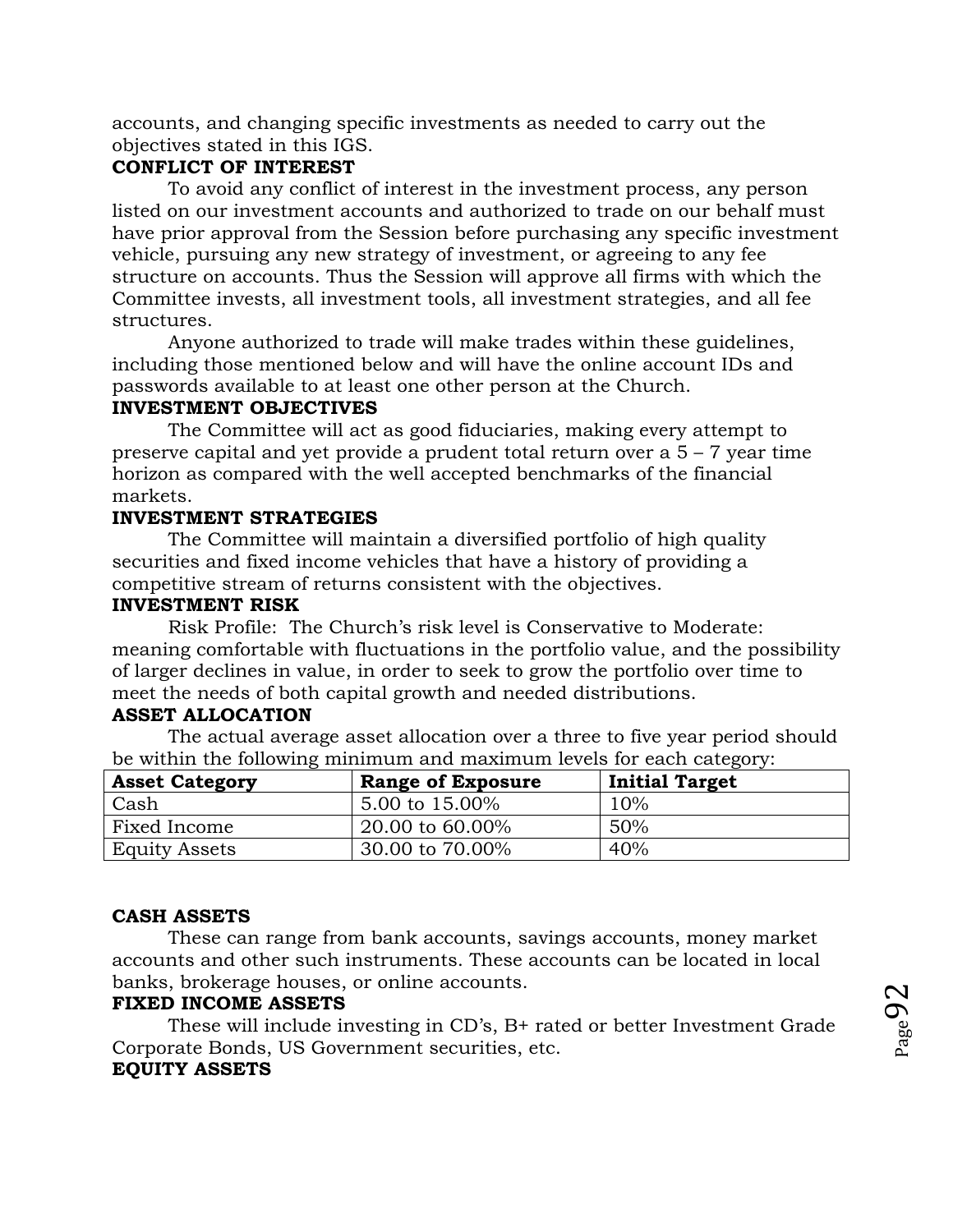The equity investments should be limited for the most part to broad range investments rather than individual company stock, i.e. mutual funds, ETF's, money managers, etc. At all times these investments should be maintained as investments in liquid assets that are tradable on the open market.

At no time does the Committee wish to engage in the investments commonly known as "derivatives" (i.e. futures, forwards, swaps, etc.) nor in most of the "derivatives" known as options. (As appropriate, "covered calls" on a limited number of securities can be used to increase income and rebalance the portfolio.)

The hope would be to maintain a diverse portfolio among sector categories, market capitalization, and domestic & international markets, as seems appropriate to the Committee at any given time.

At no time will more than 5% of the portfolio be invested in any one company, i.e. if the church should buy shares of GE it should also look at the holdings of their mutual funds to see if they own GE and limit their share purchase so the overall investment in GE is less than 5%.

#### **SPENDING POLICY**

Under most circumstances the spending of the portfolio assets will be limited to 4% of the rolling average value of the portfolio of the three preceding year end numbers. Larger distributions for major projects of the Church may be authorized by the recommendation of the Committee and a vote of the Session.

#### **AMENDMENT OF THESE GUIDELINES**

Amendment of these guidelines is possible after advance written notice of any proposed amendment is given to all Committee members, prior to the meeting of the Committee. A vote by a majority of Committee members present at the meeting to concur with the amendment will be seen as a recommendation to the Session for approval. Only after the Committee has voted and the Session has approved, will a change in investment tools, strategies, or fee structures be acceptable.

## **SUGGESTIONS FOR RECORDS RETENTION.**

#### **[\(Return to Table of Contents\)](#page-1-0)**

- Accident reports and claims. 7 years.
- Accounts payable ledgers/schedules. 7 years.
- Accounts receivable ledgers/schedules. 7 years.
- Articles of Incorporation Permanently
- Internal reports (miscellaneous). 3 years.
- Audit report of accountants. Permanently.
- Bank deposit slips. 3 years.
- Bank reconciliation. 1 year.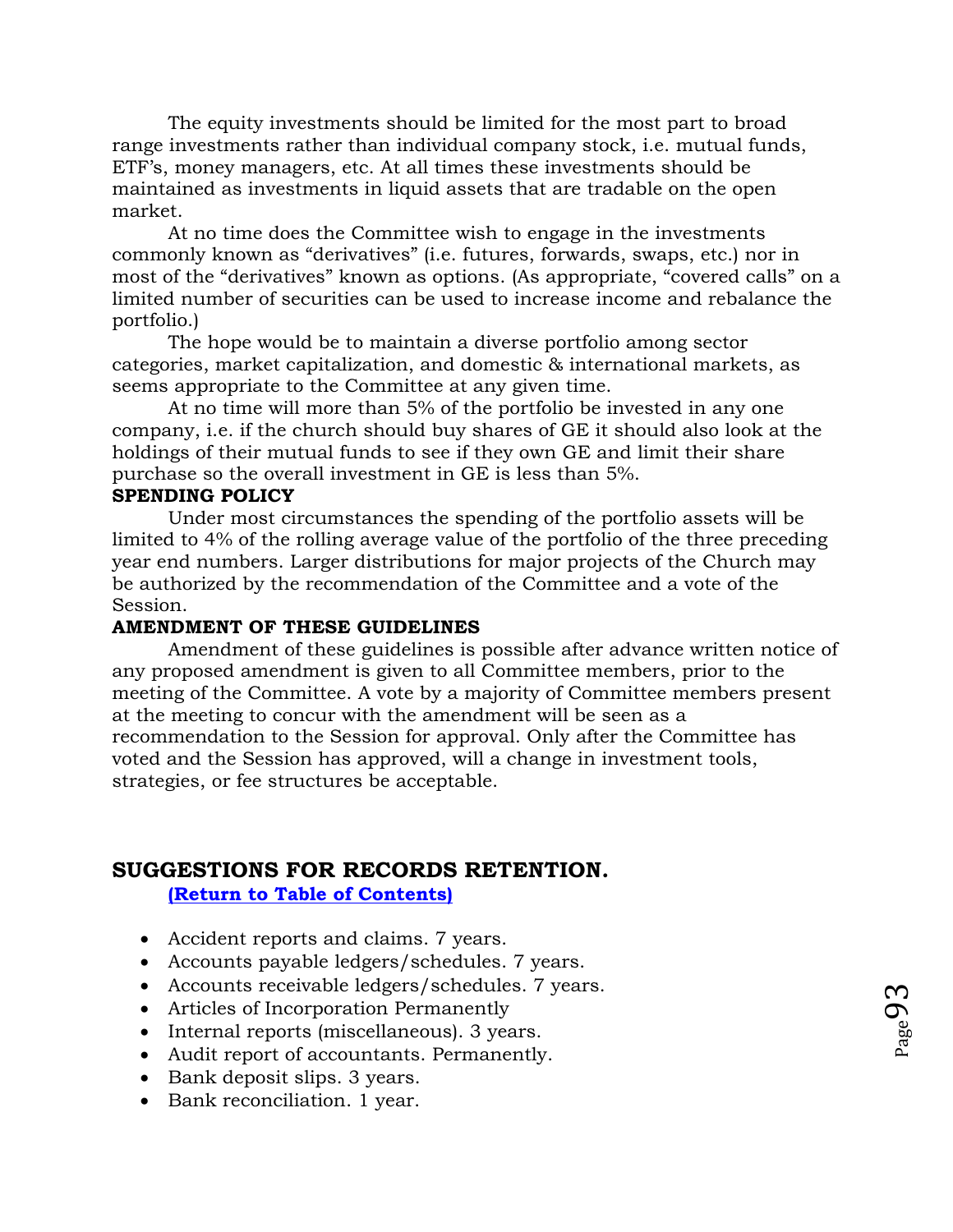- Bank statements (not including canceled checks). Permanently.
- Brokerage statements (annual). Permanently.
- Budgets. 3 years.
- Capital stock and bond records: ledgers, transfer registers, stubs showing issues, record of interest coupons, options, etc. Permanently.
- Cash books. Permanently.
- Checks (canceled but see exception below). 7 years.
- Checks, canceled for important payments, i.e., taxes, purchases of property, special contracts, etc. (Checks should be filed with the papers pertaining to the underlying transaction). Permanently.
- Contracts, mortgages, notes & leases (expired). 7 years.
- Contracts, mortgages, notes & leases (still in effect). Permanently.
- Copyright registration. Permanently.
- Correspondence (routine) with customers/vendors. 1 year.
- Correspondence (general). 3 years.
- Correspondence (legal and important matters only). Permanently.
- Deeds, mortgages, and bills of sale. Permanently.
- Depreciation schedules. Permanently.
- Duplicate deposit slips. 3 years.
- Employee expense reports. 3 years.
- Employee payroll records (W-2, W-4, annual earnings records, etc.). 7 years.
- Employee personnel records (after termination). 7 years.
- Employment applications. 3 years.
- Expense analyses and expense distribution schedules. 7 years.
- Financial statements (end of year, other months optional). Permanently.
- Freight bills. 3 years.
- Garnishments. 7 years.
- General & private ledgers (and end of year trial balances). Permanently.
- Insurance Policies (expired). 7 years.
- Insurance records, current accident reports, claims, policies, etc. Permanently.
- Internal audit reports (in some situations, longer retention periods may be desirable). 3 years.
- Inventories of materials and supplies. 7 years.
- Invoices to customers. 7 years.
- Invoices from vendors. 7 years.
- Journals. Permanently.
- Magnetic tape and tab cards. 1 year.
- Minute books for director and stockholders, including bylaws and charter. Permanently.
- Notes receivable ledgers and schedules. 7 years.
- Payroll records and summaries, including payments to pensioners. 7 years.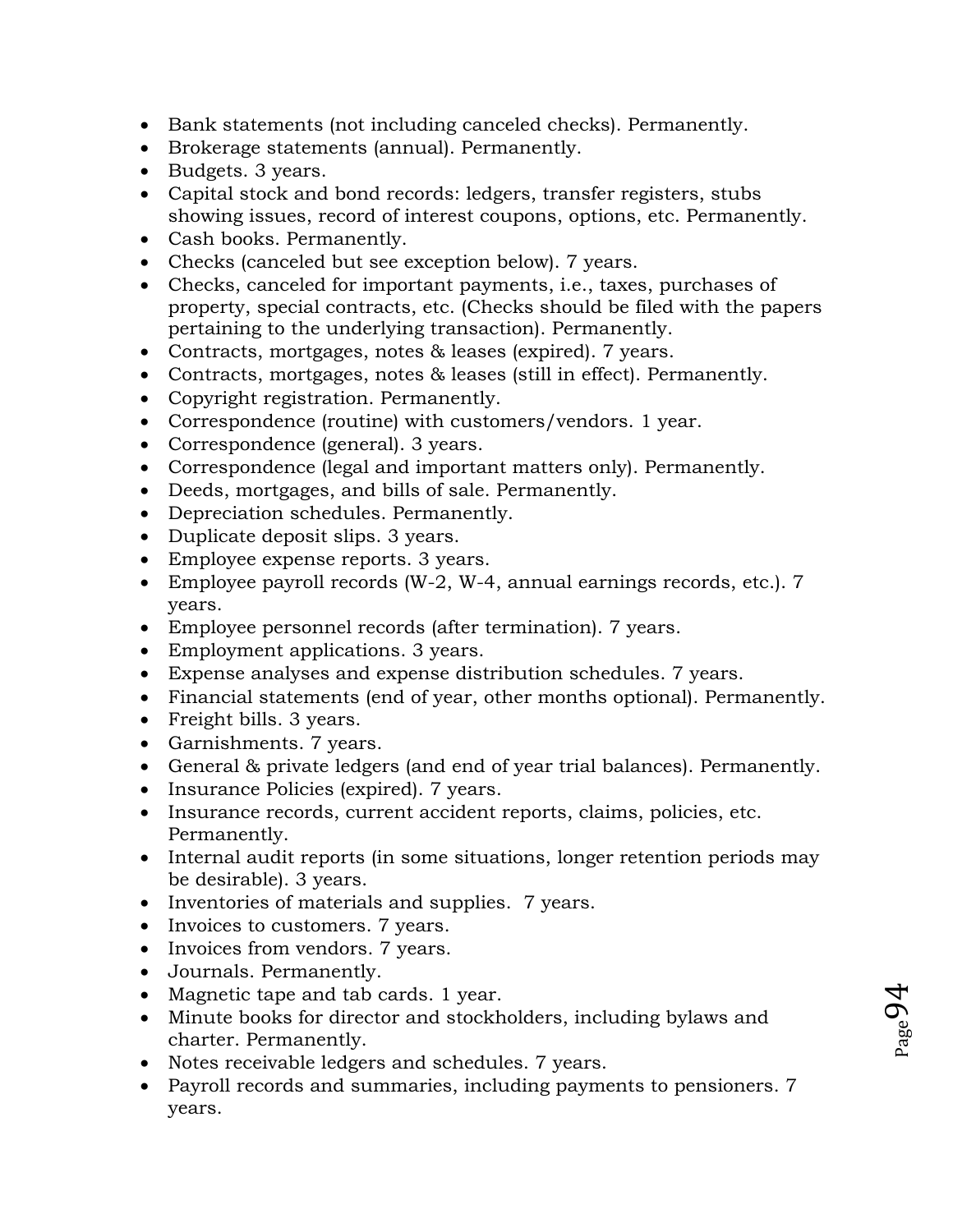- Petty cash vouchers. 3 years.
- Property appraisals by outside appraisers. Permanently.
- Property records: including costs and depreciation reserves. Permanently.
- Purchase orders. 7 years.
- Retirement and pension records. Permanently.
- Savings bond registration-records of employees. 3 years.
- Stenographer's notebook. 1 year.
- Stock and bond certificates. Permanently.
- Subsidiary ledgers. 7 years.
- Tax returns and worksheets, revenue agent's reports and other documents relating to determination of income tax liability. Permanently.
- Telephone logs/message books. 7 years.
- Time cards. 7 years.
- Trade mark registrations. Permanently.
- Training manuals. Permanently.
- Voucher register and schedules. 7 years
- Voucher for payments to vendors, employees, etc. (Includes allowances and reimbursements of employees, officers, etc. for travel and professional expenses). 7 years.
- Withholding tax statements. 7 years.

# **POLICY STATEMENT FOR LEASING CHURCH PROPERTY. Borrowed from the Presbytery of San Jose. [\(Return to Table of Contents\)](#page-1-0)**

# **Regarding churches allowing outside groups to use their facilities**

## **Why the church needs a Lease Agreement with all Tenants?**

A church is exposed to liability potential (accidents, injury, damage, theft, etc.) anytime a third party (vendor, service provider, individual, or organization) comes onto the church's grounds. Whether or not the church created the conditions which resulted in the injury or just neglected to take the steps necessary to mitigate their role in the incident, the church and their insurance company might find themselves in court. Proper steps, including lease agreements can help to alleviate the church's liability in these situations.

Annually, the Session of the church should review all contracts and leases in effect as well as revisit any groups which the church has adopted as adjunct mission programs for the purpose of liability insurance coverage.

## **Who is a third party?**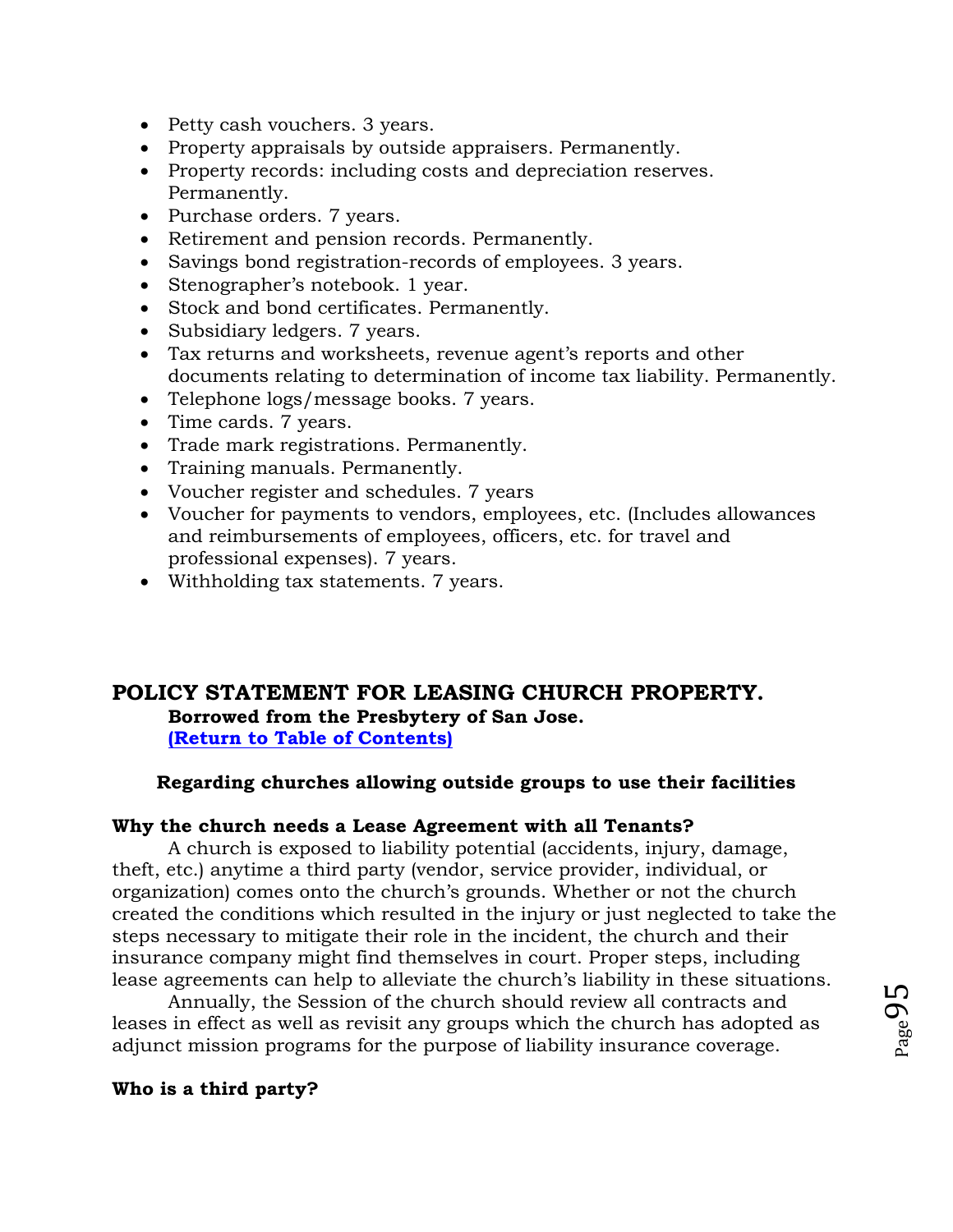*Vendors and Service Providers* – anyone who comes on the premises to help the church maintain the buildings and grounds or to help facilitate the running of church or guest programs. (Including, but not limited to: landscapers, janitorial services, wedding service providers, caterers, photographers, maintenance crews, contractors, etc.) Note: Check with your Insurance Company and your Master Policy but all contractors should be licensed and bonded.

*Individuals or Organizations* – anyone who uses space for meetings, parties, and events. (Including, but not limited to: schools, pre-schools, tenants, people renting your parking lot, other churches, community and neighborhood organizations, support groups, mission projects, book clubs, ceremonies, receptions, concerts, etc.)

#### **Should we use the Short Term Form or the Long Term Form of the Standard Lease Agreement?**

As a rule of thumb, the finance committee suggests:

*Use the Long Term Form whenever the use will last longer than a weekend or is a recurring use.*

*Use the Short Term Form for all uses of a weekend's length or less. A form is not needed when the user includes a member of the church and they are engaged in normal church related activities; such as weddings, memorial services, parties, etc.* 

*However, it would still be a good practice if the church would acknowledge these events in their Session Minutes either by the adoption of the future calendar or on an individual basis in the consent docket.*

#### **Weddings and Funerals**

A wedding or funeral for a church member or their family and/or the service will be performed by one of the pastors of the church does not need to be formalized with a Standard Lease Agreement. However, if the facility is being rented out to non-members for a wedding or funeral with a guest pastor, they should be asked to sign the short form.

Be sure to include in the description of the use of facilities and time of use all time related to decorating, caterer coming early to set up, rehearsal, etc. They will not be using the facility for just the wedding.

*Remember that weddings often include outside service providers such as florists, photographers, caterers, etc. These providers should have their own liability insurance, worker's compensation insurance, and should obtain from their Insurance Company a certificate of insurance naming the church as an additional insured before the wedding.*

#### **Adopting an outside group as a mission project of the church?**

Any use out of the Normal should be listed in the Session Minutes and approved. What the Session is doing when they allow a group to use the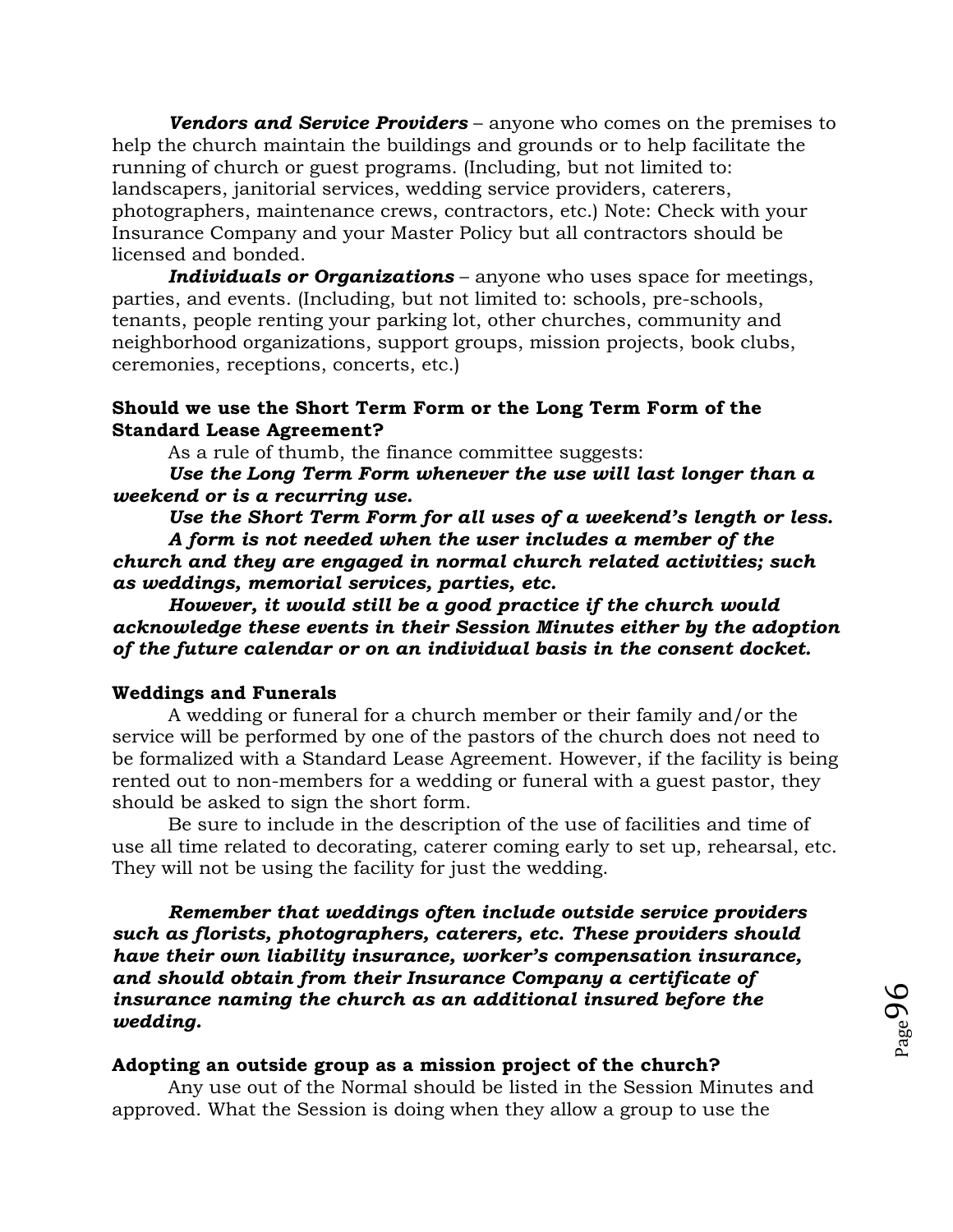church facilities without having their own insurance is accepting liability for whatever happens. As long as the Session has reviewed the situation and accepted this liability, they can adopt this use as a mission project of the church, and the insurance of the church should cover all liability.

## *Each church should verify this with their own insurance company before they proceed to use this as policy.*

The kinds of groups you might adopt under your own insurance liability would include AA meetings, mission organizations, community groups, neighborhood groups, parties, other churches, Bible Study Fellowship, Community Bible Study, etc.

## **"Any time a third party comes onto the church property, it is important for the church to think through the following:**

- *a. do we have a written agreement that protects the church from negligence caused or created by this third party,*
- *b. has the church been named as an additional insured on the third party's liability workers compensation, or auto liability policies, and*
- *c. does the church have certificates of insurance from the third party?*

**Understandably, churches will be faced with situations where one or more of these controls cannot be obtained from a third part. At that point, the church leadership needs to carefully weigh the risks of the situation and make a wise decision as to whether or not that third party will be allowed to use or provide services within the church. All three of these controls should be sought out and obtained with few, if any exceptions."**

*From an informational bulletin by Zurich Services Corporation*

## **STANDARD LEASE AGREEMENT (Long Form) Borrowed from the Presbytery of San Jose [\(Return to Table of Contents\)](#page-1-0)**

*This form should be filled out and sent to the Financial Affairs Committee of Presbytery for their review before the church enters into an agreement with an outside group.*

This Lease Agreement (the "Lease") is made and entered into effective as of  $\frac{1}{20}$ , by and between the Presbytery of  $\frac{1}{20}$ , a non-profit corporation (the "Presbytery"), and Presbyterian Church, a non-profit corporation (the "Church") (the Presbytery and the Church hereinafter collectively referred to as the "Landlord"), and \_\_\_\_\_\_\_\_\_\_\_\_\_\_\_\_\_\_\_\_\_\_\_\_\_\_ (the "Tenant").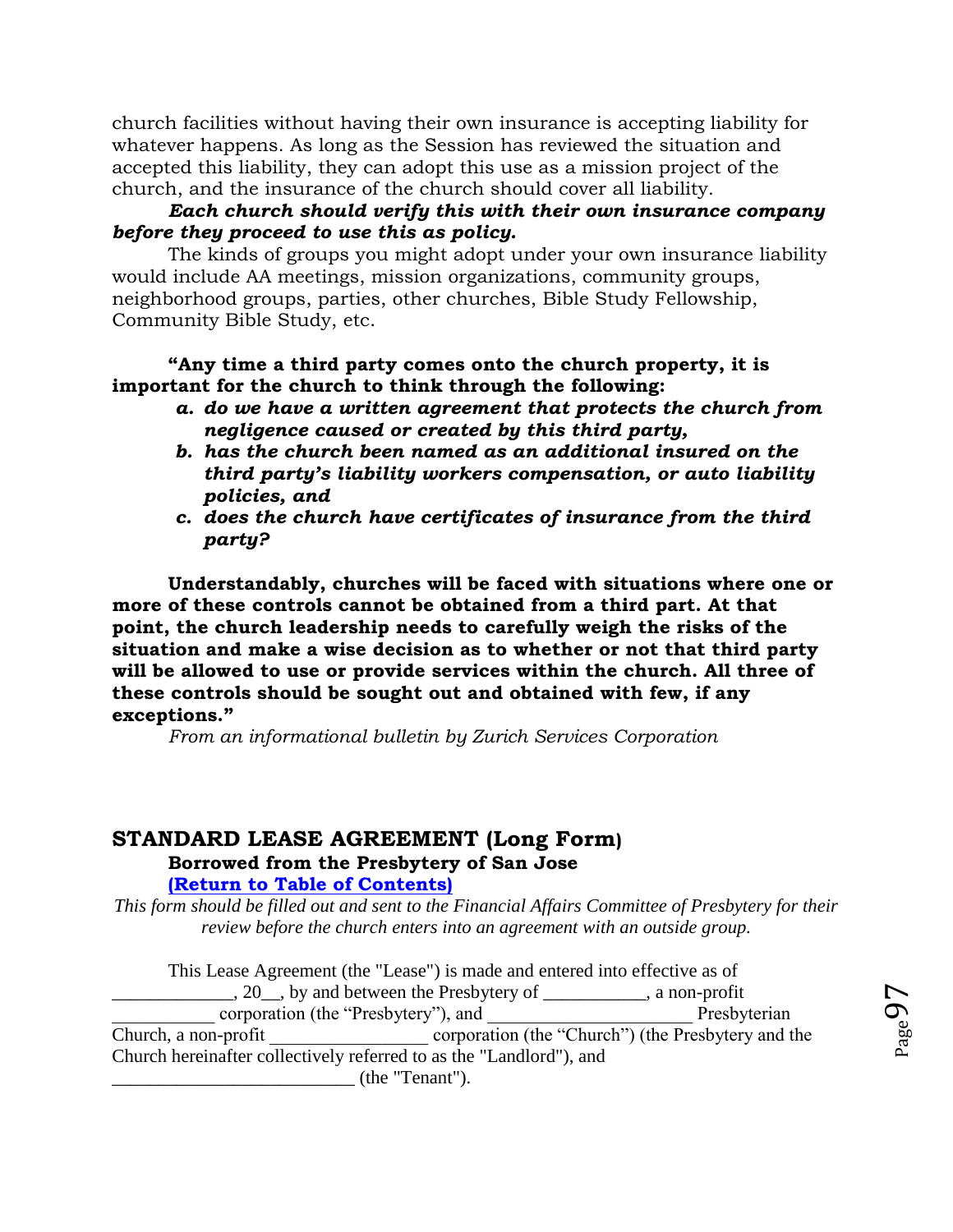WHEREAS, the Presbytery is the owner of certain real property hereinafter described; WHEREAS, the Church has certain interests and rights to such property and the use thereof by virtue of its relationship to the Presbytery; and WHEREAS, Tenant desires to lease such real property.

NOW, THEREFORE, for good and valuable consideration, the parties agree as follows:

\_\_\_\_\_\_\_\_\_\_\_\_\_\_\_\_\_\_\_\_\_\_\_\_\_\_\_\_\_\_\_\_\_\_\_\_\_\_\_\_\_\_\_\_\_\_\_\_.

- 1. **Premises**. Landlord, in consideration of the lease payments provided in this Lease, leases to Tenant the space specified in Exhibit A attached hereto (the "Premises") located at
- 2. **Tenant Status**. Tenant represents that it is organized as a nonprofit or governmental entity and that it has provided written evidence of such status to Landlord upon or prior to execution of this Lease. Tenant agrees that within fifteen (15) days of demand by Landlord, it will supply Landlord with such further evidence of such nonprofit or governmental status as Landlord shall reasonably require, in the absence of which Tenant shall be in default under this Lease.
- 3. **Parking**. Tenant shall be entitled to parking privileges in Landlord's parking lot adjoining the Premises at such times that Tenant is entitled to use the Premises, subject to Landlord's ongoing needs for use of the parking lot.
- 4. **Storage**. Tenant may store items of personal property (subject to the restriction on "Dangerous Materials" contained in this Lease) in the following location at the Premises: \_\_\_\_\_\_\_\_\_\_\_\_\_\_\_\_\_\_\_\_\_\_\_\_\_\_\_\_\_\_\_\_\_\_\_\_\_\_\_\_\_. All items shall be stored at Tenant's

sole risk, and Landlord shall not be liable for any loss of or damage to any stored items.

- 5. **Term**. The lease term shall commence on \_\_\_\_\_\_\_\_\_\_\_\_\_\_\_, 20\_\_ and shall terminate on  $\_$ , 20 $\_$ .
- 6. **Lease Payments**. Tenant shall pay to Landlord monthly lease payments of  $\text{Dollars } (\text{\$} \qquad)$  each, payable in advance, on the first day of the term of this Lease and on the same day of each month thereafter. Such

payments shall be made to Landlord at  $\Box$ such other place as may be designated from time to time by Landlord. All payments by Tenant under this Lease shall be made payable to the Church.

- 7. **Late Payments**. Monthly payments not paid within ten (10) days of when due shall give rise to a late fee of  $\Box$  Dollars  $(\$$   $\Box$
- 8. **Security Deposit.** Upon execution of this Lease, Tenant shall pay to Landlord a security deposit of \_\_\_\_\_\_\_\_\_\_\_\_\_\_\_\_\_\_\_\_ Dollars (\$\_\_\_\_\_\_) to be held by Landlord throughout the term of the Lease as security for Tenant's performance under the Lease. If Tenant is in default under this Lease (including but not limited to the failure to pay rent), Landlord may use, apply, or retain all or any part of the security deposit to cure the default or to compensate Landlord for all damage sustained by Landlord as a result of the default, without prejudice to any other remedy. Upon any application of all or any part of the security deposit resulting from Tenant's default, Tenant shall immediately on demand pay to Landlord the sum necessary to restore the security deposit to the original amount provided above. Landlord shall return the security deposit to Tenant (less any amounts retained by Landlord as permitted herein) within thirty (30) days after the expiration of the term of this Lease and return of possession of the Premises to Landlord if, at such time, Tenant has performed all terms, covenants, and conditions of this Lease. Landlord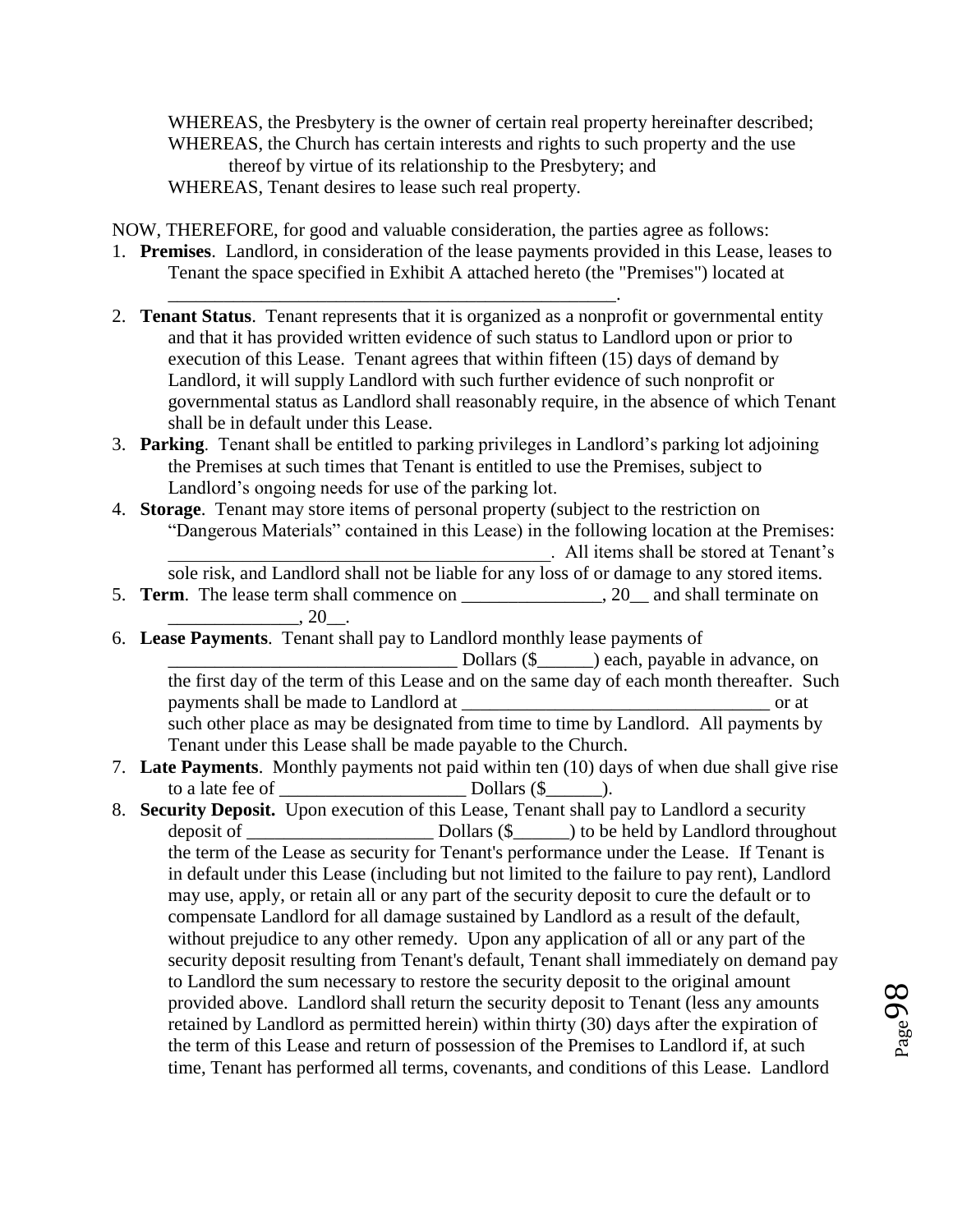may commingle the security deposit with its general and other funds. Tenant shall not be entitled to any interest on the security deposit.

- 9. **Possession**. Tenant shall be entitled to possession on the first day of the term of this Lease, and shall yield possession to Landlord on the last day of the term of this Lease, unless otherwise agreed by both parties in writing.
- 10. **Use of Premises**. Tenant may use the Premises only for the following purposes:

Tenant may use the Premises only on the following days and during the following hours: \_\_\_\_\_\_\_\_\_\_\_\_\_\_\_\_\_\_\_\_\_\_\_\_\_\_\_\_\_\_\_\_\_\_\_\_\_\_\_\_\_\_\_\_. Tenant may not use the Premises

\_\_\_\_\_\_\_\_\_\_\_\_\_\_\_\_\_\_\_\_\_\_\_\_\_\_\_\_\_\_\_\_\_\_\_\_\_\_\_\_\_\_\_\_\_\_\_\_\_\_\_\_\_\_\_\_\_\_\_\_\_\_\_\_\_\_\_\_.

for any other purpose or at any other time without the prior written consent of Landlord. In addition, Tenant may not use any other portion of Landlord's facility at any time without the prior written consent of Landlord. Tenant shall not perform any acts or carry on any practices that may injure the Premises, or be a waste, or a nuisance. Tenant shall not make any alterations to the Premises without the prior written consent of Landlord.

- 11. **Condition of Property**. Tenant has inspected the Premises and hereby accepts the Premises "AS IS," in the condition existing as of the date hereof. Tenant acknowledges that neither Landlord nor any other person has made any representation or warranty with respect to the Premises or any other portion of the facilities, including but not limited to the suitability of the Premises or any other portion of the facilities for the conduct of Tenant's activities. Tenant agrees and acknowledges that Landlord has no obligation, as a condition to this Lease, to renovate or remodel or to otherwise construct any tenant improvements or alterations in the Premises.
- 12. **Common Area**. The term "common area" means the various areas designed for common use or benefit within the building or buildings in which the Premises are located and the adjacent grounds, including, but not by way of limiting, walks, corridors, entrance areas, facilities such as washrooms, drinking fountain, toilets, and stairs. The common area shall at all times be subject to the exclusive control and management of Landlord. Subject to reasonable rules and regulations that may be promulgated by Landlord from time to time, the common area is made available to Tenant for its reasonable nonexclusive use in common with Landlord or other tenants.
- 13. **Maintenance**. Except as otherwise provided in this Lease, Landlord shall have the obligation to maintain the Premises in good operating condition during the term of the Lease. The above notwithstanding, Tenant shall be responsible for cleaning the Premises after each use and restoring the Premises to their condition prior to use. Landlord shall have thirty (30) days after notice from Tenant to commence to perform its maintenance obligations under this paragraph, except that Landlord shall perform such obligations immediately if the nature of the problem presents a hazard or emergency. If Landlord does not perform its obligations within the time limitations in this paragraph, Tenant's sole remedy shall be to institute suit against Landlord, and Tenant shall not have the right to withhold from rent any sums expended by Tenant. Tenant waives the provisions of Sections 1941 and 1942 of the California Civil Code with respect to Landlord's obligations for tenant ability of the Premises and Tenant's right to make repairs and deduct the expenses of such repairs from rent.
- 14. **Damage to Premises**. Tenant will be liable for any damage to the facilities and/or furnishings in or about the Premises resulting from the acts or omissions of Tenant or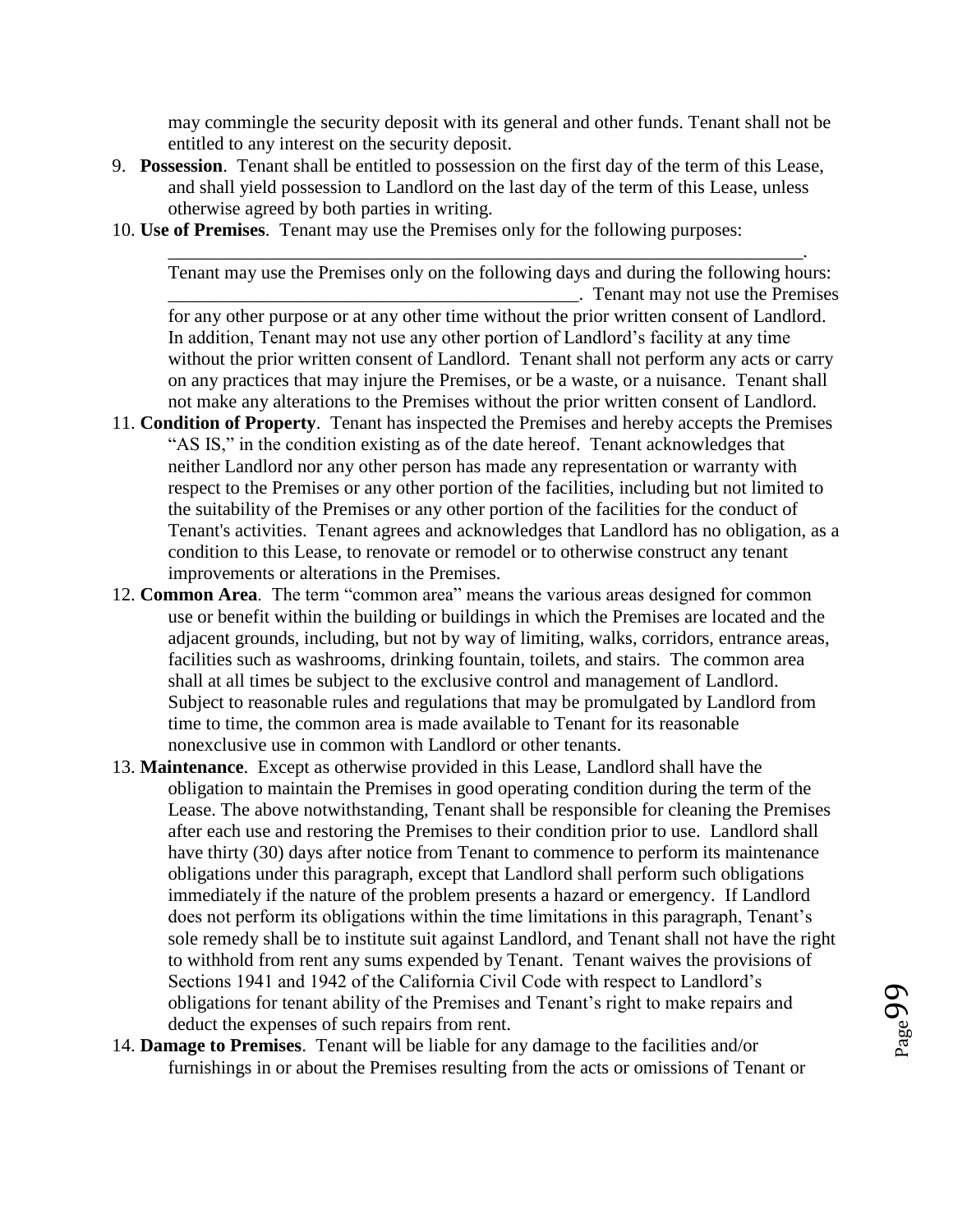Tenant's guests. Tenant shall immediately report any such damage to Landlord. In the event of such damage, the repairs will be carried out by Landlord and paid for by Tenant.

- 15. **Access by Landlord to Premises**. Landlord shall have the right to enter and use the demised Premises for the purposes and activities of the Landlord at times other than those specifically granted herein to the Tenant subject to the terms and conditions of this Lease. In addition, Landlord shall have the right to enter the Premises to make inspections, provide necessary services, or show the facilities to prospective buyers, mortgagees, tenants, or workmen. Landlord will endeavor to give reasonable notice to Tenant before entering the Premises during Tenant's times of use. As provided by law, in the case of an emergency, Landlord may enter the Premises without Tenant's consent.
- 16. **Utilities and Services**. Landlord shall be responsible for all utilities and services in connection with the Premises.
- 17. **Property Insurance**. Landlord and Tenant shall each be responsible to maintain appropriate insurance for their respective interests in the Premises and property located on the Premises.
- 18. **Liability Insurance**. Tenant shall maintain during the term of the Lease at Tenant's expense, in companies and through brokers approved by Landlord, public liability insurance with personal injury limits of at least \$1,000,000 for injury to one person, and \$1,000,000 for any one accident, and a limit of at least \$1,000,000 for damage to property. Landlord shall be named as an additional insured on such insurance policy. Tenant shall deliver to Landlord a certificate of the insurance carrier to the issuance of such policy. The insurance policy shall provide that such policy will not be terminated by the insurance carrier on less than thirty (30) days written notice to Landlord. Tenant shall promptly advise, and have the insurance carrier advise, Landlord of any change in, additions to, or termination of any such policy; and upon any termination of such policy, Tenant will forthwith provide a new policy upon the terms and conditions set forth above.
- 19. **Indemnity Regarding Tenant's Use and Activities.** Tenant assumes responsibility and liability for and agrees to indemnify, hold harmless, and defend Landlord from and against any and all claims, losses, liabilities, injuries (including death), obligations, damages, and expenses, including reasonable attorney's fees, if any, which Landlord may suffer or incur that are occasioned wholly or in part by or result from any acts or omissions by Tenant or Tenant's agents, employees, guests, licensees, invitees, subtenants, assignees or successors, or that for any cause or reason whatsoever arise out of or relate to Tenant's use of the Premises or Tenant's activities, including without limitation claims of sexual misconduct, harassment, abuse, or molestation. Tenant shall forthwith notify Landlord in writing with a full description of the facts; the place, circumstances, nature and results; and the names and addresses of involved parties with regard to any occurrences on the Premises which involve any injury to person or property. Tenant will provide Landlord promptly with copies of any claims for damages of any sort, including complaints in any court actions involving such claims.
- 20. **Compliance with Laws**. Tenant shall, at its sole cost and expense, comply with all requirements of all municipal, state, and federal authorities now or hereafter in force pertaining to its use of the Premises. The judgment of any court of competent jurisdiction, or the admission of Tenant in any action or proceeding against Tenant, whether the Presbytery or the Church be a party thereto or not, that Tenant has violated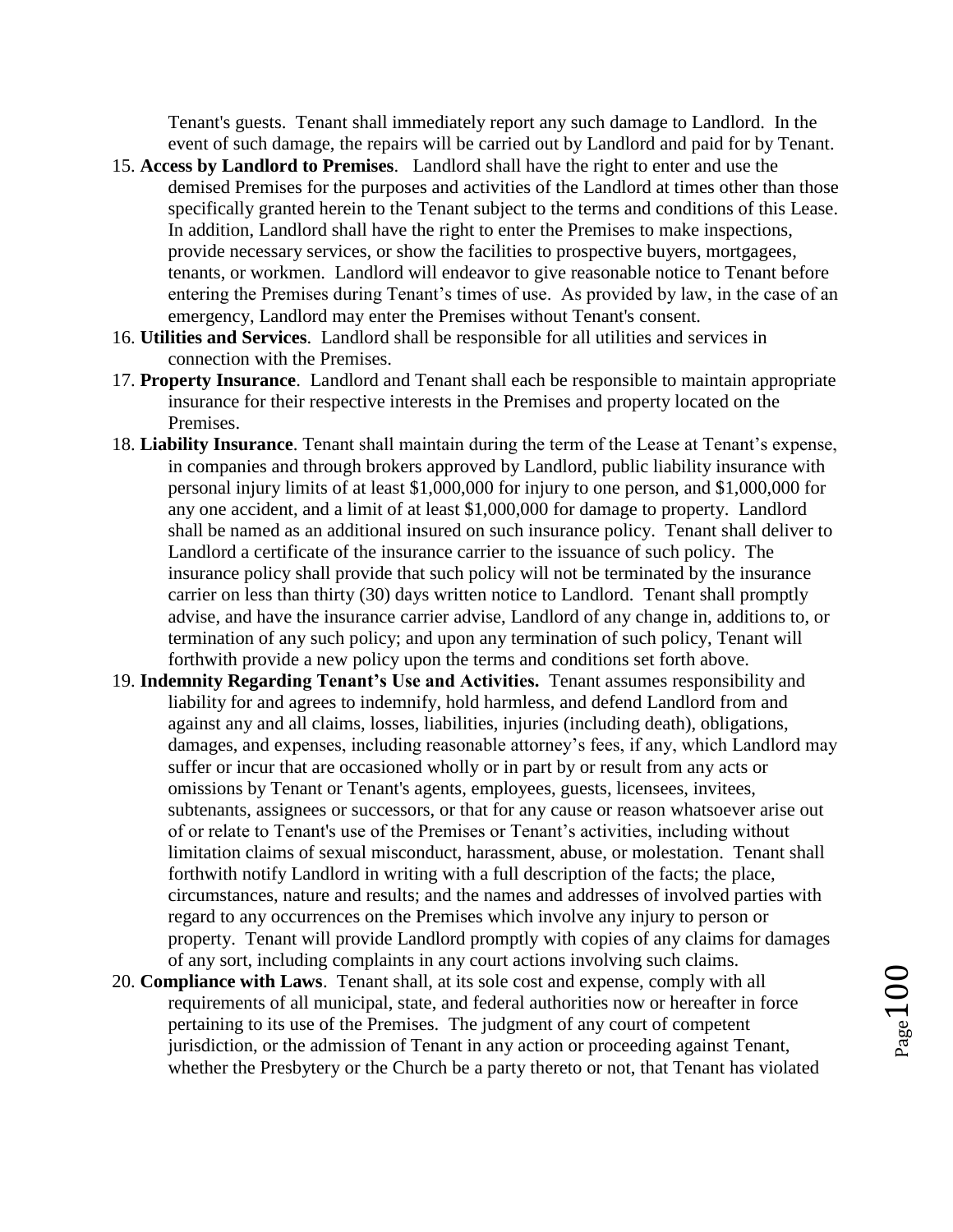any such legal requirement shall be conclusive of that fact as between Landlord and Tenant.

- 21. **Dangerous Materials**. Tenant shall not keep or have on the Premises any article or thing of a dangerous, inflammable, or explosive character that might substantially increase the danger of fire on the Premises, or that might be considered hazardous by a responsible insurance company, unless the prior written consent of Landlord is obtained and proof of adequate insurance protection is provided by Tenant to Landlord.
- 22. **Taxes**. Taxes attributable to the Premises or the use of the Premises shall be allocated as follows:
	- a. **Real Estate Taxes**. Landlord shall pay all real estate taxes and assessments for the Premises.
	- b. **Personal Property Taxes**. Tenant shall pay all personal property taxes, and any other charges levied against the Premises, which are attributable to Tenant's use of the Premises.
- 23. **Mechanics Liens**. Neither the Tenant nor anyone claiming through the Tenant shall have the right to file mechanics liens or any other kind of lien on the Premises, and the filing of this Lease constitutes notice that such liens are invalid. Further, Tenant agrees to give actual advance notice to any contractors, subcontractors, or suppliers of goods, labor, or services that such liens will not be valid.
- 24. **Defaults**. Tenant shall be in default of this Lease, if Tenant fails to fulfill any Lease obligation or term by which Tenant is bound. Subject to any governing provisions of law to the contrary, if Tenant fails to cure any financial obligation within fifteen (15) days (or any other obligation within ten (10) days) after written notice of such default is provided by Landlord to Tenant, Landlord at its option may take possession of the Premises without further notice and remove Tenant and its effects, and Tenant shall then quit and surrender the Premises to Landlord, but without prejudicing Landlord's rights to damages. In the alternative, Landlord may elect to cure any default and the cost of such action shall be added to Tenant's financial obligations under this Lease. Tenant shall pay all costs, damages, and expenses suffered by Landlord by reason of Tenant's defaults. Landlord's rights under this Lease are cumulative, and shall not be construed as exclusive unless otherwise required by law.
- 25. **Holdover**. If Tenant, with Landlord's consent, remains in possession of the Premises after expiration or termination of the Lease, then such holding over shall be construed as a tenancy from month to month, subject to all conditions, provisions, and obligations of this Lease insofar as the same are applicable to a month-to-month tenancy.
- 26. **Keys.** Landlord will assign sets of entrance keys to Tenant. Tenant will not copy any keys provided by Landlord and will carefully supervise the use of keys provided to maintain security of the Premises.
- 27. **Assignability/Subletting**. Tenant may not assign or sublease any interest in the Premises without the prior written consent of Landlord, which shall not be unreasonably held. Landlord's consent to one assignment or subletting shall not be deemed to be a consent to any subsequent assignment or subletting. Landlord's consent to an assignment or sublease shall not relieve Tenant of its obligations under this Lease. Any transfer of this Lease from Tenant by merger, consolidation, or liquidation shall constitute an assignment for purposes of this Lease.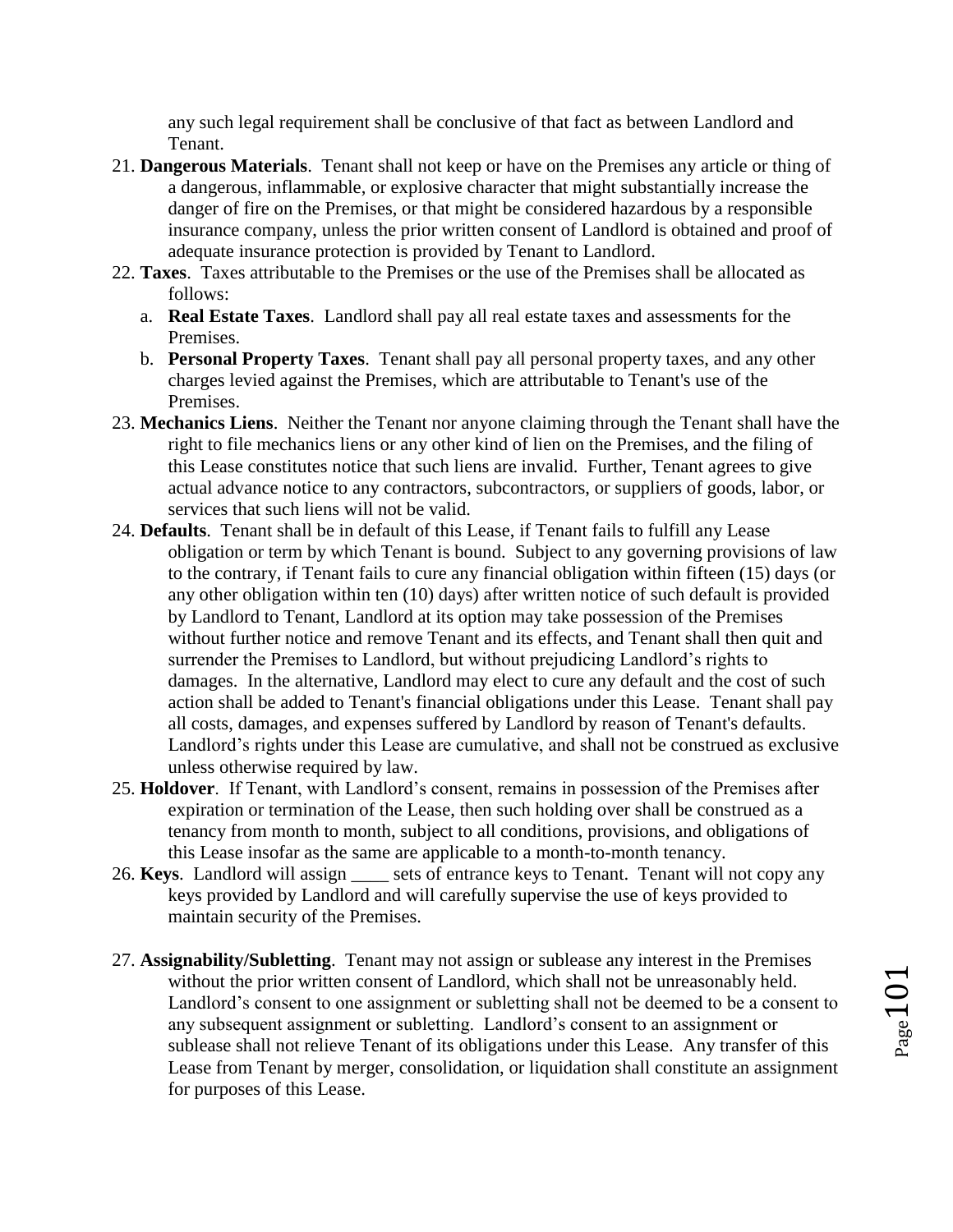- 28. **Termination Upon Sale of Premises**. Notwithstanding any other provision of this Lease, Landlord may terminate this Lease upon 60 days' written notice to Tenant that the Premises have been sold.
- 29. **Notices**. Notices under this Lease shall not be deemed valid unless in writing and served either by personal delivery or certified mail, postage prepaid, addressed as follows:

| Landlord: | Name:<br>Address: |  |
|-----------|-------------------|--|
| Tenant:   | Name:<br>Address: |  |

Either party may change such address from time to time by providing notice as set forth above.

- 30. **Waiver**. One or more waivers by Landlord of a breach of any covenant or condition shall not be construed as a waiver of a subsequent breach of the same or any other covenants or conditions. Landlord's consent to or approval of any act by Tenant requiring Landlord's approval, shall not be deemed to waive or render unnecessary Landlord's consent to or approval of any subsequent similar act by Tenant.
- 31. **Entire Agreement/Amendment**. This Lease contains the entire agreement of the parties and there are no other promises or conditions in any other agreement whether oral or written. This Lease may be modified or amended only by a writing signed by all parties to this Lease.
- 32. **Binding Effect**. This Lease shall be binding upon the successors and assigns of the respective parties hereto.
- 33. **Severability**. If any portion of this Lease shall be held to be invalid or unenforceable for any reason, the remaining provisions shall continue to be valid and enforceable. If a court finds that any provision of this Lease is invalid or unenforceable, but that by limiting such provision it would become valid and enforceable, then such provision shall be deemed to be written, construed, and enforced as so limited.
- 34. **Subordination of Lease**. This Lease is subordinate to any mortgage that now exists, or may be given later by Landlord, with respect to the Premises.
- 35. **Safe Environment**. Tenant agrees that it will comply with the following statement, as required by the Safe Church Standards:

"Organizations using the facilities of the Church shall provide a safe and nurturing environment for children, youth and vulnerable adults and those who work with them. They must abide by the current Safe Church Policy of the Church or provide proof that their organization has a similar policy in place."

36. **Attachments.** Attached hereto are the following, all of which constitute a part of this Lease:

| u |  |  |
|---|--|--|
| ້ |  |  |

IN WITNESS WHEREOF, the parties have executed this Lease effective as of the day and year first above written.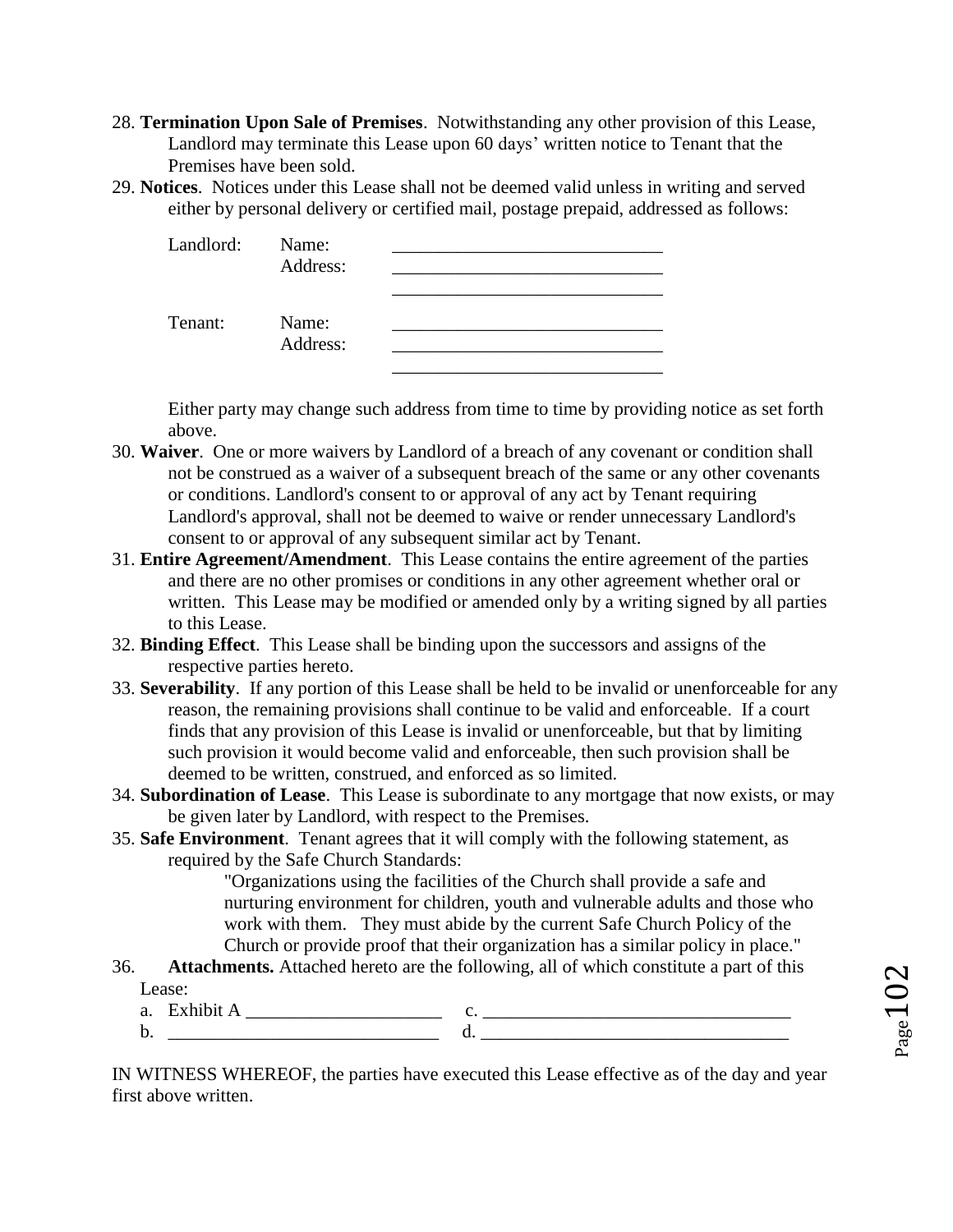## **LANDLORD**

| Presbytery of |  |
|---------------|--|
|---------------|--|

| $\mathbf{D} \mathbf{v}$ |  |  |
|-------------------------|--|--|
| Name:                   |  |  |
| Title:                  |  |  |

**\_\_\_\_\_\_\_\_\_\_\_\_\_\_\_\_\_\_ Presbyterian Church** 

| Name:  |  |
|--------|--|
| Title: |  |

# **TENANT**

| By     |  |  |
|--------|--|--|
| Name:  |  |  |
| Title: |  |  |

## **EXHIBIT A**

#### **Description of Space to Be Leased to Tenant**

[to be completed]

**The landlords should receive a certificate of insurance from the tenant before they begin to use the facilities.** 

# **STANDARD LEASE AGREEMENT (Short Term Form)**

**Borrowed from the Presbytery of San Jose** [\(Return to Table of Contents\)](#page-1-0)

*(For outside groups seeking a One Time Use, Maximum of Three Days, all others should use the Long Form and send to Financial Affairs Committee for review before entering into an agreement.)*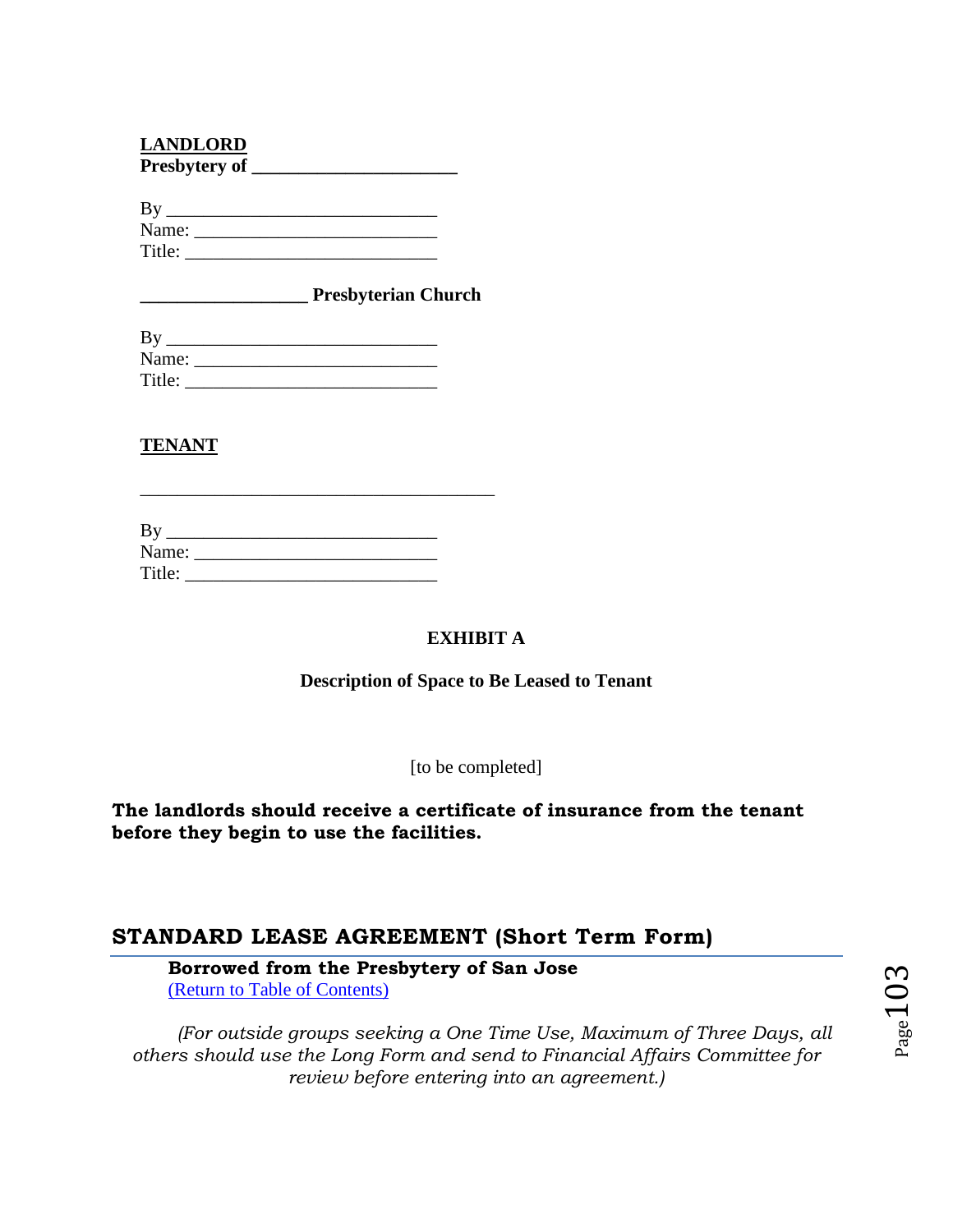This Lease Agreement (the "Lease") is made and entered into effective as of \_\_\_\_\_\_\_\_\_\_\_\_\_, 20\_\_, under an agreement with the Presbytery of \_\_\_\_\_\_\_\_\_\_\_\_\_\_\_\_\_, a non-profit corporation (the "Presbytery"), between \_\_\_\_\_\_\_\_\_\_\_\_\_\_\_\_\_\_\_\_\_\_ Presbyterian Church, a non-profit corporation (the "Church") (the Presbytery and the Church hereinafter collectively referred to as the "Landlord"), and \_\_\_\_\_\_\_\_\_\_\_\_\_\_\_\_\_\_\_\_\_\_\_\_\_\_\_\_\_\_\_\_\_\_\_\_\_\_\_\_\_\_\_\_\_\_\_\_\_\_\_\_ (the "Tenant" – could also be a vendor or contractor).

## *For good and valuable consideration, the parties agree as follows:*

1. **Premises**. Landlord, in consideration of the lease payments provided in this Lease, leases to Tenant the following space in the church facilities:

 $\_$  , and the set of the set of the set of the set of the set of the set of the set of the set of the set of the set of the set of the set of the set of the set of the set of the set of the set of the set of the set of th  $\_$  , and the set of the set of the set of the set of the set of the set of the set of the set of the set of the set of the set of the set of the set of the set of the set of the set of the set of the set of the set of th

 $\_$  , and the set of the set of the set of the set of the set of the set of the set of the set of the set of the set of the set of the set of the set of the set of the set of the set of the set of the set of the set of th

For the following purposes:

- $\_$  , and the set of the set of the set of the set of the set of the set of the set of the set of the set of the set of the set of the set of the set of the set of the set of the set of the set of the set of the set of th 2. **Term**. The lease term shall commence on \_\_\_\_\_\_\_\_\_\_\_\_\_, 20 and shall terminate on \_\_\_\_\_\_\_\_\_\_\_\_\_\_, 20\_\_.
- 3. **Lease Payments**. Tenant shall pay to Landlord a sum of \_\_\_\_\_\_\_\_\_\_\_\_\_\_\_\_\_\_\_\_\_\_\_\_\_\_\_\_\_\_\_ Dollars (\$\_\_\_\_\_\_) including a nonrefundable/refundable (cross out the appropriate choice) security deposit of  $\Box$  Dollars  $(\$\underline{\hspace{1cm}})$ .
- 4. **Condition of Property**. Tenant has inspected the Premises and hereby accepts the Premises "AS IS," in the condition existing as of the date hereof.
- 5. **Damage to Premises**. Tenant will be liable for any damage to the facilities and/or furnishings in or about the Premises resulting from the acts or omissions of Tenant, Tenant's guests or Tenant's third party vendors and service providers. Tenant shall immediately report any such damage to Landlord. In the event of such damage, the repairs will be carried out by Landlord and paid for by Tenant.
- 6. **Liability Insurance**. Tenant shall obtain for the term of the Lease at Tenant's expense, in companies and through brokers approved by Landlord, public liability insurance with personal injury limits of at least \$1,000,000 for injury to one person, and \$1,000,000 for any one accident, and a limit of at least \$1,000,000 for damage to property. *Landlord shall be named as an additional insured on such insurance policy.* Tenant shall deliver to Landlord a certificate of the insurance carrier to the issuance of such policy before the beginning date of the term of this lease.
	- a. Tenants that hire service providers, individuals or subcontractors will also provide evidence of their current liability insurance, current Worker's Compensation insurance, appropriate auto liability coverage and evidence that the church has been named as an additional insured for the time of the Lease Agreement.
- 7. **Indemnity Regarding Tenant's Use and Activities.** Tenant assumes responsibility and liability for and agrees to indemnify, hold harmless, and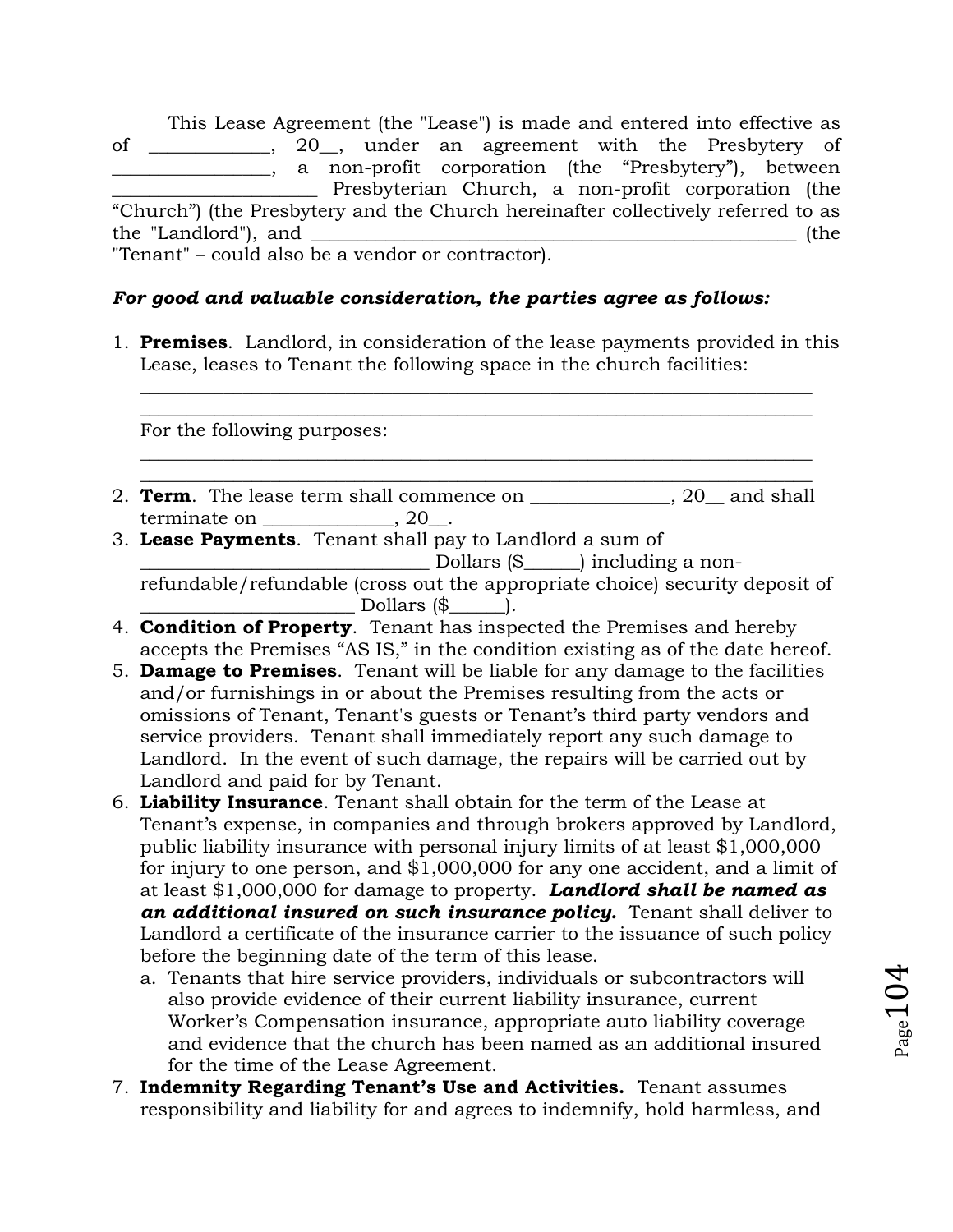defend Landlord from and against any and all claims, losses, liabilities, injuries (including death), obligations, damages, and expenses, including reasonable attorney's fees, if any, which Landlord may suffer or incur that are occasioned wholly or in part by or result from any acts or omissions by Tenant or Tenant's agents, employees, guests, licensees, invitees, subtenants, assignees or successors, or that for any cause or reason whatsoever arise out of or relate to Tenant's use of the Premises or Tenant's activities, including without limitation claims of sexual misconduct, harassment, abuse, or molestation. Tenant shall forthwith notify Landlord in writing with a full description of the facts; the place, circumstances, nature and results; and the names and addresses of involved parties with regard to any occurrences on the Premises which involve any injury to person or property. Tenant will provide Landlord promptly with copies of any claims for damages of any sort, including complaints in any court actions involving such claims.

- 8. **Compliance with Laws**. Tenant shall, at its sole cost and expense, comply with all requirements of all municipal, state, and federal authorities now or hereafter in force pertaining to its use of the Premises. The judgment of any court of competent jurisdiction, or the admission of Tenant in any action or proceeding against Tenant, whether the Presbytery or the Church be a party thereto or not, that Tenant has violated any such legal requirement shall be conclusive of that fact as between Landlord and Tenant.
- 9. **Dangerous Materials**. Tenant shall not keep or have on the Premises any article or thing of a dangerous, inflammable, or explosive character that might substantially increase the danger of fire on the Premises, or that might be considered hazardous by a responsible insurance company, unless the prior written consent of Landlord is obtained and proof of adequate insurance protection is provided by Tenant to Landlord.
- 10. **Keys.** Landlord will assign sets of entrance keys to Tenant. Tenant will not copy any keys provided by Landlord and will carefully supervise the use of keys provided to maintain security of the Premises.
- 11. **Safe Environment**. Tenant agrees that it will comply with the following statement, as required by the Safe Church Task Force of the Presbytery: "*Organizations using the facilities of the Church shall provide a safe and nurturing environment for children, youth and vulnerable adults and those who work with them. They must abide by the current Safe Church Policy of the Church or provide proof that their organization has a similar policy in place."*
- 12. **Attachments.** Attached hereto are the following, all of which constitute a part of this Lease:
	- a. **\_\_\_\_\_\_\_\_\_\_\_\_\_\_\_\_\_\_\_\_\_\_\_\_\_\_\_\_** c. **\_\_\_\_\_\_\_\_\_\_\_\_\_\_\_\_\_\_\_\_\_\_\_\_\_\_\_\_\_** b. **\_\_\_\_\_\_\_\_\_\_\_\_\_\_\_\_\_\_\_\_\_\_\_\_\_\_\_\_** d. **\_\_\_\_\_\_\_\_\_\_\_\_\_\_\_\_\_\_\_\_\_\_\_\_\_\_\_\_\_**
- IN WITNESS WHEREOF, the parties have executed this Lease effective as of the day and year first above written.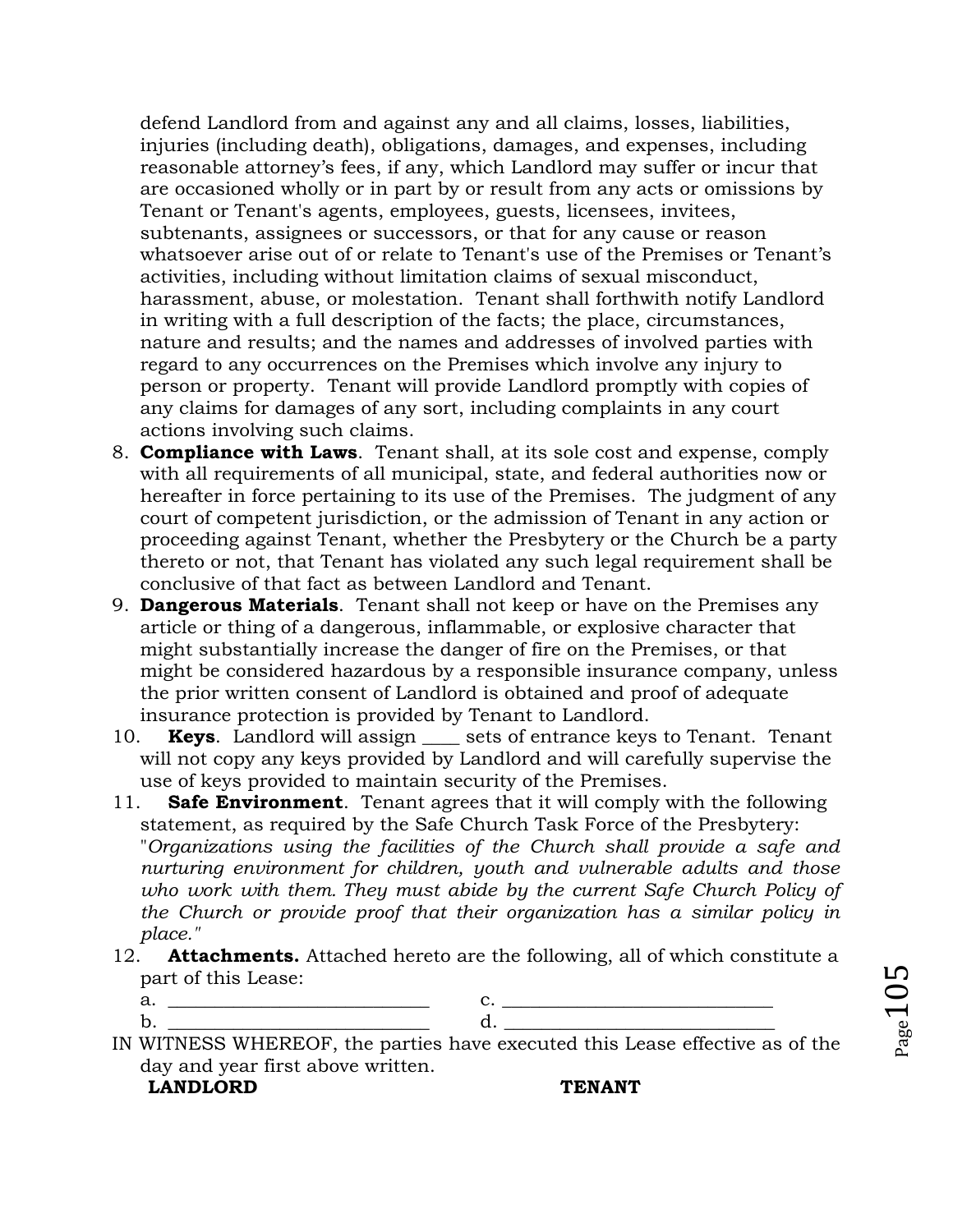#### Presbyterian Church

| By     |        |
|--------|--------|
| Name:  | Name:  |
| Title: | Title: |
| Phone: | Phone: |

#### **Church Use Only**

The Session of the Church on  $\qquad \qquad$  (date) adopted this Tenant as a mission program of the church and waives item #6.

This agreement was reviewed by the following two people before approval was granted.

\_\_\_\_\_\_\_\_\_\_\_\_\_\_\_\_\_\_\_\_\_\_\_\_\_\_\_\_\_\_\_\_\_\_\_\_ \_\_\_\_\_\_\_\_\_\_\_\_\_\_\_\_\_\_\_\_\_\_\_\_\_\_\_\_\_\_\_\_\_\_\_\_\_\_

# **AMENDMENT TO THE LEASE**

[\(Return to Table of Contents\)](#page-1-0)

*This form should be filled out and sent to the Financial Affairs Committee of Presbytery for their review before the church enters into an agreement with an outside group.*

#### **Effective Date: \_\_\_\_\_\_\_\_\_\_\_\_\_\_\_\_\_\_\_\_\_\_\_\_\_\_\_\_\_\_**

|                    |                                                           | This Amendment to The Lease (the "Amendment") is made and entered into on   |  |
|--------------------|-----------------------------------------------------------|-----------------------------------------------------------------------------|--|
|                    |                                                           | the Effective Date above, by and between the Presbytery of ________, a non- |  |
|                    | profit ____________ corporation (the "Presbytery"), and _ |                                                                             |  |
|                    |                                                           |                                                                             |  |
|                    |                                                           | (the Presbytery and the Church hereinafter collectively referred to as the  |  |
| "Landlord"), and _ |                                                           | (the "Tenant").                                                             |  |

#### **RECITALS**

A. Landlord and Tenant have previously entered into that certain Standard Lease Agreement, dated \_\_\_\_\_\_\_\_\_\_\_\_\_\_\_\_ (the "Lease") for use of specific property at the Church location.

B. Landlord and Tenant now desire to amend the Lease as set forth below. In the event of any inconsistency between the Lease and this Amendment, the terms and conditions of this Amendment shall supersede and control. C. All capitalized terms not defined in this Amendment shall have the same meaning as set forth in the Lease.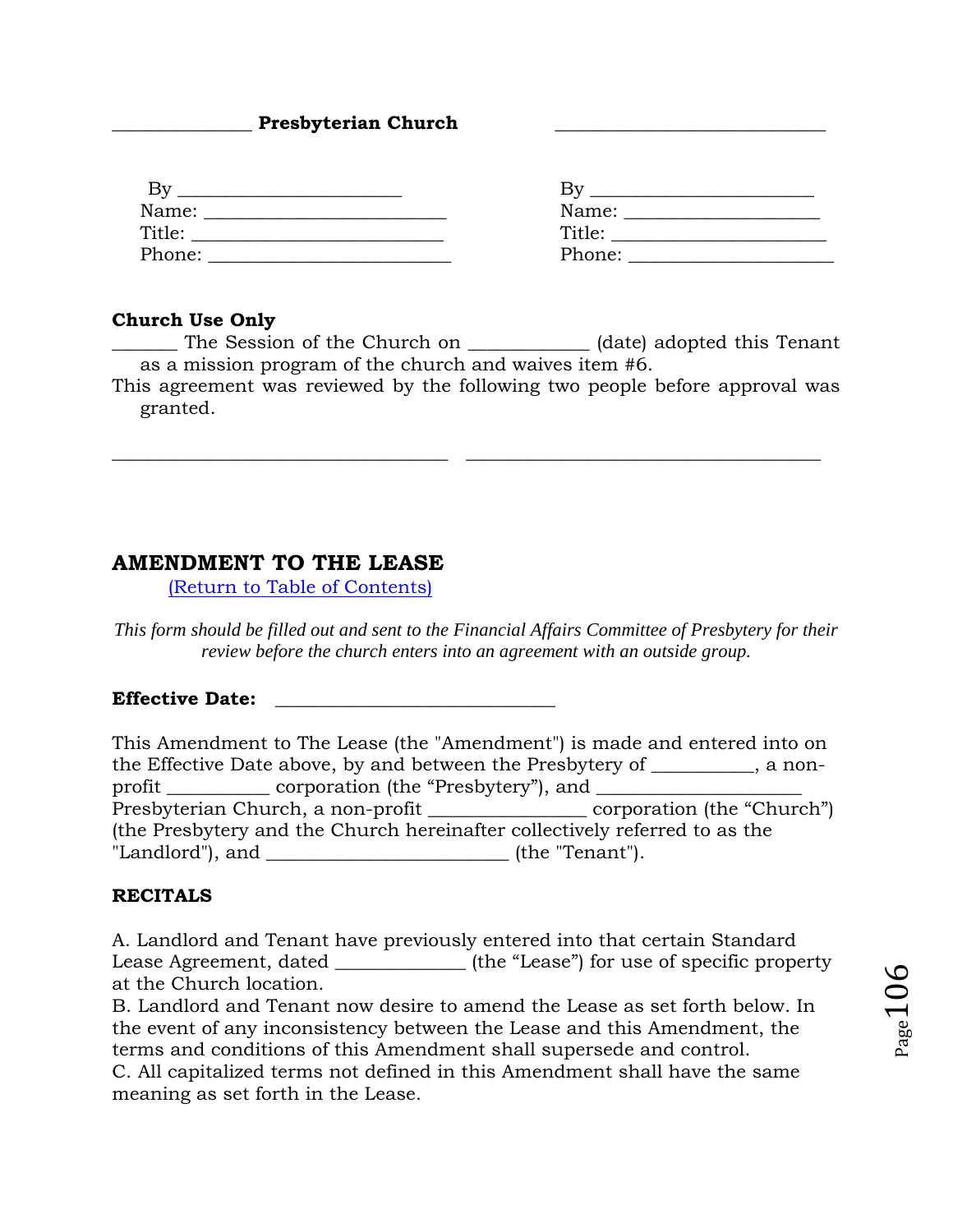## **NOW, THEREFORE, THE PARTIES AGREE AS FOLLOWS:**

1. **Term**. The Term of the Lease is hereby extended to (date)

2. **Base Rent**. As of the Effective Date of this Amendment the monthly Base Rent shall be  $\$$ 

3. **Other Terms**. All other terms and conditions of the existing Lease will remain in full force and effect.

**IN WITNESS WHEREOF,** Landlord and Tenant have executed this Amendment to The Lease as of the Effective Date.

## **TENANT LANDLORD SIGNATURES:**

| By (Church): | By (Presbytery): |  |
|--------------|------------------|--|
| Print name:  | Print name:      |  |

By (Tenant): \_\_\_\_\_\_\_\_\_\_\_\_\_\_\_\_\_\_\_\_\_\_\_\_\_ Print name: \_\_\_\_\_\_\_\_\_\_\_\_\_\_\_\_\_\_\_\_\_\_\_

# **MISSION FUNDING**

\_\_\_\_\_\_\_\_\_\_\_\_\_\_\_\_\_\_\_\_\_.

# **Shared Mission Support**

**[\(Return to Table of Contents\)](#page-1-0)**

Your gift to shared Basic Mission Support strengthens and promotes the mission of the entire church. Your generosity will share God's Work and Words around the world through mission personnel, Christian education, evangelism and new church development and ministries with all God's children.

# **Directed Mission Support**

**[\(Return to Table of Contents\)](#page-1-0)**

Directed Mission Support is gifts given to particular programs chosen by the donor. Your gifts support PC(USA) mission co-workers, Christian education, worship and stewardship, new church development and redevelopment, Presbyterian camps, ministries in higher education and the production of resources and services to strengthen congregations.

As people of God's mission, Presbyterians are making a difference as we carry God's word and works to all His children.

For a copy of the *Presbyterian World Mission Giving Opportunities* visit [www.pcusa.org.](http://www.pcusa.org/) There is a pledge form inside the book.